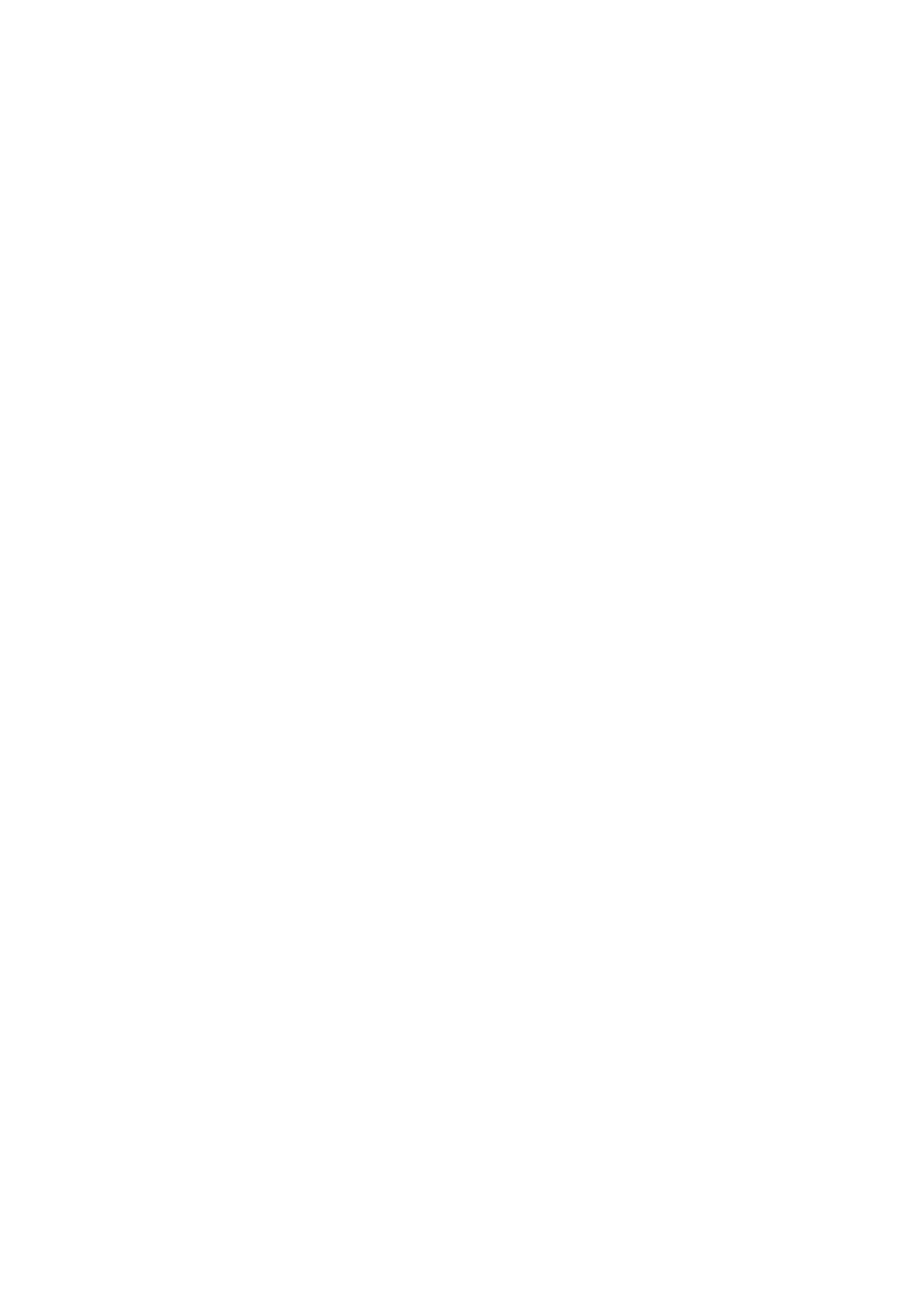

# **Selby District Core Strategy - Alterations**

Sustainability Appraisal Addendum Report

| <b>Client Name:</b>        | <b>Selby District Council</b> |
|----------------------------|-------------------------------|
| <b>Document Reference:</b> | E5072-100-6.2.1.KT            |
| <b>Project Number:</b>     | E5072                         |

### Quality Assurance - Approval Status

This docum Waterman ment has been Group's IMS (B prepared and c BS EN ISO 900 hecked in accor 1: 2008 and BS rdance with S EN ISO 14001 : 2004)



**Comments** 

**Our Markets** 



**Property & Buildin** 

**ngs Transport & Infrastructure** 

**Energy & Utilities** 

Environment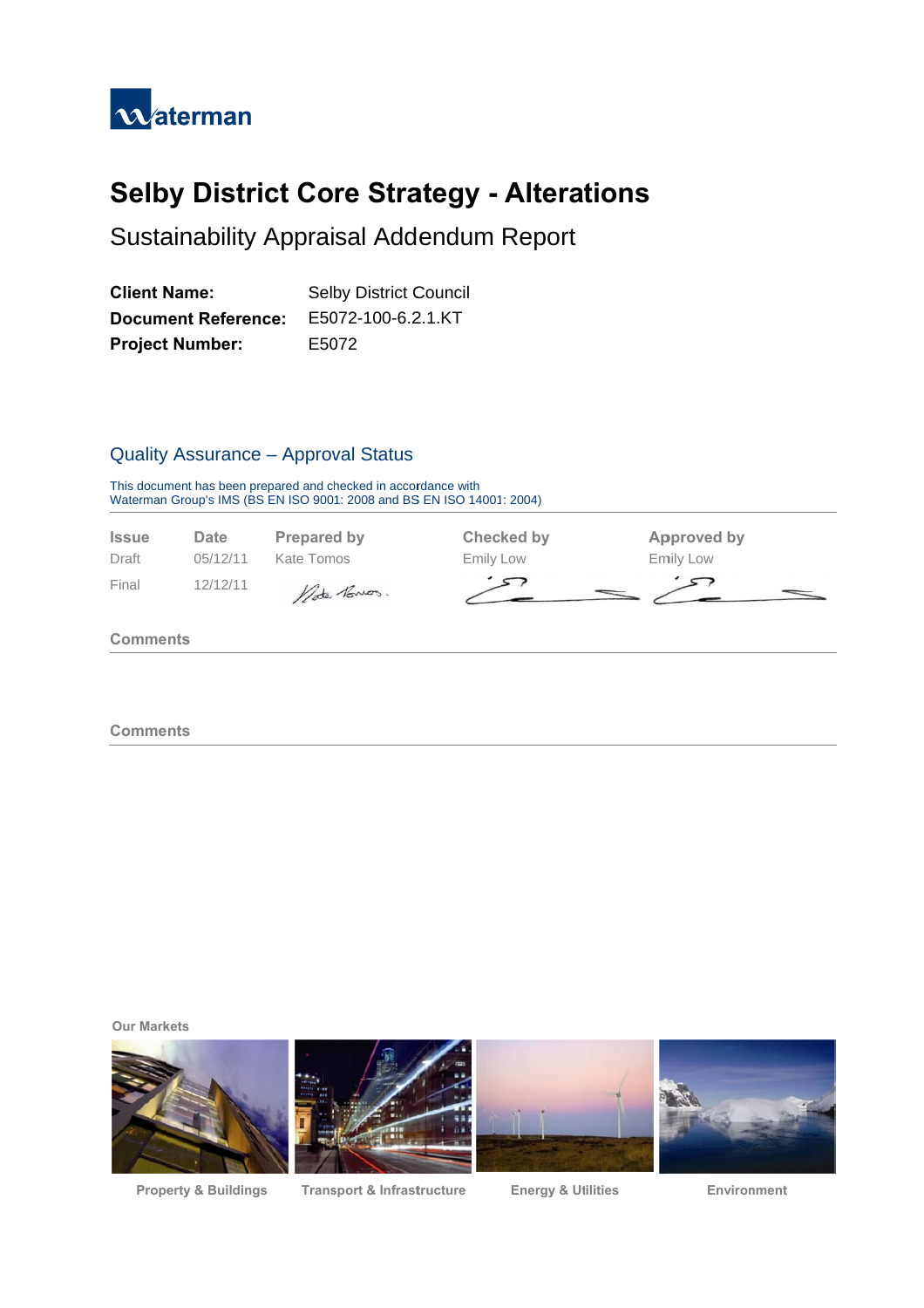

#### **Disclaimer**

This report has been prepared by Waterman Energy, Environment & Design Limited, with all reasonable skill, care and diligence within the terms of the Contract with the client, incorporation of our General Terms and Condition of Business and taking account of the resources devoted to us by agreement with the client.

We disclaim any responsibility to the client and others in respect of any matters outside the scope of the above.

This report is confidential to the client and we accept no responsibility of whatsoever nature to third parties to whom this report, or any part thereof, is made known. Any such party relies on the report at its own risk.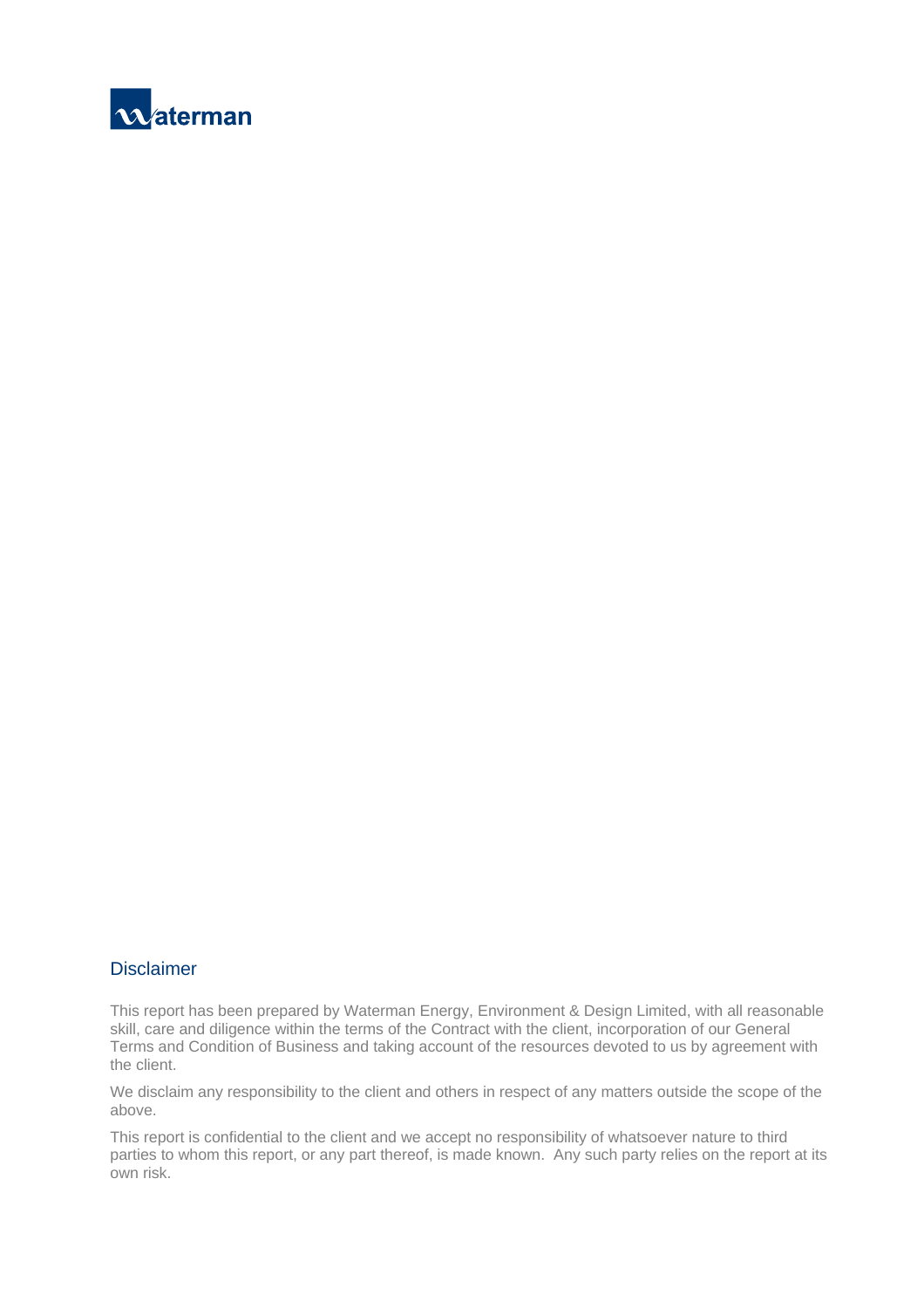

# **Content**

| 1. |       |  |
|----|-------|--|
|    | 1.1   |  |
|    | 1.2   |  |
|    | 1.2.1 |  |
| 2. |       |  |
|    | 2.1   |  |
|    | 2.1.1 |  |
|    | 2.1.2 |  |
|    | 2.2   |  |
|    | 2.2.1 |  |
|    | 2.2.2 |  |
|    | 2.2.3 |  |
| 3. |       |  |
| 4. |       |  |
|    | 4.1   |  |
|    | 4.2   |  |
|    | 4.3   |  |
|    | 4.4   |  |
| 5. |       |  |
|    | 5.1   |  |
|    | 5.2   |  |
| 6. |       |  |
|    | 6.1   |  |
|    | 6.2   |  |
| 7. |       |  |

# **Tables**

| Table 1: |                                                                                 |  |
|----------|---------------------------------------------------------------------------------|--|
| Table 2: |                                                                                 |  |
| Table 3: |                                                                                 |  |
| Table 4: |                                                                                 |  |
| Table 5: |                                                                                 |  |
| Table 6: | Monitoring Proposals to Assess Significant Adverse Effects and Uncertainties 33 |  |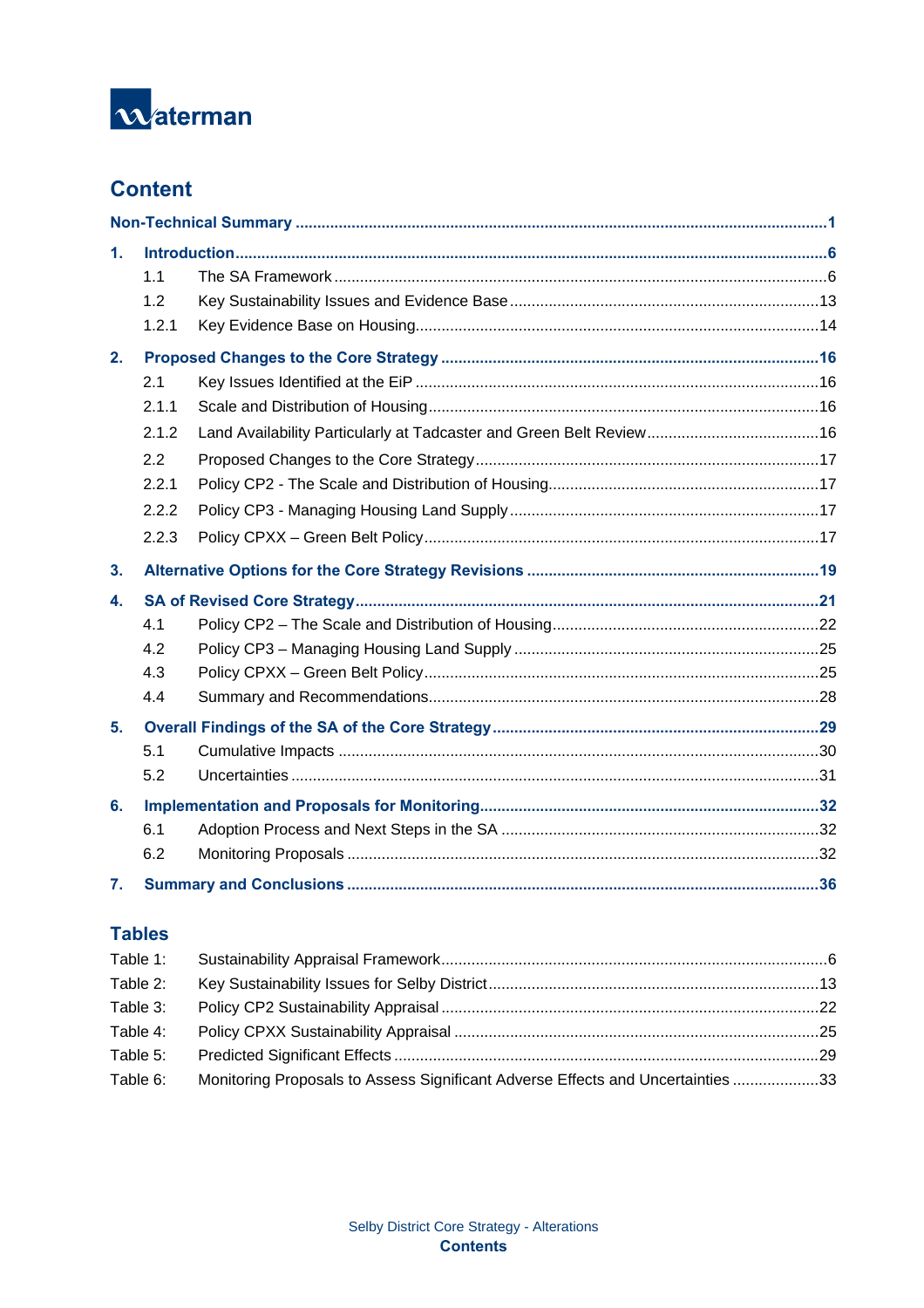

# **Appendices**

Appendix A Relevant Core Strategy Policies Appendix B Options Appraisals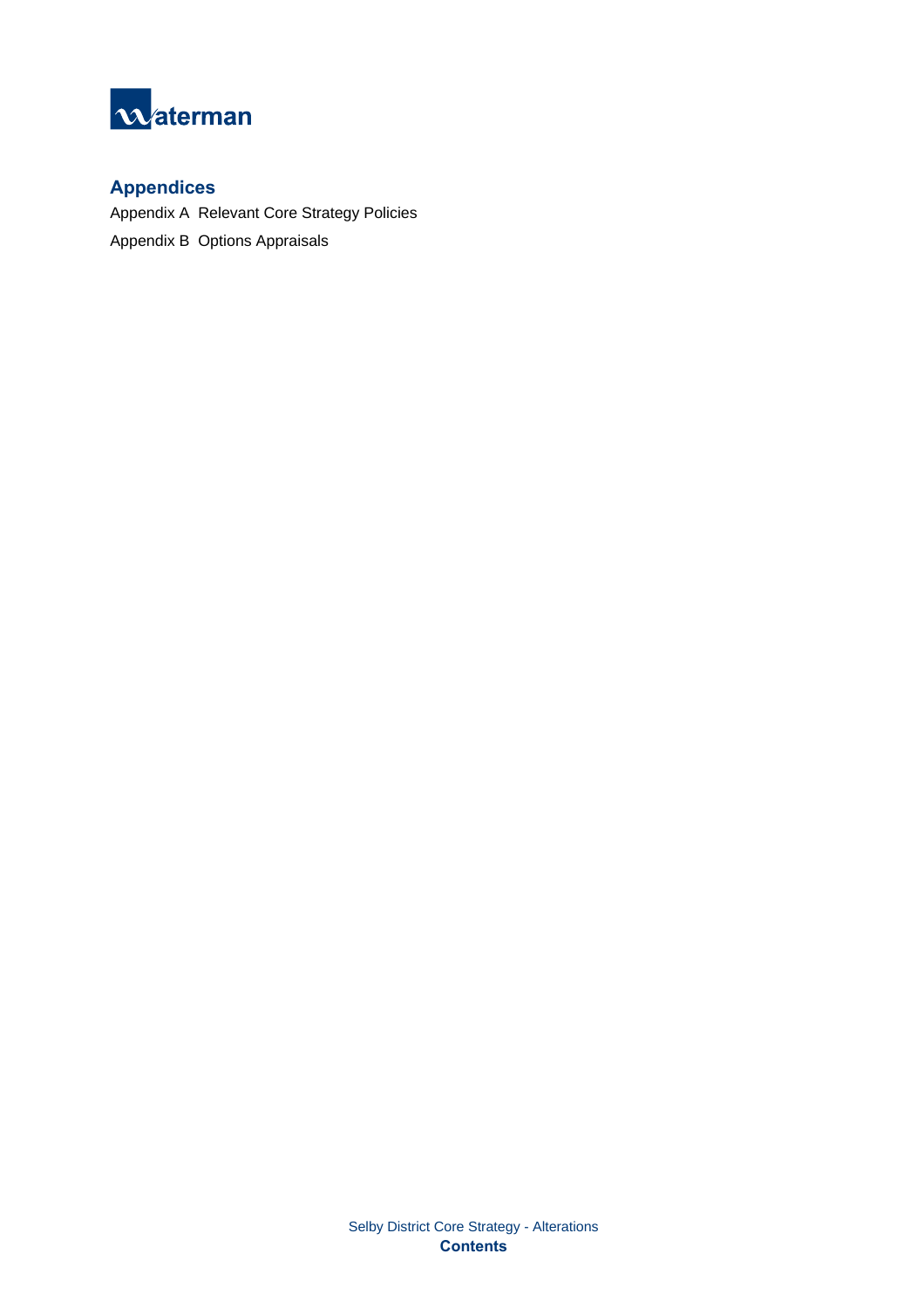# **Non-Technical Summary**

The Selby District Core Strategy (SDCS) Development Plan Document (DPD) will set out the long-term spatial vision, objectives and strategy for the District and provide a framework for delivering development for the period up to 2027. A Sustainability Appraisal (SA) of the Selby District Submission Draft Core Strategy was undertaken by Waterman Energy, Environment & Design Ltd on behalf of Selby District Council (SDC) in December 2010. Subsequent amendments have been made to the Core Strategy by SDC to address comments and concerns raised by the Inspector during the Examination in Public. Consequently Waterman has undertaken SA of the revised Core Strategy, in particular revised Policies CP2 and CP3 and new Policy CPXX. This SA Addendum should be read in conjunction with the Selby District Submission Draft Core Strategy SA Report which is available to view at http://www.selby.gov.uk/service\_main.asp?menuid=&pageid=&id=1164.

Key sustainability issues for the District have been identified following a review of the planning documentation and baseline information. The key issues are described below.

#### **Key Sustainability Issues for Selby District**

#### **Economic**

- Jobs in the District have traditionally been based around agriculture and associated industry and power generation, which are all declining in employment terms.
- A very high proportion of residents, approximately 58% of the working population in 2008, now work outside the District.
- Land currently allocated for developing employment uses in the District is generally constrained and so hard to develop successfully.
- The decline in agriculture has contributed to the weakening of the rural economy of the District and there is a recognised need for diversification of the sector. However, it is important to protect the countryside from new development, and a balance between the economy and the environment is required.
- Tourism is seen as a small but important contributor to the District's economy and future development should not compromise the historic, cultural and natural resources of the District, on which it depends.

#### **Social**

- Selby has significantly more 40-64 year olds and significantly fewer 15-39 year olds than the national average. The population of the District is due to increase by 20% up to 2026 from 2008 levels. Overall, white people make up 97.7% of the population in the area with a Black, Minority and Ethnic (BME) population of approximately 2.4%, a rate lower than the sub-regional (3.4%), regional (8.9%) and national (11.3%) levels.
- Overall quality of life in Selby had improved since 2004.
- In 2007/08, there were 58 criminal offences per 1,000 population across the District. This is a 28% decrease since 2002/03 when offences numbered 80 per 1,000 population.
- Housing in the District is in fairly high demand and is exacerbated by the rising population and easy commute to major employment centres such as Leeds and York. Across Selby District as a whole, demand outstrips supply for all property types. Accordingly, there is a need to maintain the delivery of a variety of dwelling types and sizes to reflect the range of demand for open market dwellings.
- House prices are generally only three quarters of the national average; however they are relatively high when compared to the rest of the Yorkshire and Humber region.
- The lack of affordable private housing in the District, particularly for first-time buyers, is a significant problem.
- A variety of bus companies operate within the District, providing access to market towns, and to larger settlements beyond the District boundary. The level of service available varies considerably throughout the District with many rural parts experiencing poor public transport provision.
- School rolls indicate that many schools within Selby District are operating near to or above their capacity.
- The general level of provision of recreational open space falls below the standard recommended by the National Playing Fields Association. There are also considerable variations in the amount and distribution of recreational open space across the District.

#### **Environmental**

• Flood meadows, pastures and wet woodlands in the lower Derwent Valley are acknowledged for their international nature conservation importance as wetland and waterfowl habitats. The River Derwent, Derwent Valley and Skipwith Common have international status.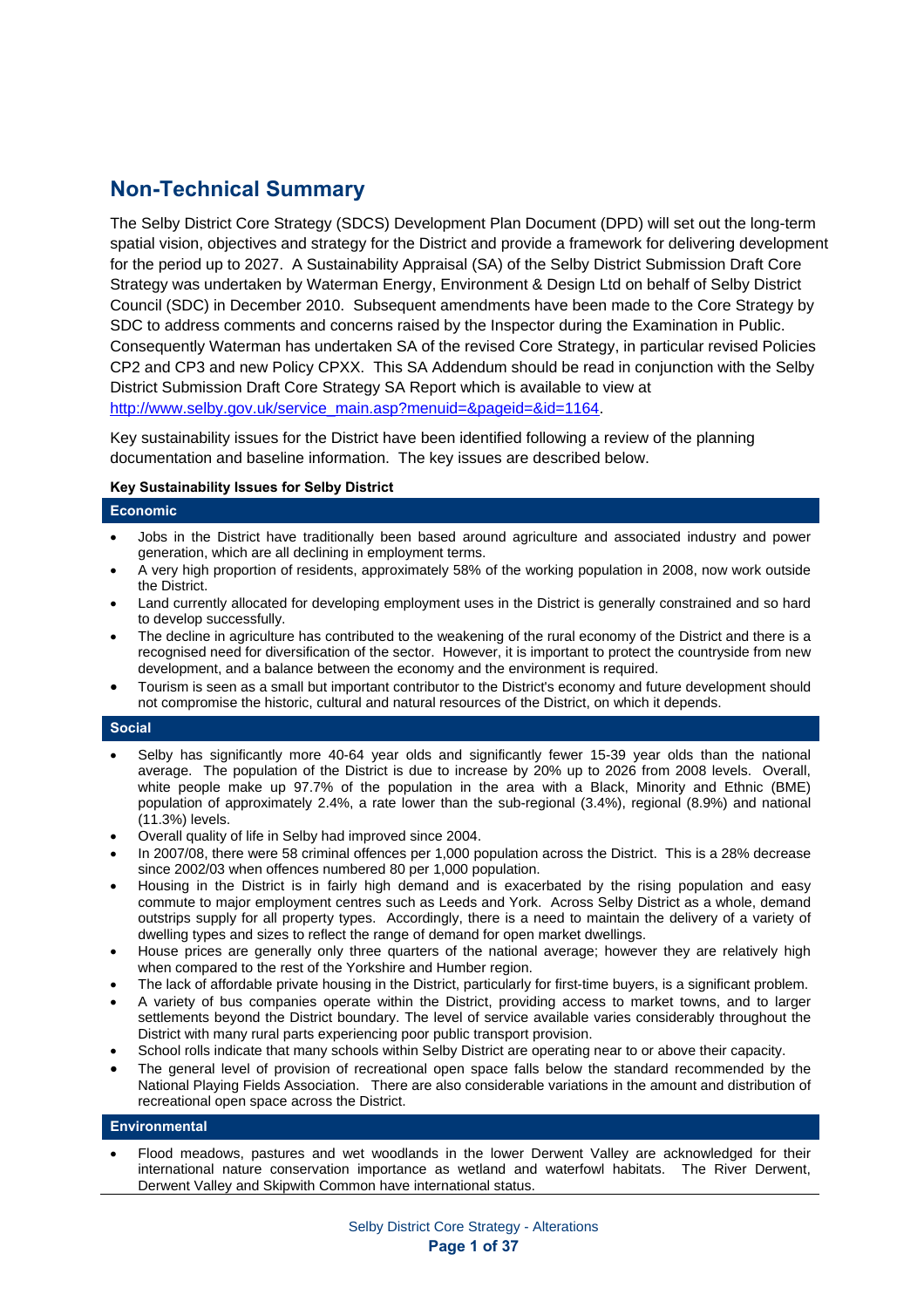- There are 13 nationally designated sites of nature conservation importance (SSSIs) in the District. Statutory Local Nature Reserves are also found at Barlow Common and Fairburn Ings.
- The majority of the District is rural in nature.
- Selby District is self-sufficient in water supply and exports water to a wide area in North Yorkshire. However, there is historical and contemporary concern that over-abstraction from the Sherwood Sandstone Aquifer may be occurring, threatening local wetland habitats.
- The River Ouse is a major corridor and migration route linking the Humber with the rivers higher up the catchment.
- The Level 1 and Level 2 Strategic Flood Risk Assessments for the District have been completed, which have identified that 64.4% of the District is located within Flood Zone 1 (low risk of flooding), 8.7% is located within Flood Zone 2 (medium risk), 2.4% is located within Flood Zone 3a (high risk) and 22.5% is located within Flood Zone 3b (high risk). This identified risk has the potential to act as a major constraint to development.
- Climate change is an issue that is highly likely to have a significant impact on Selby, through increased rainfall resulting in more severe and frequent flooding events.
- Recycling rates in Selby for 2009 stood at 35.7%, showing an improvement of 2.9% from the previous year.
- Whilst the District enjoys good access to the national motorway network, some traffic congestion remains in Selby town at peak times, although this has improved considerably since the opening of the Selby bypass in 2004. However, Tadcaster still suffers from heavy commercial vehicles within the town centre, due to the limited access to the bypass at the A162 interchange.

The SA framework was drawn up based upon local, regional, national and international policies, objectives and targets together with the existing baseline data for the District. The SA Framework for the Core Strategy DPD is presented below.

|                      | <b>Economic</b>                                                                   | <b>Social</b>                                                                | <b>Environmental</b>                                                                                                                                                                                                                                                                  |
|----------------------|-----------------------------------------------------------------------------------|------------------------------------------------------------------------------|---------------------------------------------------------------------------------------------------------------------------------------------------------------------------------------------------------------------------------------------------------------------------------------|
|                      | 1. Good quality employment<br>opportunities available to all                      | 3. Education and training<br>opportunities to build skills and<br>capacities | 10. A transport network which<br>maximises access whilst minimising<br>detrimental effect                                                                                                                                                                                             |
|                      | 2. Conditions which enable<br>business success, economic<br>growth and investment | 4. Conditions and services to<br>engender good health                        | 11. A quality built environment and<br>efficient land use patterns that make<br>good use of derelict sites, minimise<br>travel and promote balanced<br>development                                                                                                                    |
| <b>SA Objectives</b> |                                                                                   | 5. Safety and security for people<br>and property                            | 12. Preserve, enhance and manage<br>the character and appearance of<br>archaeological sites, historic<br>buildings, Conservation Areas,<br>historic parks and gardens,<br>battlefields and other architectural<br>and historically important features<br>and areas and their settings |
|                      |                                                                                   | 6. Vibrant communities to<br>participate in decision-making                  | 13. A bio-diverse and attractive<br>natural environment                                                                                                                                                                                                                               |
|                      |                                                                                   | 7. Culture, leisure and recreation<br>activities available to all            | 14. Minimal pollution levels                                                                                                                                                                                                                                                          |
|                      |                                                                                   | 8. Quality housing available to<br>everyone                                  | 15. Reduce greenhouse gas<br>emissions and a managed response<br>to the effects of climate change                                                                                                                                                                                     |
|                      |                                                                                   | 9. Local needs met locally                                                   | 16. Reduce the risk of flooding to<br>people and property                                                                                                                                                                                                                             |

#### **The SA Framework for the Core Strategy DPD**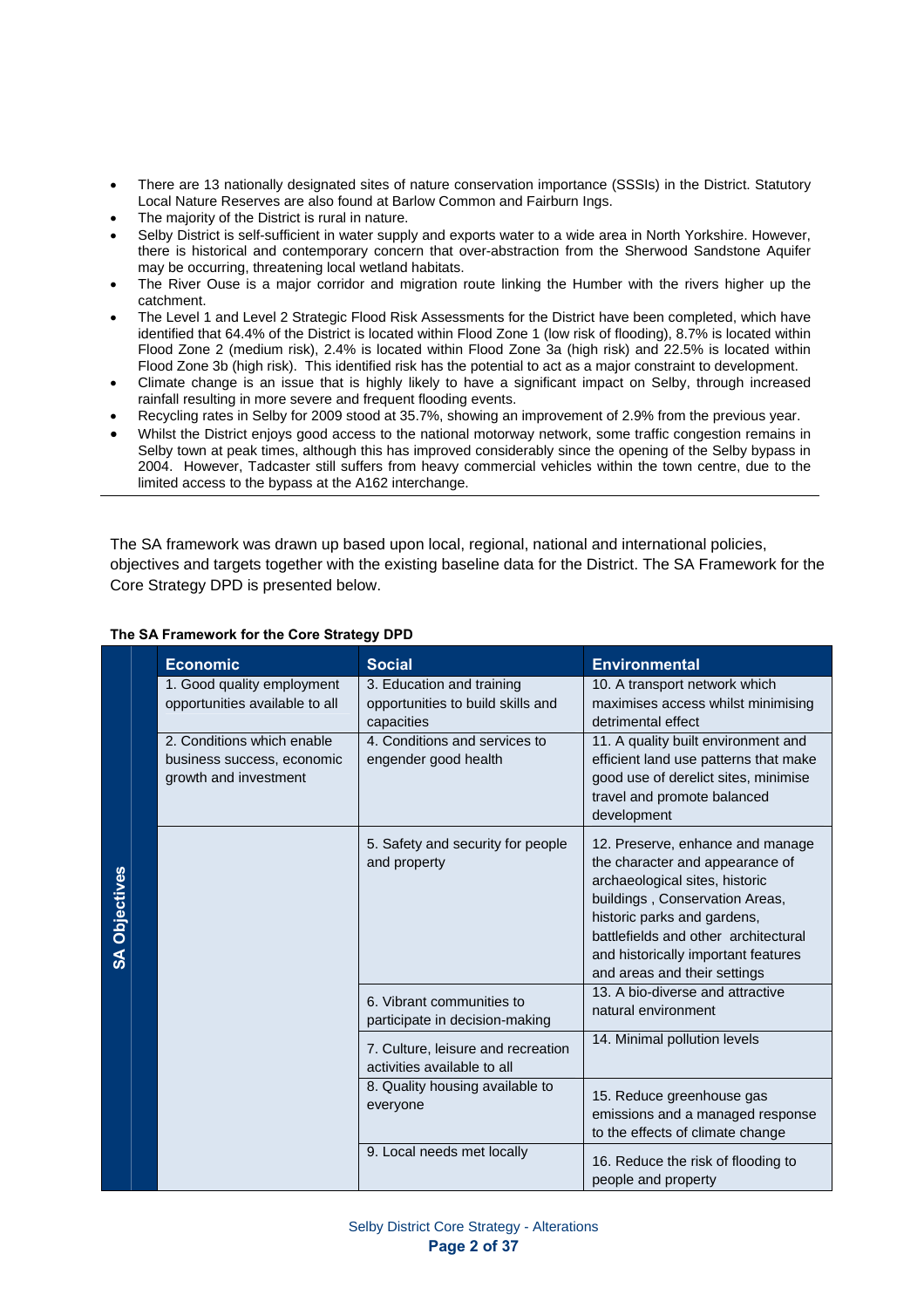|  | 17. Prudent and efficient use of |
|--|----------------------------------|
|  | resources                        |

The appraisal process focuses on identifying the significant economic, social and environmental effects which are likely to result from the implementation of the policies. Firstly a set of policy options were appraised against the SA Framework to assist SDC in developing their preferred policy options for the revised Core Strategy. The revised Core Strategy policies CP2, CP3 and new policy CPXX were subsequently appraised against the SA Framework. The results of this appraisal and the appraisal of the unchanged Core Strategy policies are shown in the table below.

#### **Summary of SA of the Core Strategy policies (results based on cumulative short, medium and long-term predicted effects)**

|                   |                |                                     |                             |                            |                       |                  |                | SA Objective (abridged)  |                          |                            |                       |                                |                            |                |                    |                            |                          |
|-------------------|----------------|-------------------------------------|-----------------------------|----------------------------|-----------------------|------------------|----------------|--------------------------|--------------------------|----------------------------|-----------------------|--------------------------------|----------------------------|----------------|--------------------|----------------------------|--------------------------|
| Policy            | 1. Employment  | Economy<br>$\overline{\mathcal{N}}$ | Education<br>$\dot{\infty}$ | 4. Health                  | Security<br>$\vec{S}$ | Communities<br>Ġ | 7. Leisure     | Housing<br>$\infty$      | 9. Local Needs           | 10. Transport              | 11. Built environment | 12. Historic built environment | 13. Biodiversity           | 14. Pollution  | 15. Climate change | 16. Flooding               | 17. Resources            |
| <b>CPXX</b>       | $\Box$         | $\blacksquare$                      | $\Box$                      | $\blacksquare$             | $\blacksquare$        | $\Box$           | $\blacksquare$ | $\checkmark$             | $\blacksquare$           | $\Box$                     | $\pmb{\times}$        | $\Box$                         | $\Box$                     | $\Box$         | $\blacksquare$     | $\Box$                     | $\pmb{\times}$           |
| CP <sub>1</sub>   | $\checkmark$   | $\checkmark$                        | $\Box$                      | $\blacksquare$             | $\blacksquare$        | $\frac{1}{2}$    | $\checkmark$   | $\checkmark$             | $\overline{\phantom{a}}$ | $\blacksquare$             | $\checkmark$          | $\overline{\mathbf{r}}$        | $\overline{\mathbf{r}}$    | $\checkmark$   | 2/x                | $\checkmark$               | $\overline{\mathbf{r}}$  |
| CP <sub>1</sub> A | $\blacksquare$ | $\blacksquare$                      | $\blacksquare$              | $\blacksquare$             | $\blacksquare$        | $\frac{1}{2}$    | $\blacksquare$ | $\Box$                   | $\checkmark$             | $\blacksquare$             | $\checkmark$          | $\overline{\mathbf{r}}$        | $\overline{\mathbf{r}}$    | $\checkmark$   | $\blacksquare$     | $\boldsymbol{\mathcal{P}}$ | $\blacksquare$           |
| CP <sub>2</sub>   | $\blacksquare$ | $\blacksquare$                      | $\boldsymbol{P}$            | $\boldsymbol{P}$           | $\blacksquare$        | $\blacksquare$   | $\blacksquare$ | $\checkmark$             | $\checkmark$             | ✔                          | $\checkmark$          | $\overline{\mathbf{r}}$        | $\boldsymbol{\mathcal{P}}$ | $\blacksquare$ | 21x                | $\boldsymbol{P}$           | $\ddot{\phantom{0}}$     |
| CP <sub>3</sub>   | $\blacksquare$ | $\blacksquare$                      | $\blacksquare$              | $\blacksquare$             | $\blacksquare$        | $\overline{a}$   | $\blacksquare$ | $\blacksquare$           | $\blacksquare$           | $\overline{a}$             | $\blacksquare$        | $\blacksquare$                 | $\frac{1}{2}$              | $\Box$         | $\blacksquare$     | $\blacksquare$             | $\blacksquare$           |
| CP4               | $\blacksquare$ | $\blacksquare$                      | $\blacksquare$              | $\blacksquare$             | $\blacksquare$        | $\overline{a}$   | $\blacksquare$ | ✓√                       | $\overline{\phantom{a}}$ | $\blacksquare$             | $\blacksquare$        | $\blacksquare$                 | $\blacksquare$             | $\blacksquare$ | $\blacksquare$     | $\blacksquare$             | $\blacksquare$           |
| CP <sub>5</sub>   | $\blacksquare$ | $\blacksquare$                      | $\blacksquare$              | $\blacksquare$             | $\blacksquare$        | $\checkmark$     | $\blacksquare$ | ✔                        | $\checkmark$             | $\blacksquare$             | $\blacksquare$        | $\blacksquare$                 | $\blacksquare$             | $\blacksquare$ | 2/x                | $\boldsymbol{\mathcal{P}}$ | $\overline{\mathbf{?}}$  |
| CP <sub>6</sub>   | $\blacksquare$ | $\blacksquare$                      | $\boldsymbol{\mathcal{P}}$  | $\boldsymbol{\mathcal{P}}$ | $\blacksquare$        | ✔                | $\blacksquare$ | ∢√                       | ✔                        | $\boldsymbol{\mathcal{P}}$ | $\checkmark$          | ?                              | $\boldsymbol{\mathcal{P}}$ | $\blacksquare$ | $\blacksquare$     | $\boldsymbol{\mathcal{P}}$ | $\pmb{\times}$           |
| CP7               | $\Box$         | $\blacksquare$                      | $\blacksquare$              | $\blacksquare$             | $\blacksquare$        | $\frac{1}{2}$    | $\checkmark$   | $\checkmark$             | $\blacksquare$           | $\checkmark$               | $\blacksquare$        | $\checkmark$                   | $\checkmark$               | $\blacksquare$ | $\blacksquare$     | $\checkmark$               | $\overline{\phantom{a}}$ |
| CP <sub>8</sub>   | $\Box$         | $\blacksquare$                      | $\checkmark$                | ✔                          | $\blacksquare$        | $\checkmark$     | $\checkmark$   | $\Box$                   | $\checkmark$             | ✓                          | $\checkmark$          | $\blacksquare$                 | $\checkmark$               | $\Box$         | $\blacksquare$     | $\blacksquare$             | $\blacksquare$           |
| CP <sub>9</sub>   | ✔✔             | ✓✓                                  | $\Box$                      | $\blacksquare$             | $\blacksquare$        | $\checkmark$     | $\checkmark$   | $\Box$                   | $\checkmark$             | $\boldsymbol{\mathcal{P}}$ | $\checkmark$          | $\overline{\mathbf{r}}$        | $\overline{\mathbf{r}}$    | $\Box$         | $\pmb{\times}$     | $\boldsymbol{\mathcal{P}}$ | $\pmb{\times}$           |
| <b>CP10</b>       | $\checkmark$   | $\checkmark$                        | $\Box$                      | $\overline{\phantom{a}}$   | $\overline{a}$        | $\checkmark$     | $\checkmark$   | $\Box$                   | $\checkmark$             | $\blacksquare$             | $\checkmark$          |                                | $\checkmark$               | $\Box$         | $\blacksquare$     | $\overline{\mathbf{C}}$    | $\overline{\phantom{a}}$ |
| <b>CP11</b>       | $\checkmark$   | $\checkmark$                        | $\blacksquare$              | $\blacksquare$             | $\checkmark$          | $\checkmark$     | $\checkmark$   | $\overline{\phantom{a}}$ | $\checkmark$             | $\checkmark$               | $\checkmark$          | ?                              | $\overline{\mathbf{r}}$    | $\blacksquare$ | ?                  | $\boldsymbol{\mathcal{P}}$ | $\pmb{\times}$           |
| <b>CP12</b>       | $\blacksquare$ | $\blacksquare$                      | $\blacksquare$              | $\blacksquare$             | $\blacksquare$        | $\blacksquare$   | $\blacksquare$ | $\checkmark$             | $\blacksquare$           | $\checkmark$               | ✓✓                    | $\blacksquare$                 | $\checkmark$               | ✓√             | $\checkmark$       | $\checkmark$               | $\checkmark$             |
| <b>CP13</b>       | $\blacksquare$ | $\blacksquare$                      | $\blacksquare$              | $\blacksquare$             | $\blacksquare$        | $\overline{a}$   | $\blacksquare$ | $\checkmark$             | $\blacksquare$           | ✔                          | $\checkmark$          | $\Box$                         | $\checkmark$               | $\pmb{\times}$ | $\checkmark$       | $\Box$                     | $\checkmark$             |
| <b>CP14</b>       | $\Box$         | $\blacksquare$                      | $\blacksquare$              | $\blacksquare$             | $\sim$                | $\overline{a}$   | $\blacksquare$ | $\blacksquare$           | $\overline{a}$           | $\blacksquare$             | $\overline{a}$        | ÷,                             | $\blacksquare$             | $\blacksquare$ | $\checkmark$       | $\Box$                     | $\checkmark$             |
| <b>CP15</b>       | $\blacksquare$ | Ĭ.                                  | $\overline{a}$              | $\overline{\phantom{a}}$   | $\blacksquare$        | $\overline{a}$   | $\checkmark$   | $\overline{a}$           | $\overline{a}$           | $\blacksquare$             | $\checkmark$          | ∢√                             | ✔✔                         | $\checkmark$   | $\overline{a}$     | $\overline{a}$             | $\blacksquare$           |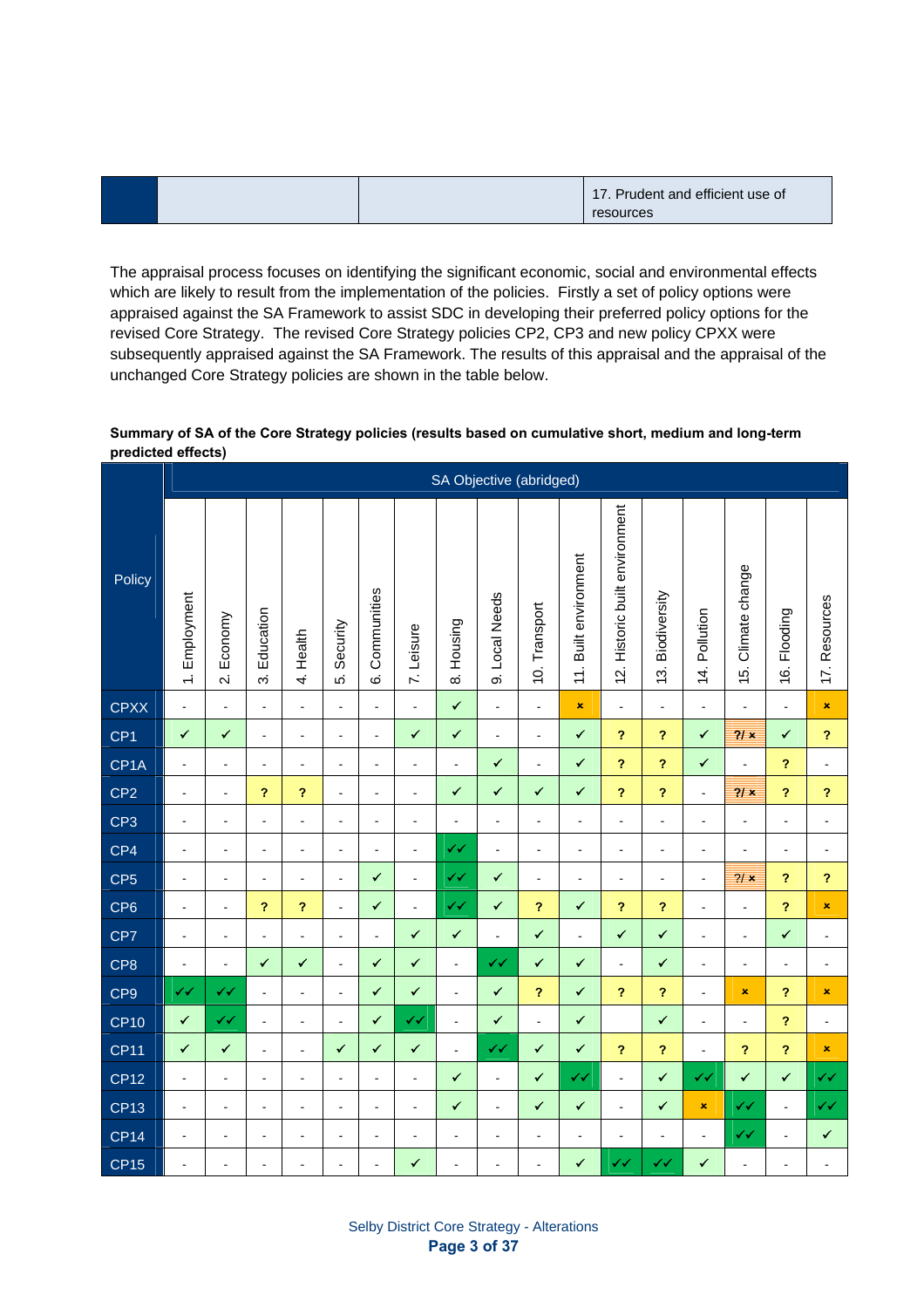| <b>CP16</b>                                 | $\blacksquare$ | $\,$           | $\,$                     | ✔ | $\cdot$ | $\checkmark$             | $\,$         | $\checkmark$             | √                        | ✓            | <b>N</b> | ✔✔ | ✓                        | $\blacksquare$ | ✔                        | $\,$        | シン             |
|---------------------------------------------|----------------|----------------|--------------------------|---|---------|--------------------------|--------------|--------------------------|--------------------------|--------------|----------|----|--------------------------|----------------|--------------------------|-------------|----------------|
| CP <sub>2</sub> A<br>(Site<br>D)            | ✓              | $\blacksquare$ | $\,$                     |   |         | $\overline{\phantom{a}}$ | $\checkmark$ | ر ر                      | $\checkmark$             | -4           | $\cdot$  |    | $\overline{\phantom{a}}$ | ✔              | $\blacksquare$           | $\mathbf x$ | ×              |
| CP <sub>2</sub> A<br>(Site<br>$\mathcal{G}$ | ✔              | ✔              | $\overline{\phantom{a}}$ | - |         | $\cdot$                  | -            | $\overline{\phantom{0}}$ | $\overline{\phantom{a}}$ | $\checkmark$ | -        | -  | $\blacksquare$           | $-12$          | $\overline{\phantom{a}}$ | $\mathbf x$ | $\pmb{\times}$ |

|   | <b>KEY</b>                                                             |  |  |  |  |  |
|---|------------------------------------------------------------------------|--|--|--|--|--|
|   | Very sustainable                                                       |  |  |  |  |  |
|   | Sustainable                                                            |  |  |  |  |  |
| ? | Effect is uncertain and may depend on how<br>the policy is implemented |  |  |  |  |  |
|   | Neutral                                                                |  |  |  |  |  |
| × | Unsustainable                                                          |  |  |  |  |  |
| x | Very unsustainable                                                     |  |  |  |  |  |

The appraisal found that the majority of the policies were sustainable, particularly in the short and medium-term. Significantly sustainable effects identified included:

- Providing employment opportunities to meet the needs of the local workforce and support revitalisation of the local economy through modernising and intensifying existing employment;
- Supporting development proposals which entail recreation and tourism activity, whilst preserving local culture and heritage;
- Development of town centre uses to meet local needs of communities;
- Promoting the safeguarding and enhancement of the historic environment and committing to provide effective stewardship of the District's wildlife;
- Protecting the quality of air and water resources from pollution and, wherever possible, ensuring improvement;
- Providing the development of quality affordable housing available to all:
- Providing new development of high quality design, adopting sustainable construction techniques;
- Ensuring new development increases energy, water and raw material efficiency, whilst minimising and/or recycling waste;
- Reducing greenhouse gas emissions from domestic and commercial sources through utilising decentralised, renewable and low carbon supplies;
- Ensuring adequate infrastructure and community facilities are provided in tandem with new development, thus reducing the need to travel by private car; and
- Directing development to ensure no net loss of flood storage capacity and mitigating the potential impact of flooding where development in higher flood risk areas is unavoidable.

The identified potentially adverse effects relating to the sustainability of the Core Strategy policies were predominantly associated with new development. Both housing and employment development will increase the use of natural resources and is likely to produce an increase in greenhouse gas emissions.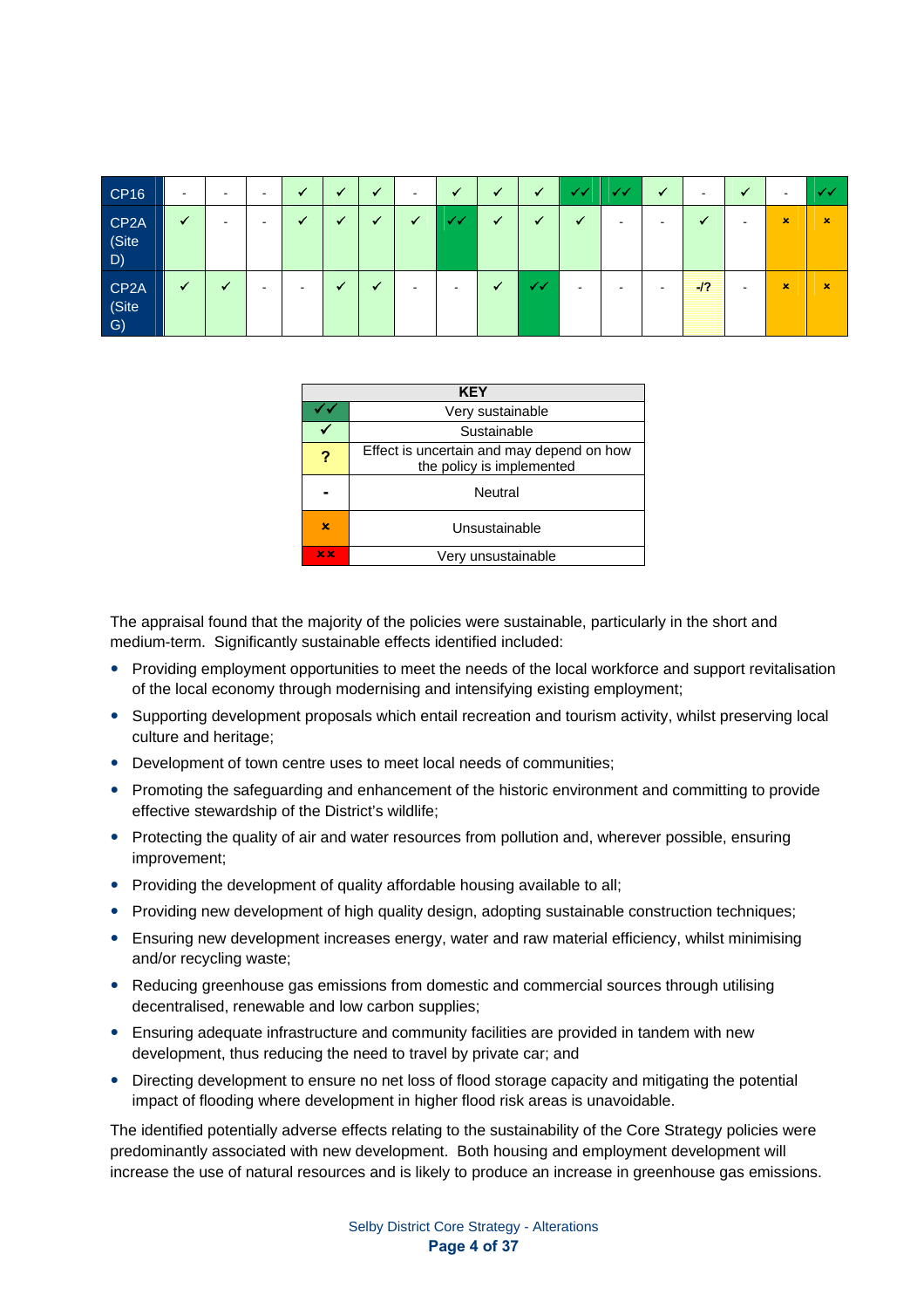The operation of the new development and associated traffic flow increases will most likely contribute to an increase in greenhouse gas emissions. However, other Core Strategy policies aim to minimise these effects where possible.

Due to the high level, strategic nature of many of the Core Strategy policies, the appraisal has identified a relatively high level of uncertainty when predicting the effects. This is often down to the necessary lack of detail provided in the options with regard to the locations for future development.

Mitigation measures and identification of issues requiring further consideration during the consultation stage of the adoption process have been identified. Where uncertain and/or negative effects have been identified, appropriate mitigation measures have been recommended, where possible. Proposed mitigation measures include:

- Ensuring housing developments are directed away from risk areas or within areas where flood defences are in place or suitable mitigation can be implemented (as informed by SDC's Stage 2 Strategic Flood Risk Assessment for the District);
- Ensuring equitable access to health services, particularly where housing development is proposed in areas less well served;
- Implementing Policies CP12, CP13, and CP16 of the Core Strategy alongside the Developer Contributions SPD with the aim of mitigating the increase in resource use/greenhouse gas emissions from development through utilising energy/water/waste efficient measures:
- Providing a public transport network to satisfy the requirements of new housing developments in rural communities, in line with Policy CP8 of the Core Strategy and the Developer Contributions SPD); and
- Incorporating CLR facilities within the development of 'other town centre uses' and within other new development, as required.

In order to determine the effects of the plan into the long-term and ensure that the effects can be monitored to reduce and/or offset significant adverse effects, monitoring proposals have been put forward for those effects considered to be significant. Monitoring proposals include:

- Accessibility to GP Surgeries and hospitals;
- Affordable housing provision;
- Employment levels;
- Community wellbeing;
- Index of local deprivation;
- Road traffic growth levels;
- Areas at highest risk of flooding;
- Air and water quality;
- Domestic waste:
- Development on previously developed land; and
- Water and energy use.

When the Core Strategy is adopted, it will be accompanied by an Adoption Statement which will explain how the sustainability appraisal and consultation have influenced the final document.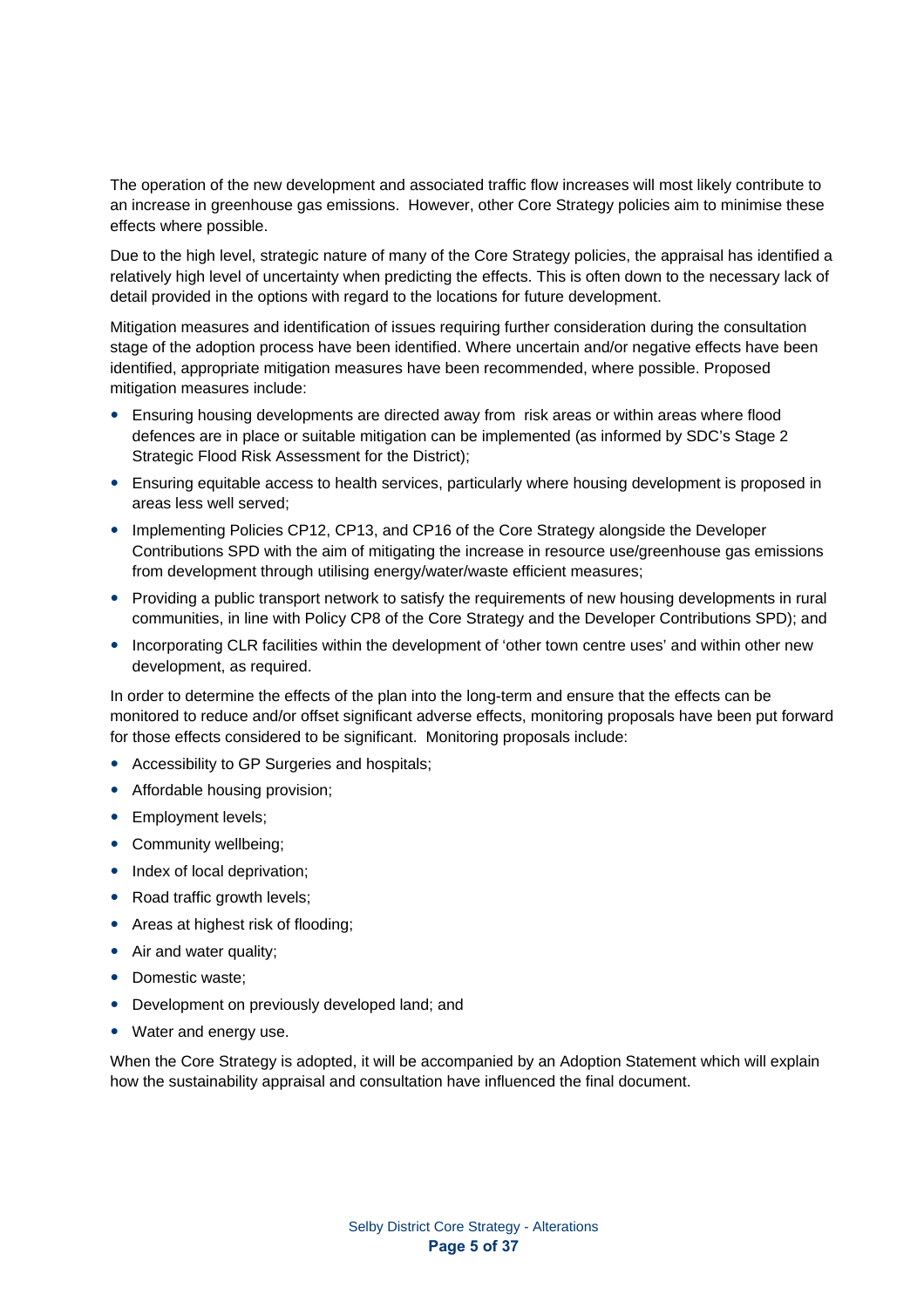# **1. Introduction**

The Selby District Core Strategy (SDCS) Development Plan Document (DPD) will set out the long-term spatial vision, objectives and strategy for the District and provide a framework for delivering development for the period up to 2027. The SDCS DPD has been subject to a Sustainability Appraisal (SA). The SA has been on-going throughout the development of the Core Strategy and has informed the Council of the economic, social and environmental effects of the emerging Core Strategy throughout its preparation.

Selby District Council (SDC) submitted its Core Strategy to the Secretary of State for Communities and Local Government on 05 May 2011. The Submission Version of the Core Strategy was accompanied by a Sustainability Appraisal (SA) Report (December 2010) (Ref: E5072-100.R-3.4.1-KA) which was prepared by Waterman Energy, Environment & Design on behalf of SDC.

The Core Strategy was subject to Examination by an Independent Inspector in September 2011. Following the Examination in Public (EiP) a number of alterations have been made to the SDCS, as detailed in Section 2 of this report.

This report considers the proposed amendments to the Submission Version of the Core Strategy and provides an addendum to the Selby District Submission Draft Core Strategy SA Report, which was prepared in December 2010. This addendum report should be read in conjunction with the December 2010 Core Strategy Submission Version SA Report (Ref: E5072-100.R-3.4.1-KA) which is available to view at http://www.selby.gov.uk/service\_main.asp?menuid=&pageid=&id=1164.

### **1.1 The SA Framework**

As detailed in the Core Strategy Submission Version SA Report, an SA Framework was developed at the outset of the plan making process, against which the Core Strategy has been assessed. The SA Framework is presented in Table 1 below.

| Key Objective / Sub-Objective                                                                                                                                  | <b>Indicators and (source)</b>                                                                                                                                 |  |  |  |  |  |  |
|----------------------------------------------------------------------------------------------------------------------------------------------------------------|----------------------------------------------------------------------------------------------------------------------------------------------------------------|--|--|--|--|--|--|
| <b>ECONOMIC</b>                                                                                                                                                |                                                                                                                                                                |  |  |  |  |  |  |
| 1. Good quality employment opportunities available<br>to all                                                                                                   | • The proportion of the working age population who<br>are in employment $(2)$ $(6)$                                                                            |  |  |  |  |  |  |
| 1.1 Will it provide employment opportunities that match<br>and enhance the needs and skills of the local                                                       | • Average hourly earnings, (including overtime and<br>premium pay), for full-time employees only (4)                                                           |  |  |  |  |  |  |
| workforce?                                                                                                                                                     | ■ Job density (6)                                                                                                                                              |  |  |  |  |  |  |
| 1.2 Will it encourage the development of economies and<br>employment opportunities in those areas that have<br>suffered economic decline or with above average | • Numbers of people claiming unemployment<br>benefit for more than a year, expressed as a<br>proportion of total unemployment benefit<br>claimants $(1)$ $(6)$ |  |  |  |  |  |  |
| unemployment levels?                                                                                                                                           | • Number of Income Support claimants (including                                                                                                                |  |  |  |  |  |  |
| 1.3 Will it promote or support equal employment<br>opportunities?                                                                                              | partners and dependants) as a percentage of<br>residents (1) (6)                                                                                               |  |  |  |  |  |  |
| 1.4 Will it promote healthy working lives (including                                                                                                           | <b>•</b> Low pay $(2)$ $(6)$                                                                                                                                   |  |  |  |  |  |  |
| health and safety at work, work-life/home-life balance,<br>healthy workplace policies and access to occupational                                               | • Work fatalities and injury rates; working days lost<br>through illness (2)                                                                                   |  |  |  |  |  |  |
| health)?                                                                                                                                                       | • People in employment working long hours (2)                                                                                                                  |  |  |  |  |  |  |
| 1.5 Will it offer employment opportunities to<br>disadvantaged groups (including people with mental                                                            | • Proportion of lone parents, long-term ill and<br>disabled people who are economically active (2)                                                             |  |  |  |  |  |  |
| health problems, disabilities and people from ethnic<br>minority groups)?                                                                                      | Ethnic minority employment and unemployment<br>(2)                                                                                                             |  |  |  |  |  |  |
|                                                                                                                                                                | • The percentage of the resident population who                                                                                                                |  |  |  |  |  |  |
|                                                                                                                                                                |                                                                                                                                                                |  |  |  |  |  |  |

### Table 1: Sustainability Appraisal Framework

Selby District Core Strategy - Alterations **Page 6 of 37**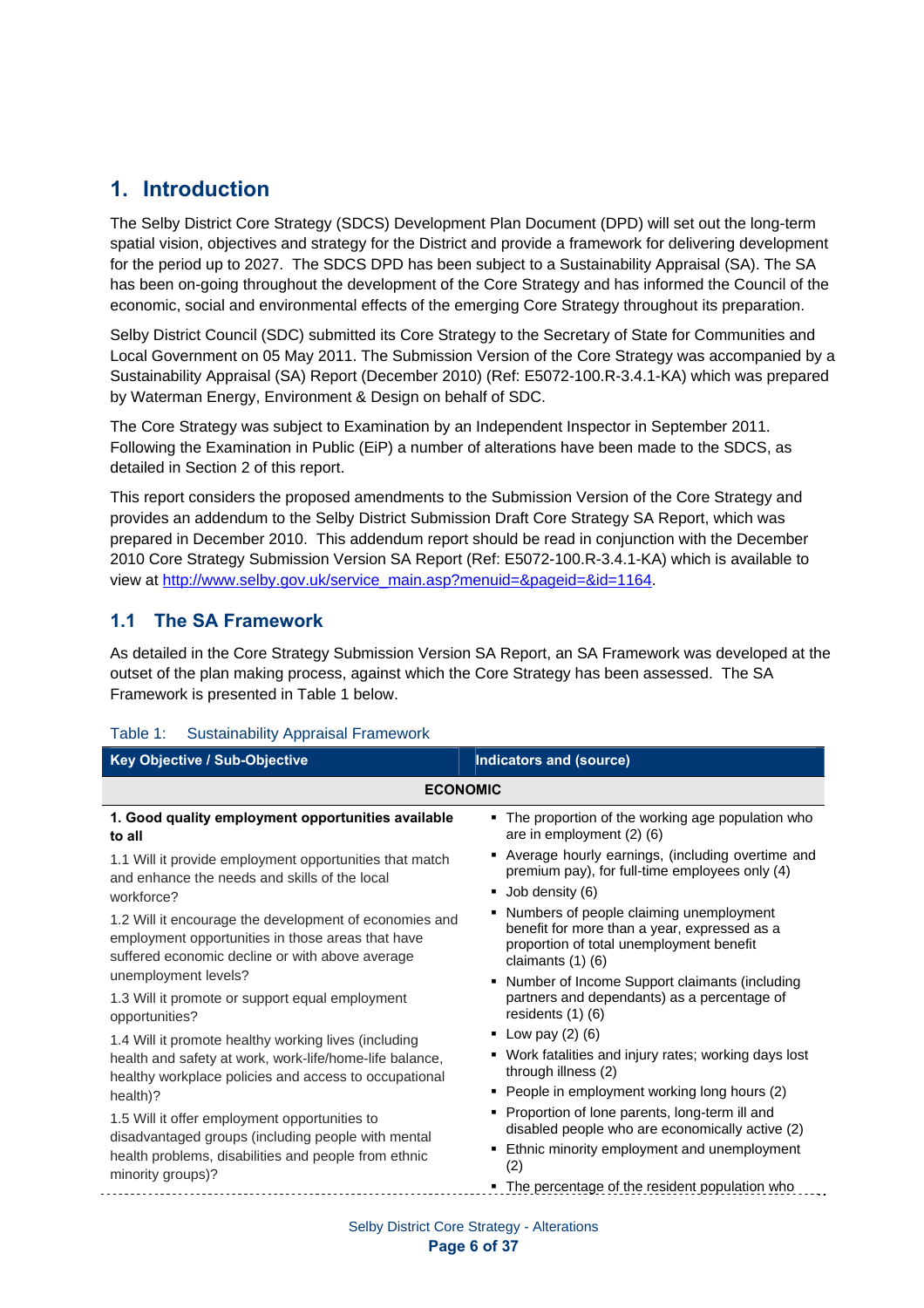|  |  | Key Objective / Sub-Objective |  |
|--|--|-------------------------------|--|
|--|--|-------------------------------|--|

1.6 Will it ensure employment opportunities are accessible by public transport?

#### **2. Conditions which enable business success, economic growth and investment**

2.1 Will it increase the amount of employment land in the District?

2.2 Will it encourage rural diversification?

2.3 Will it encourage diversification of traditional industries?

2.4 Will it maximise local skills?

2.5 Will it enable investment and business development?

2.6 Will it enhance competitiveness through advice, and/or support?

2.7 Will it set up and support local and regional supply chains?

2.8 Will it increase investment in plant, machinery and research and development (R&D)?

2.9 Will it support community-based businesses and/or support local self-help schemes e.g. credit unions?

2.10 Will it encourage the growth of the tourism sector, including green tourism businesses and initiatives?

#### **Indicators and (source)**

travel to work a) by private motor vehicle; b) by public transport; c) on foot or cycle (3)

- Net VAT registrations (new business start-ups net of closures) (2)
- Survival rates for VAT–registered businesses (4)
- Net changes in land use class A2 and B2 floorspaces (Selby District Council [SDC])
- Labour productivity (2)
- The number of social and community enterprises (1)
- Qualifications of workforce (6)
- **Jobs in tourism (6)**

| <b>SOCIAL</b>                                                                                                                                                                                                                                                                                                                                         |                                                                                                                                                                                                                                                                                                                                                             |  |  |  |  |  |
|-------------------------------------------------------------------------------------------------------------------------------------------------------------------------------------------------------------------------------------------------------------------------------------------------------------------------------------------------------|-------------------------------------------------------------------------------------------------------------------------------------------------------------------------------------------------------------------------------------------------------------------------------------------------------------------------------------------------------------|--|--|--|--|--|
| 3. Education and training opportunities to build<br>skills and capacities<br>3.1 Will it ensure an adequate number of school places                                                                                                                                                                                                                   | • Number of school places (SDC/NYC)<br>Learning participation (2)<br>٠<br>Proportion of pupils aged 16 achieving 5 GCSEs                                                                                                                                                                                                                                    |  |  |  |  |  |
| within the District?<br>3.2 Will it promote lifelong learning and widening<br>participation in lifelong learning activities?<br>3.3 Will it provide appropriate on-the-job training?<br>3.4 Will it improve levels of basic skills and/ or<br>information/communication technology (ICT)?<br>3.5 Will it support the voluntary sector and/ or promote | at grades A*-C (or equivalent qualifications) (1)<br>• Adult literacy/ numeracy (2)<br>• The number of enrolments on all adult education<br>courses provided and secured by SDC per 1,000<br>adult population (1)<br>of working-age<br>proportion<br>The<br>population<br>٠<br>qualified to a) NVQ2 or equivalent and; b) NVQ4<br>or equivalent $(3)$ $(6)$ |  |  |  |  |  |
| volunteering?<br>3.6 Will it ascertain skills/ skills training gaps and/ or<br>promote specialised training for areas in transition?<br>3.7 Will it build the confidence, self-esteem and capacity<br>of individuals?                                                                                                                                 |                                                                                                                                                                                                                                                                                                                                                             |  |  |  |  |  |

3.8 Will it provide high quality vocational skills?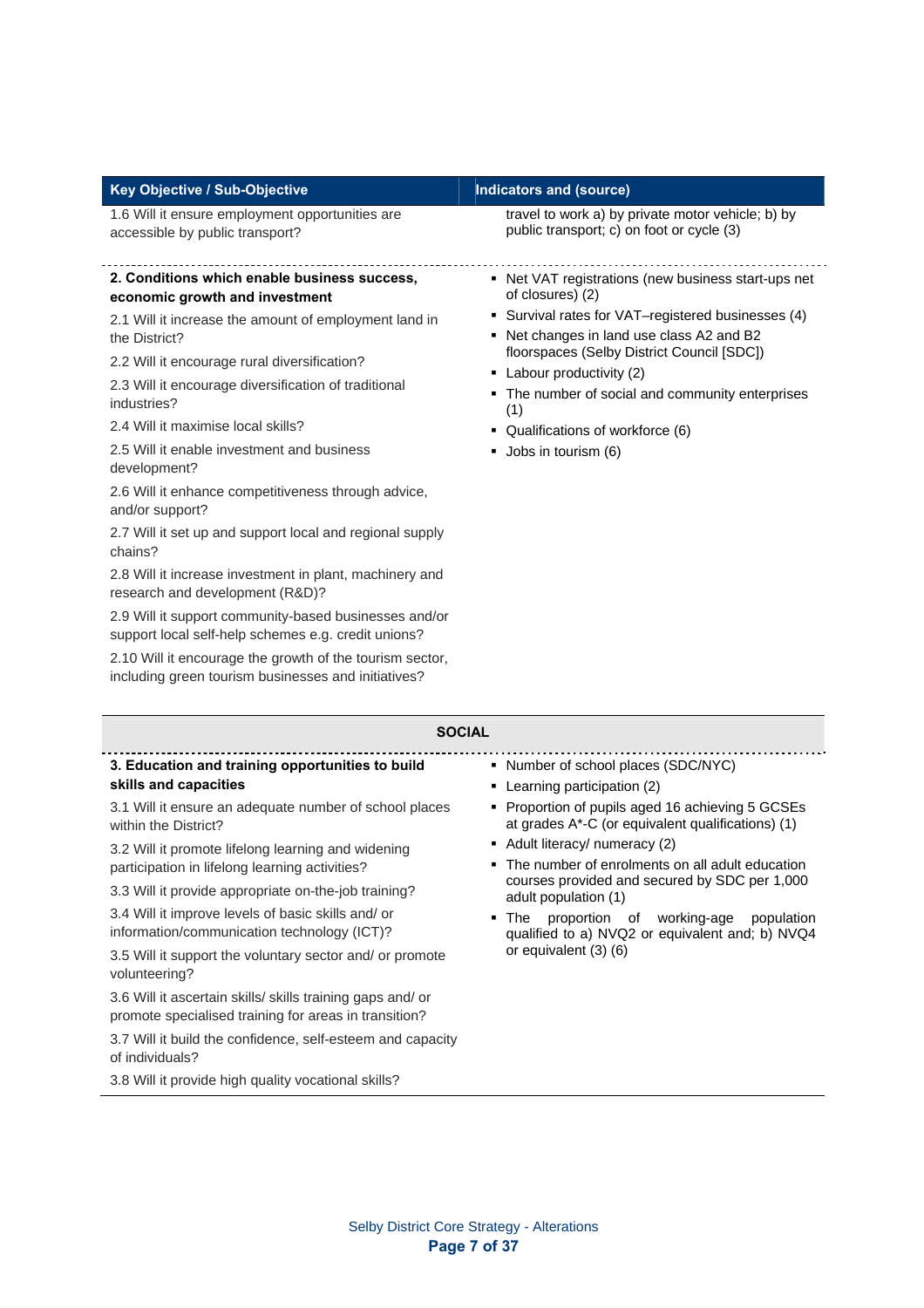| Key Objective / Sub-Objective                                                                                                                                                                                                                                                                                                                                                                                                                                                                                                                                                                                           | <b>Indicators and (source)</b>                                                                                                                                                                                                                                                                                                                                                                                                                                                                                                                    |
|-------------------------------------------------------------------------------------------------------------------------------------------------------------------------------------------------------------------------------------------------------------------------------------------------------------------------------------------------------------------------------------------------------------------------------------------------------------------------------------------------------------------------------------------------------------------------------------------------------------------------|---------------------------------------------------------------------------------------------------------------------------------------------------------------------------------------------------------------------------------------------------------------------------------------------------------------------------------------------------------------------------------------------------------------------------------------------------------------------------------------------------------------------------------------------------|
| 4. Conditions and services to engender good health<br>4.1 Will it improve equitable access to health services<br>(especially to groups of people most excluded and in<br>highest need)?<br>4.2 Will it improve the quality and integration of health<br>services?<br>4.3 Will it promote positive health and prevent ill-health?                                                                                                                                                                                                                                                                                        | Access to a GP (5)<br>• NHS hospital waiting lists (2)<br>• Diagnoses of cancer and circulatory disease and<br>survival rates (NHS), Respiratory illness (2)<br>• Expected years of healthy life (2)<br>• The percentage of households with one or more<br>person with a limiting long-term illness (3)<br>• Health inequalities (2)                                                                                                                                                                                                              |
| 5. Safety and security for people and property<br>5.1 Will it reduce crime through design measures?<br>5.2 Will it address the causes of crime and/or reduce<br>crime through intervention?<br>5.3 Will it reduce fear of crime?<br>5.4 Will it reduce causes of accidents (including<br>measures to reduce road accidents such as speed<br>restrictions and traffic calming)?                                                                                                                                                                                                                                          | • Crimes recorded by the police per 1,000<br>population according to:<br>Theft of or from motor vehicles<br>$\circ$<br><b>Burglary in dwellings</b><br>O<br>Violent crime (1)<br>$\circ$<br>Sexual offences per 1,000 population (3)<br>• Percentage of respondents feeling unsafe or<br>worried about crime by gender (1)<br>• The number of a) pedestrian and; b) cyclist road<br>accident casualties per 100,000 population (3)                                                                                                                |
| 6. Vibrant communities to participate in decision-<br>making<br>6.1 Will it build social and community capital, capacity<br>and confidence?<br>6.2 Will it increase community participation in activities?<br>6.3 Will it support the voluntary sector and/ or promote<br>volunteering?<br>6.4 Will it devolve decision-making to communities,<br>where appropriate?<br>6.5 Will it support civic engagement?<br>6.6 Will it encourage supportive personal and<br>community networks?<br>6.7 Will it improve and increase community facilities?                                                                         | • Community well being (1)<br>• Percentage of all respondents who are actively<br>involved with at least one local community or<br>voluntary organisation (1)<br>• Voluntary activity (2)<br>• Percentage of respondents satisfied with their<br>local area as a place to live (1)<br>• Index of local deprivation (2)                                                                                                                                                                                                                            |
| 7. Culture, leisure and recreation activities available<br>to all<br>7.1 Will it increase provision of culture, leisure and<br>recreation (CLR) activities/venues?<br>7.2 Will it increase non-car-based access to CLR<br>activities?<br>7.3 Will it increase participation in CLR activities by<br>tourists and local people?<br>7.4 Will it provide support for CLR providers and/or<br>creative industries?<br>7.5 Will it preserve, promote and enhance local culture<br>and heritage?<br>7.6 Will it improve access and affordability of CLR<br>facilities which engender health, quality of life and<br>learning? | Amount in hectares of recreation open space in<br>the District, per 1,000 population (SDC)<br>• The percentage of the population within 20<br>minutes travel time (urban - walking, rural - by<br>car) of different sports facility types (4)<br>• Leisure trips by mode of transport (2)<br>• Participation in sport and cultural activities (2)<br>Access for disabled people (2)<br>• Improvements to Public Rights of Way (SDC)<br>• Lengths of new Public Rights of Way and<br>cycleways (SDC)<br>• Linking of green corridor networks (SDC) |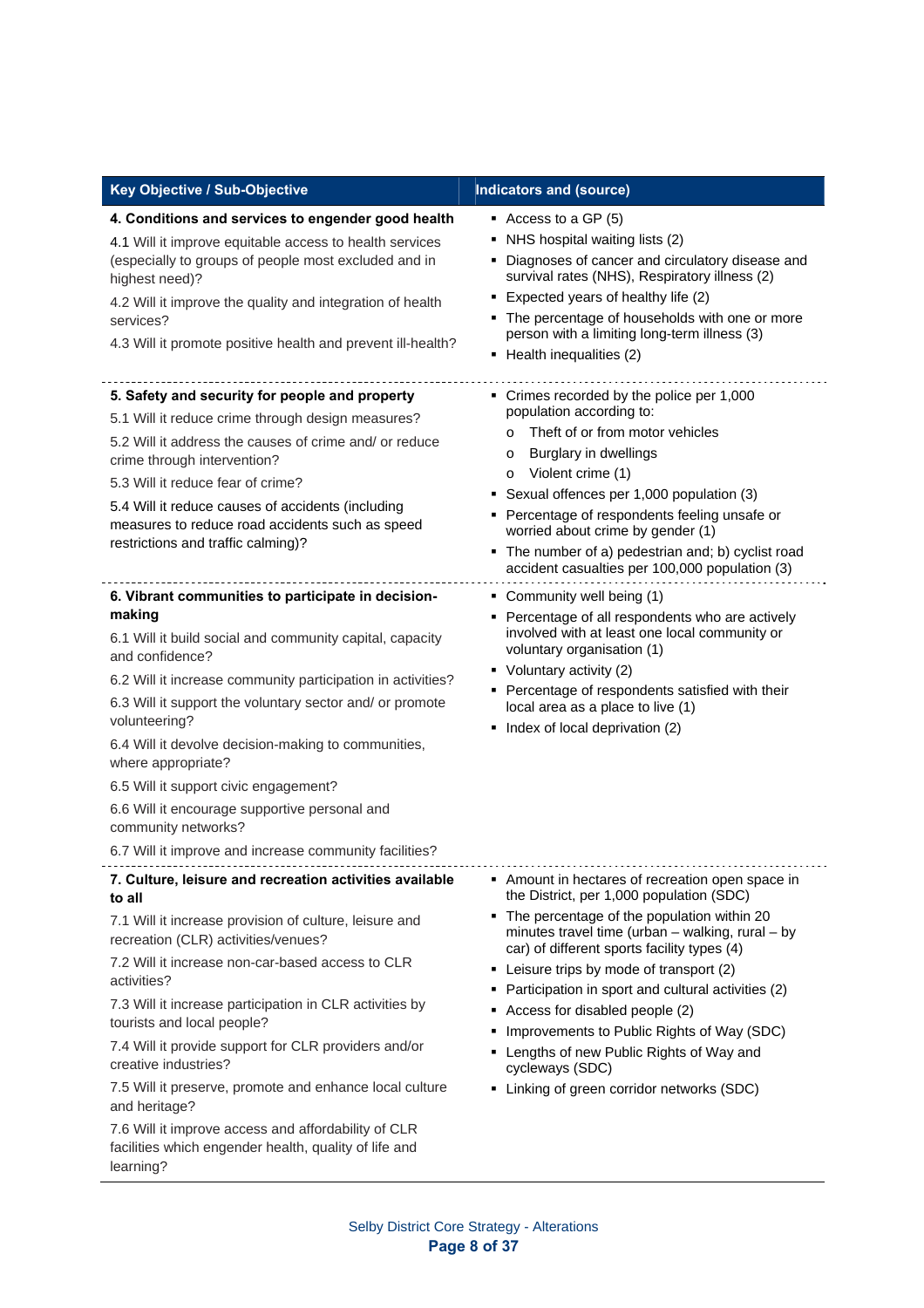| Key Objective / Sub-Objective                                                                                                                                                                                                                                                                                                                                                                                                                                                                                                                                                                                                                                                                                                                                                                                                                                                                                                      | <b>Indicators and (source)</b>                                                                                                                                                                                                                                                                                                                                                                                                                                                                                                                                                                                                                                                                                         |
|------------------------------------------------------------------------------------------------------------------------------------------------------------------------------------------------------------------------------------------------------------------------------------------------------------------------------------------------------------------------------------------------------------------------------------------------------------------------------------------------------------------------------------------------------------------------------------------------------------------------------------------------------------------------------------------------------------------------------------------------------------------------------------------------------------------------------------------------------------------------------------------------------------------------------------|------------------------------------------------------------------------------------------------------------------------------------------------------------------------------------------------------------------------------------------------------------------------------------------------------------------------------------------------------------------------------------------------------------------------------------------------------------------------------------------------------------------------------------------------------------------------------------------------------------------------------------------------------------------------------------------------------------------------|
| 7.7 Will it improve and extend the Public Rights of Way<br>and green infrastructure corridors network by providing<br>recreation facilities for walkers, cyclists and riders?<br>7.8 Will it address the shortfall in recreational open<br>space in the District?                                                                                                                                                                                                                                                                                                                                                                                                                                                                                                                                                                                                                                                                  |                                                                                                                                                                                                                                                                                                                                                                                                                                                                                                                                                                                                                                                                                                                        |
| 8. Quality housing available to everyone<br>8.1 Will it provide appropriate housing for local needs?<br>8.2 Will it increase housing provision in the main District<br>centres of Selby, Tadcaster and Sherburn-in-Elmet?<br>8.3 Will it make housing available to all, including<br>people in need (taking into account requirements of<br>location, size, type and affordability)?<br>8.4 Will it enable people to obtain and maintain<br>tenancies?<br>8.5 Will it improve the quality of housing stock (increase<br>safety and security, reduce unfit housing, improve<br>accessibility for people with disabilities)?<br>8.6 Will it improve the energy efficiency and insulation in<br>housing to reduce fuel poverty and ill-health?<br>8.7 Will it increase use of sustainable design and<br>sustainable building materials in construction?<br>8.8 Will it reduce the number of empty and difficult to let<br>properties? | • Net change in housing provision in Selby,<br>Tadcaster and Sherburn-in-Elmet (SDC)<br>Affordable dwellings completed as a percentage<br>of all new housing completions (3)<br>• Household overcrowding (5)<br>• House price to income ratio (3)<br>• Percentage of housing stock judged unfit to live in<br>by tenure (privately rented, owner occupied,<br>registered social landlords and local authority) (1)<br>• Homelessness acceptances in the most recent<br>period 1 April to 31 March (1), Temporary<br>accommodation/rough sleepers (2)<br>• Percentage of new homes built on previously<br>developed land (including conversions) (1)<br>• Thermal efficiency of housing stock (2)<br>• Fuel poverty (2) |
| 9. Local needs met locally<br>9.1 Will it provide direct support for local traders and<br>suppliers through advice, information and training?<br>9.2 Will it support the formation, maintenance and use<br>of local and regional supply chains for goods and<br>services?<br>9.3 Will it ensure that essential services (e.g. health<br>services and shops) and resources to serve<br>communities are available within reasonable non-car<br>based travelling distance?<br>9.4 Will it support the vibrancy of town and village<br>centres?<br>9.5 Will it investigate information/communication<br>technology (ICT) links to connect geographically remote<br>and disadvantaged groups to services and resources?<br>9.6 Will it support and encourage sharing of<br>information/resources and co-operative ways of<br>working?                                                                                                   | • Enquiries to business advice services (Business<br>Link)<br>■ Ease of access to key services (1), Access to a<br>post office/ Access to food shops/ Access to a<br>primary school/ Access to healthcare services (5)<br>Access to services in rural areas (2)<br>• New retail floor space in town centres and out of<br>town $(2)$                                                                                                                                                                                                                                                                                                                                                                                   |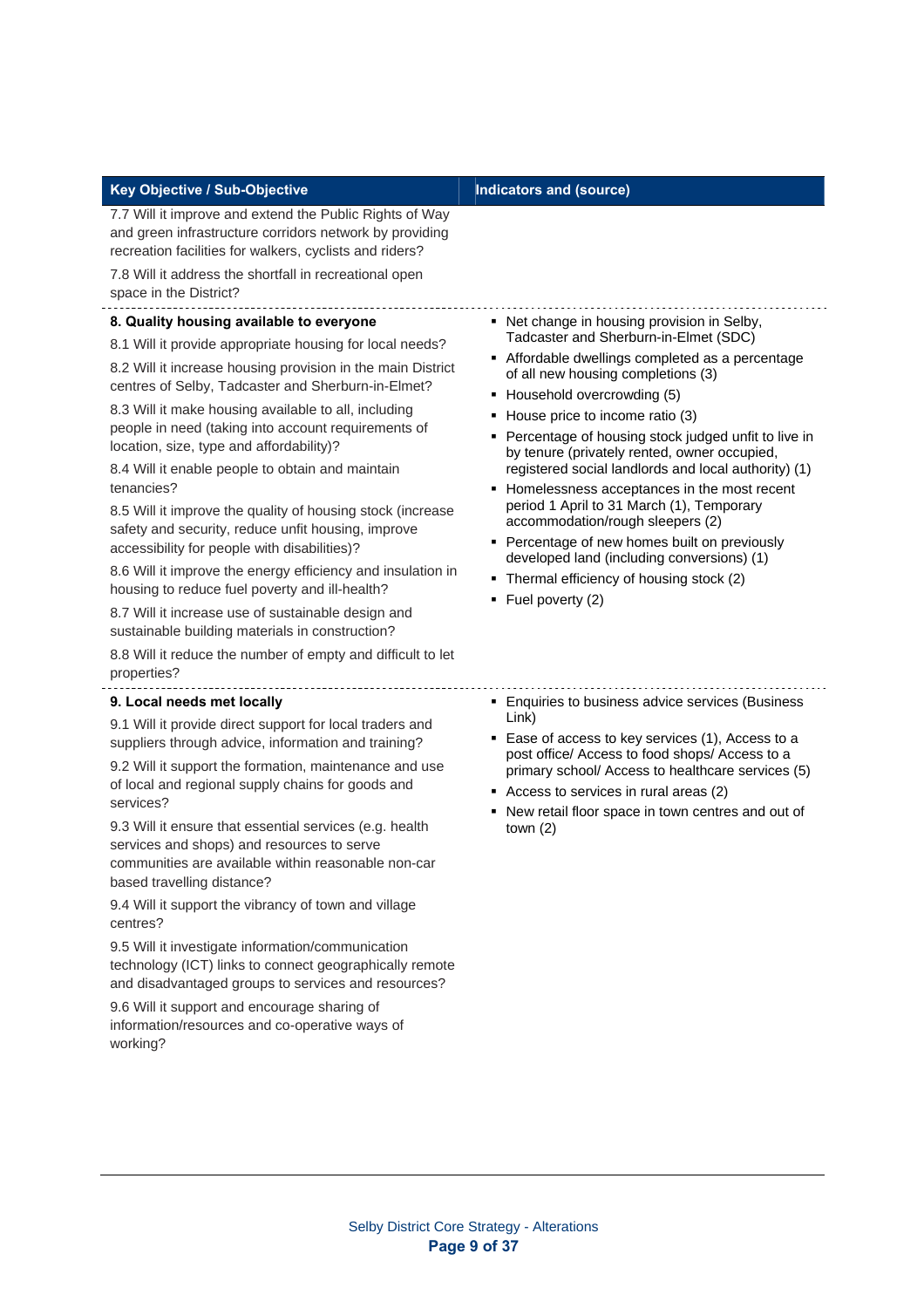| Key Objective / Sub-Objective                                                                                                                                                                                                                                                                                                                                                                                                                                                                                                                                                                                                                                                                                                                                                                                                                                                                                                                                                                                                                                                                              | <b>Indicators and (source)</b>                                                                                                                                                                                                                                                                                                                                                                                                                                       |
|------------------------------------------------------------------------------------------------------------------------------------------------------------------------------------------------------------------------------------------------------------------------------------------------------------------------------------------------------------------------------------------------------------------------------------------------------------------------------------------------------------------------------------------------------------------------------------------------------------------------------------------------------------------------------------------------------------------------------------------------------------------------------------------------------------------------------------------------------------------------------------------------------------------------------------------------------------------------------------------------------------------------------------------------------------------------------------------------------------|----------------------------------------------------------------------------------------------------------------------------------------------------------------------------------------------------------------------------------------------------------------------------------------------------------------------------------------------------------------------------------------------------------------------------------------------------------------------|
| <b>ENVIRONMENTAL</b>                                                                                                                                                                                                                                                                                                                                                                                                                                                                                                                                                                                                                                                                                                                                                                                                                                                                                                                                                                                                                                                                                       |                                                                                                                                                                                                                                                                                                                                                                                                                                                                      |
| 10. A transport network which maximises access<br>whilst minimising detrimental impacts<br>10.1 Will it reduce the need to travel by increasing<br>access to key resources and services by means other<br>than the car (e.g. by improving public transport)?<br>10.2 Will it provide/improve/promote information about<br>alternatives to car-based transport?<br>10.3 Will it support less use as well as more efficient<br>use of cars (e.g. car sharing)?<br>10.4 Will it improve access to opportunities and facilities<br>for all groups?<br>10.5 Will it make the transport/ environment attractive to<br>non-car users (e.g. pedestrians and cyclists)?<br>10.6 Will it encourage freight transfer from road to rail?<br>10.7 Will it encourage employers to develop green<br>travel plans for staff travel to/from work and at work?                                                                                                                                                                                                                                                               | • Density of development (SDC)<br>• Traffic congestion (2)<br>• Leisure trips by mode of transport (2)<br>• Percentage of children travelling to and from<br>school by different modes (1)<br>• Passenger travel by mode (2)<br>• Average journey length by purpose (2)<br>• Traffic volumes or flows on different classes of<br>road by vehicle type (1)                                                                                                            |
| 11. A quality built environment and efficient land<br>use patterns that make good use of previously<br>developed sites, minimise travel and promote<br>balanced development<br>11.1 Will it promote the development of communities<br>with accessible services, employment, shops and<br>leisure facilities?<br>11.2 Will it improve the resource efficiency of buildings<br>(water, waste, energy, density, use of existing buildings,<br>designing for a longer lifespan)?<br>11.3 Will it prevent inappropriate development in flood<br>zones?<br>11.4 Will it increase the use of sustainable urban<br>drainage (which reduces run-off and improves water<br>quality)?<br>11.5 Will it ensure new developments provide essential<br>services accessible without use of a car and are<br>accessible by public transport?<br>11.6 Will it ensure new development is well designed<br>and appropriate to its setting?<br>11.7 Will it support local distinctiveness?<br>11.8 Will it encourage high quality design in new<br>buildings?<br>11.9 Will it encourage the development of Brownfield<br>sites? | • New homes built on previously developed land (2)<br>• Vacant land and properties and derelict land (2)<br>• Percentage of development assessed under<br><b>BREEAM (BRE)</b><br>• Number of people and properties affected by<br>fluvial flood events (Environment Agency)<br>• New development in the flood zones (SDC)<br>• Number of developments incorporating<br>Sustainable Urban Drainage Systems [SUDS]<br>(SDC)<br>• Average journey length by purpose (2) |
| 12. Preserve, enhance and manage the character<br>and appearance of archaeological sites, historic<br>buildings, Conservation Areas, historic parks and<br>gardens, battlefields and other architectural and<br>historically important features and areas and their                                                                                                                                                                                                                                                                                                                                                                                                                                                                                                                                                                                                                                                                                                                                                                                                                                        | • Number of Listed Buildings demolished (SDC)<br>• Number of Listed Buildings and the percentage at<br>risk (SDC)<br>• Number of Scheduled Monuments (SDC)<br>• Number of registered Historic Parks and Gardens                                                                                                                                                                                                                                                      |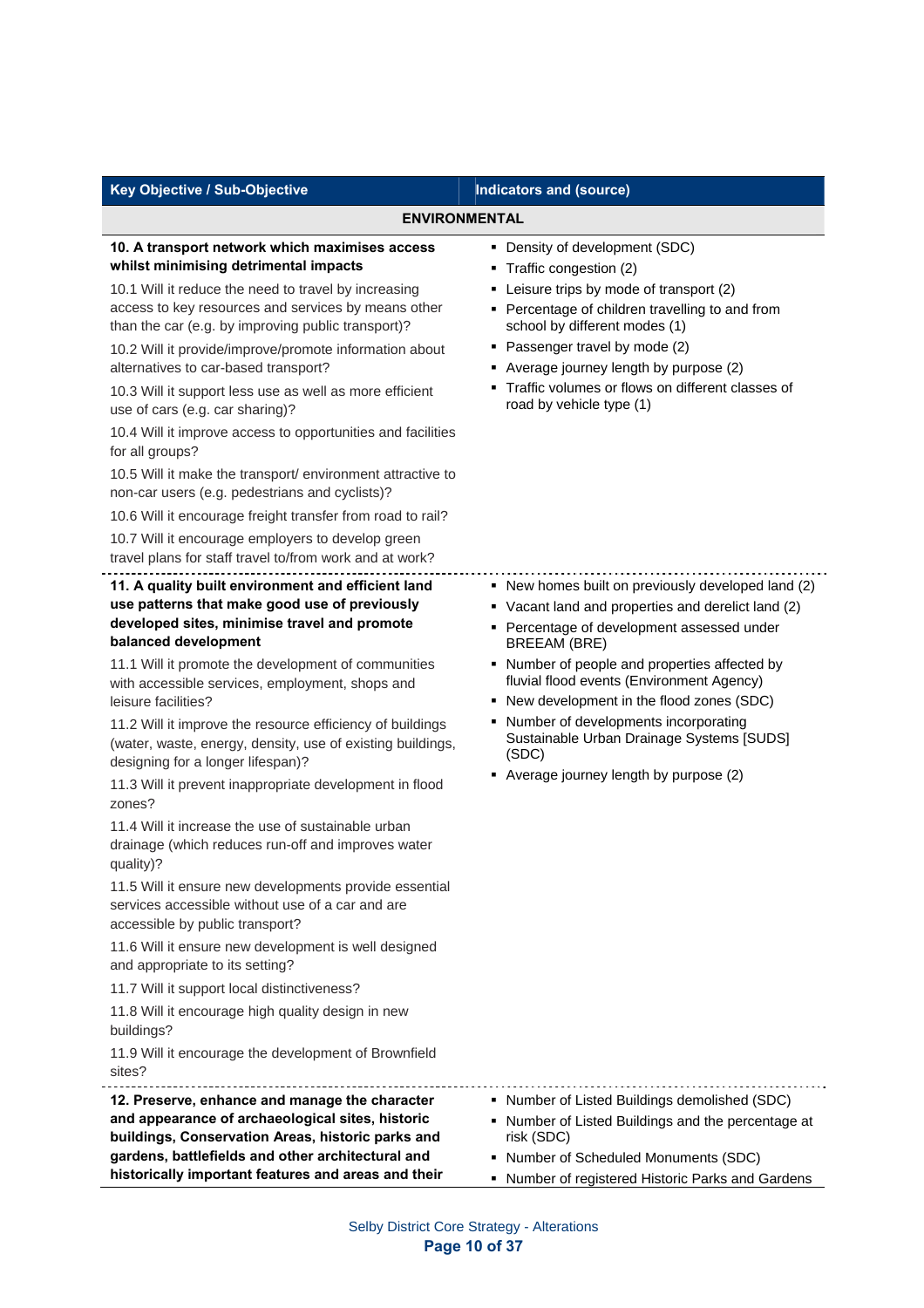#### Key Objective / Sub-Objective **Indicators and (source)**

#### **settings**

12.1 Will it preserve or enhance the character, appearance or setting of Conservation Areas?

12.2 Will it preserve or, where appropriate, enhance the special character or appearance of Listed Buildings and structures or their settings?

12.3 Will it preserve or enhance the character, appearance or setting of Historic Parks and Gardens?

12.4 Will it preserve or enhance archaeological sites and their settings?

12.5 Will it protect and/ or enhance the character, appearance or setting of the Registered Battlefield or prejudice the potential for its interpretation?

12.6 Will it conserve and manage locally important buildings and townscapes?

12.7 Will it conserve and manage distinctive historic landscapes?

12.8 Will it provide for increased access to, and understanding of, the historic environment?

#### **13. A bio-diverse and attractive natural environment**

13.1 Will it protect and enhance existing priority habitats and species and provide for appropriate long-term management of wildlife habitats?

13.2 Will it protect and enhance individual features such as hedgerows, drystone walls, ponds and trees?

13.3 Will it ensure urban fringe and rural landscapes are protected and enhanced for the benefits of all residents and visitors and that significant loss of landscape character and quality is minimised?

13.4 Will it increase understanding of ways to create new environmental assets and restore wildlife habitats?

13.5 Will it make use of opportunities wherever possible to enhance the environment as part of other initiatives?

13.6 Will it increase the quality and quantity of woodland cover in appropriate locations using native species?

13.7 Will it protect and enhance the District's rivers?

13.8 Will it promote, educate and raise awareness of the enjoyment and benefits of the natural environment and biodiversity and promote access to wildlife on appropriate sites?

#### **14. Minimal pollution levels**

14.1 Will it clean up contaminated land to the appropriate standard?

14.2 Will it reduce air pollution from current activities and the potential for such pollution?

14.3 Will it reduce water pollution from current activities and the potential for such pollution?

#### (SDC)

- Number and % Historic Parks and Gardens at risk (SDC)
- Percentage area of the District covered by Conservation Areas (SDC)
- Loss or damage to character or setting of a Registered Battlefield (SDC)

- Extent and management of SSSIs (2)
- The percentage area of land designated as sites of special scientific interest (SSSI) within the District in favourable condition (3)
- Native species at risk (2)
- **Biodiversity action plans (2)**
- Net loss of soils to development (2)
- Landscape features hedges, stone walls and ponds (2)
- Amount (percentage) of greenfield and/ or greenbelt areas used for development (SDC)
- Amount (percentage) of degraded or unmanaged urban fringe land that is brought back into productive or recreational use (SDC)
- Area of woodland in the District (North and East Yorkshire Ecological Data Centre/ North Yorkshire County Council/ Forestry Commission)
- **Percentage of length of rivers and canals falling** into the good or fair quality grades of the Environment Agency Chemical and Biological GQA (1), Nutrients in water (2)
- Access to the countryside (1), Access to local green space (2)
- Number/ area of sites remediated following PPS23 and CLR11 (SDC)
- Number of sites/ area of land affected by contamination brought back into use (SDC)
- Average number of days when air pollution is moderate or higher for  $NO<sub>2</sub>$ ,  $SO<sub>2</sub>$ ,  $O<sub>3</sub>$ , CO or  $PM<sub>10</sub>$ (1)
- Concentrations of selected air pollutants (2)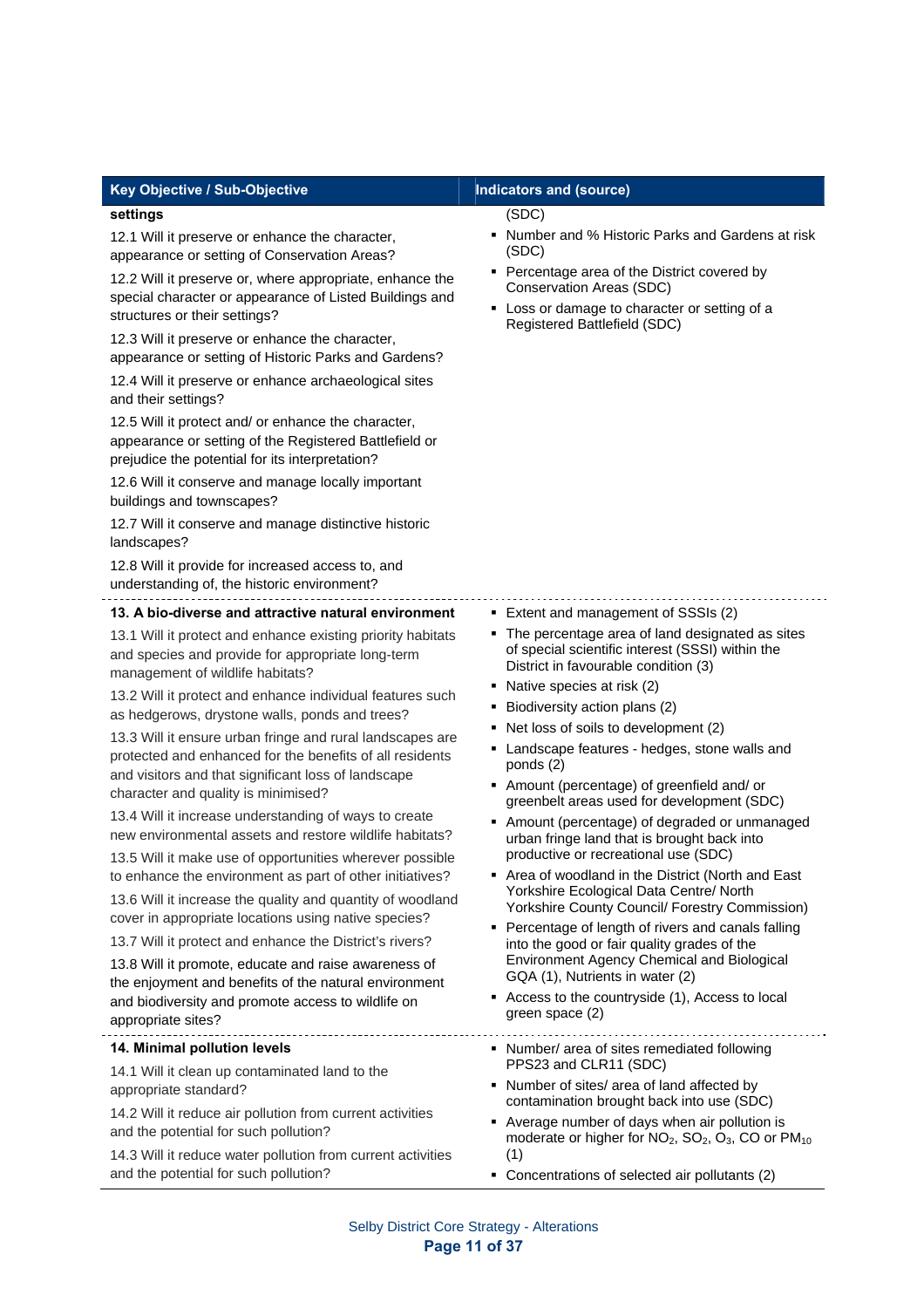| Key Objective / Sub-Objective                                                                                                                                                                                                                                                                                                                                                                                                                                                                                                                                                                                                                                                                                                                                                                                                                                  | Indicators and (source)                                                                                                                                                                                                                                                                                                                                                                                                                                                                           |
|----------------------------------------------------------------------------------------------------------------------------------------------------------------------------------------------------------------------------------------------------------------------------------------------------------------------------------------------------------------------------------------------------------------------------------------------------------------------------------------------------------------------------------------------------------------------------------------------------------------------------------------------------------------------------------------------------------------------------------------------------------------------------------------------------------------------------------------------------------------|---------------------------------------------------------------------------------------------------------------------------------------------------------------------------------------------------------------------------------------------------------------------------------------------------------------------------------------------------------------------------------------------------------------------------------------------------------------------------------------------------|
| 14.4 Will it reduce noise pollution from current activities<br>and the potential for such pollution?<br>14.5 Will it reduce light pollution from current activities<br>and the potential for such pollution?<br>14.6 Will it raise awareness about pollution and its<br>effects?<br>14.7 Will it provide support, advice and encouragement<br>for the business sector to reduce pollution?<br>14.8 Will it promote innovative and less harmful uses of<br>potential pollutants?<br>14.9 Will it include measures and research to identify<br>and reduce pollution?<br>14.10 Will it reduce the risk of pollution incidents and<br>environmental accidents?                                                                                                                                                                                                     | Emissions of selected air pollutants (2)<br>• Ecological/ chemical status of water (Environment<br>Agency)<br>• Dangerous substances in water (2)<br>• Percentage of length of rivers and canals falling<br>into the good or fair quality grades of the<br>Environment Agency Chemical and Biological<br>GQA (1)<br>• Noise levels (2)<br>• Concentrations of persistent organic pollutants (2)<br>• Number of pollution incidents in the District to<br>water, air and land (Environment Agency) |
| 15. Reduce greenhouse gas emissions and a<br>managed response to the effects of climate change<br>15.1 Will it reduce greenhouse gas emissions from<br>transport?<br>15.2 Will it reduce methane emissions from agriculture,<br>landfills and past and present mining activities?<br>15.3 Will it reduce greenhouse gas emissions from<br>domestic, commercial and industrial sources?<br>15.4 Will it increase energy efficiency in all sectors?<br>15.5 Will it research and monitor the likely effects of<br>climate change and provide evidence and advice on the<br>predicted consequences for affected areas and sectors?<br>15.6 Will it plan and implement adaptation measures for<br>the likely effects of climate change?<br>15.7 Will it increase the amount of energy from<br>renewable sources that is generated and consumed in<br>the District? | • Emissions of greenhouse gases (2)<br>• Carbon dioxide emissions by end user (2)<br>• Electricity from renewable sources (2)<br>• Depletion of fossil fuels (2)<br>• Energy efficiency of the economy (2)<br>• Energy use per household (2) (3)<br>• Frequency of fluvial flood events (Environment<br>Agency/SDC)                                                                                                                                                                               |
| 16. Reduce the risk of flooding to people and<br>property<br>16.1 Will it reduce risk from flooding?<br>16.2 Will it direct development away from flood risk<br>areas?<br>16.3 Will it prevent inappropriate development in flood<br>zones?                                                                                                                                                                                                                                                                                                                                                                                                                                                                                                                                                                                                                    | • Number of developments approved/allocated in<br>Flood Zone 3 (Flood risk is >1:100 years) and of<br>these, the number with flood protection/ drainage<br>measures for the benefit of the wider community<br>(SDC)<br>• The number of properties in Flood Zone 3 with<br>warning procedures in place (SDC)<br>• The number of approved developments which<br>incorporate Sustainable Urban Drainage Systems<br>for surface water disposal (SDC)                                                  |
| 17. Prudent and efficient use of resources<br>17.1 Will it increase efficiency in water, energy and raw<br>material use?<br>17.2 Will it develop renewable energy/ resources?<br>17.3 Will it make efficient use of land (appropriate<br>density, protect good agricultural land, use brownfield                                                                                                                                                                                                                                                                                                                                                                                                                                                                                                                                                               | • Household water use and peak demand (2)<br>• Water leakage (2)<br>• Abstractions by purpose (2)<br>• Number of new abstractions required<br>• Number of developments using water-efficient<br>technologies (SDC)<br>• Household energy use (gas and electricity) per                                                                                                                                                                                                                            |

Selby District Core Strategy - Alterations **Page 12 of 37**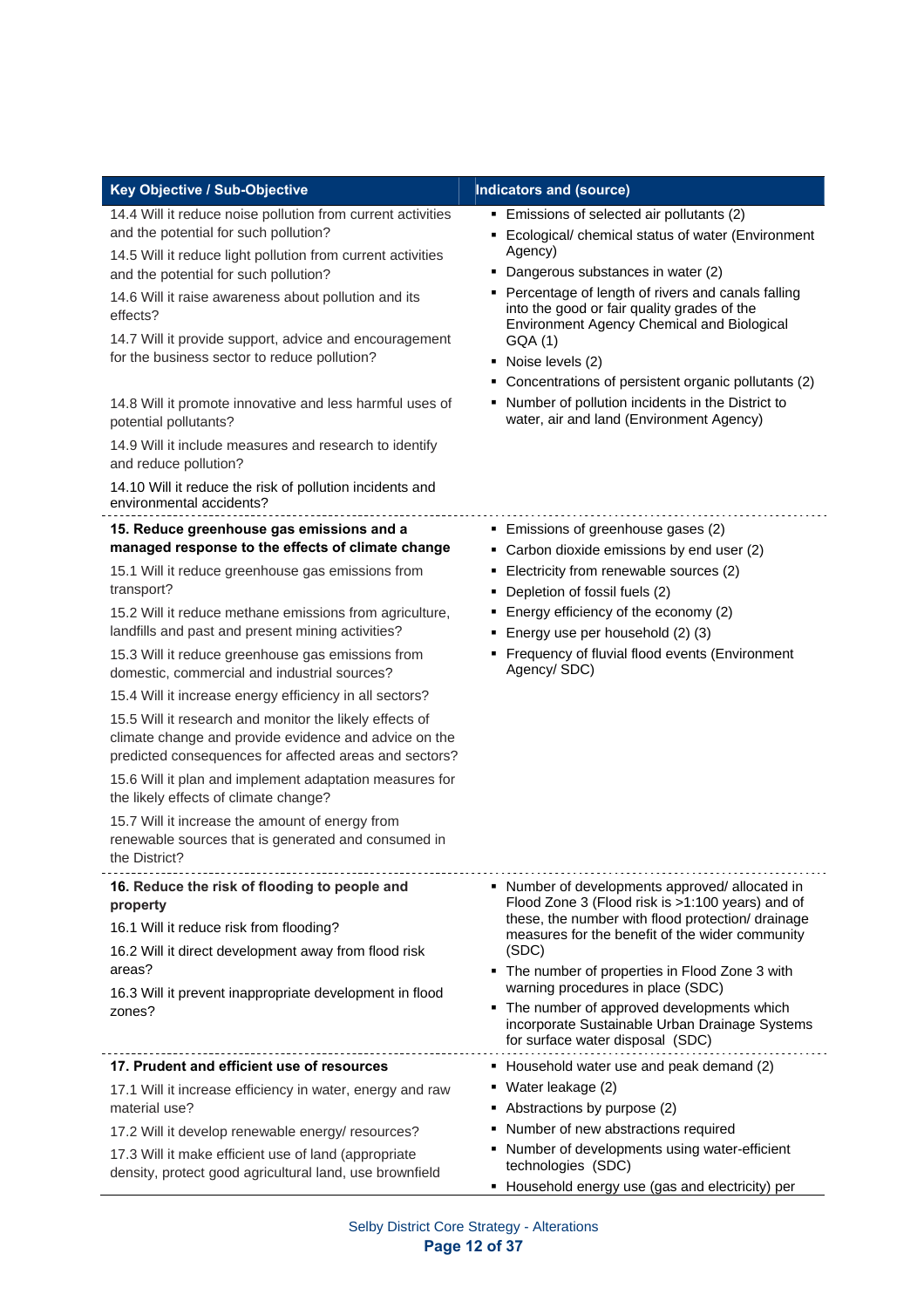| Key Objective / Sub-Objective                                                                               | Indicators and (source)                                                                                                            |
|-------------------------------------------------------------------------------------------------------------|------------------------------------------------------------------------------------------------------------------------------------|
| land in preference to greenfield sites)?                                                                    | household (1)                                                                                                                      |
| 17.4 Will it increase prevention, re-use, recovery and<br>recycling of waste?                               | • Household waste collected per person (kilograms)<br>(1)                                                                          |
| 17.5 Will it increase awareness and provide information<br>on resource efficiency and waste?                | • Recycled household waste (including<br>composting) expressed as a percentage of total<br>tonnage of household waste arisings (1) |
| 17.6 Will it reduce use of non-renewable resources?                                                         |                                                                                                                                    |
| 17.7 Will it ensure that new development exists within<br>the constraints of the District's water resource? |                                                                                                                                    |

### **1.2 Key Sustainability Issues and Evidence Base**

As part of the SA process key sustainability issues for the District have been identified following a review of relevant planning documentation and baseline information. Further details regarding the evidence base which was used to establish these key sustainability issues are included in the December 2010 Core Strategy Submission Version SA Report. The key issues are described below.

#### Table 2: Key Sustainability Issues for Selby District

| Economic |  |
|----------|--|
|          |  |

- Jobs in the District have traditionally been based around agriculture and associated industry and power generation, which are all declining in employment terms.
- A very high proportion of residents, approximately 58% of the working population in 2008, now work outside the District.
- Land currently allocated for developing employment uses in the District is generally constrained and so hard to develop successfully.
- The decline in agriculture has contributed to the weakening of the rural economy of the District and there is a recognised need for diversification of the sector. However, it is important to protect the countryside from new development, and a balance between the economy and the environment is required.
- Tourism is seen as a small but important contributor to the District's economy and future development should not compromise the historic, cultural and natural resources of the District, on which it depends.

#### **Social**

- Selby has significantly more 40-64 year olds and significantly fewer 15-39 year olds than the national average. The population of the District is due to increase by 20% up to 2026 from 2008 levels. Overall, white people make up 97.7% of the population in the area with a Black, Minority and Ethnic (BME) population of approximately 2.4%, a rate lower than the sub-regional (3.4%), regional (8.9%) and national (11.3%) levels.
- Overall quality of life in Selby had improved since 2004.
- In 2007/08, there were 58 criminal offences per 1,000 population across the District. This is a 28% decrease since 2002/03 when offences numbered 80 per 1,000 population.
- Housing in the District is in fairly high demand and is exacerbated by the rising population and easy commute to major employment centres such as Leeds and York. Across Selby District as a whole, demand outstrips supply for all property types. Accordingly, there is a need to maintain the delivery of a variety of dwelling types and sizes to reflect the range of demand for open market dwellings.
- House prices are generally only three quarters of the national average; however they are relatively high when compared to the rest of the Yorkshire and Humber region.
- The lack of affordable private housing in the District, particularly for first-time buyers, is a significant problem.
- A variety of bus companies operate within the District, providing access to market towns, and to larger settlements beyond the District boundary. The level of service available varies considerably throughout the District with many rural parts experiencing poor public transport provision.
- School rolls indicate that many schools within Selby District are operating near to or above their capacity.
- The general level of provision of recreational open space falls below the standard recommended by the National Playing Fields Association. There are also considerable variations in the amount and distribution of recreational open space across the District.

Selby District Core Strategy - Alterations **Page 13 of 37**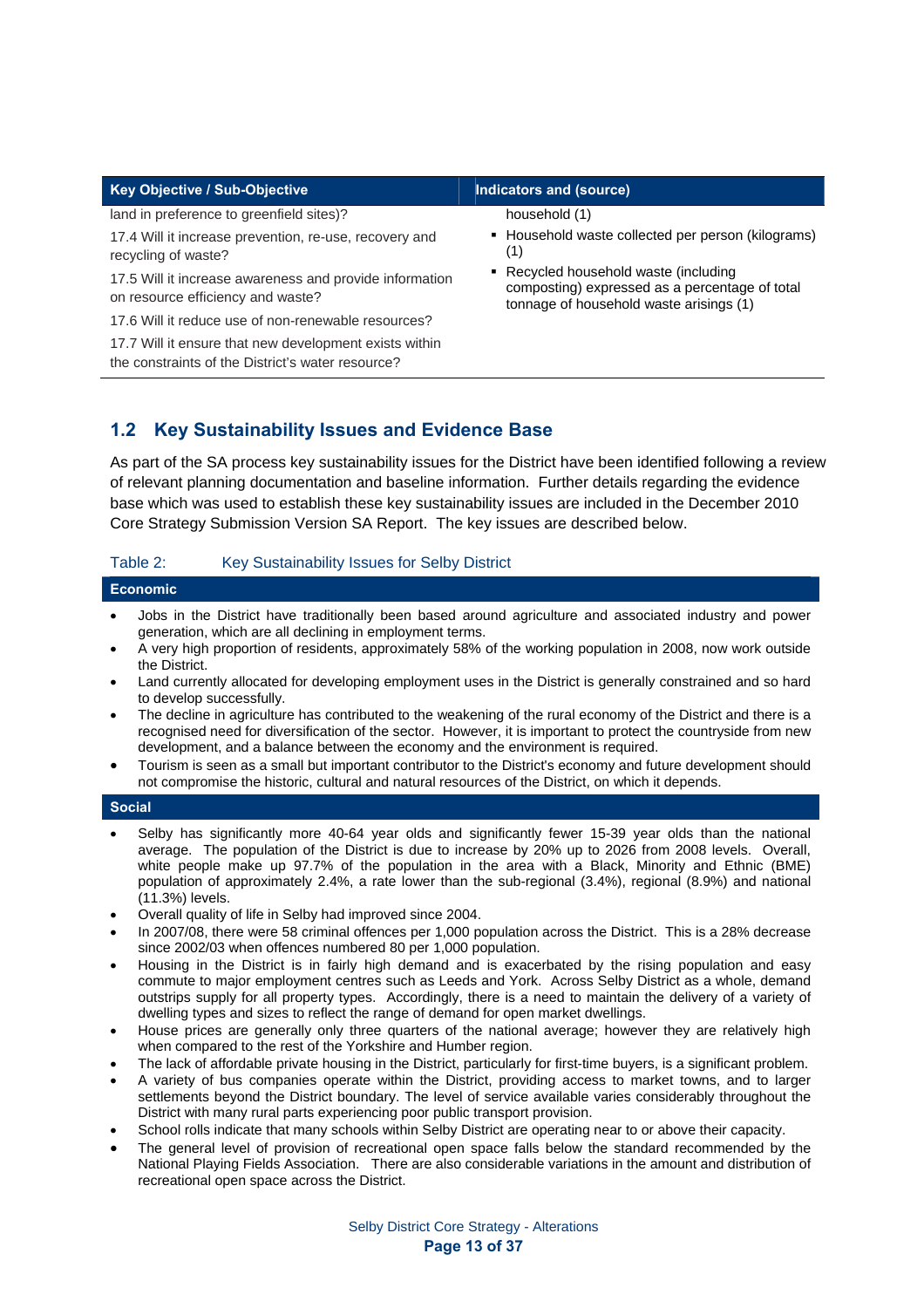#### **Environmental**

- Flood meadows, pastures and wet woodlands in the lower Derwent Valley are acknowledged for their international nature conservation importance as wetland and waterfowl habitats. The River Derwent, Derwent Valley and Skipwith Common have international status.
- There are 13 nationally designated sites of nature conservation importance (SSSIs) in the District. Statutory Local Nature Reserves are also found at Barlow Common and Fairburn Ings.
- The majority of the District is rural in nature.
- Selby District is self-sufficient in water supply and exports water to a wide area in North Yorkshire. However, there is historical and contemporary concern that over-abstraction from the Sherwood Sandstone Aquifer may be occurring, threatening local wetland habitats.
- The River Ouse is a major corridor and migration route linking the Humber with the rivers higher up the catchment.
- The Level 1 and Level 2 Strategic Flood Risk Assessments for the District have been completed, which have identified that 64.4% of the District is located within Flood Zone 1 (low risk of flooding), 8.7% is located within Flood Zone 2 (medium risk), 2.4% is located within Flood Zone 3a (high risk) and 22.5% is located within Flood Zone 3b (high risk). This identified risk has the potential to act as a major constraint to development.
- Climate change is an issue that is highly likely to have a significant impact on Selby, through increased rainfall resulting in more severe and frequent flooding events.
- Recycling rates in Selby for 2009 stood at 35.7%, showing an improvement of 2.9% from the previous year.
- Whilst the District enjoys good access to the national motorway network, some traffic congestion remains in Selby town at peak times, although this has improved considerably since the opening of the Selby bypass in 2004. However, Tadcaster still suffers from heavy commercial vehicles within the town centre, due to the limited access to the bypass at the A162 interchange.

### 1.2.1 Key Evidence Base on Housing

House prices are generally only three quarters of the national average. House prices in the District are lower than in the neighbouring North Yorkshire Districts of Harrogate, Ryedale and Hambleton. However, median house prices in Selby have consistently been higher than the regional median and analysis of 2008 house price to income ratios indicates that the median house price was 6.2 times higher than the median income, which is the 8th highest ratio in the Yorkshire and Humber region.

The Strategic Housing Market Assessment found that house prices in Selby District have tripled over the period 1996 to 2008, with median prices peaking at £175,000 during the second half of 2008. The distribution of house prices shows that highest prices are to the north of the District, where lower quartile prices exceed £200,000. Lowest prices (with a lower quartile price of between £60,000 and £100,000) are found in settlements across the central belt of the District including Sherburn-in-Elmet, Selby town and the Hemingbrough / Camblesforth area.

Travel to work and migration data suggest that Selby District is not a self-contained housing market area. Analysis of travel to work and migration patterns indicate strong linkages with other areas, notably Leeds and York. Although more than half of moving households (53.3%) originated from within the District, this is below the Communities and Local Government 70% threshold used to define 'self-containment'. Similarly, a majority of residents in employment (59%) work outside the District, particularly in York and Leeds.

On the basis of past trends, Office of National Statistics (ONS) projections predict that the population of Selby will increase by 25.2% from 81,100 in 2008 to 101,500 by 2031. ONS trend-based projections indicate that the number of households is expected to increase by 27.3% from 33,000 in 2006 to 42,000 in 2026. This represents an annual increase of 450 households.

Over the next few decades, there will be a 'demographic shift' with the number (and proportion) of older people increasing; in particular, the number of 75+ residents is expected to more than double (from 5,900 in 2008 to 12,600 by 2031). The three largest household groups are couples under 60 (with no children)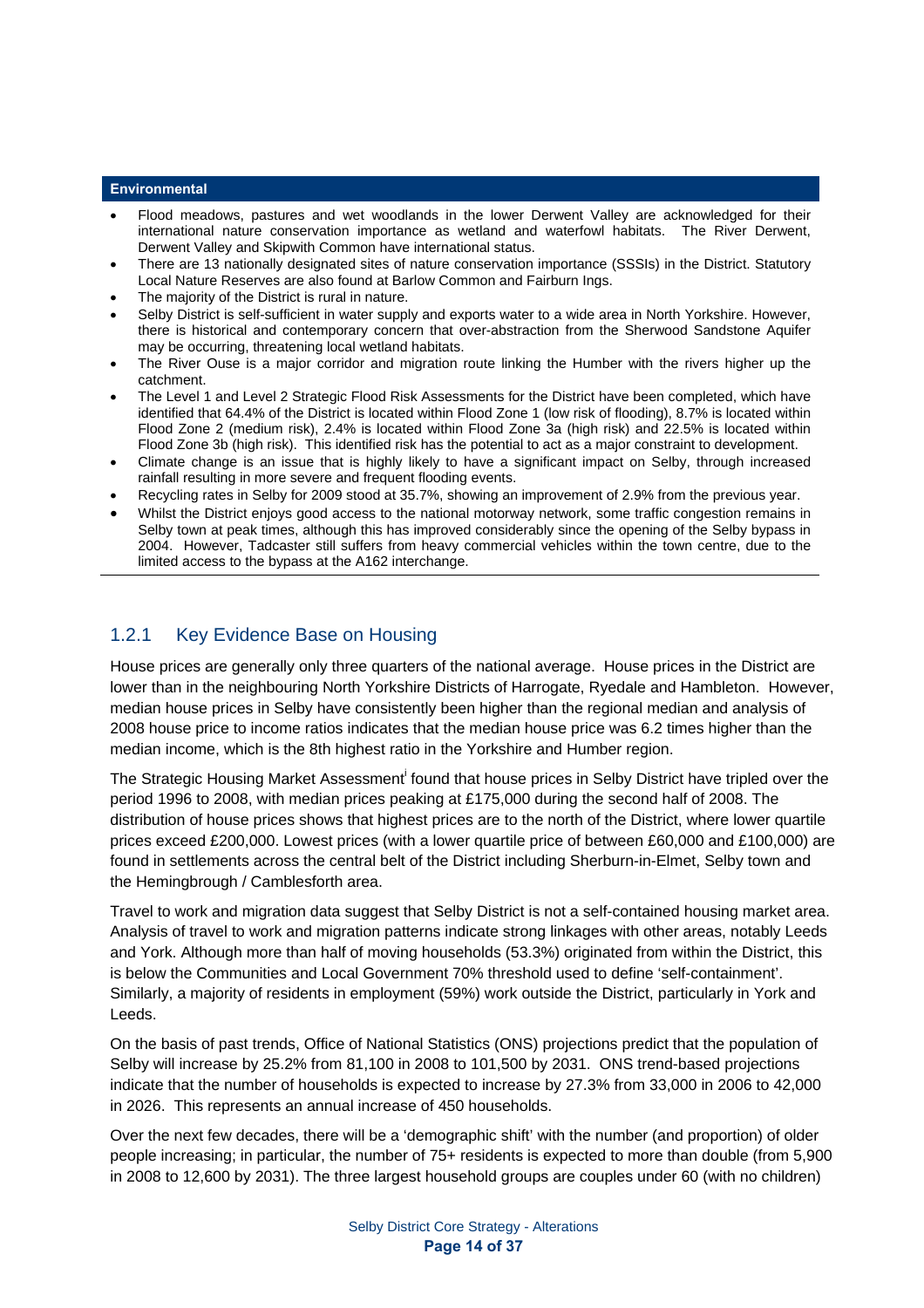(21.1%), couples with children (22.9%), couples (one or more over 60) (14.2%). Regional household projections suggest that the proportion of singles and other household types is likely to increase.

The number of households in Selby is expected to increase over the next few decades, most likely fuelled by an increase in one person and multi-person households (e.g. friends sharing) which reflects national and regional trends. At the same time, the population is expected to age which will considerably change the dynamic of household structure across the District.

The ability of households to access the social rented sector is limited. Evidence suggests that newly-forming households are most likely to experience problems accessing market housing. Providing affordable housing for newly-forming households needs to be a strategic priority. For existing households falling into need, most can afford open market prices although there is scope for a strong intermediate tenure market in Selby.

Across Selby District as a whole, demand outstrips supply for all property types, with a particular shortfall of bungalows. Overall, this analysis confirms that Selby is a high demand area. There is a need to maintain the delivery of a variety of dwelling types and sizes to reflect the range of demand for open market dwellings. The SHMA highlights a particular need to provide housing for the older population and gypsies and travellers.

The lack of affordable private housing in the District, particularly for first-time buyers, is a significant problem. Across Selby, there is an annual net shortfall of 378 and a gross shortfall of 409 affordable dwellings. This compares with a net affordable housing requirement of 294 each year identified in the 2005 Housing Needs Assessment. A tenure split of affordable units in the range of 50 to 70% social rented and 30 to 50% intermediate tenure across the District is considered appropriate. Future development will need to increase the provision of affordable housing in the District.

Several factors have combined to exacerbate the affordable housing problem in Selby, notably the influence of York and Leeds on the housing market, and the reduction in Council housing as tenants continue to exercise their right to buy. If additional low-cost housing is not made available in sufficient supply, households may leave the District or move to an area where housing at cheaper prices can be obtained. It may also increase pressure on the existing terraced stock, potentially inflating terraced house prices.

The existing Local Plan has adequate short term land provision for housing, although any longer term provision will need to protect the District's large amount of green space. Future development will need to ensure an adequate quantity, range and mix of housing to meet the needs of the population of the District as well as reflecting the Core Strategy policies.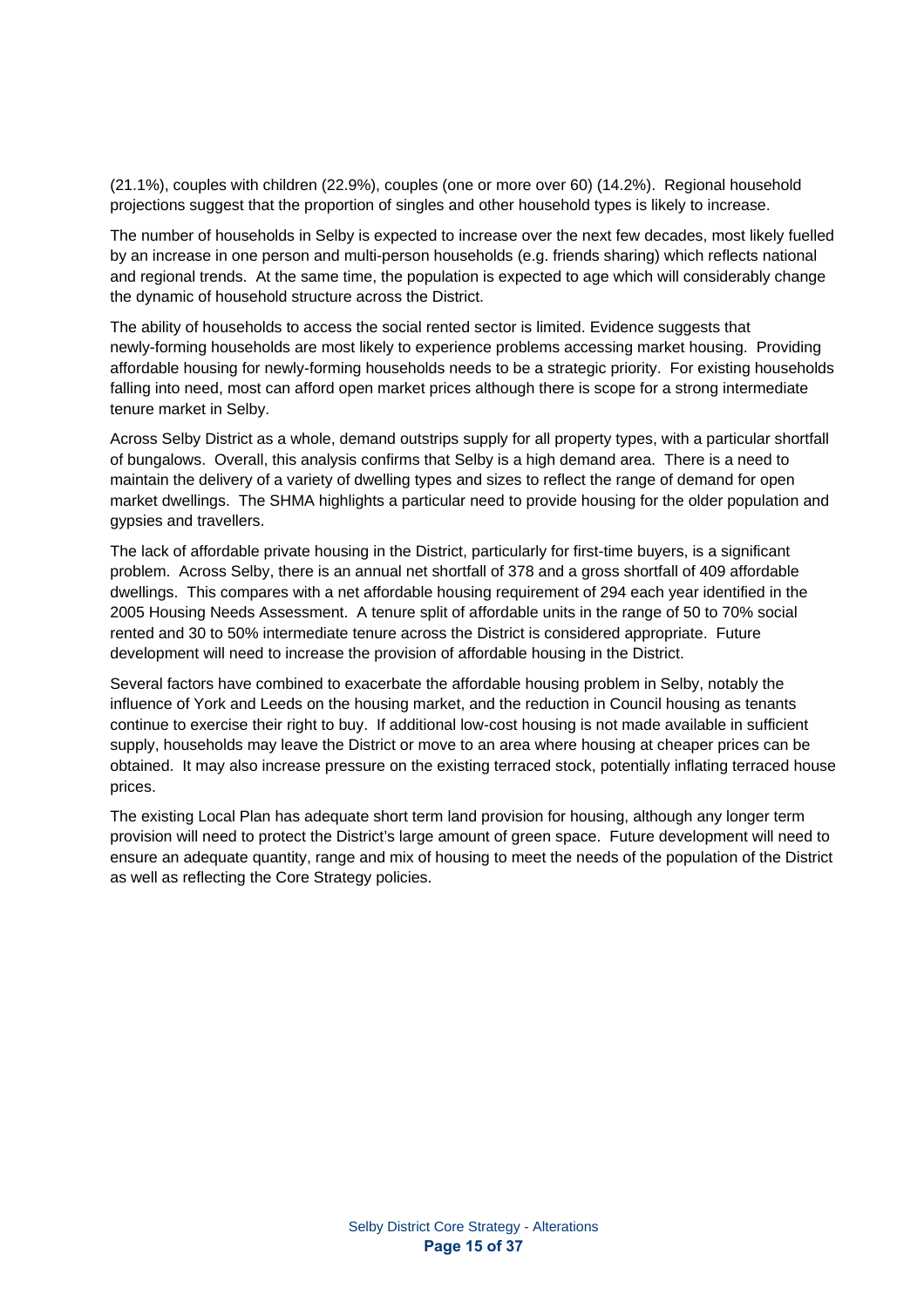# **2. Proposed Changes to the Core Strategy**

During the SDCS EiP the Inspector identified two main matters on which he considered the SDCS to be unsound; housing need and the level of housing growth which should be planned for, the need for Green Belt review and capacity for growth at Tadcaster. The Inspector also identified a significant risk of unsoundness regarding the overall scale of housing development. Consequently SDC requested that the examination be suspended to allow further work to be carried out to address the acknowledged deficiencies in the SDCS and the Inspector agreed to this request. As a result of this further work, SDC has now made several amendments to the Core Strategy to address these identified issues.

## **2.1 Key Issues Identified at the EiP**

### 2.1.1 Scale and Distribution of Housing

When considering the overall quantum of housing development over the plan period, the Inspector considered that the following matters should be taken into account:

- The latest Department of Communities and Local Government (CLG) trend-based household projections which suggest a significant increase above the Regional Spatial Strategy (RSS) target of 440 dwellings per annum for the District;
- The statement in policy H2 of the RSS that a partial review of housing growth should be completed by 2011, coupled with the RSS EiP Panel's finding that there was insufficient evidence to recommend housing figures for the 2021-2026 period;
- The findings of the latest Strategic Housing Market Assessment (SHMA) (SDC, 2009) and the evidence about how this should be interpreted; and
- The evidence at the hearings about migration levels, commuting patterns etc.

The Inspector gave a clear indication that he considered that there is a strong body of evidence that points to a current level of need significantly above the RSS target of 440 dwellings per annum, which is what was included in the Submission Version of the Core Strategy.

The Inspector also concluded that SDC's case for relying on the RSS figure is not sufficiently robust and the Council should reconsider the overall housing target in the light of the most up-to-date evidence.

### 2.1.2 Land Availability Particularly at Tadcaster and Green Belt Review

The Inspector considered that from evidence given at the hearings by agents of landowners in Tadcaster that it is clear that SDC cannot deliver the housing and employment land that it argues is necessary to meet Tadcaster's needs without releasing land from the Green Belt.

The Inspector considered that "*given the substantial amount of non-Green Belt land around the perimeter of the town which is suitable for development, the fact that only one site (meeting about a third of the stated need) is to be released by the landowners is highly unusual*."

The supporting text in the Submission Version of the SDCS does recognise that localised Green Belt reviews may be necessary in locations where there are difficulties in accommodating the scale of growth required; however the Inspector was clear that it is not sufficient evidence to justify the release of Green Belt releases. Alternative options, such as accommodating at least part of that growth elsewhere, should be investigated to determine whether the taking of Green Belt land could be obviated or reduced. If, having carried out this exercise, the alternative options are shown to be significantly less sustainable than development at Tadcaster, the exceptional circumstances test may be met.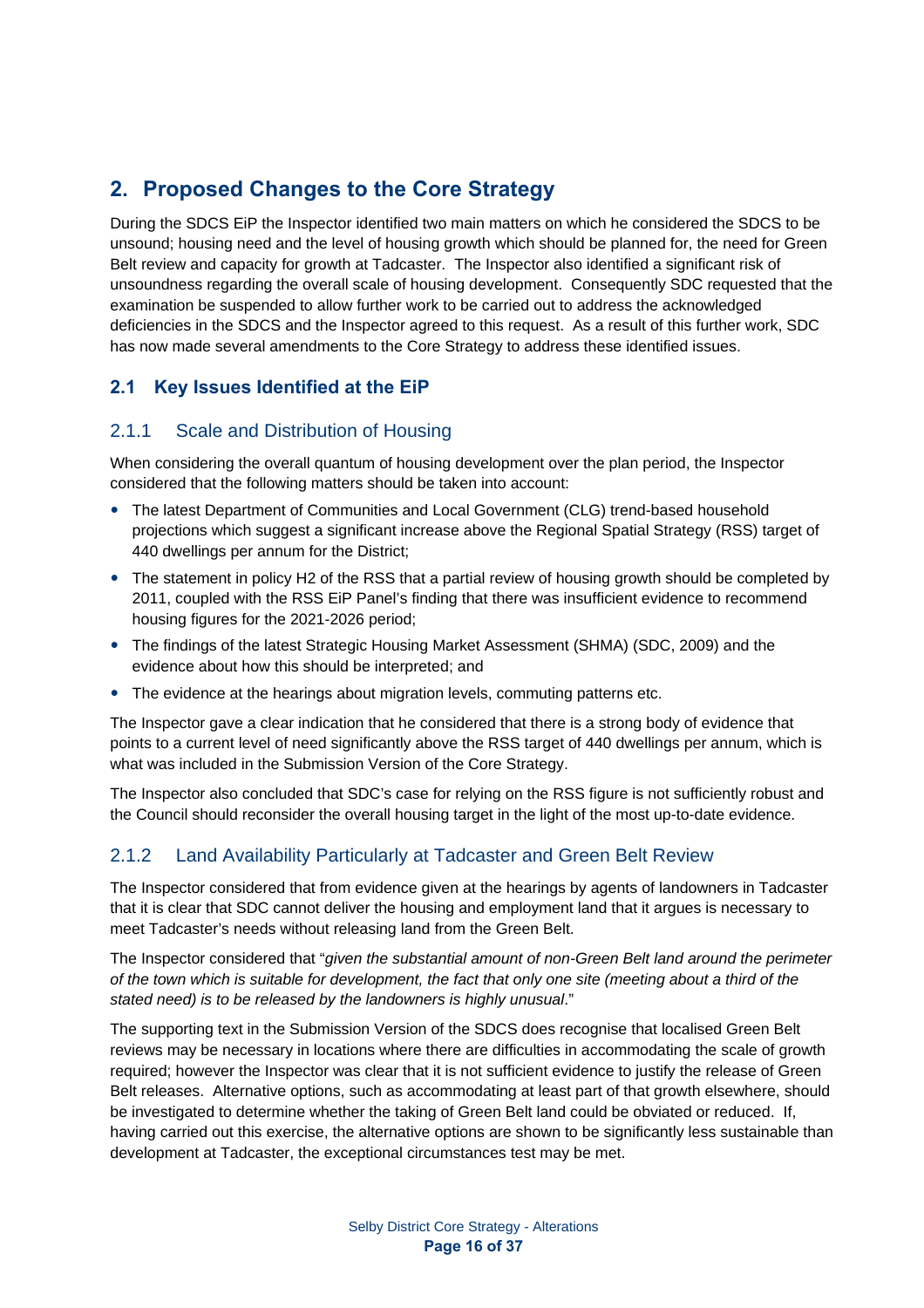The Inspector also believes that the Submission Version of the SDCS fails to give guidance about the considerations to be taken into account when deciding whether the release of Green Belt can be justified.

### **2.2 Proposed Changes to the Core Strategy**

As a consequence of the Inspectors comments and further work subsequently undertaken by SDC, the following changes to the SDCS are proposed.

### 2.2.1 Policy CP2 - The Scale and Distribution of Housing

This policy sets out the overall quantum and broad distribution of the housing requirement across Selby town, Sherburn-in-Elmet, Tadcaster, the Designated Service Villages and the Secondary Villages. Revisions to the overall housing numbers and alterations to the distribution between settlements have been made.

The revised policy also changes the base date from March 2010 to March 2011 to ensure the Core Strategy addresses Planning Policy Statement 3 (PPS3) requirement for plans to cover at least 15 years from adoption (which is expected to be in 2012). The policy provides for 16 years of growth from the base date for the latest 'commitments' from planning permissions which is 2011, and therefore the plan period for the adopted Core Strategy would be 2012 to 2027.

Revised Policy CP2 is provided in Appendix A. The superseded version of Policy CP2 is also provided in Appendix A for comparison.

### 2.2.2 Policy CP3 - Managing Housing Land Supply

As the delivery of housing land is key to ensuring the soundness of the plan, Policy CP3 has been amended to ensure the various options for managing the housing land supply are clear (where as previously the options were only included in the supporting text of the Submission Version Core Strategy).

Revised Policy CP3 is provided in Appendix A. The superseded version of Policy CP3 is also provided in Appendix A for comparison

### 2.2.3 Policy CPXX – Green Belt Policy

A new policy has been included which addresses Green Belt land. The main issues of concern and the intended scope of the new Green Belt policy cover the following general points:

- The general extent of the Green Belt will be protected;
- Set out the exceptional circumstances would be to undertake a Green Belt review;
- Consider whether there is a case to identify any specific locations in the District where there may be a necessity to alter boundaries;
- Explains that any review will be undertaken as part of the Site Allocations DPD;
- Establish the broad criteria for how a review would be done; and
- The introduction of policy for Major Developed Sites in the Green Belt (which is currently covered in the saved Selby District Local Plan and not in the SDCS).

The text accompanying Core Strategy Policy CP3 notes the land supply issue at Tadcaster and other locations which has limited the potential delivery of housing in otherwise very sustainable locations. SDC is seeking to protect the settlement hierarchy and considers that it is the most sustainable option to ensure that the Principal Town and Local Service Centres meet their own needs. This is especially true in Tadcaster where it is vitally important in order to deliver the Core Strategy Vision, Aims and Objectives to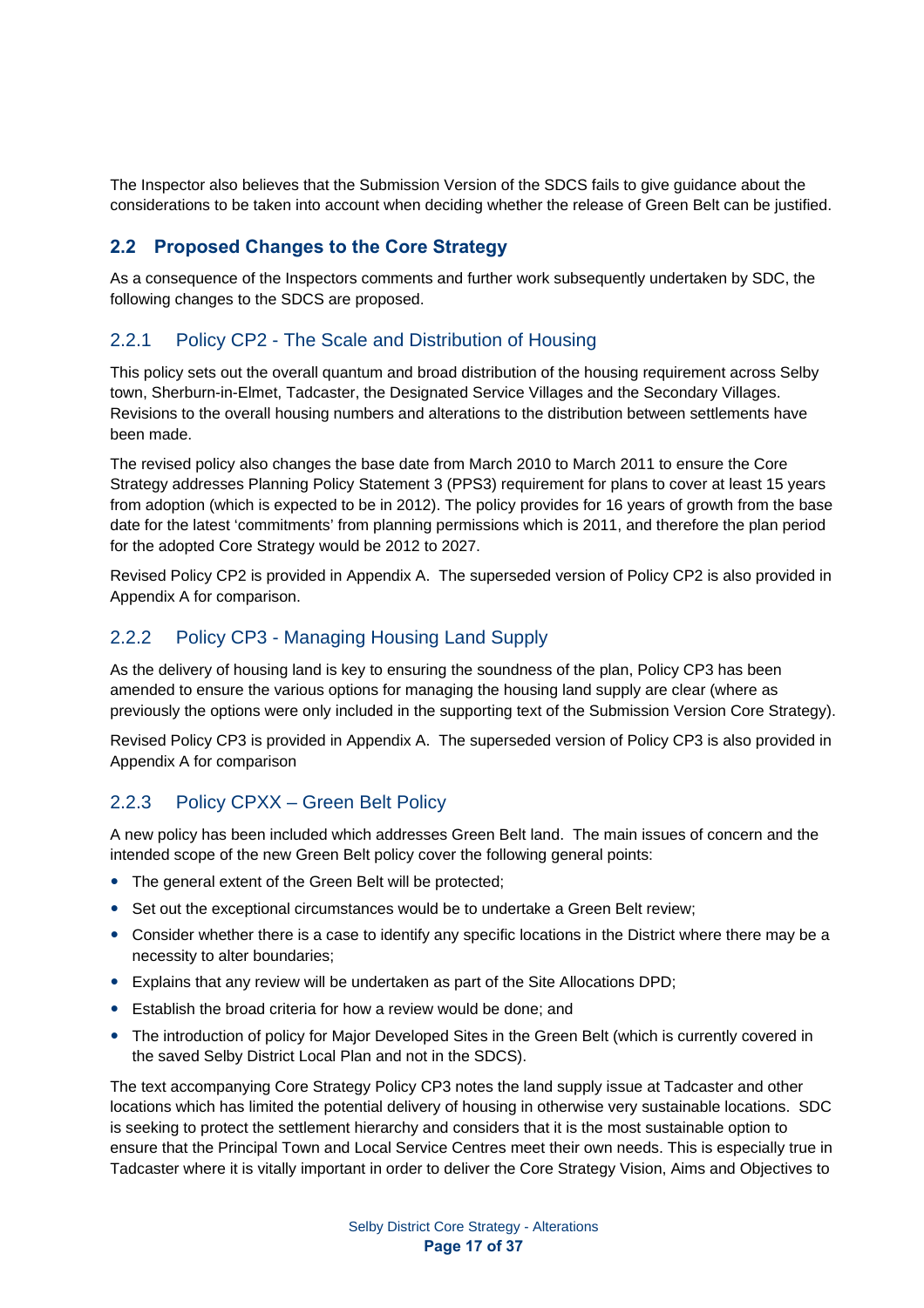meet local needs and support the health and regeneration of the town. When considering Policy CPXX it is important to recognise that even if land is taken out of Green Belt at Tadcaster, there are many other overarching factors which result in SDC being keen to allocate the level of proposed Development to Tadcaster.

- Tadcaster is in a sustainable location as a local service centre, compared to the designated service villages (DSVs).
- Allocation to Tadcaster should meet its own needs, rather than redistributing development elsewhere which would increase travel if it is further away from essential service and facilities
- Allocation to the edge of Tadcaster may still be preferable to allocations to designated service villages with regard to travel distances; and
- The Green Belt at Tadcaster offers low flood risk land, compared to Selby Town and some other DSVs.

A copy of Policy CPXX is provided in Appendix A.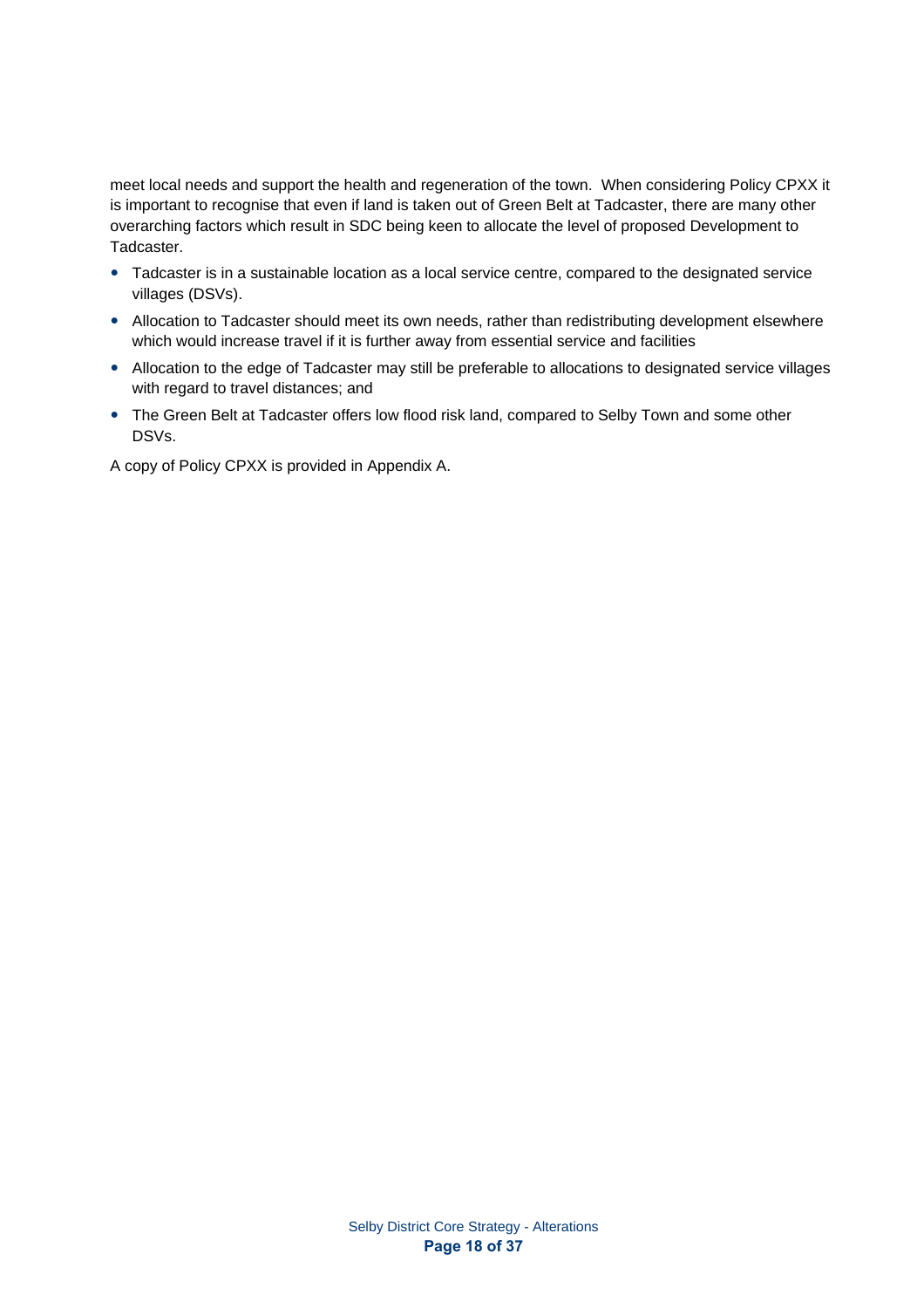# **3. Alternative Options for the Core Strategy Revisions**

The SEA Directive states that "*the Environmental Report should consider 'reasonable alternatives taking into account the objectives and the geographical scope of the plan or programme' and give 'an outline of the reasons for selecting the alternatives dealt with*". The consideration of 'alternatives' is synonymous with 'options' in this SA Report.

In the consideration of alternative options for the issue of land availability at Tadcaster, SDC considered several options. The alternative options were all broadly appraised against the SA Framework and the results and recommendations were fed back to SDC to assist them in selecting their preferred option.

All options considered included the following **broad options:** 

- No fundamental change to the overall spatial strategy.
- Changing the overall housing figure to 450 dwelling per annum (dpa) rather than 440 dpa.
- No change to the existing hierarchy of settlements remains.
- No change to the general split between the levels of the settlement hierarchy, however changes are made to the exact split of housing between Sherburn-in-Elmet and Tadcaster (from 9% in each, to 11% in Sherburn-in-Elmet and 7% in Tadcaster) to more closely reflect affordable housing need in the Strategic Housing Market Assessment.

Within these broad options a number of **sub-options** were considered, as follows:

#### Option 1a

- No change to distribution between settlement hierarchy.
- No change housing figures.
- Identify alternative sites on non-Green Belt land at Tadcaster which are available and deliverable in the plan period.

#### Option 1b

- No change to distribution between settlement hierarchy.
- No change housing figures.
- No change to the current site allocations at Tadcaster but work positively with landowners to bring land forward, or consider alternative action such as Compulsory Purchase Orders.

#### Option 1c

- No change to distribution between settlement hierarchy.
- No change housing figures.
- Establish exceptional circumstances for a Green Belt review if the alternative is sites on non-Green Belt land are significantly less sustainable.

#### Option 2

• Reduce housing numbers at Tadcaster and increase housing figures at Selby.

#### Option 3

• Reduce housing numbers at Tadcaster and share the increase between Selby and Sherburn-in-Elmet.

#### Option 4

• Reduce housing numbers at Tadcaster and increase figures at Sherburn-in-Elmet.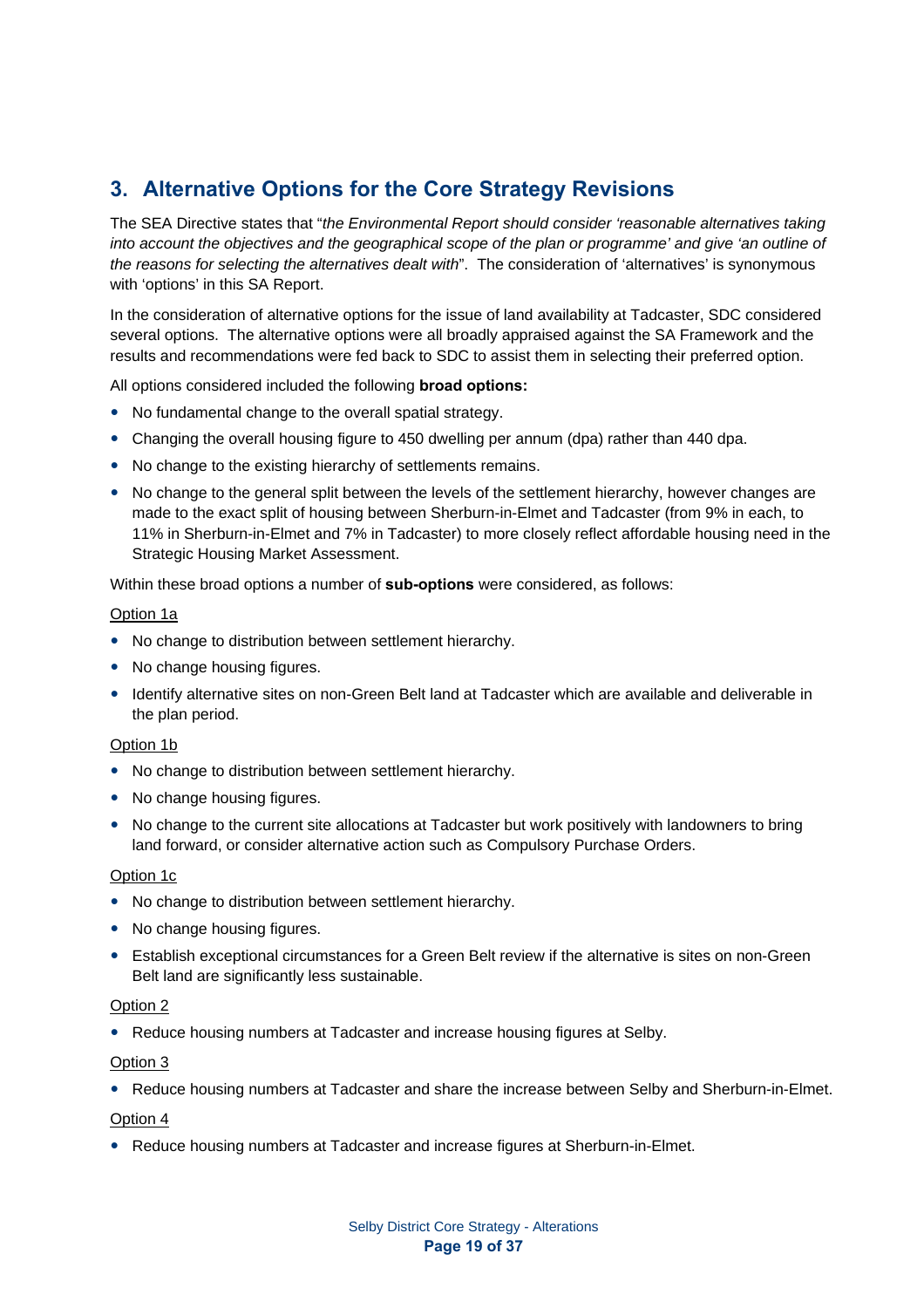#### Option 5

• Reduce housing numbers at Tadcaster and increase figures for the three settlements closest to Selby town (Barlby/Osgodby, Brayton and Thorpe Willoughby).

#### Option 6

• Reduce housing numbers at Tadcaster and increase figures in the Designated Service Villages.

The sustainability appraisal of these sub-options are presented in Appendix B. The SA of the above options concluded that Options 1c and 6 perform the worst against the SA Framework. Option 1c performs badly against biodiversity objectives and does not encourage the use of brownfield land. These options are less likely to encourage development in close proximity to existing public transport facilities and other services. However, when considering Option 1c it should be recognised that the aim of the policy option is to facilitate development at Tadcaster, which is considered to be a more sustainable settlement than other settlements such as the Designated Service Villages. Tadcaster also has less constraints than Selby town when it comes to flood risk. Option 1b performs very well, but it should also be recognised that as the site allocations for this Option are known there are less uncertainties for this Option, and this is reflected in the appraisal.

Uncertainties were identified in the appraisal predominantly due to the size and location of additional site allocations being unknown at this stage. Consequently it was not known when appraising the options whether the size of any additional allocated sites would trigger the need for developer contributions. It was recommended that, wherever possible, additional sites are allocated in the Site Allocations DPD above the thresholds for developer contributions so as to minimise adverse effects on education and healthcare provision, greenhouse gas emissions, and maximise benefits to affordable housing and CLR facilities.

In addition, as the location of any additional allocations was not known when appraising the options, uncertainties were identified regarding the effects on biodiversity, heritage, flood risk and the promotion of brownfield sites. Other Core Strategy Policies largely seek to mitigate against any potential adverse effects, however these issues should be considered in more detail as part of any additional work to the Site Allocations DPD. The Level 2 Strategic Flood Risk Assessment (SFRA) should inform the selection of any additional sites to avoid allocations to flood risk zones.

In addition to the above, SDC subsequently considered the option of changing the overall housing figure from 440 dpa to 465 dpa. It was considered that this change in housing figures would not alter the conclusions of the above options appraisal, other than providing additional benefits in relation to the delivery of housing. As such, this option was not subject to a full SA.

SDC has incorporated sub Options 1a to 1c in the revised Core Strategy. Options 1a and 1b are incorporated into revised Policy CP3 and 1c is included in the new Green Belt policy (Policy CPXX).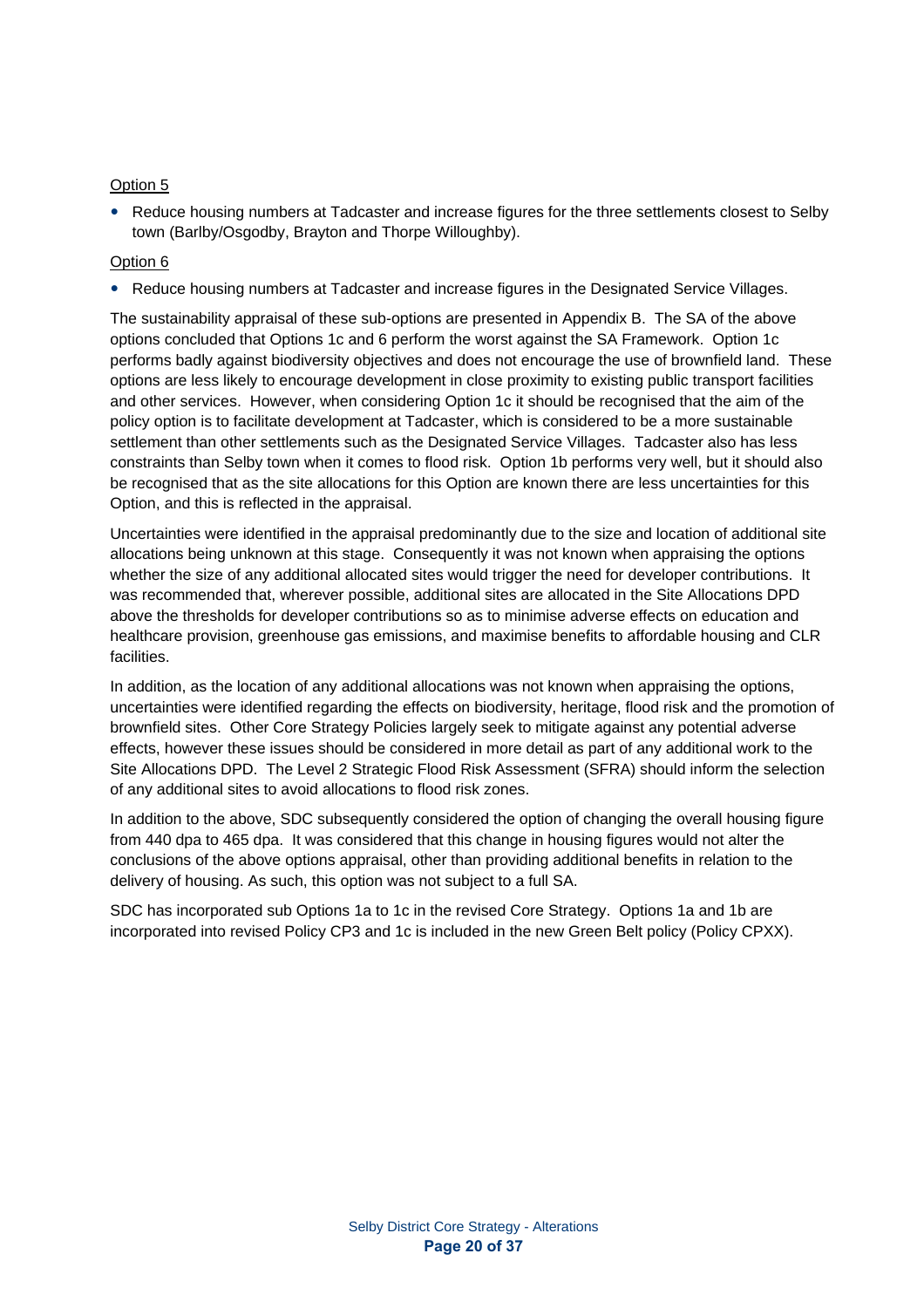# **4. SA of Revised Core Strategy**

Amended Policies CP2 and CP3, and the new Green Belt Policy (Policy CPXX), have been appraised against the SA Framework. The appraisals are provided in Tables 2 – 4. The following key indicates the symbols and abbreviations that have been used in the appraisal matrices.

|  | <b>Key to Abbreviations:</b> |  |
|--|------------------------------|--|
|--|------------------------------|--|

| <b>Abbreviation/Symbol</b> | <b>Description</b>     |  |  |  |  |  |  |
|----------------------------|------------------------|--|--|--|--|--|--|
|                            | Magnitude of Effect    |  |  |  |  |  |  |
| $\checkmark$               | Very sustainable       |  |  |  |  |  |  |
| ✓                          | Sustainable            |  |  |  |  |  |  |
|                            | <b>Neutral</b>         |  |  |  |  |  |  |
| ?                          | Uncertain              |  |  |  |  |  |  |
| ×                          | Unsustainable          |  |  |  |  |  |  |
| xx                         | Very unsustainable     |  |  |  |  |  |  |
| Likelihood of Effect       |                        |  |  |  |  |  |  |
| H                          | High                   |  |  |  |  |  |  |
| M                          | Medium                 |  |  |  |  |  |  |
| L                          | Low                    |  |  |  |  |  |  |
|                            | <b>Scale of Effect</b> |  |  |  |  |  |  |
| G                          | Global                 |  |  |  |  |  |  |
| N                          | National               |  |  |  |  |  |  |
| R                          | Regional               |  |  |  |  |  |  |
| L                          | Local                  |  |  |  |  |  |  |
|                            | Permanence of Effect   |  |  |  |  |  |  |
| T                          | Temporary              |  |  |  |  |  |  |
| P                          | Permanent              |  |  |  |  |  |  |

The above timescales are defined as:

- **Short-term** (0 10 years of plan);
- **Medium-term** (10 19 years of plan); and
- Long-term (after life of plan).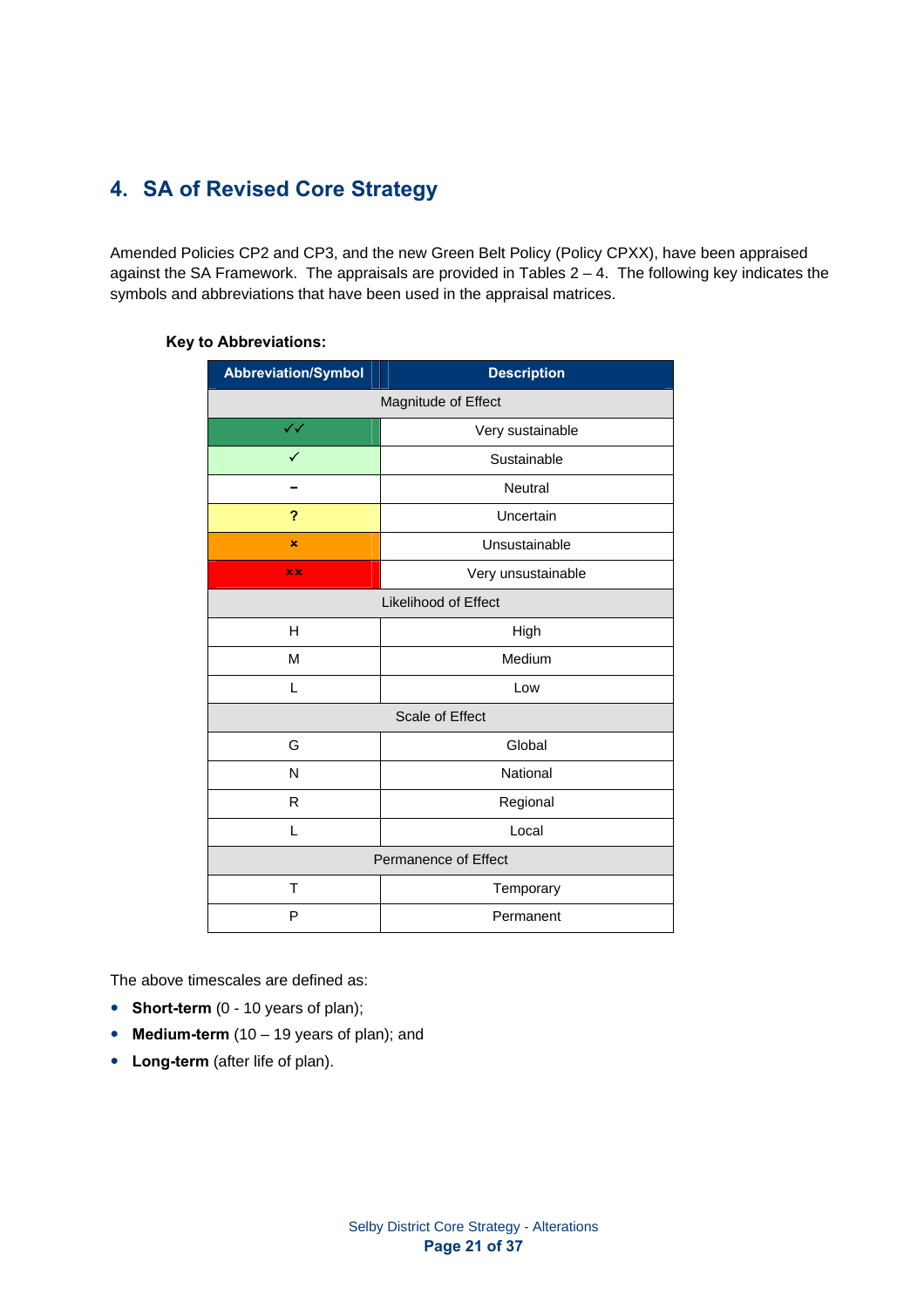# **4.1 Policy CP2 – The Scale and Distribution of Housing**

The SA of Policy CP2 is set out in Table 3 below.

| Policy CP2: The Scale and Distribution of Housing                 |                |                      |                |            |             |             |                                                                                                                                                                                                                                                                                                                                                                                                                                                                                                                                                                                                                                                                                                                                                                                                                                                                                      |  |  |  |
|-------------------------------------------------------------------|----------------|----------------------|----------------|------------|-------------|-------------|--------------------------------------------------------------------------------------------------------------------------------------------------------------------------------------------------------------------------------------------------------------------------------------------------------------------------------------------------------------------------------------------------------------------------------------------------------------------------------------------------------------------------------------------------------------------------------------------------------------------------------------------------------------------------------------------------------------------------------------------------------------------------------------------------------------------------------------------------------------------------------------|--|--|--|
|                                                                   |                | Assessment of Effect |                |            |             |             | Commentary                                                                                                                                                                                                                                                                                                                                                                                                                                                                                                                                                                                                                                                                                                                                                                                                                                                                           |  |  |  |
| SA Objective (Abridged)                                           | Short Term     | Med Term             | Long Term      | Likelihood | Scale       | Permanence  |                                                                                                                                                                                                                                                                                                                                                                                                                                                                                                                                                                                                                                                                                                                                                                                                                                                                                      |  |  |  |
| <b>ECONOMIC</b>                                                   |                |                      |                |            |             |             |                                                                                                                                                                                                                                                                                                                                                                                                                                                                                                                                                                                                                                                                                                                                                                                                                                                                                      |  |  |  |
| Employment<br>opportunities (SA1)                                 |                |                      |                | n/a        | n/a         | n/a         | The policy relates to providing additional housing in accordance<br>with the evidence base of the Regional Spatial Strategy and<br>other relevant evidence and is anticipated to have a neutral<br>effect on employment opportunities.                                                                                                                                                                                                                                                                                                                                                                                                                                                                                                                                                                                                                                               |  |  |  |
| Conditions which enable<br>economic growth (SA2)                  |                |                      |                | n/a        | n/a         | n/a         | The policy relates to providing additional housing in accordance<br>with the evidence base of the Regional Spatial Strategy and<br>other relevant evidence and is anticipated to have an overall<br>neutral effect on economic growth.                                                                                                                                                                                                                                                                                                                                                                                                                                                                                                                                                                                                                                               |  |  |  |
| <b>SOCIAL</b>                                                     |                |                      |                |            |             |             |                                                                                                                                                                                                                                                                                                                                                                                                                                                                                                                                                                                                                                                                                                                                                                                                                                                                                      |  |  |  |
| Education and training<br>opportunities (SA3)                     | ?              | ?                    | ?              | ?          | ?           | ?           | The policy relates to providing additional housing in accordance<br>with the evidence base of the Regional Spatial Strategy and<br>other relevant evidence. However, school places are at or<br>nearing capacity and therefore increased housing could result in<br>increased pressure on school places.<br>The Developer Contributions SPD will help to ensure that<br>primary and secondary education will not be adversely impacted<br>upon by any new housing developments, however this will<br>depend upon the size of the site allocations.<br>It is likely that the amount of any developer contributions<br>available or which can reasonably be sought will not be sufficient<br>to deliver the necessary expansion in local schools capacity and<br>as such North Yorkshire County Council would need to<br>supplement this by prioritising capital for additional school |  |  |  |
| Conditions to engender<br>good health (SA4)                       | $\overline{?}$ | $\overline{?}$       | $\overline{?}$ | $\gamma$   | $\tilde{?}$ | $\tilde{?}$ | places.<br>The policy relates to providing additional housing in accordance<br>with the evidence base of the Regional Spatial Strategy and<br>other relevant evidence. However, additional population may<br>put pressure on health facilities. The Developer Contributions<br>SPD will help to ensure that health care provision will not be<br>adversely impacted upon by any new housing developments,<br>however this will depend upon the size of the site allocations.                                                                                                                                                                                                                                                                                                                                                                                                         |  |  |  |
| Safety & security -<br>people & property (SA5)                    | $\blacksquare$ |                      |                | n/a        | n/a         | n/a         | The policy relates to providing additional housing in accordance<br>with evidence base of the Regional Spatial Strategy and other<br>relevant evidence and is anticipated to have a neutral effect on<br>safety and security.                                                                                                                                                                                                                                                                                                                                                                                                                                                                                                                                                                                                                                                        |  |  |  |
| Vibrant communities to<br>participate in decision<br>making (SA6) |                |                      |                | n/a        | n/a         | n/a         | The policy relates to providing additional housing in accordance<br>with the evidence base of the Regional Spatial Strategy and<br>other relevant evidence and is anticipated to have an overall<br>neutral effect on community involvement.                                                                                                                                                                                                                                                                                                                                                                                                                                                                                                                                                                                                                                         |  |  |  |

### Table 3: Policy CP2 Sustainability Appraisal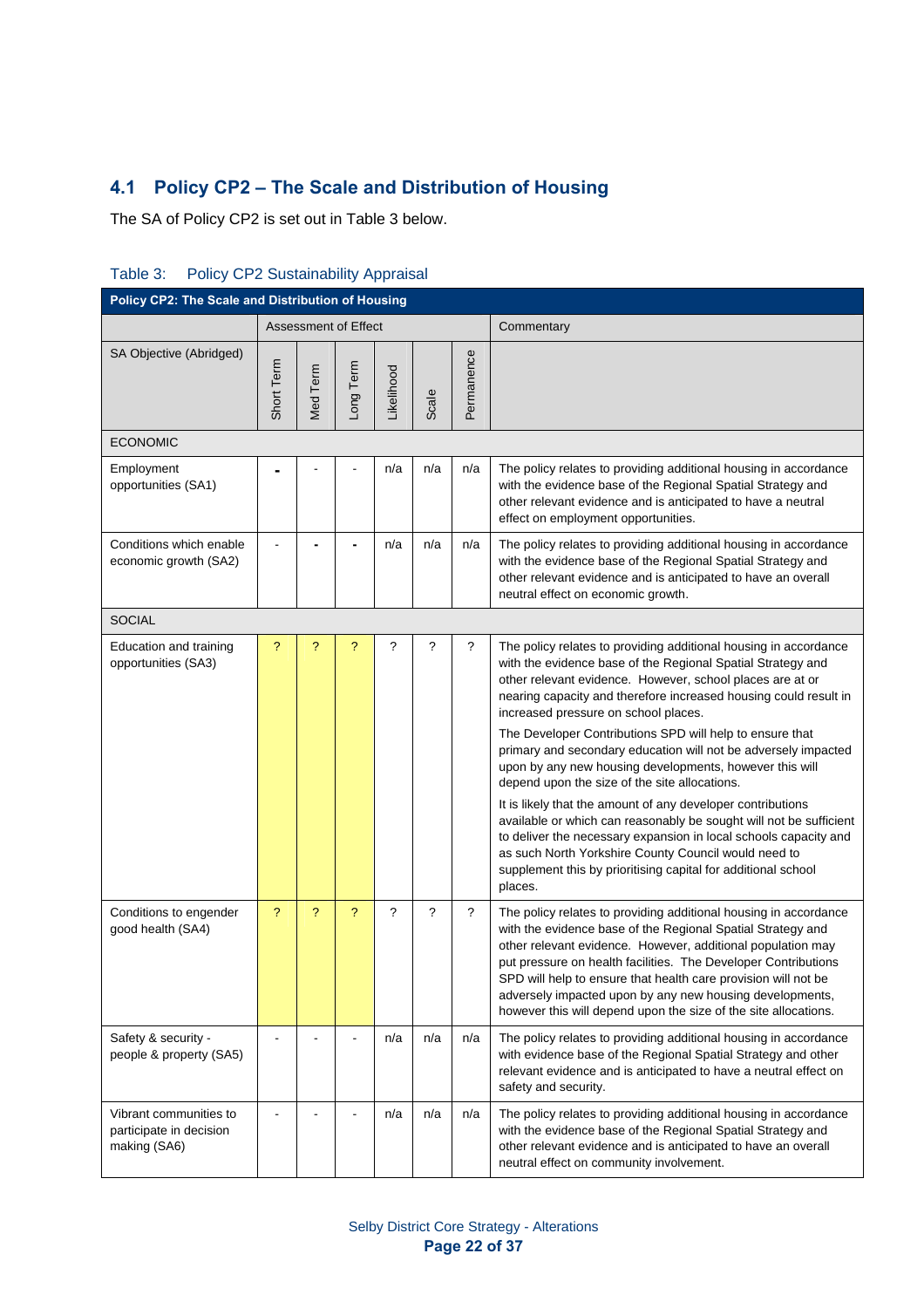|                                                                              |                          |   |                          |     |                      |            | However, additional community facilities may be required as part<br>of new housing developments, which would adhere to SA6 sub-<br>objective 6.7 - improving and increasing community facilities.                                                                                                                                                                                                                                                                                                                                                                                              |
|------------------------------------------------------------------------------|--------------------------|---|--------------------------|-----|----------------------|------------|------------------------------------------------------------------------------------------------------------------------------------------------------------------------------------------------------------------------------------------------------------------------------------------------------------------------------------------------------------------------------------------------------------------------------------------------------------------------------------------------------------------------------------------------------------------------------------------------|
| Accessibility to culture<br>leisure and recreation<br>(CLR) activities (SA7) |                          |   |                          | n/a | n/a                  | n/a        | The policy relates to providing additional housing in accordance<br>with the evidence base of the Regional Spatial Strategy and<br>other relevant evidence and is anticipated to have an overall<br>neutral effect on the accessibility to CLR activities.<br>However, CLR facilities may be increased as part of developer                                                                                                                                                                                                                                                                    |
|                                                                              |                          |   |                          |     |                      |            | contributions, which would lead to an indirect positive effect on<br>sub-objective 7.1 - increasing the provision of CLR<br>activities/venues.                                                                                                                                                                                                                                                                                                                                                                                                                                                 |
| Quality housing available<br>to all (SA8)                                    | $\checkmark$             | ✓ | ✓                        | H   | L                    | P          | The policy provides an approximate annual average rate of<br>additional housing over a 16-year period, which will aim to meet<br>local housing needs. Provisions are made for increasing<br>housing in and around Selby and the Local Service Centres,<br>whilst meeting local housing need in the Designated Service<br>Villages and Secondary Village. Suitable housing will be<br>provided in accordance with the results of the Selby District<br>Strategic Housing Market Assessment (SHMA).                                                                                              |
| Local needs met locally<br>(SA9)                                             | $\checkmark$             | ✓ | $\checkmark$             | H   | Г                    | P          | The policy relates to providing additional housing within Selby,<br>the local Service Centres and Service Villages and is anticipated<br>to support the vibrancy of the town and village centres (sub-<br>objective 9.4).                                                                                                                                                                                                                                                                                                                                                                      |
| <b>ENVIRONMENTAL</b>                                                         |                          |   |                          |     |                      |            |                                                                                                                                                                                                                                                                                                                                                                                                                                                                                                                                                                                                |
| Transport and access<br>(SA10)                                               | ✓                        |   |                          | М   | L                    | P          | The policy commits to providing housing throughout the District,<br>but focussing on Selby, Local Service Centres and Service<br>Villages. Consequently, this will increase the likelihood of<br>improving access to facilities for all groups and potentially<br>reduce the need to travel by car, thus conforming to sub-<br>objectives 10.3 and 10.4. Through reducing the need to travel<br>by car, the transport environment will become more attractive to<br>pedestrians and cyclists, in line with sub-objective 10.5.<br>The remaining SA sub-objectives do not relate to Policy CP1. |
| Built environment & land-<br>use (SA11)                                      | ✓                        | ✓ |                          | M   | L                    | P          | Providing housing in Selby, Local Service Centres and Service<br>Villages is likely to increase the accessibility of essential<br>services. However, provision of some essential services may be<br>dependent upon developer contributions, especially with respect<br>to new development in Service Villages.                                                                                                                                                                                                                                                                                 |
| Historic built<br>environment (SA12)                                         | ?                        | ? | ?                        | ?   | $\ddot{\phantom{0}}$ | $\ddot{?}$ | The policy does not account for the location of development in<br>relation to a Conservation Areas, archaeological site or listed<br>buildings. Therefore, an uncertain effect has been given.                                                                                                                                                                                                                                                                                                                                                                                                 |
| Biodiversity (SA13)                                                          | $\overline{\mathcal{E}}$ | ? | $\overline{\phantom{a}}$ | ?   | $\ddot{\phantom{0}}$ | $\gamma$   | The effects of the policy on biodiversity and the natural<br>environment will be dependent upon habitats/species/natural<br>features present on or within the vicinity of the proposed housing<br>development.                                                                                                                                                                                                                                                                                                                                                                                 |
| Minimal pollution levels<br>(SA14)                                           | ۰                        |   |                          | n/a | n/a                  | n/a        | The policy relates to providing additional housing in accordance<br>with the evidence base of the Regional Spatial Strategy and<br>other relevant evidence and is anticipated to have a neutral<br>effect on minimising pollution levels.                                                                                                                                                                                                                                                                                                                                                      |
|                                                                              |                          |   |                          |     |                      |            | However, the policy does promote development on previously<br>developed land, which may be contaminated. Therefore, any<br>contaminated land will require remediation prior to development<br>occurring, which would accord to sub-objective 14.1. However<br>overall a neutral effect is anticipated.                                                                                                                                                                                                                                                                                         |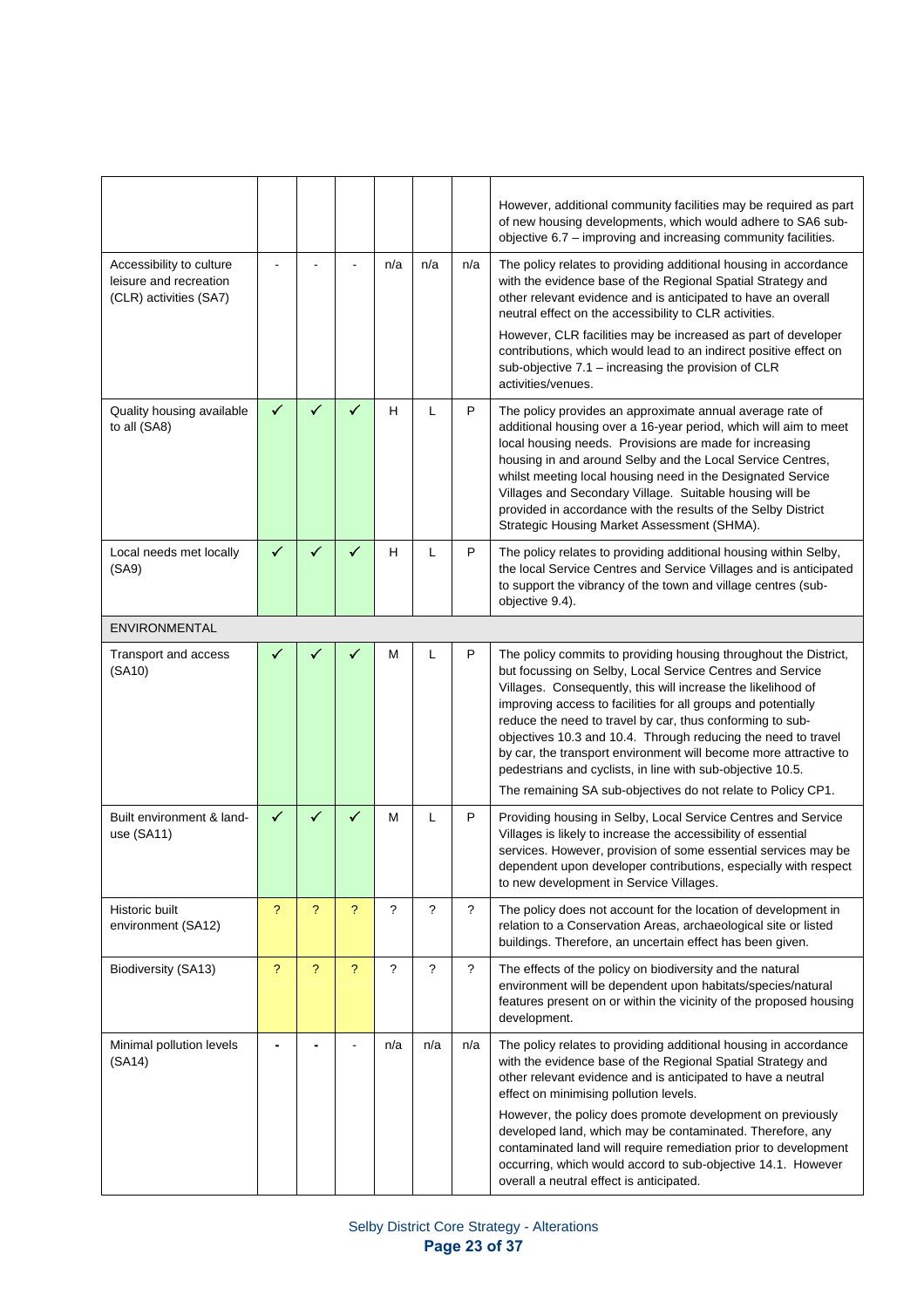| Greenhouse gas &<br>climate change (SA15) | x/?          | x/2 | x/2 | ? | N | P | The policy relates to providing additional housing in accordance<br>with evidence base of the Regional Spatial Strategy and other<br>relevant evidence and is likely to result in an increase in<br>greenhouse gas emissions. This would be predominantly due to<br>an increase in domestic energy use and increased emissions<br>from transport. However, the effect of development could be<br>reduced by controlling design (e.g. through the implementation<br>of Policy CP13). Additionally, by locating development in urban<br>areas, the need to travel by car will be reduced. This will reduce<br>greenhouse gas emissions. |
|-------------------------------------------|--------------|-----|-----|---|---|---|---------------------------------------------------------------------------------------------------------------------------------------------------------------------------------------------------------------------------------------------------------------------------------------------------------------------------------------------------------------------------------------------------------------------------------------------------------------------------------------------------------------------------------------------------------------------------------------------------------------------------------------|
| Reduce risk of flooding<br>(SA16)         | <sup>2</sup> | 2   | ?   | ? | ? | ? | The effects of the policy on reducing flood risk are uncertain.<br>Compliance with SA sub-objective 16.2 – directing development<br>away from flood risk areas - would require Policy CP2 to dictate<br>that housing development cannot occur on such areas. Policy<br>CP12 deals with flood risk.<br>Subsequent DPDs and SPDs may provide further guidance with<br>respect to flood risk on a site specific basis.                                                                                                                                                                                                                   |
| Prudent use of resources<br>(SA17)        | <sup>2</sup> | 2   | 2   | ? | ? | ? | Increasing the amount of development in the District will result in<br>the use of more resources, thus yielding a detrimental effect on<br>the efficient use of resources. However, Policy CP13 should<br>mitigate this where possible.                                                                                                                                                                                                                                                                                                                                                                                               |

#### **Recommendations/Mitigation**

Uncertainties have arisen predominantly due to the strategic nature of Policy CP2. While the policy dictates the annual rate of new housing to be developed in the District it is not possible to assert the specific locations and specifications that housing developments should ideally adhere to. For instance, it is not possible for the policy to identify the effect housing will have on the historic environment/biodiversity (SA12/SA13) and flood risk (SA16), as this is dependent upon the location of development. Such issues are considered in more details in the SA of the Site Allocations DPD. The Council should consider setting higher density/ha targets in mores sustainable villages and thereby securing greater developer contributions to support those settlements.

The uncertainty between the policy and SA objectives SA3 and SA4 may ultimately result in a positive effect should new housing development comply with the Developer Contributions SPD, which will aim to provide essential services parallel to new development. Combined with Policy CP13, the Developer Contributions SPD will deal with developing appropriate infrastructure associated with new housing to ensure essential services are accessible by means other than private car.

The Council should consider using the Site Allocations DPD to set higher density/ha targets in mores sustainable villages and thereby securing greater developer contributions to support those settlements.

The effect of the policy on SA objectives SA12 and SA13 is uncertain. However, Policy CP15 will ensure new housing development is not detrimental to the historic environment or biodiversity within the District, thus a neutral or better effect should be maintained.

A negative/uncertain effect is predicted with respect to the policy and SA objective SA15. The effect of new development on climate change will be mitigated through the implementation of Policies CP13 and CP14, by aiming to increase renewable energy and sustainable design and construction techniques. Thereby, ultimately aiming to reduce the emission of greenhouse gases. Policy CP13 will also aim to alleviate the use of resources (SA17) from new housing development under this policy, by minimising resource consumption and increasing recycling. Further support will be provided by the Developer Contributions SPD, which aims to improve waste and recycling facilities associated with new development.

The effect of the policy on SA objective SA16 is uncertain at this stage. The Level 2 Strategic Flood Risk Assessment (SFRA) for the District has been completed and it is recommended that the SFRA informs subsequent site allocation LDDs. This issue is considered in more detail in the SA of the Site Allocations DPD.

It should be noted that the overall conclusions of the SA of revised policy CP2 do not alter from the SA of the previous version of Policy CP2, as set out in the Core Strategy Submission Version SA Report. It is however recommended that the Council should consider setting higher density/ha targets in mores sustainable villages and thereby securing greater developer contributions to support those settlements.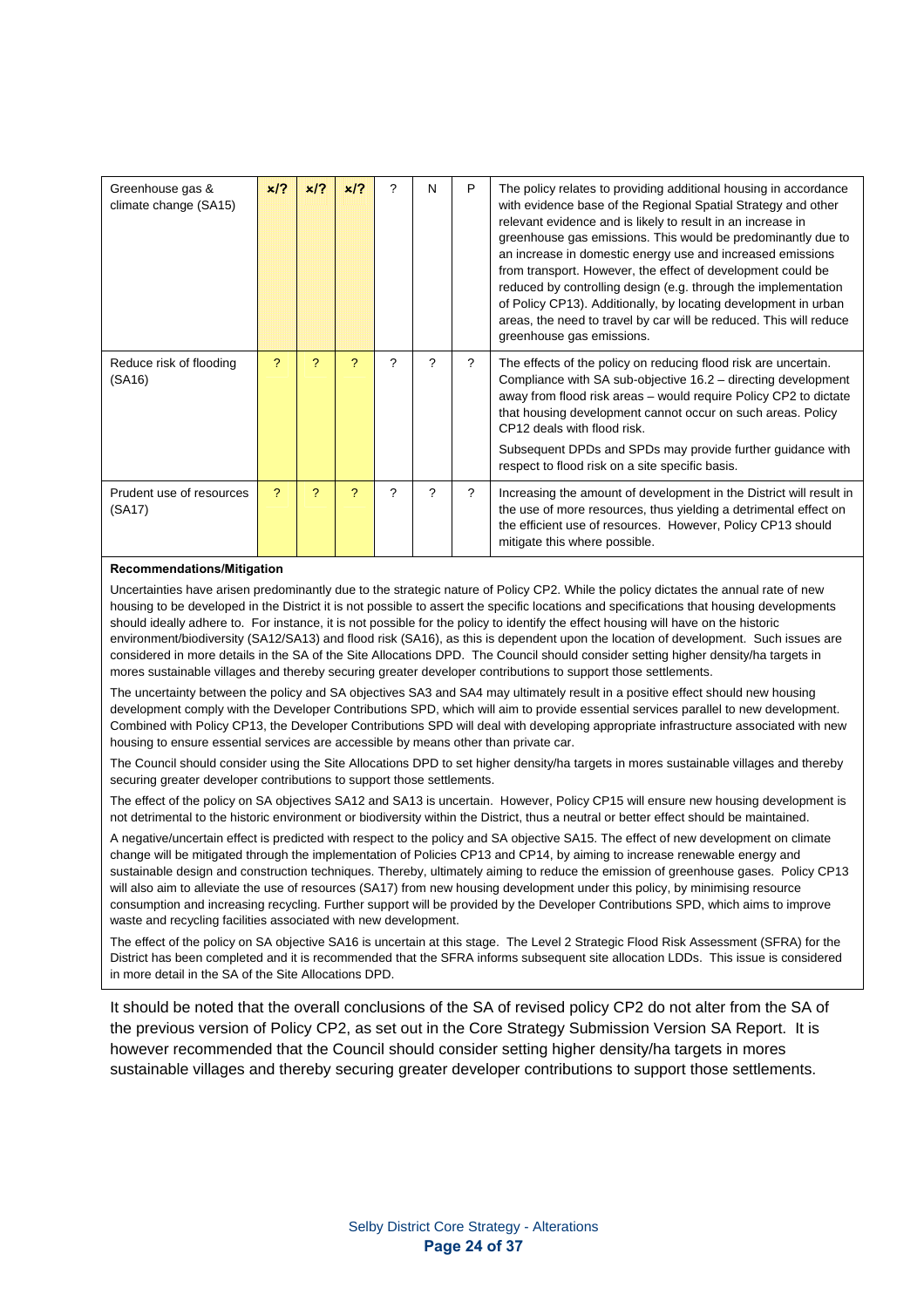### **4.2 Policy CP3 – Managing Housing Land Supply**

Policy CP3 discusses the process and mechanism for managing housing supply and therefore it is anticipated to have an overall neutral effect on all SA objectives. A subsequent SA of sites which are brought forward in accordance with this policy would be assessed at the Site Allocations DPD stage.

It should be noted that the effects of the revised policy CP3 are not considered to change from the SA of the previous version of Policy CP3, as set out in the Core Strategy Submission Version SA Report.

### **4.3 Policy CPXX – Green Belt Policy**

The SA of Policy CPXX is set out in Table 4 below.

| <b>Policy CPXX: Green Belt Policy</b>                             |            |                      |                |            |       |            |                                                                                                                                                                                                                                                                                                                                                                                                                                                                                                                      |  |  |  |
|-------------------------------------------------------------------|------------|----------------------|----------------|------------|-------|------------|----------------------------------------------------------------------------------------------------------------------------------------------------------------------------------------------------------------------------------------------------------------------------------------------------------------------------------------------------------------------------------------------------------------------------------------------------------------------------------------------------------------------|--|--|--|
|                                                                   |            | Assessment of Effect |                |            |       |            | Commentary                                                                                                                                                                                                                                                                                                                                                                                                                                                                                                           |  |  |  |
| SA Objective (Abridged)                                           | Short Term | Med Term             | Long Term      | Likelihood | Scale | Permanence |                                                                                                                                                                                                                                                                                                                                                                                                                                                                                                                      |  |  |  |
| <b>ECONOMIC</b>                                                   |            |                      |                |            |       |            |                                                                                                                                                                                                                                                                                                                                                                                                                                                                                                                      |  |  |  |
| Employment<br>opportunities (SA1)                                 |            |                      |                | n/a        | n/a   | n/a        | This policy relates to the approach to development in the Green<br>Belt and the exceptional circumstances under which a Green<br>Belt Review could be undertaken and overall is anticipated to<br>have a neutral effect on employment opportunities. However,<br>the policy does support limited infilling and/or redevelopment to<br>support economic development of existing uses within Major<br>Development Sites in the Green Belt, and so may have a small<br>beneficial effect on sub objectives 1.1 and 1.2. |  |  |  |
| Conditions which enable<br>economic growth (SA2)                  |            |                      | $\overline{a}$ | n/a        | n/a   | n/a        | This policy relates to the approach to development in the Green<br>Belt and the exceptional circumstances under which a Green<br>Belt review could be undertaken and is anticipated to have an<br>overall neutral effect on economic growth.                                                                                                                                                                                                                                                                         |  |  |  |
|                                                                   |            |                      |                |            |       |            |                                                                                                                                                                                                                                                                                                                                                                                                                                                                                                                      |  |  |  |
| Education and training<br>opportunities (SA3)                     |            |                      |                | n/a        | n/a   | n/a        | This policy relates to the approach to development in the Green<br>Belt and the exceptional circumstances under which a Green<br>Belt review could be undertaken and is anticipated to have a<br>neutral effect on education and training.                                                                                                                                                                                                                                                                           |  |  |  |
| Conditions to engender<br>good health (SA4)                       |            |                      |                | n/a        | n/a   | n/a        | This policy relates to the approach to development in the Green<br>Belt and the exceptional circumstances under which a Green<br>Belt review could be undertaken and is anticipated to have a<br>neutral effect on health.                                                                                                                                                                                                                                                                                           |  |  |  |
| Safety & security -<br>people & property (SA5)                    |            |                      |                | n/a        | n/a   | n/a        | This policy relates to the approach to development in the Green<br>Belt and the exceptional circumstances under which a Green<br>Belt review could be undertaken and is anticipated to have a<br>neutral effect on safety and security.                                                                                                                                                                                                                                                                              |  |  |  |
| Vibrant communities to<br>participate in decision<br>making (SA6) |            |                      |                | n/a        | n/a   | n/a        | This policy relates to the approach to development in the Green<br>Belt and the exceptional circumstances under which a Green<br>Belt review could be undertaken and is anticipated to have a                                                                                                                                                                                                                                                                                                                        |  |  |  |

### Table 4: Policy CPXX Sustainability Appraisal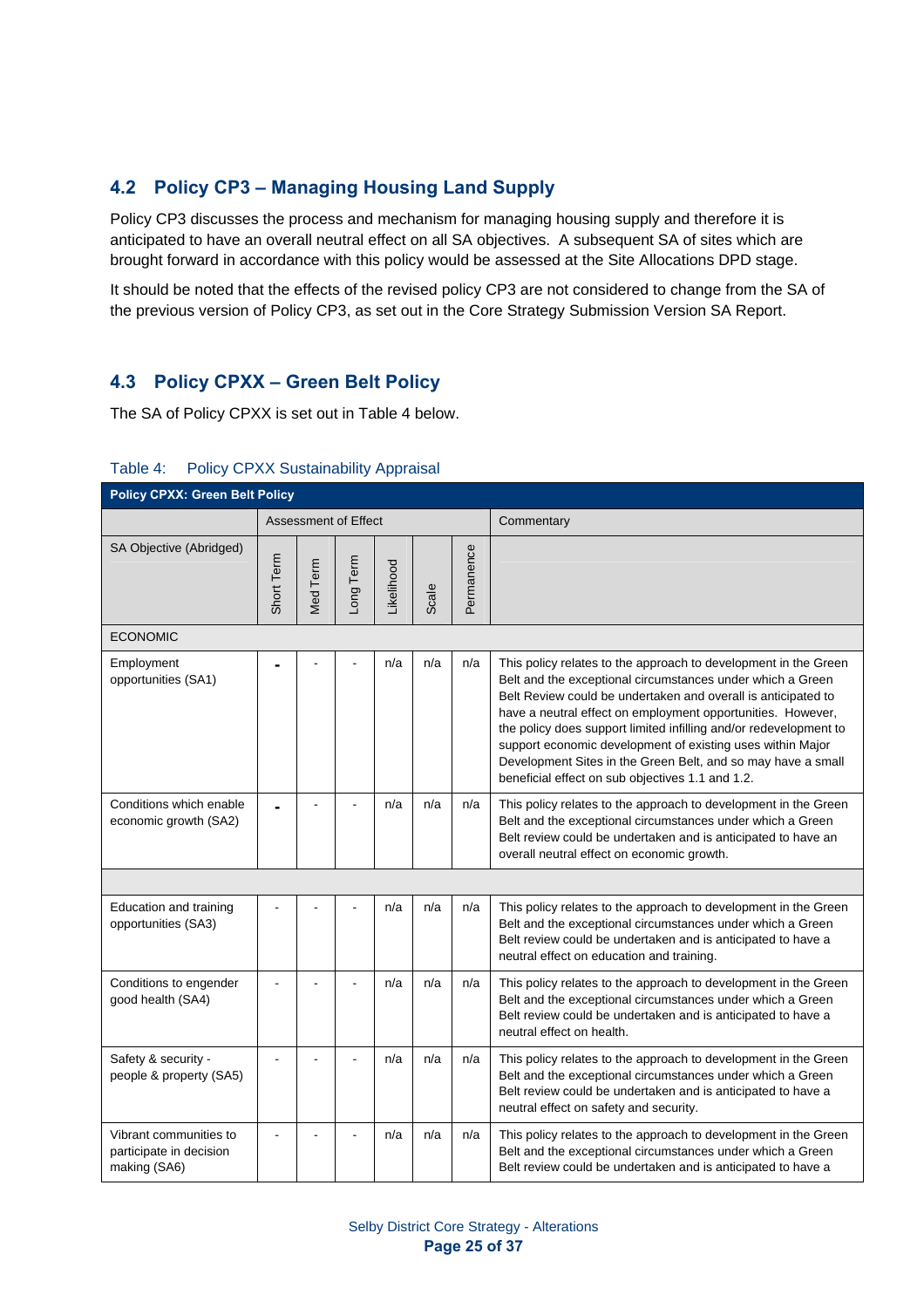|                                                                              |   |   |   |     |     |     | neutral effect on community participation in decision making.                                                                                                                                                                                                                                                                                                                                                                                                                                                                                                                                                                                                                                                                                                                                                                                                                                                        |
|------------------------------------------------------------------------------|---|---|---|-----|-----|-----|----------------------------------------------------------------------------------------------------------------------------------------------------------------------------------------------------------------------------------------------------------------------------------------------------------------------------------------------------------------------------------------------------------------------------------------------------------------------------------------------------------------------------------------------------------------------------------------------------------------------------------------------------------------------------------------------------------------------------------------------------------------------------------------------------------------------------------------------------------------------------------------------------------------------|
| Accessibility to culture<br>leisure and recreation<br>(CLR) activities (SA7) |   |   |   | n/a | n/a | n/a | This policy relates to the approach to development in the Green<br>Belt and the exceptional circumstances under which a Green<br>Belt review could be undertaken. Section F of Policy CPXX will<br>require any potential sites in the Green Belt to be assessed in<br>terms of its proximity to services, facilities and public transport<br>and this should limit the negative effect of this Policy against this<br>SA objective. This issue would be considered in more detail as<br>part of the SA of the Site Allocations DPD.                                                                                                                                                                                                                                                                                                                                                                                  |
| Quality housing available<br>to all (SA8)                                    | ✓ | ✓ | ✓ | M   | L   | P   | This policy will help to ensure that housing is provided in line<br>with the vision, aims and objectives of the Core Strategy, which<br>in turn seeks to ensure that appropriate housing is provided for<br>local needs.                                                                                                                                                                                                                                                                                                                                                                                                                                                                                                                                                                                                                                                                                             |
| Local needs met locally<br>(SA9)                                             |   |   |   | n/a | n/a | n/a | Any allocations to the Green Belt are likely to be on the edge of<br>a settlement, and therefore there is a risk that new development<br>may feel isolated from the rest of the settlement and will not be<br>in accordance with sub objective 9.4. If the sites are suitably<br>integrated, the allocations are likely to support the vibrancy of<br>the settlement. This issue will be considered in more detail in<br>the SA of the Site Allocations DPD. However, overall this policy<br>is anticipated to have a neutral effect on meeting local needs<br>locally.                                                                                                                                                                                                                                                                                                                                              |
|                                                                              |   |   |   |     |     |     |                                                                                                                                                                                                                                                                                                                                                                                                                                                                                                                                                                                                                                                                                                                                                                                                                                                                                                                      |
| Transport and access<br>(SA10)                                               |   |   |   | n/a | n/a | n/a | Any release of land in the Green Belt as a result of this policy is<br>likely to be on the edge of the settlement and therefore may not<br>be as well served by existing public transport infrastructure as<br>land outside the Green Belt. However, the policy does state that<br>Green Belt land should only be released to meet development<br>need where the need cannot be met on non-Green Belt land or,<br>or where Green Belt land offers a significantly more sustainable<br>option. Any sites considered for removal from the Green Belt<br>will be subject to a sustainability appraisal and assessed for their<br>impact upon proximity to public transport. This will help to<br>ensure that unsustainable sites are not released from the Green<br>Belt. This issue would be considered in more detail in the SA of<br>the Site Allocations DPD.                                                       |
| Built environment & land-<br>use (SA11)                                      | × | × | × | М   | L   | P   | Any release of land in the Green Belt as a result of this policy is<br>likely to be on the edge of the settlement and therefore may not<br>be as well served by existing local services and public transport<br>infrastructure. However, Section F of Policy CPXX will require<br>any potential sites in the Green Belt to be assessed in terms of<br>its proximity to services, facilities and public transport and this<br>should limit the negative effect of this Policy against this SA<br>objective.<br>The Policy does not promote the use of brownfield land.<br>However, the policy does state that Green Belt land should only<br>be released to meet development need where the need cannot<br>be met on non-Green Belt land or, or where Green Belt land<br>offers a significantly more sustainable option. This may help to<br>ensure that unsustainable sites are not released from the Green<br>Belt. |
| Historic built<br>environment (SA12)                                         |   |   |   | n/a | n/a | n/a | This policy relates to the approach to development in the Green<br>Belt and the exceptional circumstances under which a Green<br>Belt Review could be undertaken. At this strategic level the<br>location of any land in the Green Belt that may be developed is<br>not known, and therefore the impact on the historic built<br>environment is uncertain. However, the policy does state that                                                                                                                                                                                                                                                                                                                                                                                                                                                                                                                       |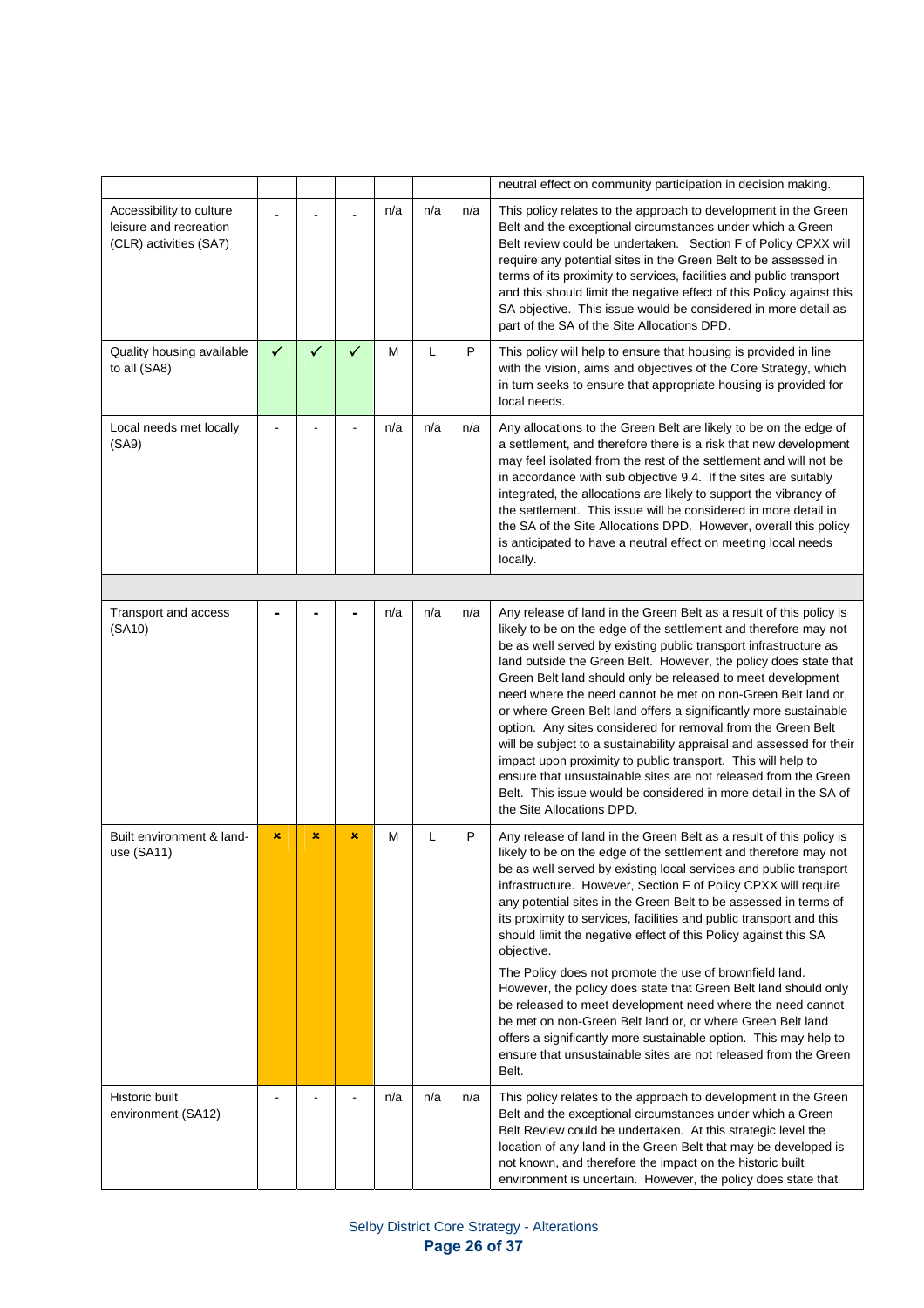|                                           |                |                |   |     |     |     | any sites considered for removal from the Green Belt under<br>Criterion D4 will be subject to a sustainability appraisal and<br>assessed for their impact upon heritage assets. It also states<br>that Green Belt land should only be released to meet<br>development need where the need cannot be met on non-Green<br>Belt land or, or where Green Belt land offers a significantly more<br>sustainable option. This may help to ensure that unsustainable<br>sites are not released from the Green Belt. In addition it is<br>anticipated that the impact of development on built heritage will<br>be mitigated by Policy CP15.<br>This issue would be considered in more detail in the SA of the<br>Site Allocations DPD.                                                                                                                                                                                                                                                                                                                                                       |
|-------------------------------------------|----------------|----------------|---|-----|-----|-----|-------------------------------------------------------------------------------------------------------------------------------------------------------------------------------------------------------------------------------------------------------------------------------------------------------------------------------------------------------------------------------------------------------------------------------------------------------------------------------------------------------------------------------------------------------------------------------------------------------------------------------------------------------------------------------------------------------------------------------------------------------------------------------------------------------------------------------------------------------------------------------------------------------------------------------------------------------------------------------------------------------------------------------------------------------------------------------------|
| Biodiversity (SA13)                       |                |                |   | n/a | n/a | n/a | This policy relates to the approach to development in the Green<br>Belt and the exceptional circumstances under which a Green<br>Belt Review could be undertaken. At this strategic level the<br>location of any land in the Green Belt that may be developed is<br>not known, and therefore the impact on biodiversity uncertain.<br>However, the policy does state that any sites considered for<br>removal from the Green Belt under Criterion D4 will be subject to<br>a sustainability appraisal and assessed for their impact upon<br>nature conservation. It also states that Green Belt land should<br>only be released to meet development need where the need<br>cannot be met on non-Green Belt land or, or where Green Belt<br>land offers a significantly more sustainable option. This may<br>help to ensure that unsustainable sites are not released from the<br>Green Belt.<br>In addition it is anticipated that the impact of development on<br>biodiversity will be mitigated by Policy CP15.<br>This issue would be considered in more detail in the SA of the |
|                                           |                |                |   |     |     |     | Site Allocations DPD.                                                                                                                                                                                                                                                                                                                                                                                                                                                                                                                                                                                                                                                                                                                                                                                                                                                                                                                                                                                                                                                               |
| Minimal pollution levels<br>(SA14)        |                |                |   | n/a | n/a | n/a | This policy relates to the approach to development in the Green<br>Belt and the exceptional circumstances under which a Green<br>Belt review could be undertaken and is anticipated to have a<br>neutral effect on pollution levels.                                                                                                                                                                                                                                                                                                                                                                                                                                                                                                                                                                                                                                                                                                                                                                                                                                                |
| Greenhouse gas &<br>climate change (SA15) |                |                |   | n/a | n/a | n/a | This policy relates to the approach to development in the Green<br>Belt and the exceptional circumstances under which a Green<br>Belt Review could be undertaken and is anticipated to have a<br>neutral effect on greenhouse gas and climate change.                                                                                                                                                                                                                                                                                                                                                                                                                                                                                                                                                                                                                                                                                                                                                                                                                               |
| Reduce risk of flooding<br>(SA16)         |                |                |   | n/a | n/a | n/a | This policy relates to the approach to development in the Green<br>Belt and the exceptional circumstances under which a Green<br>Belt Review could be undertaken. At this strategic level the<br>location of any land in the Green Belt that may be developed is<br>not known, and therefore the impact on flood risk is uncertain.<br>However, the policy does state that any sites considered for<br>removal from the Green Belt under Criterion D4 will be subject to<br>a sustainability appraisal and assessed for their impact upon<br>flood risk.<br>The policy does state that Green Belt land should only be<br>released to meet development need where the need cannot be                                                                                                                                                                                                                                                                                                                                                                                                 |
|                                           |                |                |   |     |     |     | met on non-Green Belt land or, or where Green Belt land offers<br>a significantly more sustainable option. This may help to ensure<br>that sites in the flood zone are not released from the Green Belt.<br>Policy CP12 of the Core Strategy also deals with flood risk.<br>This issue would be considered in more detail in the SA of the                                                                                                                                                                                                                                                                                                                                                                                                                                                                                                                                                                                                                                                                                                                                          |
|                                           |                |                |   |     |     |     | Site Allocations DPD.                                                                                                                                                                                                                                                                                                                                                                                                                                                                                                                                                                                                                                                                                                                                                                                                                                                                                                                                                                                                                                                               |
| Prudent use of resources<br>(SA17)        | $\pmb{\times}$ | $\pmb{\times}$ | × |     |     |     | Any allocations in the Green Belt as a result of this policy are<br>likely to comprise of greenfield land which may be in use as                                                                                                                                                                                                                                                                                                                                                                                                                                                                                                                                                                                                                                                                                                                                                                                                                                                                                                                                                    |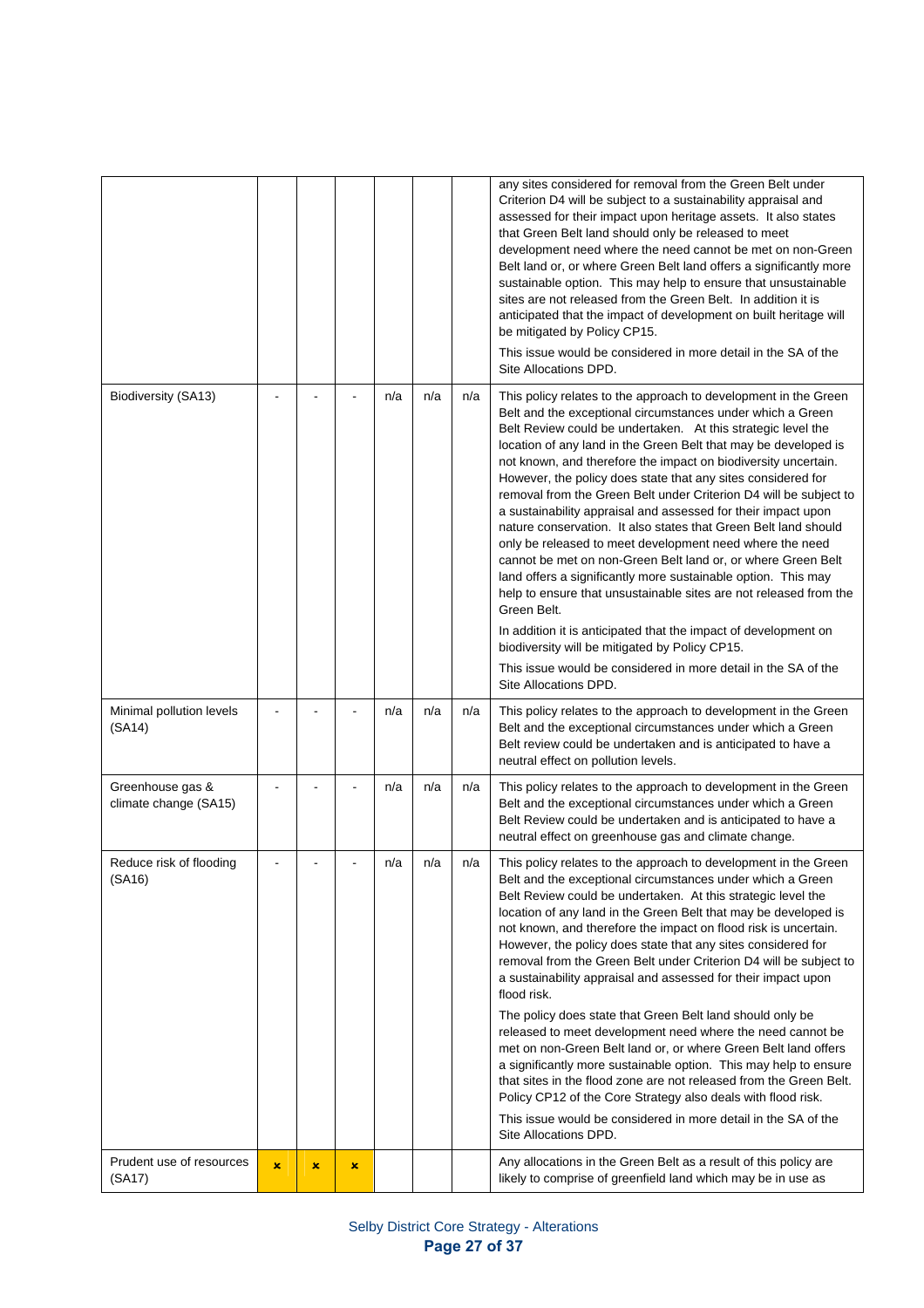|  |  |  | agricultural land. Therefore this policy would not be encouraging<br>development on brownfield sites and the protection of<br>agricultural land.<br>Policy CP15 of the Core Strategy requires new development to |
|--|--|--|------------------------------------------------------------------------------------------------------------------------------------------------------------------------------------------------------------------|
|  |  |  | minimise resource consumption.                                                                                                                                                                                   |

#### **Recommendations/Mitigation**

While the policy dictates the approach to development in the Green Belt, it is not possible to assert the specific locations that development may occur in. For instance, it is not possible for the policy to identify the effect any development in the Green Belt will have on transport (SA10), the historic environment/biodiversity (SA12/SA13) and flood risk (SA16), as this is dependent upon the location of any development. However the Policy requires that any sites considered for removal from the Green Belt under Criterion D4 are subject to a sustainability appraisal and assessed for their impact upon these issues, which helps to mitigate against any potential negative impacts. Such issues are considered in more details in the SA of the Site Allocations DPD.

Negative effects are predicted with respect to the policy and SA objectives relating to the use of brownfield land. This is because land in the Green Belt, if released for development, is likely to be located on the edge of settlements on green field land. However, the Policy states that Green Belt land should only be released to meet development need where the need cannot be met on non-Green Belt land or, or where Green Belt land offers a significantly more sustainable option. These negative impacts must therefore be weighed up against the overall objective of targeting development to the more sustainable settlements, such as Tadcaster.

As this is a new policy, no assessment was previously undertaken as part of the Submission Core Strategy SA Report.

### **4.4 Summary and Recommendations**

The revisions to Policies CP2 and CP3 do not result in any changes to the conclusions of the previous SA, however the proposed changes to the Core Strategy result in some additional negative sustainability effects due to the possibility of developing on Green Belt land which would not encourage the development of previously developed land. However, these negative effects must be weighed up against SDCs overall objective of directing development to the more sustainable settlements, and only releasing land from the Green Belt where the need cannot be met on non-Green Belt land or, or where Green Belt land offers a significantly more sustainable option.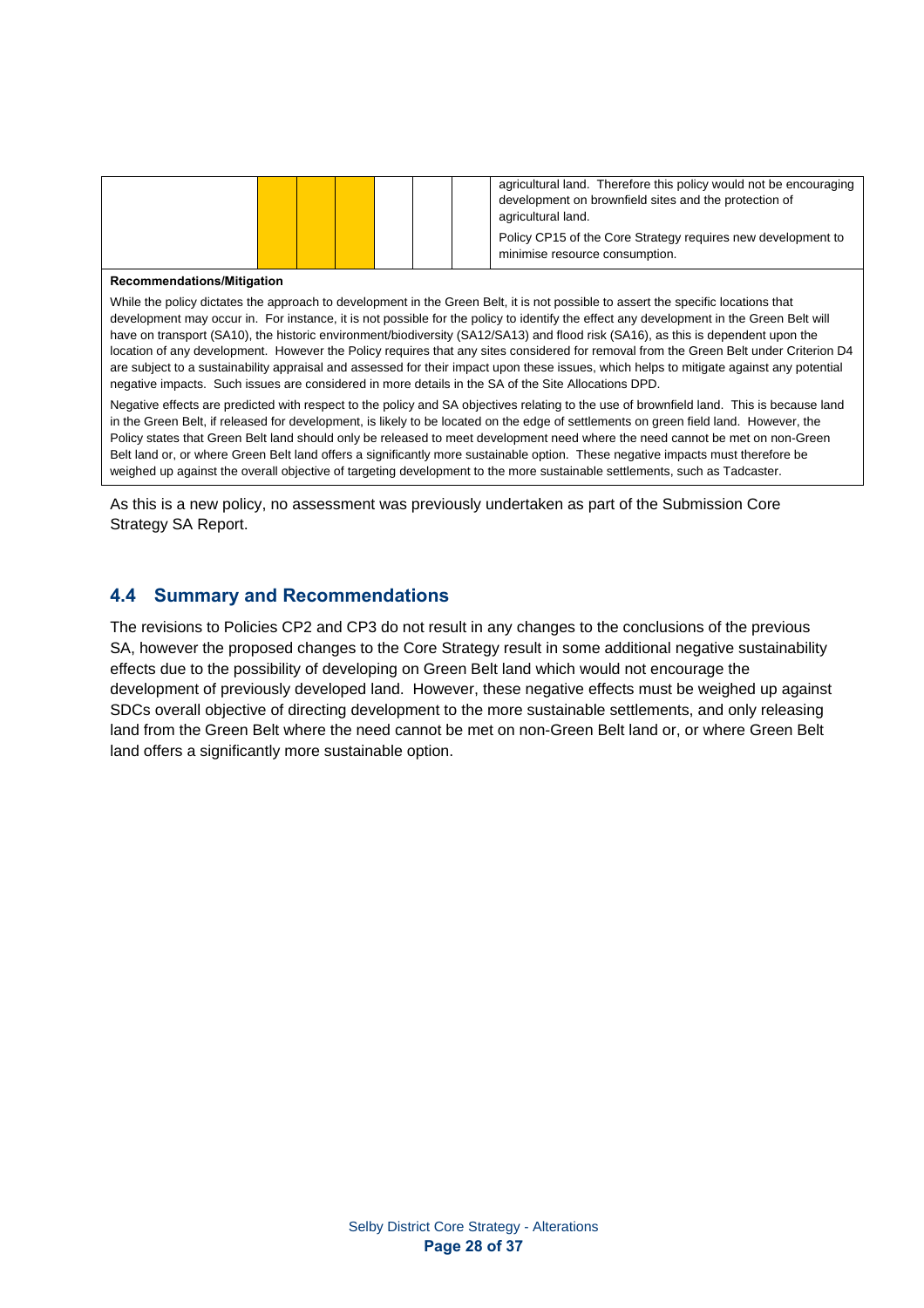# **5. Overall Findings of the SA of the Core Strategy**

This section provides an overall summary of the SA of the Core Strategy, including the Core Strategy Policies that have not been re-appraised as part of this Addendum SA Report. Reference should be made to the Selby District Submission Draft Core Strategy SA Report for full details of the SA of the unchanged Core Strategy policies.

Policies are generally considered to be sustainable, with positive effects predicted against each SA objective (as detailed in the Selby District Submission Draft Core Strategy SA Report). The principal negative effects highlighted by the SA relate to greenhouse gas emissions and resource use associated with new development. Any new development will result in greenhouse gas emissions and resource use and Policies CP12, CP13 and CP14 should be effective at reducing the effects to some degree. Negative and uncertain effects have been identified relating to new development sites in the District.

Risk of flooding is a major issue for Selby District and the Council has commissioned a Strategic Flood Risk Assessment (SFRA) in order to identify the extent of the problem. The Level 1 SFRA was completed in November 2007. As a significant number of potential development sites in Selby and other sustainable locations are likely to fall within higher flood risk areas, a PPS 25 'Sequential Test' and a Level 2 Flood Risk Assessment has also been undertaken. The Sequential Test reveals that Sherburnin-Elmet, Tadcaster and a number of the larger villages are relatively unconstrained in flood risk terms and can absorb the amount of new development required in these areas on low flood risk land. Selby is however relatively constrained and the Sequential Test has concluded that there is insufficient, reasonably available, low – medium flood risk land to accommodate the scale of growth required either within the existing built up area or through urban extensions without relying on an inappropriate amount of growth in villages. The Level 2 SFRA has concluded that the proposed development of the strategic sites at Olympia Park in Selby will be suitable subject to appropriate mitigation. The Site Allocations DPD will need to include more specific flood mitigation policies in line with the recommendations made in the Level 2 SFRA.

A summary of the policies predicted to have significant positive, negative or uncertain effects is set out in Table 5 below.

| <b>Sustainability Objective</b>                                | <b>Policies Predicted to</b><br>have Significant<br><b>Positive Effects</b> | <b>Policies</b><br><b>Predicted to</b><br>have Significant<br><b>Negative</b><br><b>Effects</b> | <b>Policies where the</b><br>effect is<br>Uncertain* |
|----------------------------------------------------------------|-----------------------------------------------------------------------------|-------------------------------------------------------------------------------------------------|------------------------------------------------------|
| Employment opportunities (SA1)                                 | CP9/ CP10/ CP11/<br>CP2A(D)/CP2A(G)                                         |                                                                                                 | CP9/CP10                                             |
| Conditions which enable economic growth<br>(SA2)               | CP1/ CP9/ CP10/ CP11/<br>CP2A(G)                                            |                                                                                                 | CP9/ CP10                                            |
| Education and training opportunities (SA3)                     | CP8                                                                         |                                                                                                 | CP <sub>2</sub> /CP <sub>6</sub>                     |
| Conditions to engender good health (SA4)                       | CP8/ CP16/ CP2A(D)                                                          |                                                                                                 | CP2/CP6                                              |
| Safety & security - people & property (SA5)                    | CP11/ CP16/ CP2A(D)/<br>CP2A(G)                                             |                                                                                                 |                                                      |
| Vibrant communities to participate in decision<br>making (SA6) | CP6/ CP8/ CP9/ CP10/<br>CP11/ CP16/ CP2A(D)/<br>CP2A(G)                     |                                                                                                 | CP5/ CP6/ CP9/<br><b>CP10</b>                        |

### Table 5: Predicted Significant Effects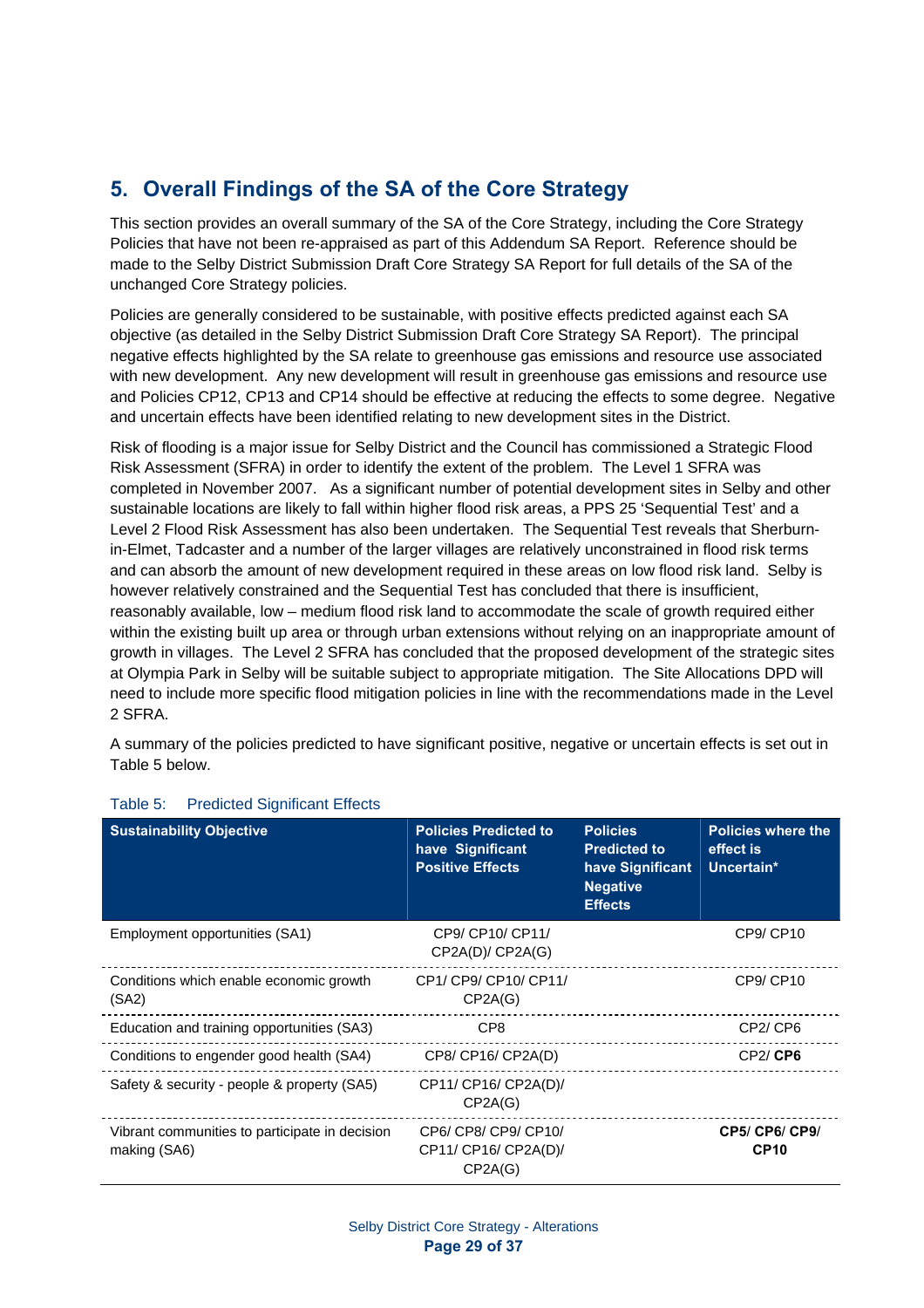| <b>Sustainability Objective</b>                                           | <b>Policies Predicted to</b><br>have Significant<br><b>Positive Effects</b>     | <b>Policies</b><br><b>Predicted to</b><br>have Significant<br><b>Negative</b><br><b>Effects</b> | Policies where the<br>effect is<br>Uncertain*                   |
|---------------------------------------------------------------------------|---------------------------------------------------------------------------------|-------------------------------------------------------------------------------------------------|-----------------------------------------------------------------|
| Accessibility to culture leisure and recreation<br>(CLR) activities (SA7) | CP1/ CP6/ CP8/ CP9/<br>CP10/ CP11/ CP15/<br>CP2A(D)                             |                                                                                                 |                                                                 |
| Quality housing available to all (SA8)                                    | CP1/ CP2/CP4/ CP5/<br>CP6/ CP7/ CP12/ CP13/<br>CP16/ CP2A(D)/CPXX<br>Green Belt |                                                                                                 | CP5/CP6                                                         |
| Local needs met locally (SA9)                                             | CP1A/CP2/CP5/CP6/<br>CP8/ CP9/ CP10/ CP11/<br>CP16/ CP2A(D)/<br>CP2A(G)         |                                                                                                 | CP5/ CP6/ CP9/<br>CP <sub>10</sub>                              |
| Transport and access (SA10)                                               | CP2/ CP7/ CP8/ CP11/<br>CP12/ CP13/ CP16/<br>CP2A(D)/ CP2A(G)                   |                                                                                                 | CP6/CP9                                                         |
| Built environment & land-use (SA11)                                       | CP1A/CP1/CP2/CP6/<br>CP8/ CP9/ CP10/ CP11/<br>CP12/ CP13/ CP15/<br>CP16/CP2A(D) | <b>CPXX</b>                                                                                     | <b>CP9/ CP10</b>                                                |
| Historic built environment (SA12)                                         | CP7/ CP15/ CP16                                                                 |                                                                                                 | CP1/ CP1A/ CP2/<br>CP6/ CP9/ CP11                               |
| Biodiversity (SA13)                                                       | CP7/ CP8/ CP10/ CP12/<br>CP13/ CP15/ CP16                                       |                                                                                                 | CP1/ CP1A/ CP2/<br>CP6/ CP9/ CP10/<br>CP11                      |
| Minimal pollution levels (SA14)                                           | CP1/CP1A/CP12/<br>CP15/CP2A(D)                                                  | CP13                                                                                            | CP2A(G)                                                         |
| Greenhouse gas & climate change (SA15)                                    | CP12/ CP13/ CP14/<br>CP <sub>16</sub>                                           | CP1/ CP2/ CP5/<br>CP9/                                                                          | <b>CP1/ CP2/ CP5/</b><br><b>CP11</b>                            |
| Reduce risk of flooding (SA16)                                            | CP1/ CP7/ CP12/ CP13/<br><b>CP14</b>                                            | CP2A(D)/<br>CP2A(G)                                                                             | <b>CP1A/ CP2/ CP5/</b><br><b>CP6/ CP9/ CP10/</b><br><b>CP11</b> |
| Prudent use of resources (SA17)                                           | CP12/ CP13/ CP14/<br>CP <sub>16</sub>                                           | CP6/CP9/<br>CP11/ CP2A(D)/<br>CP2A(G)/ CPXX                                                     | <b>CP1/ CP2/ CP5</b>                                            |

**\* Note**: Although all of the uncertainties have been listed, many of them are either not considered to be significant or are considered likely to result in additional positive effects rather than negative effects. Those policies with uncertain effects that are considered to be potentially significant, and therefore require monitoring in the future, have been highlighted in **bold**.

### **5.1 Cumulative Impacts**

Policy CP2 aims to meet the housing requirement within the District. Combined with Policy CP9 (providing employment to meet the needs of the area), both policies will provide a significant positive effect on employment opportunities (SA1) and economic growth (SA2) through encouraging people to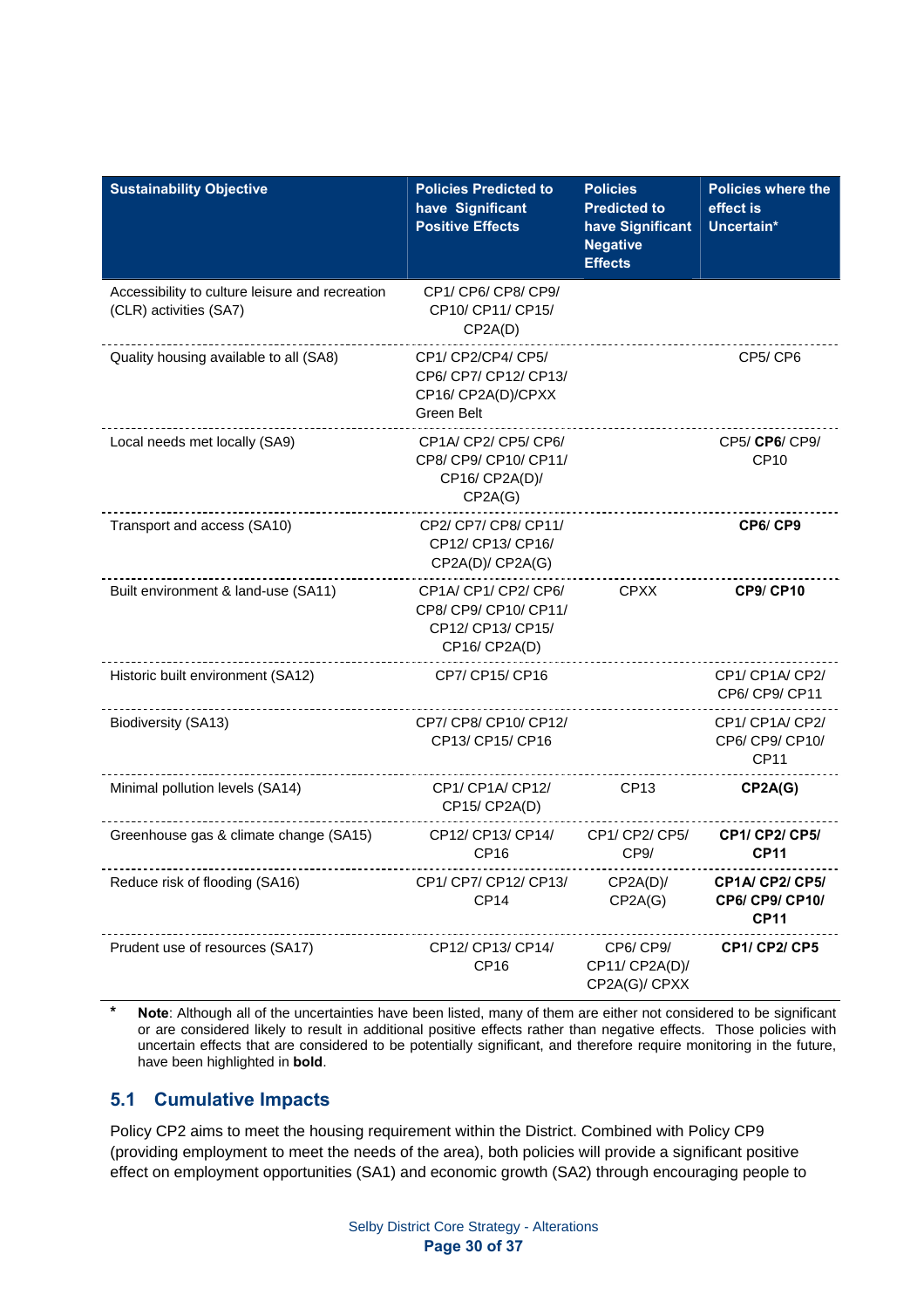move to an area where new housing is provided adjacent to new employment opportunities. Local economic activity will consequently increase and together with Policies CP1 and CP11, which promotes town centre uses, will contribute to the vibrancy of local communities (SA8).

Policy CP6 permits the small scale development of 100% affordable housing schemes in non-Designated and Service Villages, which raises potential concerns with respect to transport and access (SA10) to essential resources such as healthcare and education (SA3, SA4 and SA9). However, implementing Policy CP6 with Policy CP8 should yield a positive effect in terms of ensuring the necessary infrastructure (e.g. public transport and local facilities) is provided in tandem with rural development. Furthermore, Policy CP10 supports development within rural settlements that will encourage rural diversification of the economy (SA2), hence facilitating the need for affordable housing to be developed in these areas. Housing and employment development, with appropriate infrastructure, will also produce a positive effect by increasing accessibility to CLR activities.

Any of the policies within the Core Strategy, which allow new development, should not have a negative effect on safeguarding and potentially enhancing the historic/natural environment provided they are implemented coincident with Policy CP15. This will strongly accords with SA objectives SA12 (historic built environment) and SA13 (biodiversity).

Policy CP16 dictates that new development should be of a high quality design and should facilitate sustainable access modes and adopt sustainable construction principles. This will ensure a sustainable effect in terms of the built environment (SA11) and the prudent use of resources (SA12), as it applies to all policies which encourage new development. The integration of Policies CP12, CP13 and CP16 with development policies (Housing and Employment) will contribute to the long-term efficiency of new development in terms of energy and water efficiency and waste minimisation/recycling. Policy CP13 supports renewable energy projects and will ensure major developments adhere to low carbon targets up to 2027. The amalgamation of these policies will cause a major beneficial effect in terms of reducing greenhouse gas emissions from new developments (SA15).

All new development uses resources and produces greenhouse gases and the housing, employment land and town centre developments will contribute towards this. Despite this, development is required and improving the sustainable design standards of buildings will help to reduce the effect of new development.

### **5.2 Uncertainties**

The strategic nature of the Core Strategy policies has made prediction of the significant effects difficult, and this is demonstrated by the historic built environment and biodiversity objectives (SA12 and SA13) where the nature and level of effects will be very much dependant on the locations of the sites chosen for development. However, it is not just these objectives which are affected, and the uncertainties identified throughout the appraisal are illustrated in Table 5.

As well as the uncertainty that arises due to the lack of detail with regards to the location of the proposed development, many of the effects that have been questioned are due to the need for certain options to be complemented by others in order to enhance the positive effects or reduce negative effects. For example, Policy CP10 will encourage rural economic diversification (SA2), however this will require the appropriate infrastructure to facilitate economic growth (Policy CP8).

Uncertainties have also arisen when it is now known whether housing thresholds on sites would trigger requirements under the Developer Contributions SPD. The Council should consider using the Site Allocations DPD to set higher density/ha targets in more sustainable villages and thereby securing greater developer contributions to support those settlements.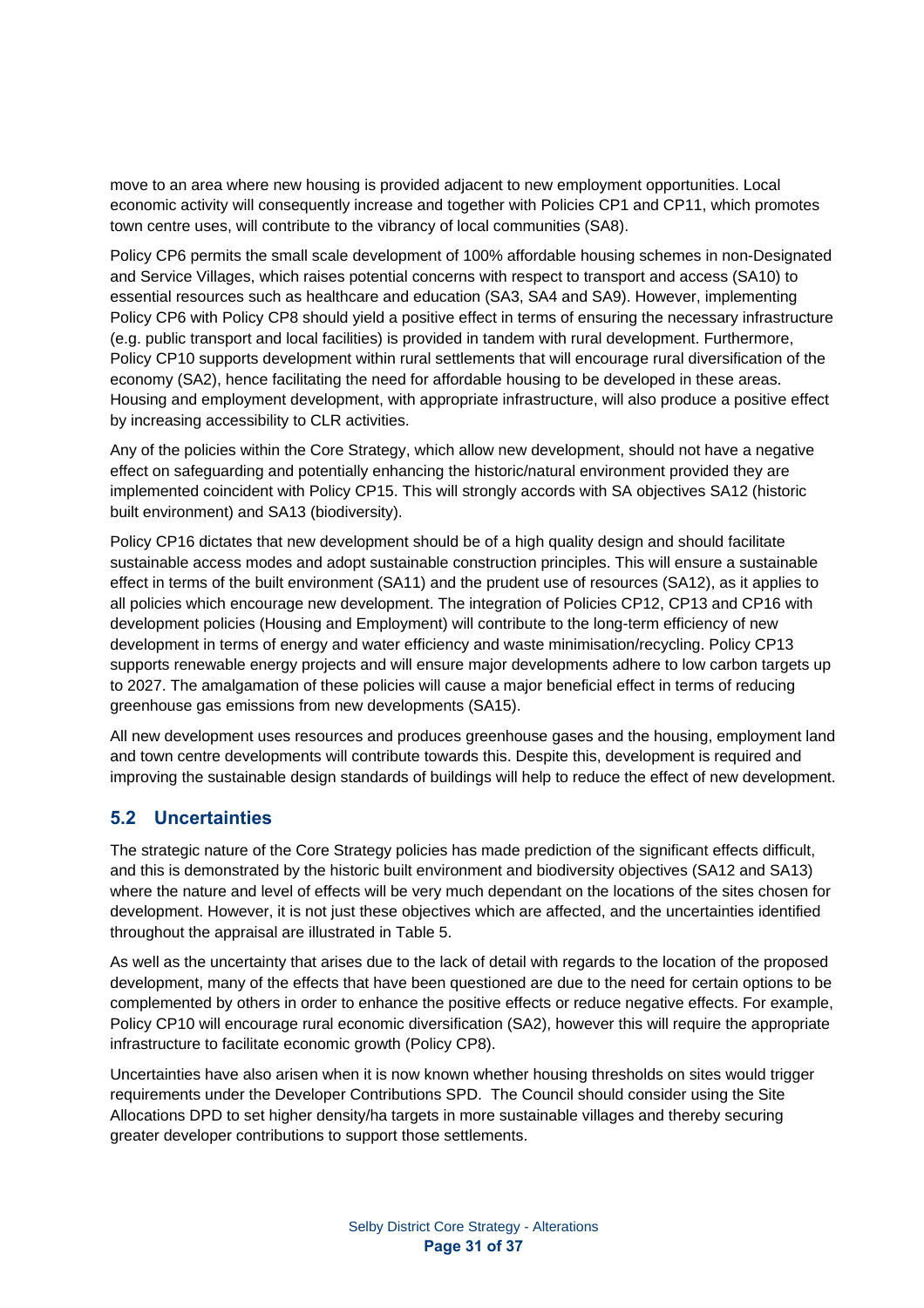# **6. Implementation and Proposals for Monitoring**

### **6.1 Adoption Process and Next Steps in the SA**

The amended Core Strategy and this SA Addendum Report will now be formally published for 6 weeks for consultation, after which the Examination in Public will be reconvened.

Once the Core Strategy is adopted, a SA/SEA Post Adoption Statement will be prepared, which will explain how the sustainability appraisal and consultation process have influenced the final document.

As with the SA Report, the Post Adoption Statement must be made available to the Statutory Environmental Bodies and also the public. The purpose of the Post Adoption Statement is to outline how the findings of the SA process have been taken into account during the preparation of the Core Strategy DPD and how sustainability considerations have been integrated.

The Post Adoption Statement will provide details of how monitoring will be carried out during implementation of the Core Strategy DPD.

### **6.2 Monitoring Proposals**

The SEA Directive explicitly requires monitoring of the significant environmental effects of the implementation of the Core Strategy and Development Control DPDs. A monitoring system is being designed which will help to fulfil the following requirements:

- To provide baseline data for the next SA and to provide a picture of how the environment / sustainability criteria of the area are evolving;
- To monitor the significant effects or uncertainties of the plan; and
- To ensure that action can be taken to reduce / offset the significant effects of the plan.

Monitoring requirements have also resulted from the introduction of Annual Monitoring Reports (AMR), which have been introduced to track the performance of the Local Development Scheme and associated documents.

Where relevant, use will be made of these existing monitoring processes for the monitoring proposed as part of this SA, to avoid duplication of effort.

The monitoring measures proposed in this section relate to the significant adverse effects and uncertainties that have been predicted to result from policy option implementation. These include the uncertainties highlighted during the comparison of the policies against the SA sub-objectives and recommendations. In these instances a specific policy reference has not been given in Table 6 below.

At this stage, proposals have not yet been identified to monitor the significant positive effects that have been predicted to result from plan implementation. This will be addressed when the monitoring programme is finalised.

The monitoring programme itself will not commence until the Core Strategy is adopted, likely to be in 2012. By then the monitoring requirements may have changed, either as a result of changes to the DPD or due to other external influences on the baseline situation. In addition, SDC's AMR may be revised by the time the plans are adopted and this may influence the monitoring procedures proposed for the SA. In light of the changes that may arise prior to plan adoption, the monitoring proposals presented below should therefore be viewed as provisional.

Table 6 sets out the indicators that are proposed to monitor the significant effects and uncertainties that have been predicted to arise on the implementation of the Core Strategy. The monitoring proposals assume that the recommendations made in this document are to be incorporated.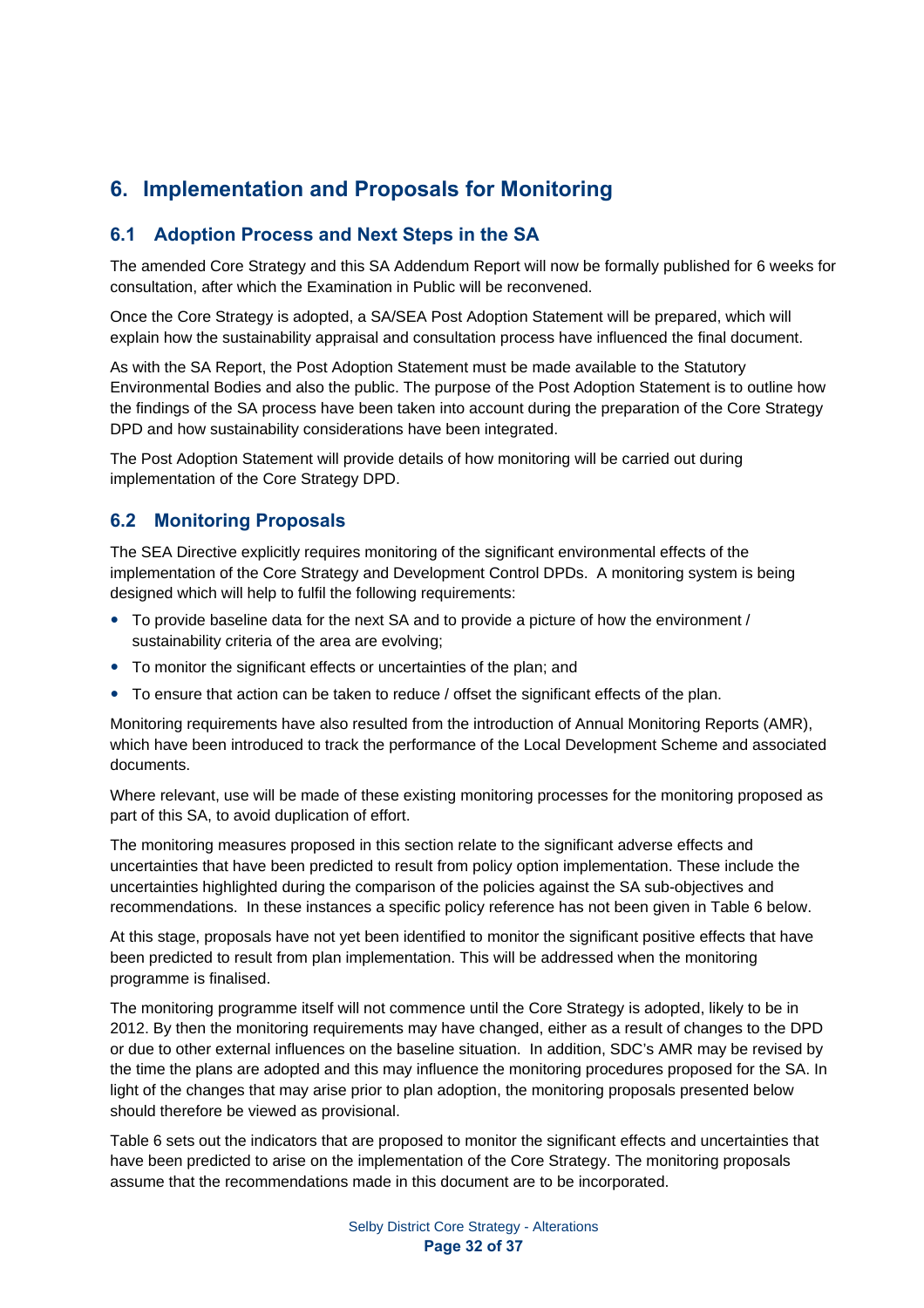### Table 6: Monitoring Proposals to Assess Significant Adverse Effects and Uncertainties

| <b>Significant Effect/ Uncertain Effect</b>                                                                                                                                                                                                                                                                            | <b>Monitoring Proposal</b>                                                                                                                                                                                                                                                                                                           |  |  |  |  |  |  |  |
|------------------------------------------------------------------------------------------------------------------------------------------------------------------------------------------------------------------------------------------------------------------------------------------------------------------------|--------------------------------------------------------------------------------------------------------------------------------------------------------------------------------------------------------------------------------------------------------------------------------------------------------------------------------------|--|--|--|--|--|--|--|
| SA1 - Good Quality Employment Opportunities for All                                                                                                                                                                                                                                                                    |                                                                                                                                                                                                                                                                                                                                      |  |  |  |  |  |  |  |
| No significant uncertainties/adverse effect identified during<br>SA process.                                                                                                                                                                                                                                           |                                                                                                                                                                                                                                                                                                                                      |  |  |  |  |  |  |  |
| SA3 - Education and Training Opportunities to Build Skills and Capacities                                                                                                                                                                                                                                              |                                                                                                                                                                                                                                                                                                                                      |  |  |  |  |  |  |  |
| No uncertainties/adverse effect identified during SA<br>process. The Developer Contributions SPD will ensure<br>primary/secondary education will<br>not be adversely<br>impacted upon by new development.                                                                                                              |                                                                                                                                                                                                                                                                                                                                      |  |  |  |  |  |  |  |
| SA4 - Conditions and Services to Engender Good Health                                                                                                                                                                                                                                                                  |                                                                                                                                                                                                                                                                                                                                      |  |  |  |  |  |  |  |
| Providing small scale affordable housing schemes (Policy<br>CP6) outside of, but adjacent to the development limits of<br>Designated and non-Service Villages may be detrimental to<br>improving the quality and integration of health services in<br>the District.                                                    | Accessibility to health care facilities including GPs<br>and hospital.                                                                                                                                                                                                                                                               |  |  |  |  |  |  |  |
| SA5 - Safety and Security- People and Property                                                                                                                                                                                                                                                                         |                                                                                                                                                                                                                                                                                                                                      |  |  |  |  |  |  |  |
| No uncertainties/adverse effect identified during SA<br>process.                                                                                                                                                                                                                                                       |                                                                                                                                                                                                                                                                                                                                      |  |  |  |  |  |  |  |
| SA6 - Vibrant Communities to Participate in Decision Making                                                                                                                                                                                                                                                            |                                                                                                                                                                                                                                                                                                                                      |  |  |  |  |  |  |  |
| Uncertain long-term requirement for affordable housing.<br>Potentially insufficient/surplus supply of affordable housing<br>that may cause a lack of social cohesion and reduced<br>community vibrancy.<br>Uncertain long-term requirement for the provision of<br>employment land. The vibrancy of communities may be | Affordable housing completions.<br>Number of new community facilities provided and<br>usage.<br>Community well being.<br>$\bullet$<br>Percentage of respondents satisfied with their local<br>area as a place to live.<br>Index of local deprivation.<br>Annual workplace employment figures by Ward.<br>Index of local deprivation. |  |  |  |  |  |  |  |
| affected by the inappropriate provision of employment land.                                                                                                                                                                                                                                                            | Community well being.                                                                                                                                                                                                                                                                                                                |  |  |  |  |  |  |  |
| SA7 - Culture, Leisure, and Recreation (CLR) Activities available to all                                                                                                                                                                                                                                               |                                                                                                                                                                                                                                                                                                                                      |  |  |  |  |  |  |  |
| uncertainties/adverse effect identified during SA<br>No.<br>process.                                                                                                                                                                                                                                                   |                                                                                                                                                                                                                                                                                                                                      |  |  |  |  |  |  |  |
| SA8 - Quality Housing available to all                                                                                                                                                                                                                                                                                 |                                                                                                                                                                                                                                                                                                                                      |  |  |  |  |  |  |  |
| uncertainties/adverse effect identified<br>No.<br>during SA<br>process.                                                                                                                                                                                                                                                |                                                                                                                                                                                                                                                                                                                                      |  |  |  |  |  |  |  |
| <b>SA9 Local Needs met Locally</b>                                                                                                                                                                                                                                                                                     |                                                                                                                                                                                                                                                                                                                                      |  |  |  |  |  |  |  |
| Policy CP6 dictates that small-scale affordable housing<br>schemes will be supported in rural areas. This has the<br>potential to affect the accessibility of essential services and<br>resources by non-car means.                                                                                                    | Ease of access to key services (e.g. post office,<br>$\bullet$<br>healthcare services, employment, education and<br>food shops) in rural areas.<br>Affordable housing provision and location.<br>Monitoring of transport indicators as set out below.                                                                                |  |  |  |  |  |  |  |
| SA10 A Transport Network which Maximises Access whilst Minimising Detrimental Impacts                                                                                                                                                                                                                                  |                                                                                                                                                                                                                                                                                                                                      |  |  |  |  |  |  |  |
| Providing small scale housing schemes in rural areas<br>(Policy CP6) is unlikely to reduce the need to travel by                                                                                                                                                                                                       | Road traffic growth levels in rural areas.<br>$\bullet$<br>Average journey length by purpose.<br>$\bullet$                                                                                                                                                                                                                           |  |  |  |  |  |  |  |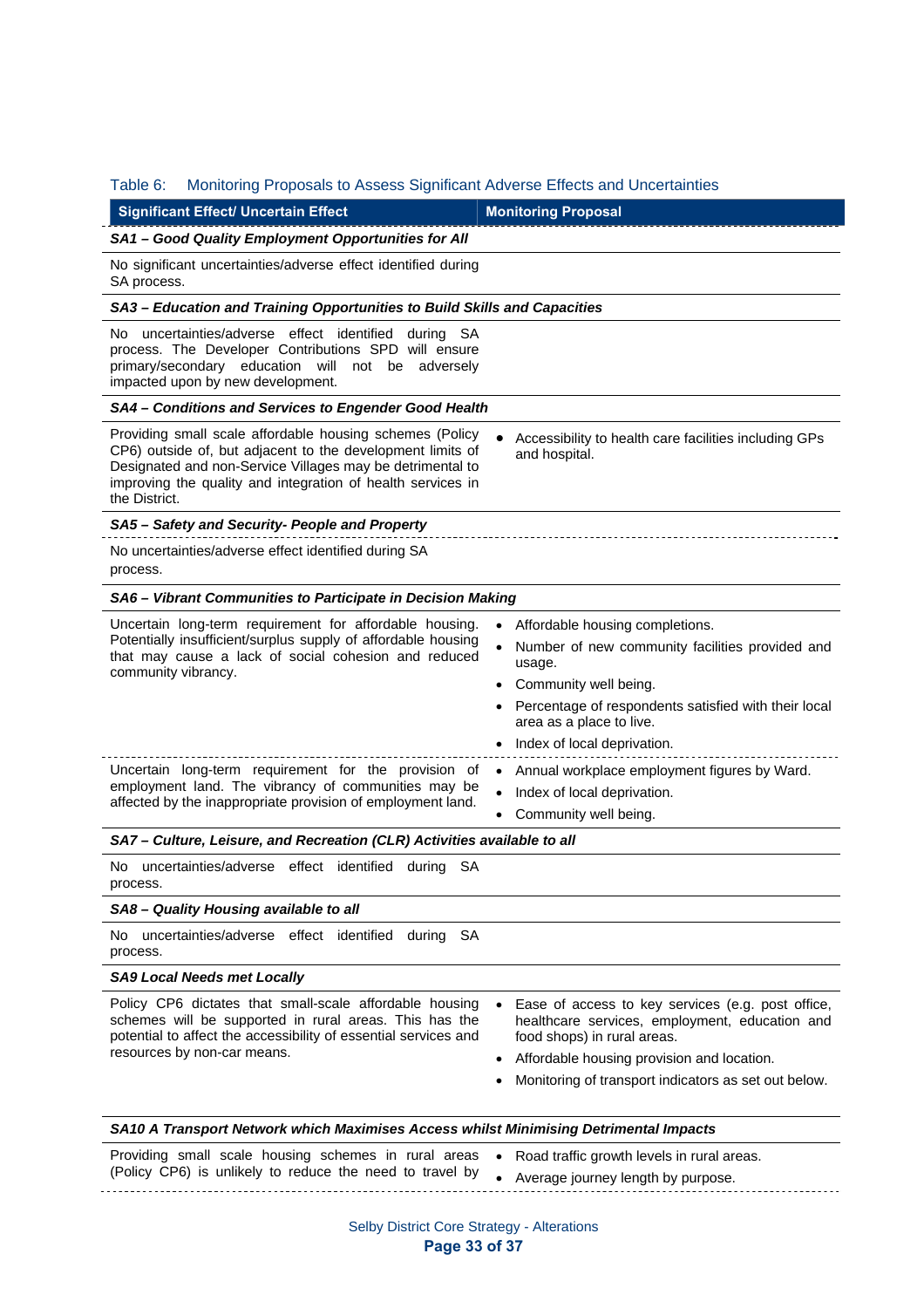| private car or support more efficient use of cars.                                                                                                                                                                                                                                                                                                                                  |                                                                                                                                            |
|-------------------------------------------------------------------------------------------------------------------------------------------------------------------------------------------------------------------------------------------------------------------------------------------------------------------------------------------------------------------------------------|--------------------------------------------------------------------------------------------------------------------------------------------|
| Providing a range of employment opportunities across the<br>district is likely to increase travelling across the district by<br>private car. However, as the employment opportunities will<br>be supplied within the District, commuting out of the area<br>will be reduced. Ensuring that housing is located close to<br>employment opportunities would reduce the need to travel. | Average journey length by purpose.<br>$\bullet$                                                                                            |
| None of the Core Strategy Policies promote the transfer of<br>freight from road to rail. It is considered to be more<br>appropriately covered by the County Council's Local<br><b>Transport Plan</b>                                                                                                                                                                                | • Use of rail freight will be monitored by the County<br>Council in the context of this plan.                                              |
| SA11 A quality built environment and efficient land use pattern that make good use of previously developed<br>sites, minimise travel and promote balanced development                                                                                                                                                                                                               |                                                                                                                                            |
| The long-term development rate and location of housing<br>and employment land is uncertain. Inappropriate provision<br>and siting of employment/housing could be detrimental to<br>development of communities<br>with<br>accessible<br>the<br>services/resources.                                                                                                                   | Average journey length by purpose.<br>Vacant land and properties and derelict land.                                                        |
| The potential long-term provision of employment/housing in<br>a location inappropriate to its setting may impact upon the<br>development's flood risk.                                                                                                                                                                                                                              | Number of people and properties affected by<br>$\bullet$<br>fluvial events.                                                                |
|                                                                                                                                                                                                                                                                                                                                                                                     | • Areas at highest risk from flooding.                                                                                                     |
|                                                                                                                                                                                                                                                                                                                                                                                     | New development in the flood zones.                                                                                                        |
|                                                                                                                                                                                                                                                                                                                                                                                     | Delivery of Sustainable Urban Drainage Systems,<br>alleviations<br>flood<br>schemes<br>and<br>stormwater<br>attenuation measures.          |
| Any allocations to the Green Belt (Policy CPXX) will not .<br>encourage the use of brownfield land.                                                                                                                                                                                                                                                                                 | Total amount of employment floorspace completed<br>on Previously Developed Land (PDL).                                                     |
|                                                                                                                                                                                                                                                                                                                                                                                     | New and Converted dwellings on Previously<br>Developed Land (PDL).                                                                         |
| SA12 Preserve, enhance and manage the character and appearance of archaeological sites, historic<br>buildings, Conservation Areas, historic parks and gardens, battlefields and other architectural and<br>historically important features and areas and their settings                                                                                                             |                                                                                                                                            |
| Assuming Policy CP15 is implemented alongside new<br>development, no adverse effects are predicted.                                                                                                                                                                                                                                                                                 |                                                                                                                                            |
| SA13 A bio-diverse and attractive natural environment                                                                                                                                                                                                                                                                                                                               |                                                                                                                                            |
| Assuming Policy CP15 is implemented alongside new<br>development, no adverse effects are predicted.                                                                                                                                                                                                                                                                                 |                                                                                                                                            |
| <b>SA14 Minimal Pollution Levels</b>                                                                                                                                                                                                                                                                                                                                                |                                                                                                                                            |
| The promotion of biomass and energy from waste<br>technologies could have the potential to contribute to air<br>pollution if not appropriately controlled.                                                                                                                                                                                                                          | Local air quality monitoring data.<br>Number of planning permissions granted contrary<br>to the advice of the Environment Agency on either |
| Future employment development on Strategic Site G could<br>result in pollution emissions depending on the type of<br>development.                                                                                                                                                                                                                                                   | flood defence grounds or water quality.                                                                                                    |
| SA15 Reduce greenhouse gas emissions and a managed response to the effects of climate change                                                                                                                                                                                                                                                                                        |                                                                                                                                            |
| The implementation of Policies CP12, CP13 and CP14 and<br>the Developer Contributions SPD will help mitigate the<br>effect of new development on greenhouse gas emissions.<br>No major adverse effect are thus envisaged.                                                                                                                                                           | $\bullet$<br>Developments consented and completed meeting<br>planning policies CP12, CP13 and C14 (including<br>LZC technologies).         |

### *SA16 Reduce the risk of flooding to people and property*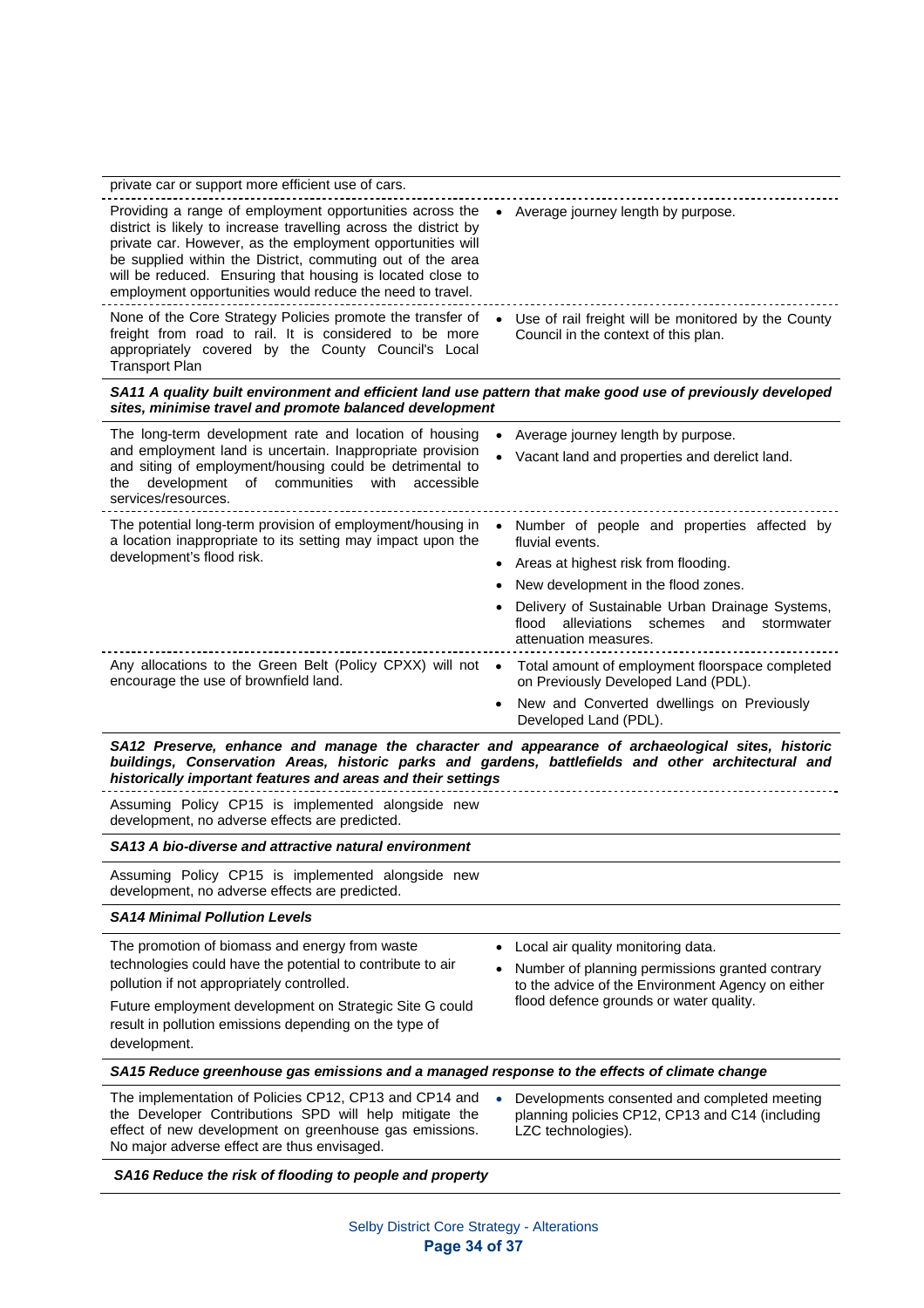| Due to the scale at which the policies relate, the flood risk<br>at specific development locations is uncertain, thus the<br>precise risk to people and property is indiscernible. | Number of planning permissions granted contrary<br>to the advice of the Environment Agency on either<br>flood defence grounds or water quality.                                             |
|------------------------------------------------------------------------------------------------------------------------------------------------------------------------------------|---------------------------------------------------------------------------------------------------------------------------------------------------------------------------------------------|
|                                                                                                                                                                                    | • Continued monitoring / updating of the District's<br>Strategic Flood Risk Assessment (SFRA).                                                                                              |
|                                                                                                                                                                                    | • Number of approved developments which<br>incorporate Sustainable Urban Drainage Systems<br>for surface water disposal, flood alleviations<br>schemes and stormwater attenuation measures. |
|                                                                                                                                                                                    | • Frequency of fluvial flood events.                                                                                                                                                        |
| Areas at risk from flooding are subject to change in the<br>long-term, thus the effect of flooding on long-term                                                                    | Continued monitoring / updating of the District's<br>$\bullet$<br>Strategic Flood Risk Assessment (SFRA).                                                                                   |
| development is uncertain.                                                                                                                                                          | • Frequency of fluvial flood events.                                                                                                                                                        |
|                                                                                                                                                                                    |                                                                                                                                                                                             |
| <b>SA17 Prudent and efficient use of resources</b>                                                                                                                                 |                                                                                                                                                                                             |

| The implementation of Policy CP13 and the Developer    | Total amount of employment floorspace completed |
|--------------------------------------------------------|-------------------------------------------------|
| Contributions SPD will help mitigate the effect of new | $\bullet$                                       |
| development on resource efficiency. No adverse effects | on Previously Developed Land (PDL).             |
| are thus envisaged, with the exception of Policy CPXX  | New and Converted dwellings on Previously       |
| (Green Belt) which would not encourage development on  | $\bullet$                                       |
| brownfield land.                                       | Developed Land (PDL)                            |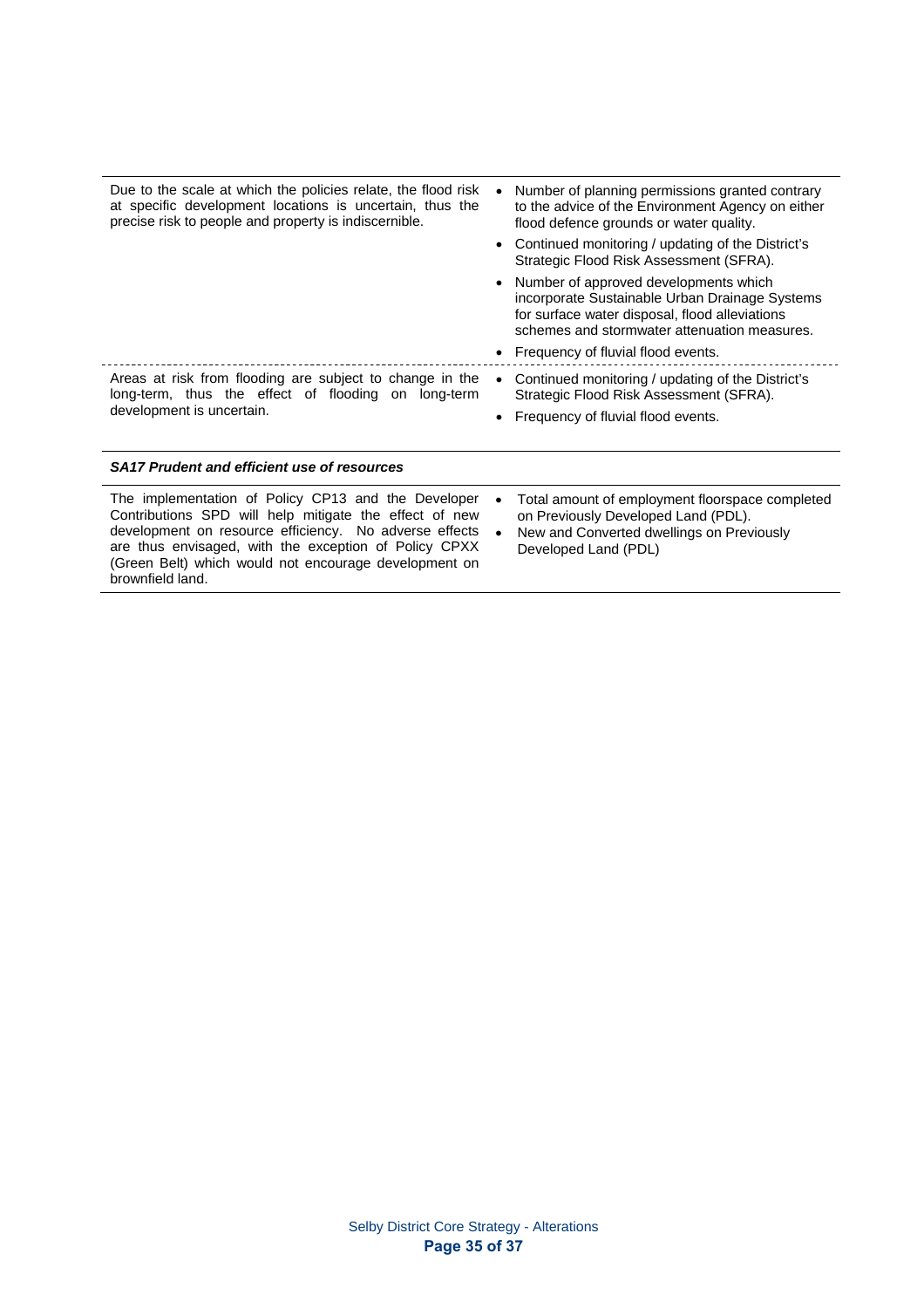# **7. Summary and Conclusions**

An assessment of the Selby District Submission Draft Core Strategy was undertaken by Waterman Energy, Environment & Design Ltd on behalf of SDC in December 2010. Subsequent amendments have been made to the Core Strategy by SDC to address comments and concerns raised by the Inspector during the Examination in Public. Consequently Waterman has undertaken SA of the revised Core Strategy, in particular revised Policies CP2 and CP3 and new Policy CPXX. This SA Addendum should be read in conjunction with the Selby District Submission Draft Core Strategy SA Report.

The appraisal of revised Policies CP2 and CP3 and new Policy CPXX found that the majority of the policies were sustainable, particularly in the short and medium-term. Significantly sustainable effects identified included:

- Providing employment opportunities to meet the needs of the local workforce and support revitalisation of the local economy through modernising and intensifying existing employment;
- Supporting development proposals which entail recreation and tourism activity, whilst preserving local culture and heritage;
- Development of town centre uses to meet local needs of communities;
- Promoting the safeguarding and enhancement of the historic environment and committing to provide effective stewardship of the District's wildlife;
- Protecting the quality of air and water resources from pollution and, wherever possible, ensuring improvement;
- Providing the development of quality affordable housing available to all;
- Providing new development of high quality design, adopting sustainable construction techniques;
- Ensuring new development increases energy, water and raw material efficiency, whilst minimising and/or recycling waste;
- Reducing greenhouse gas emissions from domestic and commercial sources through utilising decentralised, renewable and low carbon supplies;
- Ensuring adequate infrastructure and community facilities are provided in tandem with new development, thus reducing the need to travel by private car; and
- Directing development to ensure no net loss of flood storage capacity and mitigating the potential impact of flooding where development in higher flood risk areas is unavoidable.

The identified potentially adverse effects relating to the sustainability of the Core Strategy policies were predominantly associated with new development. Both housing and employment development will increase the use of natural resources and is likely to produce an increase in greenhouse gas emissions. The operation of the new development and associated traffic flow increases will most likely contribute to an increase in greenhouse gas emissions. However, other Core Strategy policies aim to minimise these effects where possible.

Due to the high level, strategic nature of many of the Core Strategy policies, the appraisal has identified a relatively high level of uncertainty when predicting the effects. This is often down to the necessary lack of detail provided in the options with regard to the locations for future development.

Mitigation measures and identification of issues requiring further consideration during the consultation stage of the adoption process have been identified. Where uncertain and/or negative effects have been identified, appropriate mitigation measures have been recommended, where possible. Proposed mitigation measures include: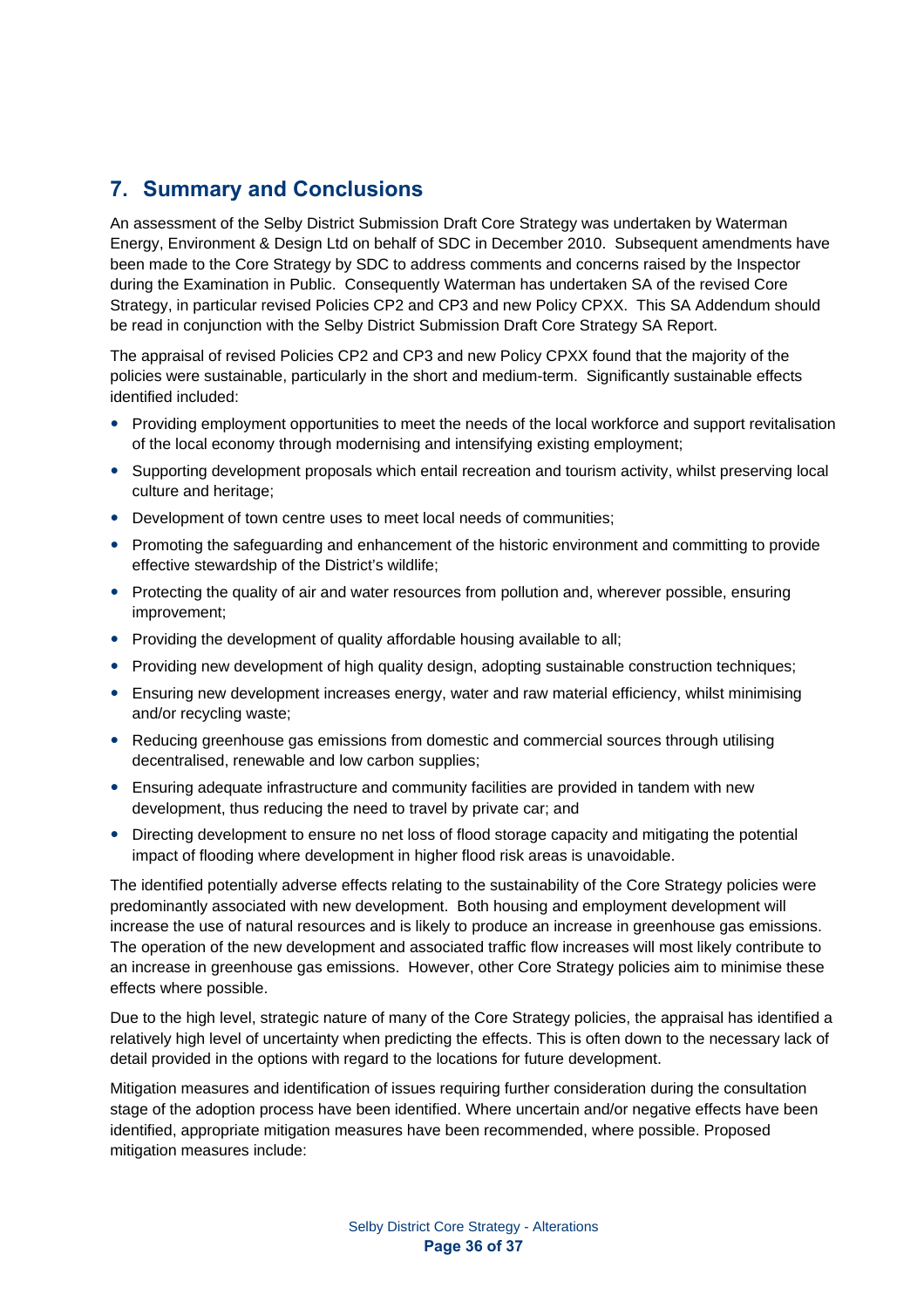- Ensuring housing developments are directed away from risk areas or within areas where flood defences are in place or suitable mitigation can be implemented (as informed by SDC's Stage 2 Strategic Flood Risk Assessment for the District);
- Ensuring equitable access to health services, particularly where housing development is proposed in areas less well served;
- Implementing Policies CP12, CP13, and CP16 of the Core Strategy alongside the Developer Contributions SPD with the aim of mitigating the increase in resource use/greenhouse gas emissions from development through utilising energy/water/waste efficient measures;
- Providing a public transport network to satisfy the requirements of new housing developments in rural communities, in line with Policy CP8 of the Core Strategy and the Developer Contributions SPD); and
- Incorporating CLR facilities within the development of 'other town centre uses' and within other new development, as required.

In order to determine the effects of the plan into the long-term and ensure that the effects can be monitored to reduce and/or offset significant adverse effects, monitoring proposals have been put forward for those effects considered to be significant. Monitoring proposals include:

- Accessibility to GP Surgeries and hospitals;
- Affordable housing provision;
- Employment levels;
- Community wellbeing;
- Index of local deprivation;
- Road traffic growth levels;
- Areas at highest risk of flooding;
- Air and water quality;
- Domestic waste;
- Development on previously developed land; and
- Water and energy use.

When the Core Strategy is adopted, it will be accompanied by a Post Adoption Statement which will explain how the sustainability appraisal and consultation have influenced the final document.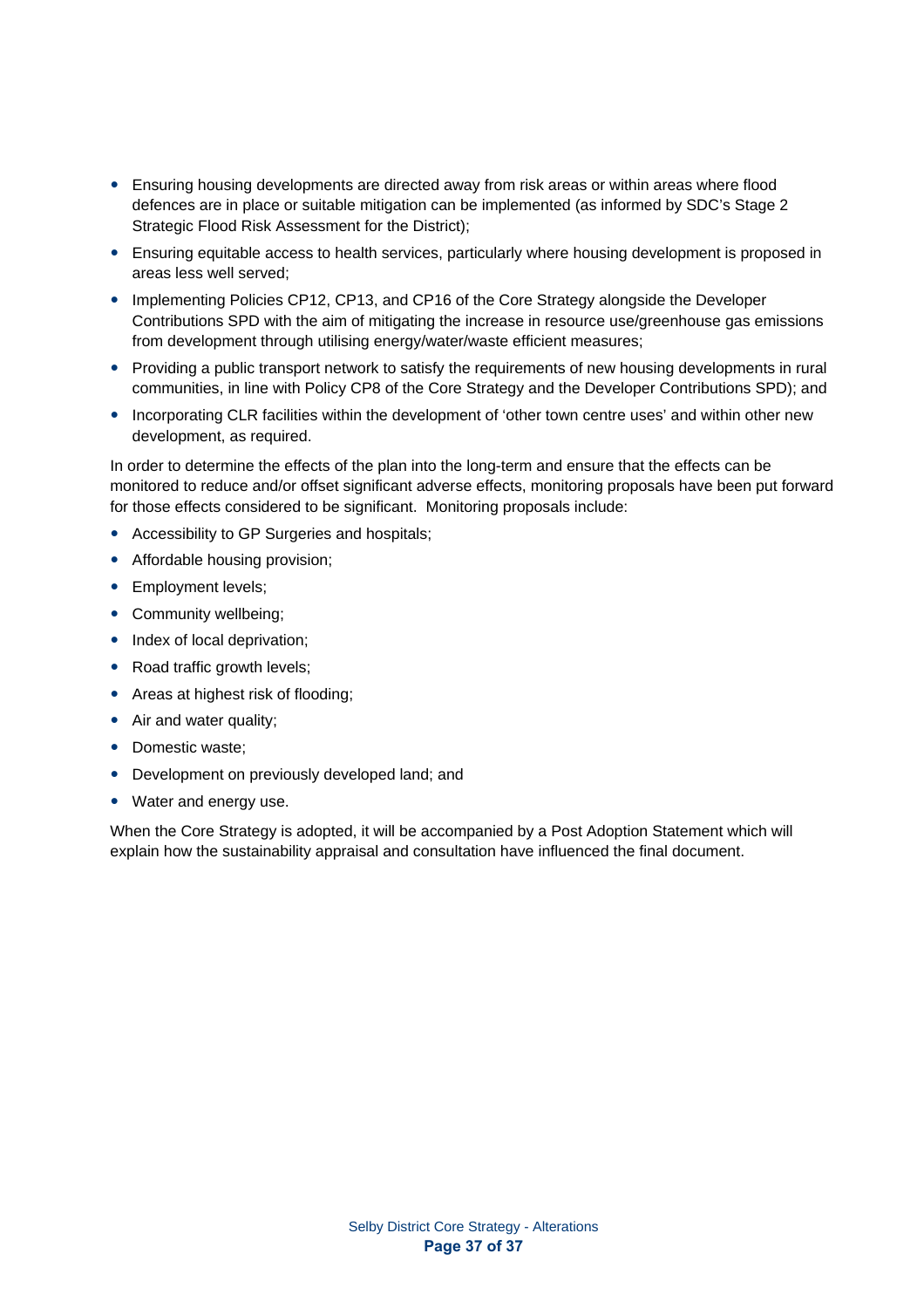# **APPENDICES**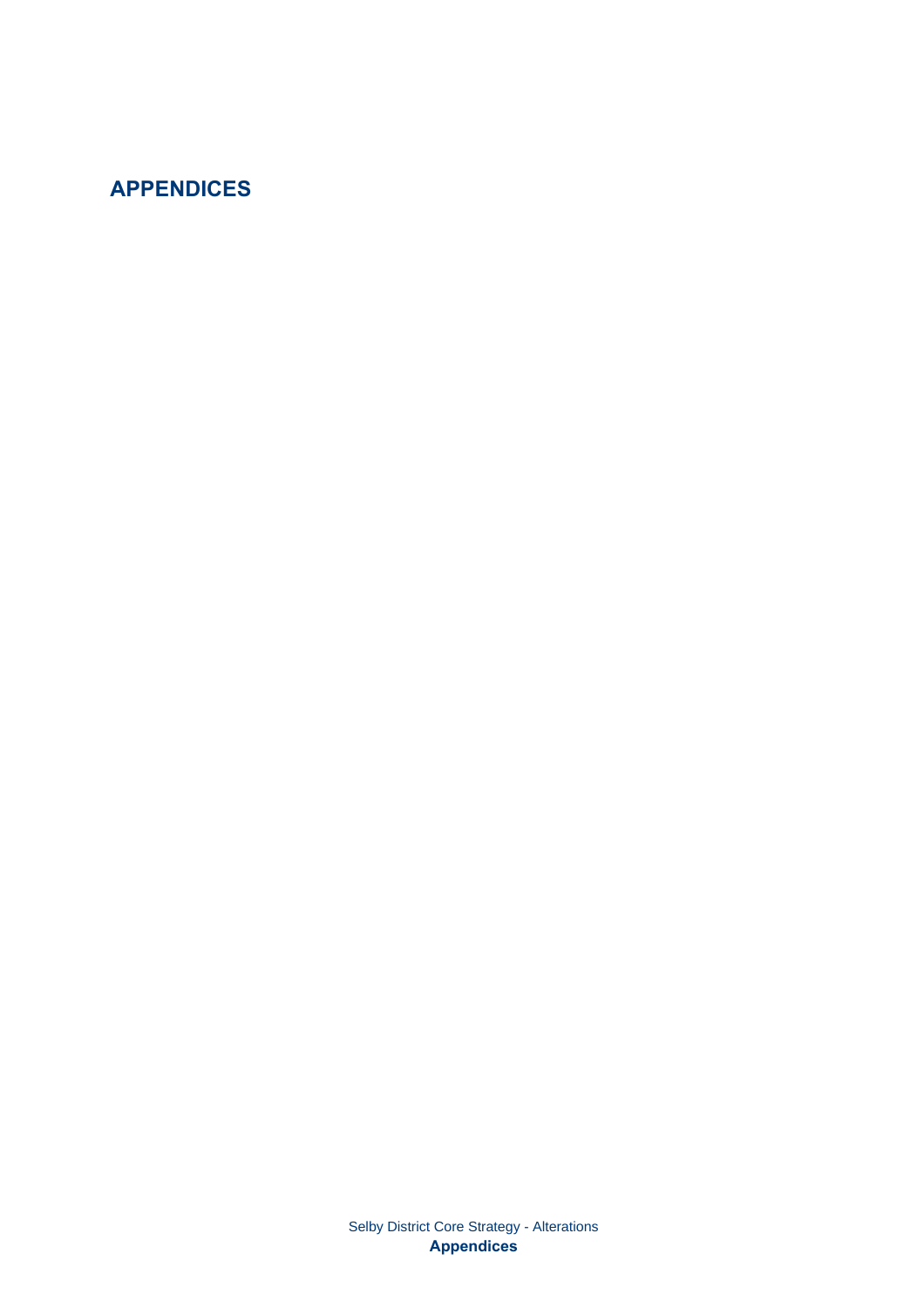**Appendix A Relevant Core Strategy Policies** 

Selby District Core Strategy - Alterations **Appendices**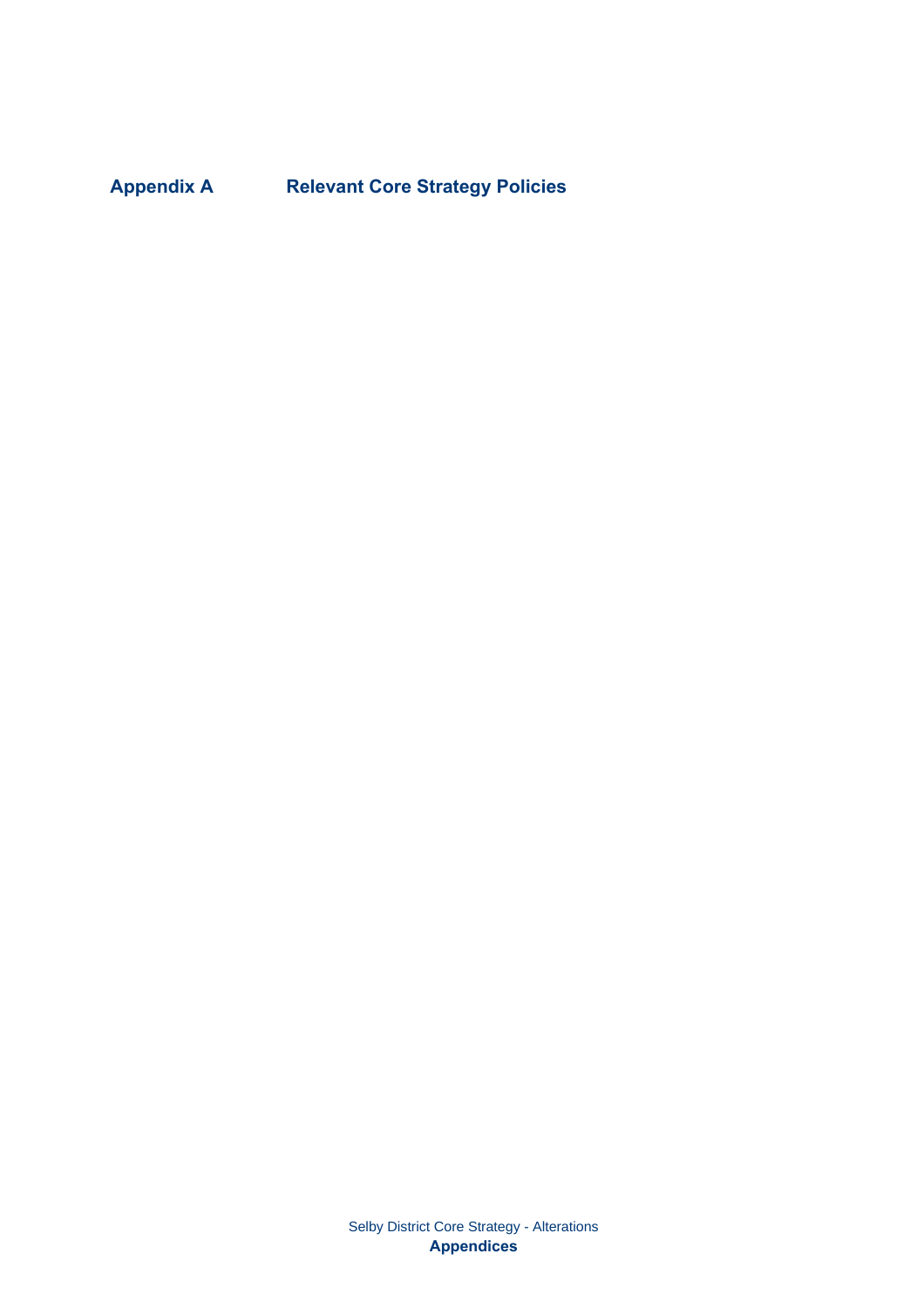### **Original Policy CP2 - The Scale and Distribution of Housing**

A Provision will be made for the delivery of 440 dwellings per annum and associated infrastructure in the period up to 2026. After taking account of current commitments, housing land allocations will be required to provide for a target of 4864 dwellings between 2010 and 2026, distributed as follows:

| Settlement /<br>Settlement<br>Group                    | Total<br>Minimum<br>Requirement<br>$2010 - 2026$ | Indicative<br>Total<br>Annual<br>Delivery<br>Target | Contribution<br>from Existing<br>Commitments<br>at 31.3.10* | Requirement<br>from New<br><b>Allocations</b> |
|--------------------------------------------------------|--------------------------------------------------|-----------------------------------------------------|-------------------------------------------------------------|-----------------------------------------------|
| Selby**                                                | 3576                                             | 223                                                 | 1240                                                        | 2336                                          |
| Sherburn-in-<br><b>Elmet</b>                           | 650                                              | 41                                                  | 152                                                         | 498                                           |
| <b>Tadcaster</b>                                       | 650                                              | 41                                                  | 193                                                         | 457                                           |
| <b>Designated</b><br><b>Service</b><br><b>Villages</b> | 1929                                             | 120                                                 | 356                                                         | 1573                                          |
| Secondary<br>Villages***                               | 235                                              | 15                                                  | 235                                                         | 0                                             |
| <b>Totals</b>                                          | ****7040                                         | 440                                                 | 2176                                                        | 4864                                          |

 $\ast$ Commitments have been reduced by 10% to allow for non-delivery.

 $**$ Corresponds with the Contiguous Selby Urban Area and does not include the adjacent villages of Barlby, Osgodby, Brayton and Thorpe Willoughby.

 $***$ Contribution from existing commitments only.

\*\*\*\* Target Land Supply Provision (440 dwellings per annum x 16 years)

- B: In order to accommodate the scale of growth required at Selby 1,000 dwellings and 23 ha of employment land will be delivered through an urban extension to the east of the town, in the period up to 2026, in accordance with Policy CP2A. Smaller scale sites within and/or adjacent to the boundary of the Contiguous Urban Area of Selby to accommodate a further 1,350 dwellings will be identified through a Site Allocations DPD.
- C. Options for meeting the more limited housing requirement in Sherburn in Elmet and Tadcaster will be considered in a Site Allocations DPD.
- D. Allocations will be sought in the most sustainable villages (Designated Service Villages) where local need is established through a Strategic Housing Market Assessment and/or other local information. Specific sites will be identified through a Site Allocations DPD.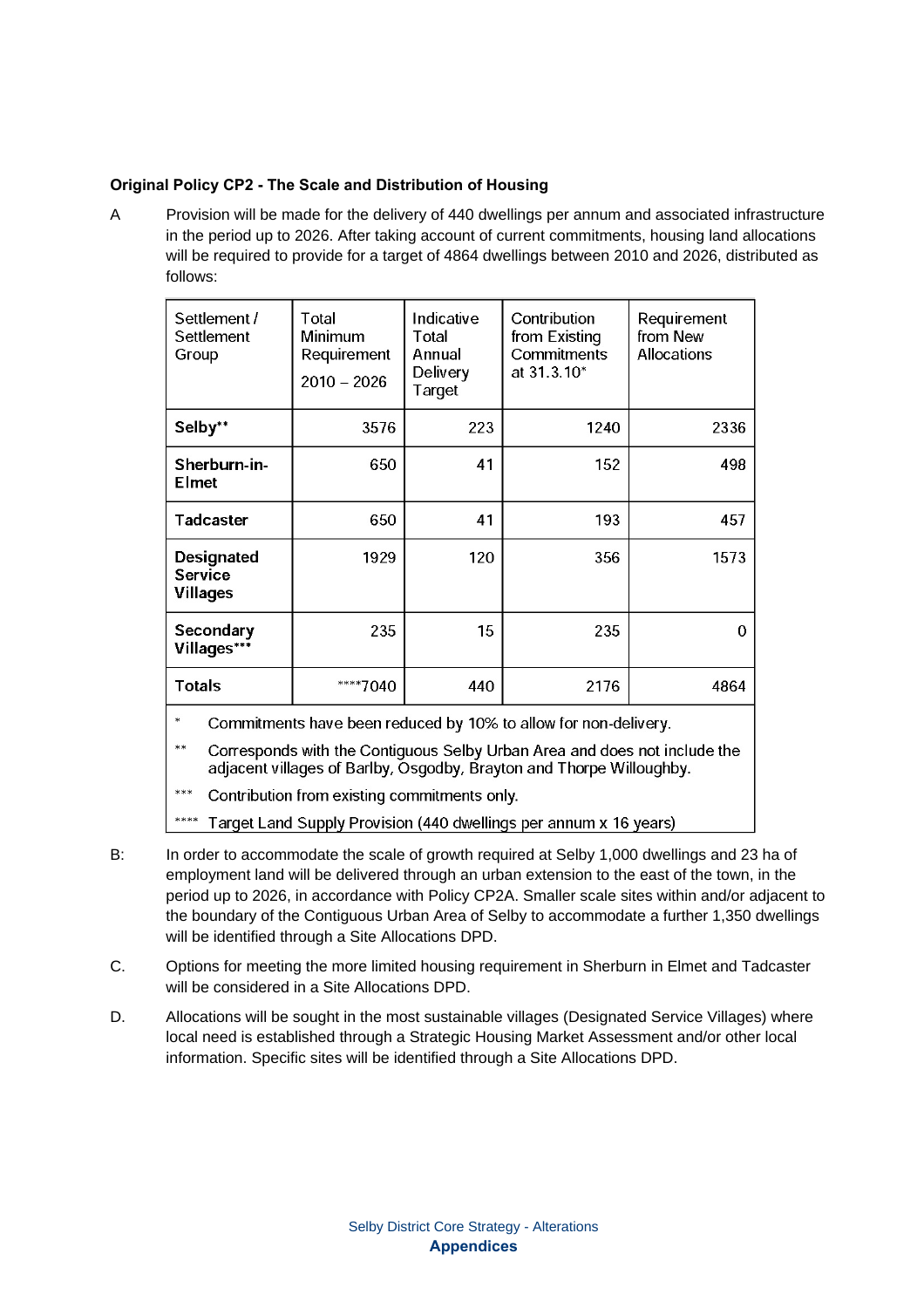#### **Revised Policy CP2 - The Scale and Distribution of Housing**

A: Provision will be made for the delivery of 450 dwellings per annum and associated infrastructure in the period up to March 2027 phased as follows

| $2011/12 - 2016/17$ | $400$ dpa |
|---------------------|-----------|
| $2017/18 - 2021/22$ | 460 dpa   |
| $2022/23 - 2026/27$ | 500 dpa   |

B. After taking account of current commitments, housing land allocations will be required to provide for a target of 5340 dwellings between 2011 and 2027, distributed as follows:

| (Rounded<br><b>Figures)</b>       | $\frac{9}{6}$  | <b>Minimum</b><br>require't<br>16 yrs total<br>2011-2027 | dpa | <b>Existing</b><br><b>PPs</b><br>$31.03.11*$ | <b>New</b><br><b>Allocations</b><br>needed<br>(dw) | % of new<br><b>allocations</b> |
|-----------------------------------|----------------|----------------------------------------------------------|-----|----------------------------------------------|----------------------------------------------------|--------------------------------|
| Selby**                           | 51             | 3700                                                     | 230 | 1150                                         | 2500                                               | 47                             |
| Sherburn                          | 11             | 790                                                      | 50  | 70                                           | 700                                                | 13                             |
| Tadcaster                         | $\overline{7}$ | 500                                                      | 30  | 140                                          | 360                                                | $\overline{7}$                 |
| Designated<br>Service<br>Villages | 29             | 2000                                                     | 130 | 290                                          | 1780                                               | 33                             |
| Secondary<br>Villages***          | $\overline{2}$ | 170                                                      | 10  | 170                                          | ۰                                                  |                                |
|                                   |                |                                                          |     |                                              |                                                    |                                |
| <b>Total</b>                      | 100            | 7200****                                                 | 450 | 1820                                         | 5340                                               | 100                            |

- Commitments have been reduced by 10% to allow for non-delivery.
- \*\* Corresponds with the Contiguous Selby Urban Area and does not include the adjacent villages of Barlby, Osgodby, Brayton and Thorpe Willoughby.
- Contribution from existing commitments only.
- \*\*\*\* Target Land Supply Provision (450 dwellings per annum x 16 years)
- C. In order to accommodate the scale of growth required at Selby 1000 dwellings will be delivered through a mixed use urban extension to the east of the town, in the period up to 2027, in accordance with Policy CP2A. Smaller scale sites within and/or adjacent to the boundary of the Contiguous Urban Area of Selby to accommodate a further 1500 dwellings will be identified through a Site Allocations DPD.
- D. Options for meeting the more limited housing requirement in Sherburn in Elmet and Tadcaster will be considered in Site Allocations DPD.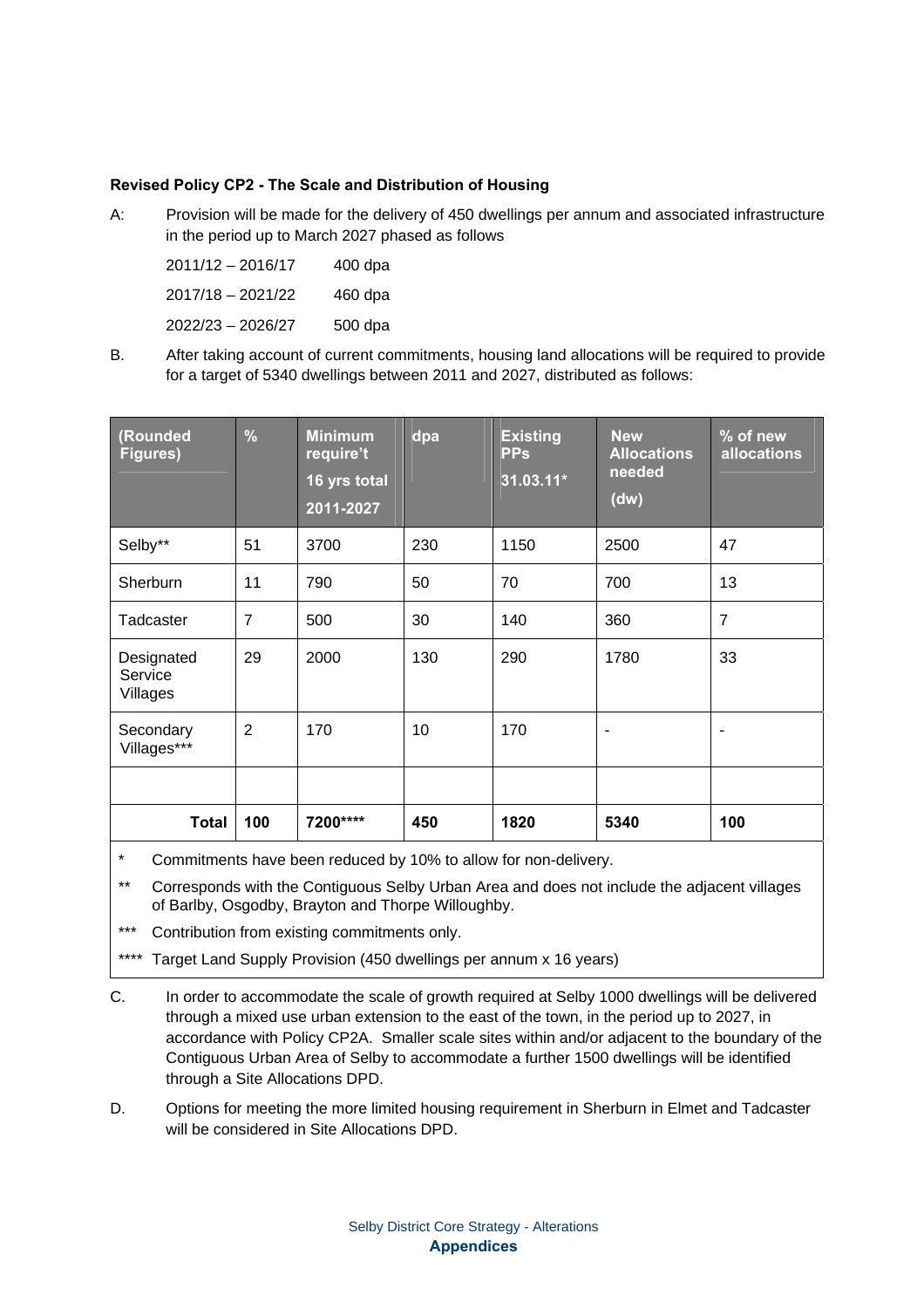E. Allocations will be sought in the most sustainable villages (Designated Service Villages) where local need is established through a Strategic Housing Market Assessment and/or other local information. Specific sites will be identified through Site Allocations DPD.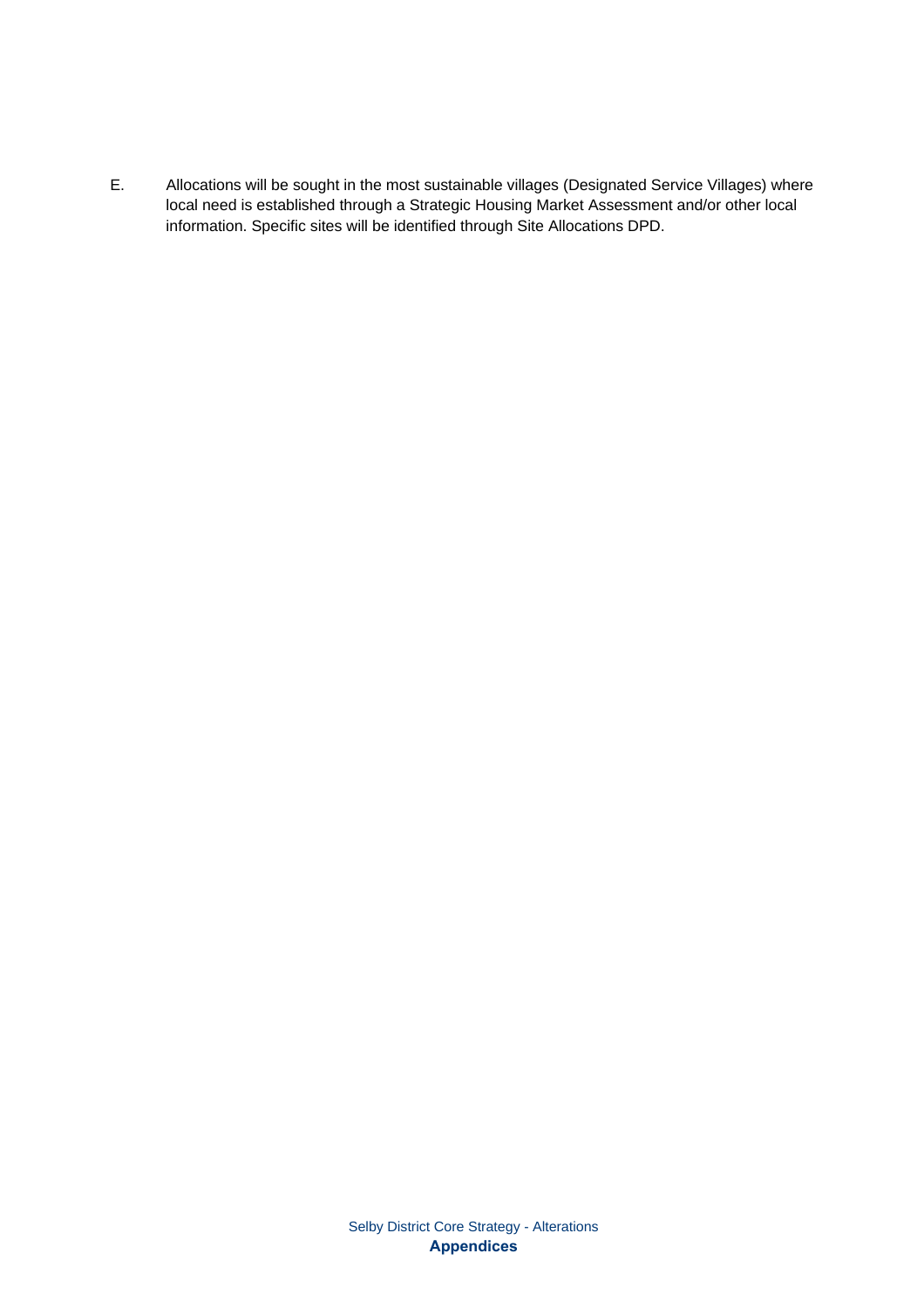#### **Original Policy CP3 - Managing Housing Land Supply**

A: The Council will aim to encourage the annual provision of housing broadly in line with the housing trajectory. In pursuit of this aim the Council will monitor the delivery of housing across the District to identify land supply issues, which are causing, or may result in, significant over-delivery or under-delivery performance which threatens the achievement of the objectives of the Core Strategy.

The following 'trigger points' will be used to identify when remedial action may be needed. Should the delivery performance over any continuous 3 year period:

a) Fall short of that expected in the trajectory, or

b) Be 20% or more of that expected in the trajectory

The underlying causes will be investigated with a view to instigating appropriate remedial action, where necessary.

B. In the event of a shortfall in the District Five Year Land Supply being identified, or anticipated, further sites will be brought forward to meet identified potential shortfalls in delivery across the District through a Supplementary Planning Document. Sites will be sourced from a Site Allocations DPD.

Prior to the Site Allocations DPD being adopted, the pool of unimplemented Phase 2 allocations in the Selby District Local Plan (Policies H2A / H2) will provide the source from which appropriate sites will be drawn. Those sites in greatest conformity with the Core Strategy will be released first.

C. In the event of a shortfall in the cumulative target for the provision of housing on previously developed land being identified, or anticipated, the Council will take remedial action wherever opportunities can be identified to do so.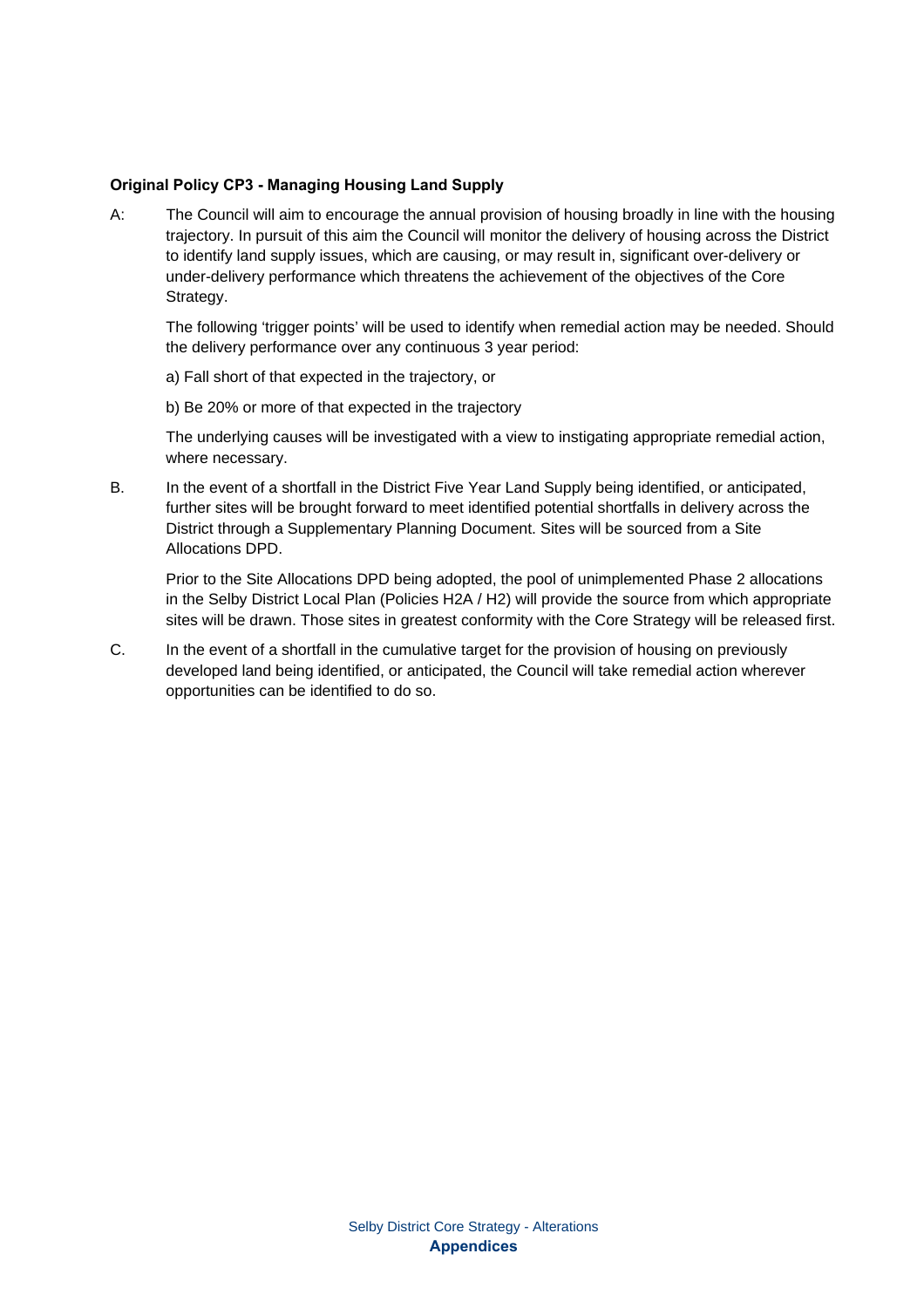#### **Amended Policy CP3 - Managing Housing Land Supply**

- A: The Council will ensure the provision of housing is broadly in line with the annual housing target and distribution under Policy CP2 by:
	- 1. monitoring the delivery of housing across the District
	- 2. identifying land supply issues which are causing or which may result in significant underdelivery of performance and/or which threaten the achievement of the Vision, Aims and Objectives of the Core Strategy
	- 3. investigating necessary remedial action to tackle under-performance of housing delivery.
- B Under-performance is defined as:
	- 1. Delivery which falls short of the quantum expected in the annual target over a continuous 3 year period; or
	- 2. Delivery which does not accord with the distribution specified in Policy CP2 with particular emphasis on delivery in the Principal Town and Local Service Centres over a continuous 3 year period; or
	- 3. Situations in which the housing land supply is less than the required Supply Period as defined by latest Government policy.
- C: Remedial action is defined as investigating the underlying causes and identifying options to facilitate delivery of allocated sites in the Site Allocations DPD by (but not limited to):
	- 1. arbitration, negotiation and facilitation between key players in the development industry; or
	- 2. facilitating land assembly by assisting the finding of alternative sites for existing users; or
	- 3. identifying possible methods of establishing funding to facilitate development; or
	- 4. identifying opportunities for the use of statutory powers such as Compulsory Purchase **Orders**
- D: In advance of the SADPD being adopted, those allocated sites identified in saved Policy H2 of the Selby District Local Plan will contribute to housing land supply.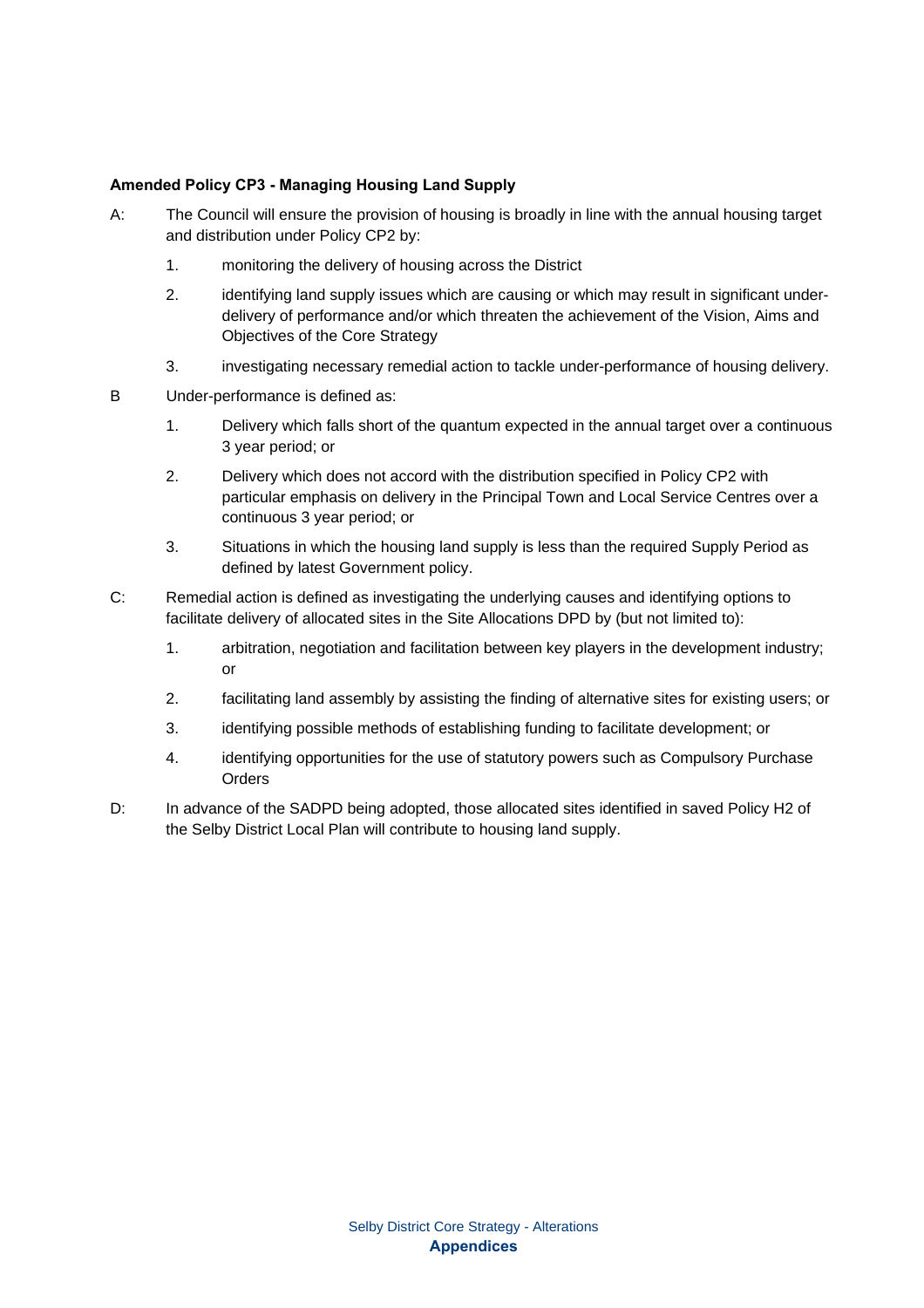#### **New Policy - Policy CPXX Green Belt**

- A: Those areas covered by Green Belt are defined on the Proposals Map.
- B: In accordance with higher order policies, within the defined Green Belt planning permission will not be granted for inappropriate development unless the applicant has demonstrated very special circumstances to justify why permission should be granted.
- C: Within Major Developed Sites in the Green Belt (as defined on the Proposals Map), some limited infilling and/or, redevelopment to support economic development of existing uses will be permitted in line with higher order policies.
- D: To ensure the Green Belt boundaries endure in the long term, a review of the Green Belt will be undertaken through a lower order DPD. The purposes of the review will be to:
	- 1. address anomalies
	- 2. review washed over villages
	- 3. establish boundaries along strong physical features
	- 4. ensure that there is sufficient land available to meet development requirements throughout the Plan period for allocations, and the need for growth beyond the Plan period by identifying Safeguarded Land.
- E: Under Criterion D4 (above), land may be taken out of the Green Belt only in exceptional circumstances, where
	- 1. there is an over-riding need to deliver the Vision, Aims and Objectives of the Core Strategy by accommodating the housing development identified in the established settlement hierarchy as set out in CP2, and/or employment development identified in CP9, and
	- 2. where such need cannot be met on non-Green Belt land, or where Green Belt land offers a significantly more sustainable option overall.
- F. Any sites considered for removal from the Green Belt under Criterion D4 (above) will be subject to a sustainability appraisal and assessed for their impact upon the following issues (nonexhaustive):
	- o any other relevant policy/strategy; and
	- o flood risk; and
	- o nature conservation; and
	- o impact upon heritage assets; and
	- o impact upon landscape character; and
	- o appropriate access to services and facilities; and
	- o appropriate access to public transport.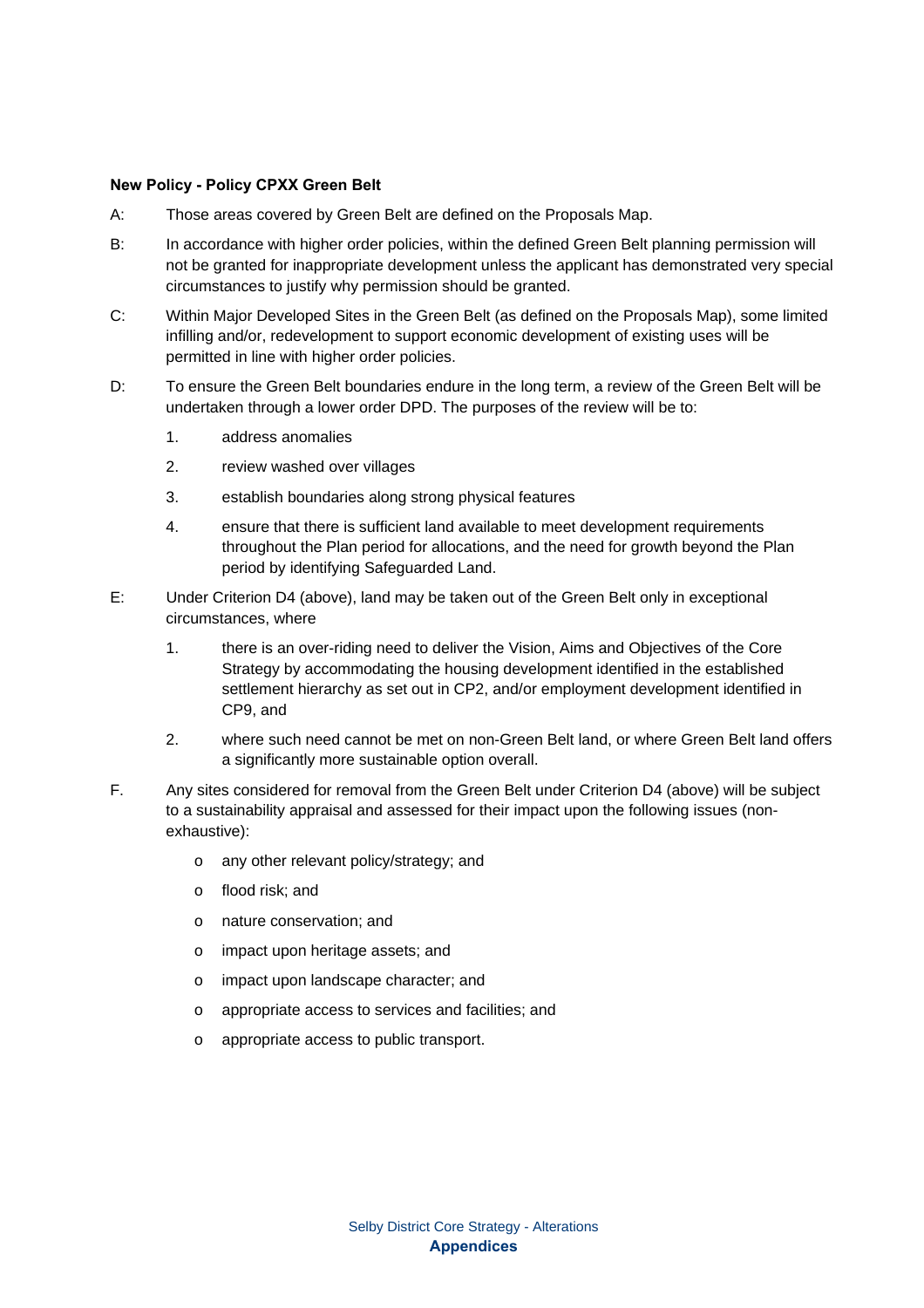**Appendix B Options Appraisals**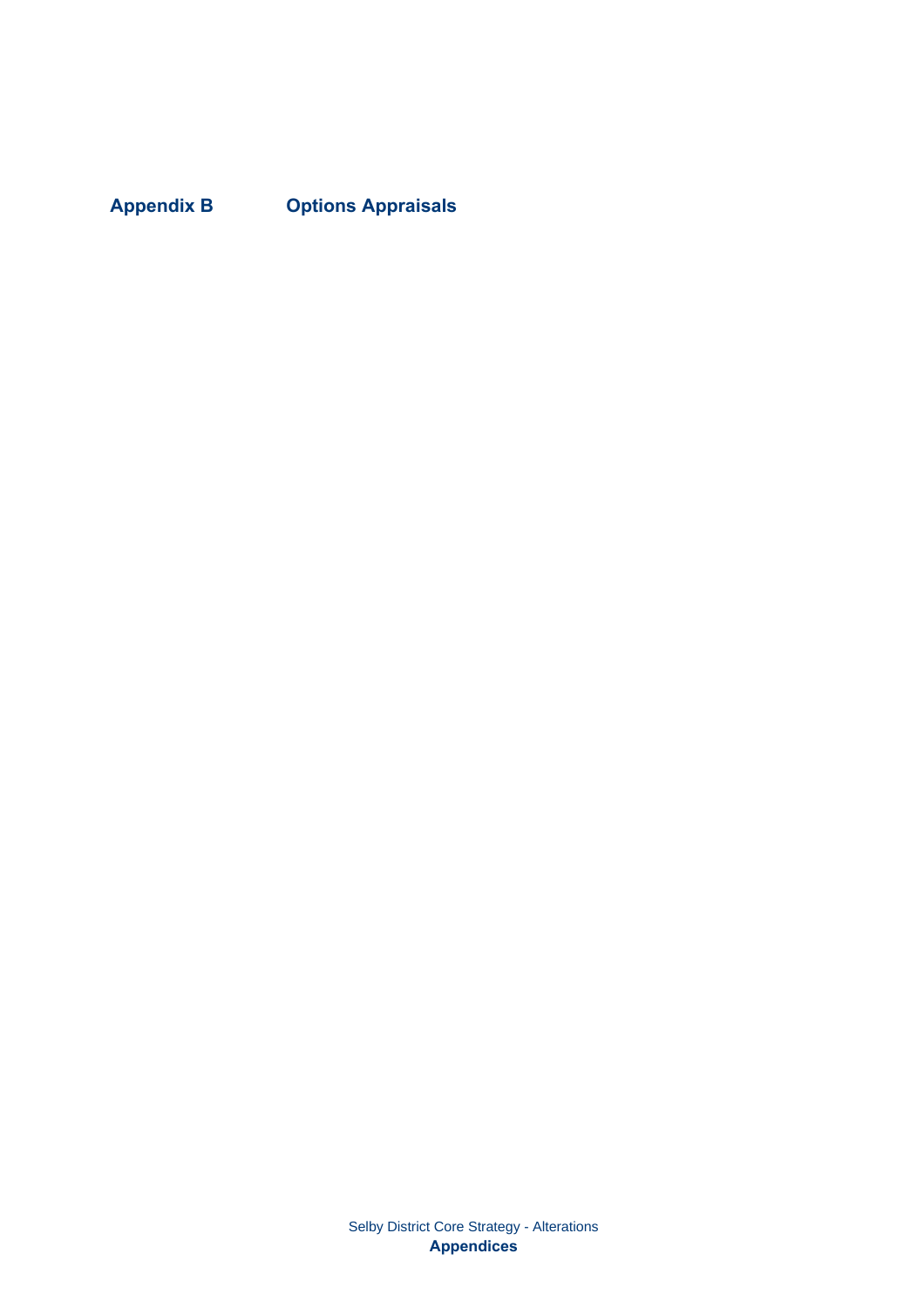

#### **Selby Core Strategy – SA of Further Options Relating to Policy CP2 and Site Allocations at Tadcaster**

#### **The broad Options include:**

- No fundamental change to the overall spatial strategy.
- The overall housing figure is now 450 pa not 440 dpa.
- The existing hierarchy of settlements remains the same.
- Although the general split between the levels of the settlement hierarchy broadly remain the same, the exact split of housing between Sherburn and Tadcaster has changed from 9% in each, to 11% in Sherburn and 7% in Tadcaster to more closely reflect affordable housing need in the Strategic Housing Market Assessment.

Within these broad options a number of sub-options have been considered, as follows:

#### **Option 1a**

- No change to distribution between settlement hierarchy.
- Keep figures as proposed.
- Identify alternative sites on non-Green belt land at Tadcaster which are available and deliverable in the plan period.

#### **Option 1b**

- No change to distribution.
- Keep figures as proposed.
- No change to the current site allocations at Tadcaster but work positively with landowners to bring land forward, or consider alternative action such as CPO.

#### **Option 1c**

- No change to distribution.
- Keep figures as proposed.
- Identify alternative sites on green-belt land at Tadcaster, which would require alteration to the green belt.

#### **Option 2**

• Reduce numbers at Tadcaster and increase housing figures at Selby.

#### **Option 3**

• Reduce numbers at Tadcaster and share the increase between Selby and Sherburn-in-Elmet.

#### **Option 4**

• Reduce numbers at Tadcaster and increase figures at Sherburn-in-Elmet.

#### **Option 5**

• Reduce numbers at Tadcaster and increase figures for the three settlements closest to Selby town (Barlby/Osgodby, Brayton and Thorpe Willoughby).

#### **Option 6**

• Reduce numbers at Tadcaster and increase figures in the Designated Service Villages.

A comparative sustainability appraisal has been undertaken of these options, as presented in the following table.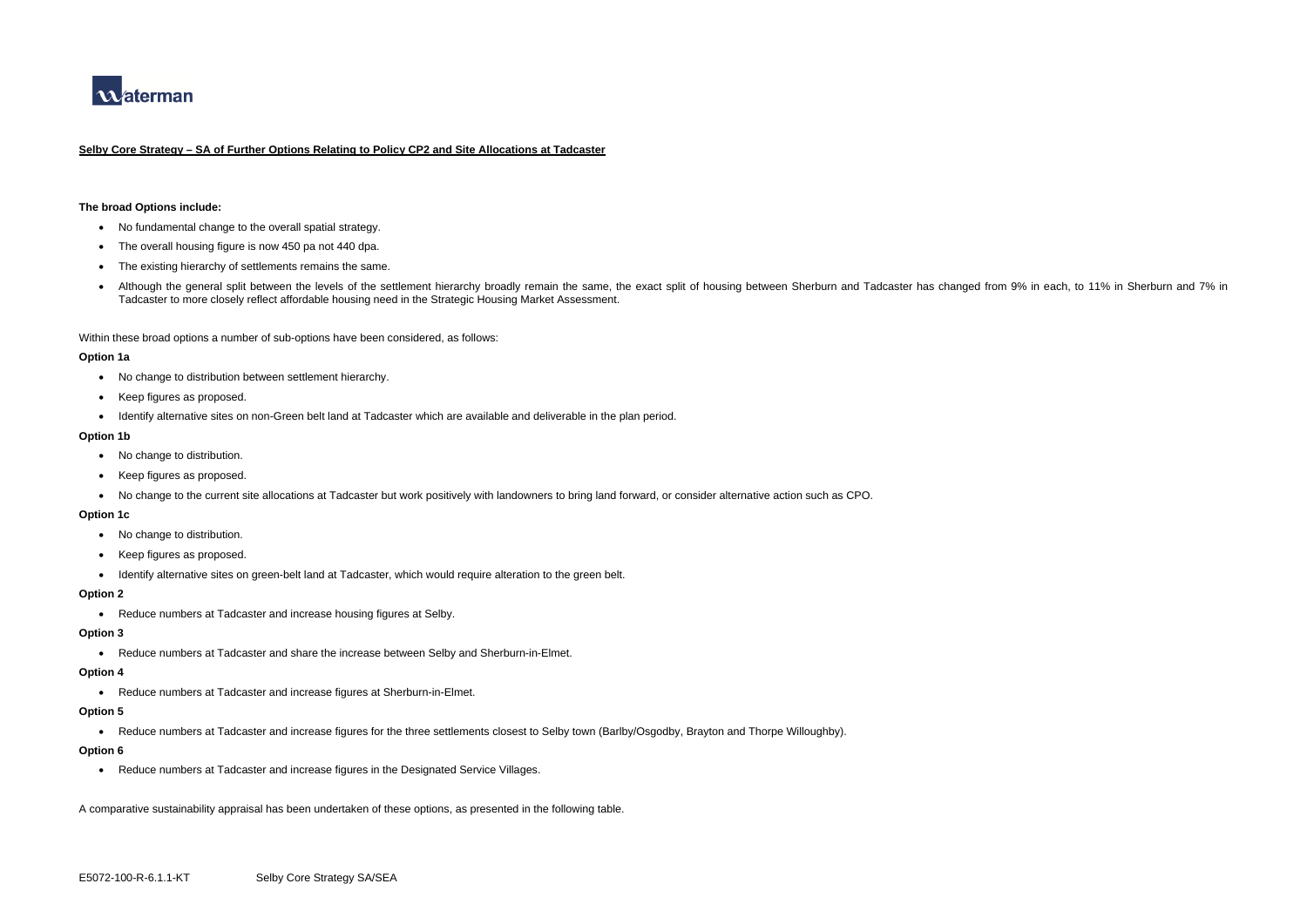

| <b>Sustainability Objectives</b> | <b>Option 1A</b>                                                                                                                                                                                                                                                                                                                                                                                                                                                                                                                                                                                                                                                                                                                                                                          | <b>Option 1B</b>                                                                                                                                                                                                                                                                                                                                                                                                 | <b>Option 1C</b>                                                                                                                                                                                                                                                                                                                                                                                                                                                                                                                                  | <b>Option 2</b>                                                                                                                                                                                                                                                                                                                                                                                                                                                                                                                                                                                                                                  | <b>Option 3</b>                                                                                                                                                                                                                                                                                                                                                                                                                                                                                                                                                                                                                     | <b>Option 4</b>                                                                                                                                                                                                                                                                                                                                                                                                                                                                                                                                                                                                               | <b>Option 5</b>                                                                                                                                                                                                                                                                                                                                                                                                                                                                                                                                                                                                       | Option 6                                                                                                                                                                                                                                                                                                                                                                                                                                                                                                                                                                                        |  |
|----------------------------------|-------------------------------------------------------------------------------------------------------------------------------------------------------------------------------------------------------------------------------------------------------------------------------------------------------------------------------------------------------------------------------------------------------------------------------------------------------------------------------------------------------------------------------------------------------------------------------------------------------------------------------------------------------------------------------------------------------------------------------------------------------------------------------------------|------------------------------------------------------------------------------------------------------------------------------------------------------------------------------------------------------------------------------------------------------------------------------------------------------------------------------------------------------------------------------------------------------------------|---------------------------------------------------------------------------------------------------------------------------------------------------------------------------------------------------------------------------------------------------------------------------------------------------------------------------------------------------------------------------------------------------------------------------------------------------------------------------------------------------------------------------------------------------|--------------------------------------------------------------------------------------------------------------------------------------------------------------------------------------------------------------------------------------------------------------------------------------------------------------------------------------------------------------------------------------------------------------------------------------------------------------------------------------------------------------------------------------------------------------------------------------------------------------------------------------------------|-------------------------------------------------------------------------------------------------------------------------------------------------------------------------------------------------------------------------------------------------------------------------------------------------------------------------------------------------------------------------------------------------------------------------------------------------------------------------------------------------------------------------------------------------------------------------------------------------------------------------------------|-------------------------------------------------------------------------------------------------------------------------------------------------------------------------------------------------------------------------------------------------------------------------------------------------------------------------------------------------------------------------------------------------------------------------------------------------------------------------------------------------------------------------------------------------------------------------------------------------------------------------------|-----------------------------------------------------------------------------------------------------------------------------------------------------------------------------------------------------------------------------------------------------------------------------------------------------------------------------------------------------------------------------------------------------------------------------------------------------------------------------------------------------------------------------------------------------------------------------------------------------------------------|-------------------------------------------------------------------------------------------------------------------------------------------------------------------------------------------------------------------------------------------------------------------------------------------------------------------------------------------------------------------------------------------------------------------------------------------------------------------------------------------------------------------------------------------------------------------------------------------------|--|
| <b>Employment opportunities</b>  |                                                                                                                                                                                                                                                                                                                                                                                                                                                                                                                                                                                                                                                                                                                                                                                           |                                                                                                                                                                                                                                                                                                                                                                                                                  |                                                                                                                                                                                                                                                                                                                                                                                                                                                                                                                                                   |                                                                                                                                                                                                                                                                                                                                                                                                                                                                                                                                                                                                                                                  |                                                                                                                                                                                                                                                                                                                                                                                                                                                                                                                                                                                                                                     |                                                                                                                                                                                                                                                                                                                                                                                                                                                                                                                                                                                                                               |                                                                                                                                                                                                                                                                                                                                                                                                                                                                                                                                                                                                                       |                                                                                                                                                                                                                                                                                                                                                                                                                                                                                                                                                                                                 |  |
| (SA1)                            | The options relate to the distribution of additional housing within the Local<br>Service Centres and are anticipated to have a neutral effect on employment<br>opportunities.                                                                                                                                                                                                                                                                                                                                                                                                                                                                                                                                                                                                             |                                                                                                                                                                                                                                                                                                                                                                                                                  |                                                                                                                                                                                                                                                                                                                                                                                                                                                                                                                                                   | The options relate to the distribution of additional housing within the District and are anticipated to have a neutral effect on<br>employment opportunities.                                                                                                                                                                                                                                                                                                                                                                                                                                                                                    |                                                                                                                                                                                                                                                                                                                                                                                                                                                                                                                                                                                                                                     |                                                                                                                                                                                                                                                                                                                                                                                                                                                                                                                                                                                                                               |                                                                                                                                                                                                                                                                                                                                                                                                                                                                                                                                                                                                                       |                                                                                                                                                                                                                                                                                                                                                                                                                                                                                                                                                                                                 |  |
| Conditions which enable          |                                                                                                                                                                                                                                                                                                                                                                                                                                                                                                                                                                                                                                                                                                                                                                                           |                                                                                                                                                                                                                                                                                                                                                                                                                  |                                                                                                                                                                                                                                                                                                                                                                                                                                                                                                                                                   |                                                                                                                                                                                                                                                                                                                                                                                                                                                                                                                                                                                                                                                  |                                                                                                                                                                                                                                                                                                                                                                                                                                                                                                                                                                                                                                     |                                                                                                                                                                                                                                                                                                                                                                                                                                                                                                                                                                                                                               |                                                                                                                                                                                                                                                                                                                                                                                                                                                                                                                                                                                                                       |                                                                                                                                                                                                                                                                                                                                                                                                                                                                                                                                                                                                 |  |
| economic growth (SA2)            | The options relate to the distribution of additional housing within the Local<br>Service Centres and are anticipated to have a neutral effect on economic<br>growth.                                                                                                                                                                                                                                                                                                                                                                                                                                                                                                                                                                                                                      |                                                                                                                                                                                                                                                                                                                                                                                                                  |                                                                                                                                                                                                                                                                                                                                                                                                                                                                                                                                                   | growth.                                                                                                                                                                                                                                                                                                                                                                                                                                                                                                                                                                                                                                          | The options relate to the distribution of additional housing within District and are anticipated to have a neutral effect on economic                                                                                                                                                                                                                                                                                                                                                                                                                                                                                               |                                                                                                                                                                                                                                                                                                                                                                                                                                                                                                                                                                                                                               |                                                                                                                                                                                                                                                                                                                                                                                                                                                                                                                                                                                                                       |                                                                                                                                                                                                                                                                                                                                                                                                                                                                                                                                                                                                 |  |
| Education and training           | $?$ /x                                                                                                                                                                                                                                                                                                                                                                                                                                                                                                                                                                                                                                                                                                                                                                                    | -/x                                                                                                                                                                                                                                                                                                                                                                                                              | $?$ /x                                                                                                                                                                                                                                                                                                                                                                                                                                                                                                                                            | $?$ /x                                                                                                                                                                                                                                                                                                                                                                                                                                                                                                                                                                                                                                           | $?$ /x                                                                                                                                                                                                                                                                                                                                                                                                                                                                                                                                                                                                                              | $?$ /x                                                                                                                                                                                                                                                                                                                                                                                                                                                                                                                                                                                                                        | $?$ /x                                                                                                                                                                                                                                                                                                                                                                                                                                                                                                                                                                                                                | $?$ /x                                                                                                                                                                                                                                                                                                                                                                                                                                                                                                                                                                                          |  |
| opportunities (SA3)              | SDC have reported that there is no existing primary school capacity and the<br>high school in the area can only accommodate an additional 200 households,<br>which is less than the 504 being allocated in Tadcaster. To mitigate against<br>this, SDC have identified a potential new school site/or extension to an existing<br>school in the area, which is deemed to have an 'amber' suitability status<br>according to SDC.<br>It is not known what size<br>alternative sites will be,<br>and consequently<br>whether or not allocations<br>to these sites would be<br>above the threshold of 25<br>dwellings or more within<br>the adopted Developer<br>Contributions SPD. The<br>extent to which developer<br>contributions would help<br>to ensure that<br>educational facilities | As most of the site<br>allocations are above<br>the threshold of 25<br>dwellings or more<br>within the adopted<br>Developer<br>Contributions SPD,<br>developer contributions<br>would help to ensure<br>that educational<br>facilities would not be<br>adversely impacted<br>upon by any new                                                                                                                     | It is not known what<br>size alternative sites<br>will be, and<br>consequently whether<br>or not allocations to<br>these sites would be<br>above the threshold of<br>25 dwellings or more<br>within the adopted<br>Developer<br>Contributions SPD.<br>The extent to which<br>developer contributions                                                                                                                                                                                                                                              | The Infrastructure<br>Delivery Plan,<br>September 2011 has<br>identified that additional<br>school capacity will be<br>required at Selby in<br>some form. SDC have<br>identified a potential<br>new school site/or<br>extension to an existing<br>school in the area,<br>which is deemed to<br>have a 'green'<br>suitability status<br>according to SDC.<br>It is not known what<br>size alternative sites<br>will be, and<br>consequently whether                                                                                                                                                                                               | The Infrastructure<br>Delivery Plan,<br>September 2011 has<br>identified that additional<br>school capacity will be<br>required at Selby in<br>some form. SDC have<br>identified a potential<br>new school site/or<br>extension to an existing<br>school in the area.<br>which is deemed to<br>have a 'green'<br>suitability status<br>according to SDC.<br>At Sherburn-in-Elmet<br>there is capacity to<br>accommodate the<br>demand from 40                                                                                                                                                                                       | At Sherburn-in-Elmet<br>there is capacity to<br>accommodate the<br>demand from 40<br>additional dwellings<br>within the existing<br>primary schools and<br>1,800 dwellings within<br>the catchment of the<br>secondary schools.<br>Development beyond<br>this will require<br>extensions. SDC have<br>identified a potential<br>new school site/or<br>extension to an existing<br>school in the area,<br>which is deemed to<br>have a 'green'                                                                                                                                                                                 | With the exception of<br>Thorpe Willoughby the<br>existing allocations to<br>these settlements<br>already exceed the<br>available capacity at<br>the nearest schools.<br>To mitigate against this,<br>SDC have identified<br>potential new school<br>sites/or extensions to<br>existing schools in the<br>area.<br>It is not known what<br>size alternative sites<br>will be, and<br>consequently whether<br>or not allocations to<br>these sites would be                                                                                                                                                            | Spare capacities of<br>schools vary across the<br><b>Designated Service</b><br>Villages, however many<br>villages do not have<br>any spare capacity.<br>It is not known what<br>size alternative sites<br>will be, and<br>consequently whether<br>or not allocations to<br>these sites would be<br>above the threshold of<br>15 dwellings or more<br>within the adopted<br>Developer<br>Contributions SPD.<br>The extent to which<br>developer contributions                                                                                                                                    |  |
|                                  | would not be adversely<br>impacted upon by any<br>new housing at<br>Tadcaster is therefore<br>uncertain.<br>It is likely that the amount<br>of any developer<br>contributions available or<br>which can reasonably be<br>sought will not be<br>sufficient to deliver the<br>necessary expansion in<br>local schools capacity<br>and as such North<br><b>Yorkshire County Council</b><br>would need to<br>supplement this by<br>prioritising capital for<br>additional school places.                                                                                                                                                                                                                                                                                                      | housing at Tadcaster.<br>It is likely that the<br>amount of developer<br>contributions likely to<br>be available or which<br>can reasonably be<br>sought will not be<br>sufficient to deliver the<br>necessary expansion in<br>local schools capacity<br>and as such North<br><b>Yorkshire County</b><br>Council would need to<br>supplement this by<br>prioritising capital for<br>additional school<br>places. | would help to ensure<br>that educational<br>facilities would not be<br>adversely impacted<br>upon by any new<br>housing at Tadcaster is<br>therefore uncertain.<br>It is likely that the<br>amount of any<br>developer contributions<br>available or which can<br>reasonably be sought<br>will not be sufficient to<br>deliver the necessary<br>expansion in local<br>schools capacity and<br>as such North<br><b>Yorkshire County</b><br>Council would need to<br>supplement this by<br>prioritising capital for<br>additional school<br>places. | or not allocations to<br>these sites would be<br>above the threshold of<br>25 dwellings or more<br>within the adopted<br>Developer<br>Contributions SPD.<br>The extent to which<br>developer contributions<br>would help to ensure<br>that educational<br>facilities would not be<br>adversely impacted<br>upon by any new<br>housing at Selby is<br>therefore uncertain.<br>It is likely that the<br>amount of any<br>developer contributions<br>available or which can<br>reasonably be sought<br>will not be sufficient to<br>deliver the necessary<br>expansion in local<br>schools capacity and<br>as such North<br><b>Yorkshire County</b> | additional dwellings<br>within the existing<br>primary schools and<br>1,800 dwellings within<br>the catchment of the<br>secondary schools.<br>Development beyond<br>this will require<br>extensions. SDC have<br>identified a potential<br>new school site/or<br>extension to an existing<br>school in the area,<br>which is deemed to<br>have a 'green'<br>suitability status<br>according to SDC.<br>It is not known what<br>size alternative sites<br>will be, and<br>consequently whether<br>or not allocations to<br>these sites would be<br>above the threshold of<br>25 dwellings or more<br>within the adopted<br>Developer | suitability status<br>according to SDC.<br>It is not known what<br>size alternative sites<br>will be, and<br>consequently whether<br>or not allocations to<br>these sites would be<br>above the threshold of<br>25 dwellings or more<br>within the adopted<br>Developer<br>Contributions SPD.<br>The extent to which<br>developer contributions<br>would help to ensure<br>that educational<br>facilities would not be<br>adversely impacted<br>upon by any new<br>housing at Sherburn-in-<br>Elmet is therefore<br>uncertain.<br>It is likely that the<br>amount of any<br>developer contributions<br>available or which can | above the threshold of<br>15 dwellings or more<br>within the adopted<br>Developer<br>Contributions SPD.<br>The extent to which<br>developer contributions<br>would help to ensure<br>that educational<br>facilities would not be<br>adversely impacted<br>upon by any new<br>housing at<br>Barlby/Osgodby,<br>Brayton and Thorpe<br>Willoughby is therefore<br>uncertain.<br>It is likely that the<br>amount of any<br>developer contributions<br>available or which can<br>reasonably be sought<br>will not be sufficient to<br>deliver the necessary<br>expansion in local<br>schools capacity and<br>as such North | would help to ensure<br>that educational<br>facilities would not be<br>adversely impacted<br>upon by any additional<br>new housing at the<br><b>Designated Service</b><br>Villages is therefore<br>uncertain.<br>It is likely that the<br>amount of any<br>developer contributions<br>available or which can<br>reasonably be sought<br>will not be sufficient to<br>deliver the necessary<br>expansion in local<br>schools capacity and<br>as such North<br><b>Yorkshire County</b><br>Council would need to<br>supplement this by<br>prioritising capital for<br>additional school<br>places. |  |
|                                  |                                                                                                                                                                                                                                                                                                                                                                                                                                                                                                                                                                                                                                                                                                                                                                                           |                                                                                                                                                                                                                                                                                                                                                                                                                  |                                                                                                                                                                                                                                                                                                                                                                                                                                                                                                                                                   | Council would need to<br>supplement this by<br>prioritising capital for                                                                                                                                                                                                                                                                                                                                                                                                                                                                                                                                                                          | Contributions SPD.<br>The extent to which<br>developer contributions                                                                                                                                                                                                                                                                                                                                                                                                                                                                                                                                                                | reasonably be sought<br>will not be sufficient to<br>deliver the necessary                                                                                                                                                                                                                                                                                                                                                                                                                                                                                                                                                    | <b>Yorkshire County</b><br>Council would need to<br>supplement this by                                                                                                                                                                                                                                                                                                                                                                                                                                                                                                                                                |                                                                                                                                                                                                                                                                                                                                                                                                                                                                                                                                                                                                 |  |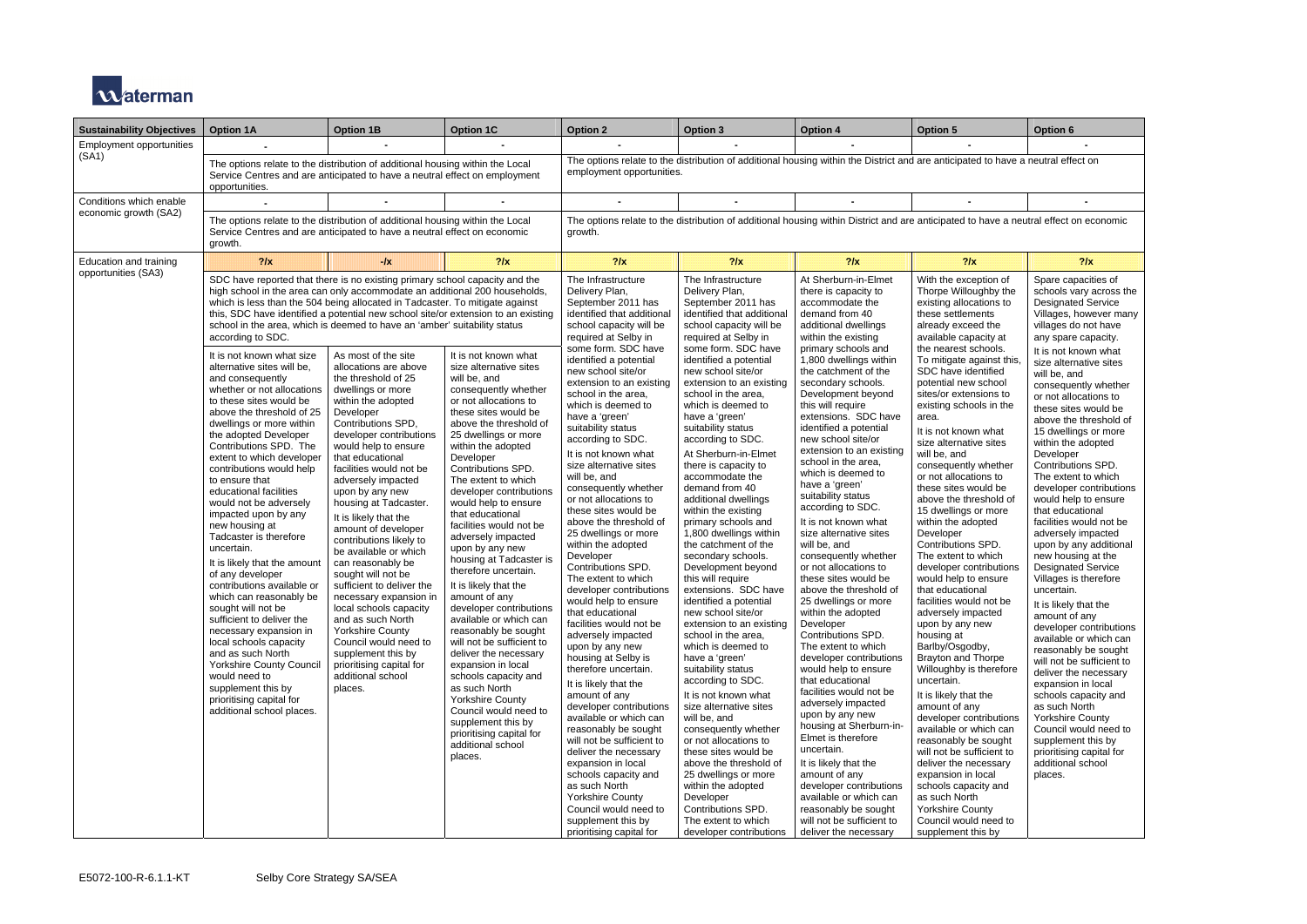

| <b>Sustainability Objectives</b> | <b>Option 1A</b>                                                                                                                                                                                                                                                                                                                                                                                                                                                                                                                                   | <b>Option 1B</b>                                                                                                                                                                                                                                                                                                                                                                                                                          | <b>Option 1C</b>                                                                                                                                                                                                                                                                                                                                                                                                                                                                                                                                            | <b>Option 2</b>                                                                                                                                                                                                                                                                                                                                                                                                                                                                                                                                                                                                                                                                                                                                                                                                        | <b>Option 3</b>                                                                                                                                                                                                                                                                                                                                                                                                                                                                                                                                                                                                                                                                                                                                                                                                                                                | <b>Option 4</b>                                                                                                                                                                                                                                                                                                                                                                                                                                                                                                                                                                                                    | <b>Option 5</b>                                                                                                                                                                                                                                                                                                                                                                                                                                                                                                                                                                                                                                                                                    | <b>Option 6</b>                                                                                                                                                                                                                                                                                                                                                                                                                                                                                                                                                                                                                                               |
|----------------------------------|----------------------------------------------------------------------------------------------------------------------------------------------------------------------------------------------------------------------------------------------------------------------------------------------------------------------------------------------------------------------------------------------------------------------------------------------------------------------------------------------------------------------------------------------------|-------------------------------------------------------------------------------------------------------------------------------------------------------------------------------------------------------------------------------------------------------------------------------------------------------------------------------------------------------------------------------------------------------------------------------------------|-------------------------------------------------------------------------------------------------------------------------------------------------------------------------------------------------------------------------------------------------------------------------------------------------------------------------------------------------------------------------------------------------------------------------------------------------------------------------------------------------------------------------------------------------------------|------------------------------------------------------------------------------------------------------------------------------------------------------------------------------------------------------------------------------------------------------------------------------------------------------------------------------------------------------------------------------------------------------------------------------------------------------------------------------------------------------------------------------------------------------------------------------------------------------------------------------------------------------------------------------------------------------------------------------------------------------------------------------------------------------------------------|----------------------------------------------------------------------------------------------------------------------------------------------------------------------------------------------------------------------------------------------------------------------------------------------------------------------------------------------------------------------------------------------------------------------------------------------------------------------------------------------------------------------------------------------------------------------------------------------------------------------------------------------------------------------------------------------------------------------------------------------------------------------------------------------------------------------------------------------------------------|--------------------------------------------------------------------------------------------------------------------------------------------------------------------------------------------------------------------------------------------------------------------------------------------------------------------------------------------------------------------------------------------------------------------------------------------------------------------------------------------------------------------------------------------------------------------------------------------------------------------|----------------------------------------------------------------------------------------------------------------------------------------------------------------------------------------------------------------------------------------------------------------------------------------------------------------------------------------------------------------------------------------------------------------------------------------------------------------------------------------------------------------------------------------------------------------------------------------------------------------------------------------------------------------------------------------------------|---------------------------------------------------------------------------------------------------------------------------------------------------------------------------------------------------------------------------------------------------------------------------------------------------------------------------------------------------------------------------------------------------------------------------------------------------------------------------------------------------------------------------------------------------------------------------------------------------------------------------------------------------------------|
|                                  |                                                                                                                                                                                                                                                                                                                                                                                                                                                                                                                                                    |                                                                                                                                                                                                                                                                                                                                                                                                                                           |                                                                                                                                                                                                                                                                                                                                                                                                                                                                                                                                                             | additional school<br>places.                                                                                                                                                                                                                                                                                                                                                                                                                                                                                                                                                                                                                                                                                                                                                                                           | would help to ensure<br>that educational<br>facilities would not be<br>adversely impacted<br>upon by any new<br>housing at Selby and<br>Sherburn-in-Elmet is<br>therefore uncertain.<br>It is likely that the<br>amount of any<br>developer contributions<br>available or which can<br>reasonably be sought<br>will not be sufficient to<br>deliver the necessary<br>expansion in local<br>schools capacity and<br>as such North<br><b>Yorkshire County</b><br>Council would need to<br>supplement this by<br>prioritising capital for<br>additional school<br>places.                                                                                                                                                                                                                                                                                         | expansion in local<br>schools capacity and<br>as such North<br><b>Yorkshire County</b><br>Council would need to<br>supplement this by<br>prioritising capital for<br>additional school<br>places.                                                                                                                                                                                                                                                                                                                                                                                                                  | prioritising capital for<br>additional school<br>places.                                                                                                                                                                                                                                                                                                                                                                                                                                                                                                                                                                                                                                           |                                                                                                                                                                                                                                                                                                                                                                                                                                                                                                                                                                                                                                                               |
| Conditions to engender           | $?$ /x                                                                                                                                                                                                                                                                                                                                                                                                                                                                                                                                             | $2/-$                                                                                                                                                                                                                                                                                                                                                                                                                                     | $?$ /x                                                                                                                                                                                                                                                                                                                                                                                                                                                                                                                                                      | $?$ /x                                                                                                                                                                                                                                                                                                                                                                                                                                                                                                                                                                                                                                                                                                                                                                                                                 | $?$ /x                                                                                                                                                                                                                                                                                                                                                                                                                                                                                                                                                                                                                                                                                                                                                                                                                                                         | $?$ /x                                                                                                                                                                                                                                                                                                                                                                                                                                                                                                                                                                                                             | $?$ /x                                                                                                                                                                                                                                                                                                                                                                                                                                                                                                                                                                                                                                                                                             | $?$ /x                                                                                                                                                                                                                                                                                                                                                                                                                                                                                                                                                                                                                                                        |
| good health (SA4)                | Information regarding the<br>capacity of health<br>services is currently<br>unknown.<br>It is not known what size<br>alternative sites will be.<br>and consequently<br>whether or not allocations<br>to these sites would be<br>above the threshold of 25<br>dwellings or more within<br>the adopted Developer<br>Contributions SPD. The<br>extent to which developer<br>contributions would help<br>to ensure that healthy<br>facilities would not be<br>adversely impacted upon<br>by any new housing at<br>Tadcaster is therefore<br>uncertain. | Information regarding<br>the capacity of health<br>services is currently<br>unknown.<br>As most of the sites are<br>allocated for 25 or more<br>houses they are likely<br>to trigger the threshold<br>of 25 dwellings or more<br>within the adopted<br>Developer<br><b>Contributions SPD</b><br>which would help to<br>ensure that healthcare<br>facilities would not be<br>adversely impacted<br>upon by any new<br>housing development. | Information regarding<br>the capacity of health<br>services is currently<br>unknown.<br>It is not known what<br>size alternative sites<br>will be, and<br>consequently whether<br>or not allocations to<br>these sites would be<br>above the threshold of<br>25 dwellings or more<br>within the adopted<br>Developer<br>Contributions SPD.<br>The extent to which<br>developer contributions<br>would help to ensure<br>that healthy facilities<br>would not be adversely<br>impacted upon by any<br>new housing at<br>Tadcaster is therefore<br>uncertain. | The Infrastructure<br>Delivery Plan, 2011 has<br>recognised that<br>additional GP surgery<br>capacity is required in<br>Selby, with the three<br>existing surgeries<br>requiring either an<br>extension or additional<br>provision.<br>Information regarding<br>the capacity of other<br>health services is<br>currently unknown.<br>It is not known what<br>size alternative sites<br>will be, and<br>consequently whether<br>or not allocations to<br>these sites would be<br>above the threshold of<br>25 dwellings or more<br>within the adopted<br>Developer<br>Contributions SPD.<br>The extent to which<br>developer contributions<br>would help to ensure<br>that healthy facilities<br>would not be adversely<br>impacted upon by any<br>additional housing<br>allocation at Selby is<br>therefore uncertain. | The Infrastructure<br>Delivery Plan, 2011 has<br>recognised that<br>additional GP surgery<br>capacity is required in<br>Selby, with the three<br>existing surgeries<br>requiring either an<br>extension or additional<br>provision. Information<br>regarding the capacity<br>of health services at<br>Sherburn-in-Elmet is<br>currently unknown.<br>It is not known what<br>size alternative sites<br>will be, and<br>consequently whether<br>or not allocations to<br>these sites would be<br>above the threshold of<br>25 dwellings or more<br>within the adopted<br>Developer<br>Contributions SPD.<br>The extent to which<br>developer contributions<br>would help to ensure<br>that healthy facilities<br>would not be adversely<br>impacted upon by any<br>additional housing<br>allocation at Selby and<br>Sherburn-in-Elmet is<br>therefore uncertain. | Information regarding<br>the capacity of health<br>services at Sherburn-<br>in-Elmet is currently<br>unknown.<br>It is not known what<br>size alternative sites<br>will be, and<br>consequently whether<br>or not allocations to<br>these sites would be<br>above the threshold of<br>25 dwellings or more<br>within the adopted<br>Developer<br>Contributions SPD.<br>The extent to which<br>developer contributions<br>would help to ensure<br>that healthy facilities<br>would not be adversely<br>impacted upon by any<br>additional housing<br>allocation at Sherburn-<br>in-Elmet is therefore<br>uncertain. | Information regarding<br>the capacity of health<br>services at<br>Barlby/Osgodby,<br><b>Brayton and Thorpe</b><br>Willoughby is currently<br>unknown.<br>It is not known what<br>size alternative sites<br>will be, and<br>consequently whether<br>or not allocations to<br>these sites would be<br>above the threshold of<br>15 dwellings or more<br>within the adopted<br>Developer<br>Contributions SPD.<br>The extent to which<br>developer contributions<br>would help to ensure<br>that healthy facilities<br>would not be adversely<br>impacted upon by any<br>additional housing<br>allocation at<br>Barlby/Osgodby,<br><b>Brayton and Thorpe</b><br>Willoughby is therefore<br>uncertain. | Information regarding<br>the capacity of health<br>services at the<br><b>Designated Service</b><br>Villages is mainly<br>unknown.<br>It is not known what<br>size alternative sites<br>will be, and<br>consequently whether<br>or not allocations to<br>these sites would be<br>above the threshold of<br>15 dwellings or more<br>within the adopted<br>Developer<br>Contributions SPD.<br>The extent to which<br>developer contributions<br>would help to ensure<br>that healthy facilities<br>would not be adversely<br>impacted upon by any<br>additional housing<br>allocation at the<br><b>Designated Service</b><br>Villages is therefore<br>uncertain. |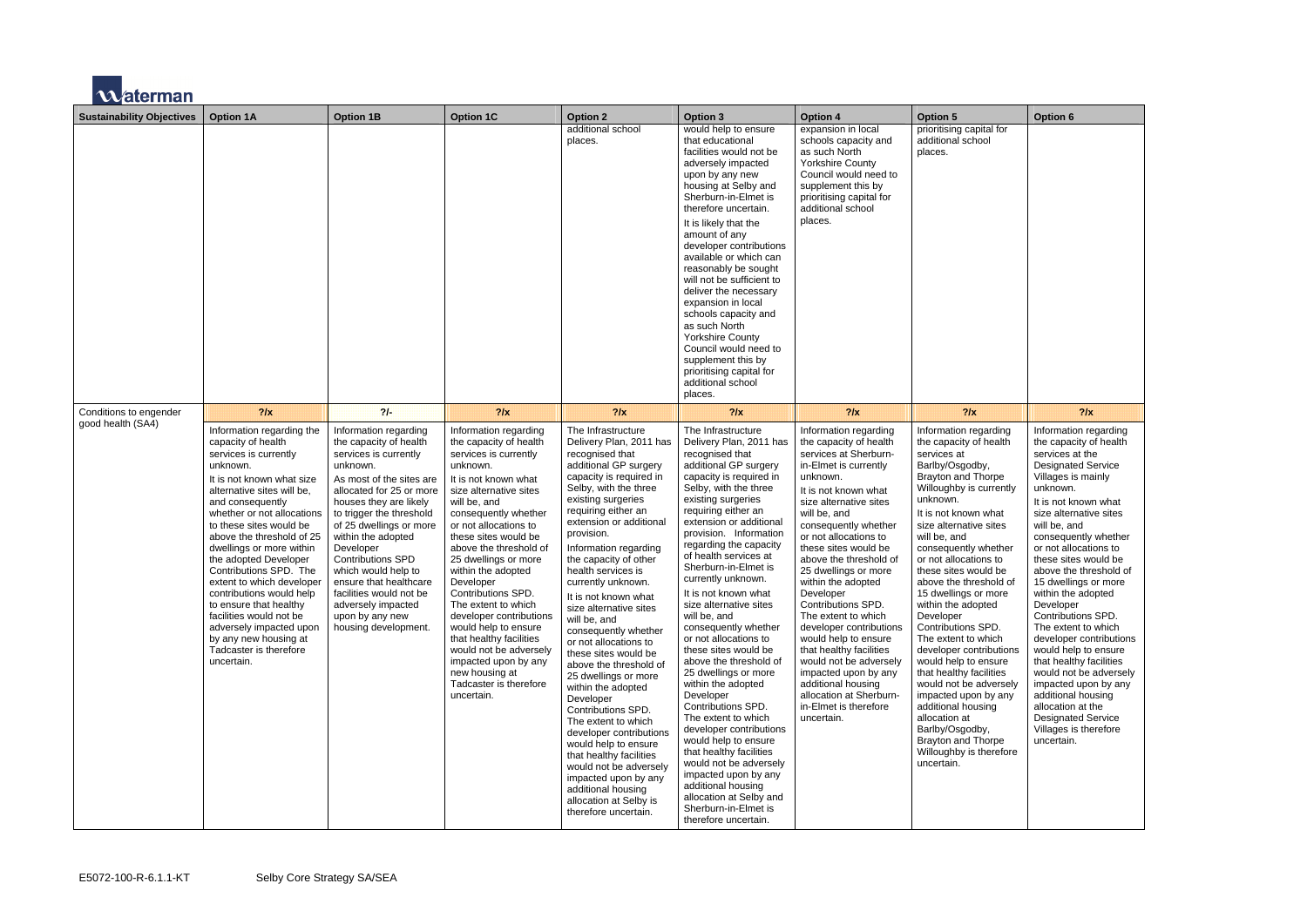

| <u>серпнян</u>                                   |                                                                                                                                                                                                                                                                                                                                                                                                                                                                                                                                                                                                                                                                                                                                                                                                                                                                                         |                                                                                                                                                                                                                                                                                                                                                                                                                                                                                                                                                                                                                                                                                                                                                                       |                                                                                                                                                                                                                                                                                                                                                                                                                                                                                                                                                                                                                                                                                                                                                                                                                                                                                                   |                                                                                                                                                                                                                                                                                                                                                                                                                                                                                                                                                                                                                                                                                                                                                                                                                                         |                                                                                                                                                                                                                                                                                                                                                                                                                                                                                                                                                                                                                                                                                                                                                                                                                                                                                                                                                                                                                                          |                                                                                                                                                                                                                                                                                                                                                                                                                                                                                                                                                                                                                                                                                                                                                                                                                                                                               |                                                                                                                                                                                                                                                                                                                                                                                                                                                                                                                                                                                                                                                                                                                                                                                                                                                                                                           |                                                                                                                                                                                                                                                                                                                                                                                                                                                                                                                                                                                                                                                                                                                                                                                                                                                                                                                                                                          |  |
|--------------------------------------------------|-----------------------------------------------------------------------------------------------------------------------------------------------------------------------------------------------------------------------------------------------------------------------------------------------------------------------------------------------------------------------------------------------------------------------------------------------------------------------------------------------------------------------------------------------------------------------------------------------------------------------------------------------------------------------------------------------------------------------------------------------------------------------------------------------------------------------------------------------------------------------------------------|-----------------------------------------------------------------------------------------------------------------------------------------------------------------------------------------------------------------------------------------------------------------------------------------------------------------------------------------------------------------------------------------------------------------------------------------------------------------------------------------------------------------------------------------------------------------------------------------------------------------------------------------------------------------------------------------------------------------------------------------------------------------------|---------------------------------------------------------------------------------------------------------------------------------------------------------------------------------------------------------------------------------------------------------------------------------------------------------------------------------------------------------------------------------------------------------------------------------------------------------------------------------------------------------------------------------------------------------------------------------------------------------------------------------------------------------------------------------------------------------------------------------------------------------------------------------------------------------------------------------------------------------------------------------------------------|-----------------------------------------------------------------------------------------------------------------------------------------------------------------------------------------------------------------------------------------------------------------------------------------------------------------------------------------------------------------------------------------------------------------------------------------------------------------------------------------------------------------------------------------------------------------------------------------------------------------------------------------------------------------------------------------------------------------------------------------------------------------------------------------------------------------------------------------|------------------------------------------------------------------------------------------------------------------------------------------------------------------------------------------------------------------------------------------------------------------------------------------------------------------------------------------------------------------------------------------------------------------------------------------------------------------------------------------------------------------------------------------------------------------------------------------------------------------------------------------------------------------------------------------------------------------------------------------------------------------------------------------------------------------------------------------------------------------------------------------------------------------------------------------------------------------------------------------------------------------------------------------|-------------------------------------------------------------------------------------------------------------------------------------------------------------------------------------------------------------------------------------------------------------------------------------------------------------------------------------------------------------------------------------------------------------------------------------------------------------------------------------------------------------------------------------------------------------------------------------------------------------------------------------------------------------------------------------------------------------------------------------------------------------------------------------------------------------------------------------------------------------------------------|-----------------------------------------------------------------------------------------------------------------------------------------------------------------------------------------------------------------------------------------------------------------------------------------------------------------------------------------------------------------------------------------------------------------------------------------------------------------------------------------------------------------------------------------------------------------------------------------------------------------------------------------------------------------------------------------------------------------------------------------------------------------------------------------------------------------------------------------------------------------------------------------------------------|--------------------------------------------------------------------------------------------------------------------------------------------------------------------------------------------------------------------------------------------------------------------------------------------------------------------------------------------------------------------------------------------------------------------------------------------------------------------------------------------------------------------------------------------------------------------------------------------------------------------------------------------------------------------------------------------------------------------------------------------------------------------------------------------------------------------------------------------------------------------------------------------------------------------------------------------------------------------------|--|
| <b>Sustainability Objectives</b>                 | <b>Option 1A</b>                                                                                                                                                                                                                                                                                                                                                                                                                                                                                                                                                                                                                                                                                                                                                                                                                                                                        | <b>Option 1B</b>                                                                                                                                                                                                                                                                                                                                                                                                                                                                                                                                                                                                                                                                                                                                                      | <b>Option 1C</b>                                                                                                                                                                                                                                                                                                                                                                                                                                                                                                                                                                                                                                                                                                                                                                                                                                                                                  | <b>Option 2</b>                                                                                                                                                                                                                                                                                                                                                                                                                                                                                                                                                                                                                                                                                                                                                                                                                         | <b>Option 3</b>                                                                                                                                                                                                                                                                                                                                                                                                                                                                                                                                                                                                                                                                                                                                                                                                                                                                                                                                                                                                                          | <b>Option 4</b>                                                                                                                                                                                                                                                                                                                                                                                                                                                                                                                                                                                                                                                                                                                                                                                                                                                               | <b>Option 5</b>                                                                                                                                                                                                                                                                                                                                                                                                                                                                                                                                                                                                                                                                                                                                                                                                                                                                                           | Option 6                                                                                                                                                                                                                                                                                                                                                                                                                                                                                                                                                                                                                                                                                                                                                                                                                                                                                                                                                                 |  |
| Safety and security -<br>people & property (SA5) | The options relate to the distribution of additional housing within the Local<br>Service Centres and are anticipated to have a neutral effect on safety and<br>security.                                                                                                                                                                                                                                                                                                                                                                                                                                                                                                                                                                                                                                                                                                                |                                                                                                                                                                                                                                                                                                                                                                                                                                                                                                                                                                                                                                                                                                                                                                       |                                                                                                                                                                                                                                                                                                                                                                                                                                                                                                                                                                                                                                                                                                                                                                                                                                                                                                   | The options relate to the distribution of additional housing within the District and are anticipated to have a neutral effect on safety<br>and security.                                                                                                                                                                                                                                                                                                                                                                                                                                                                                                                                                                                                                                                                                |                                                                                                                                                                                                                                                                                                                                                                                                                                                                                                                                                                                                                                                                                                                                                                                                                                                                                                                                                                                                                                          |                                                                                                                                                                                                                                                                                                                                                                                                                                                                                                                                                                                                                                                                                                                                                                                                                                                                               |                                                                                                                                                                                                                                                                                                                                                                                                                                                                                                                                                                                                                                                                                                                                                                                                                                                                                                           |                                                                                                                                                                                                                                                                                                                                                                                                                                                                                                                                                                                                                                                                                                                                                                                                                                                                                                                                                                          |  |
| Vibrant communities to                           |                                                                                                                                                                                                                                                                                                                                                                                                                                                                                                                                                                                                                                                                                                                                                                                                                                                                                         |                                                                                                                                                                                                                                                                                                                                                                                                                                                                                                                                                                                                                                                                                                                                                                       |                                                                                                                                                                                                                                                                                                                                                                                                                                                                                                                                                                                                                                                                                                                                                                                                                                                                                                   |                                                                                                                                                                                                                                                                                                                                                                                                                                                                                                                                                                                                                                                                                                                                                                                                                                         | $\blacksquare$                                                                                                                                                                                                                                                                                                                                                                                                                                                                                                                                                                                                                                                                                                                                                                                                                                                                                                                                                                                                                           |                                                                                                                                                                                                                                                                                                                                                                                                                                                                                                                                                                                                                                                                                                                                                                                                                                                                               | $\blacksquare$                                                                                                                                                                                                                                                                                                                                                                                                                                                                                                                                                                                                                                                                                                                                                                                                                                                                                            |                                                                                                                                                                                                                                                                                                                                                                                                                                                                                                                                                                                                                                                                                                                                                                                                                                                                                                                                                                          |  |
| participate in decision<br>making (SA6)          | The options relate to the distribution of additional housing within the Local<br>Service Centres and are anticipated to have an overall neutral effect on<br>community involvement.                                                                                                                                                                                                                                                                                                                                                                                                                                                                                                                                                                                                                                                                                                     |                                                                                                                                                                                                                                                                                                                                                                                                                                                                                                                                                                                                                                                                                                                                                                       |                                                                                                                                                                                                                                                                                                                                                                                                                                                                                                                                                                                                                                                                                                                                                                                                                                                                                                   | community involvement.                                                                                                                                                                                                                                                                                                                                                                                                                                                                                                                                                                                                                                                                                                                                                                                                                  | The options relate to the distribution of additional housing within the District and are anticipated to have an overall neutral effect on                                                                                                                                                                                                                                                                                                                                                                                                                                                                                                                                                                                                                                                                                                                                                                                                                                                                                                |                                                                                                                                                                                                                                                                                                                                                                                                                                                                                                                                                                                                                                                                                                                                                                                                                                                                               |                                                                                                                                                                                                                                                                                                                                                                                                                                                                                                                                                                                                                                                                                                                                                                                                                                                                                                           |                                                                                                                                                                                                                                                                                                                                                                                                                                                                                                                                                                                                                                                                                                                                                                                                                                                                                                                                                                          |  |
| Accessibility to culture,                        | $21 \times$                                                                                                                                                                                                                                                                                                                                                                                                                                                                                                                                                                                                                                                                                                                                                                                                                                                                             | $-1$                                                                                                                                                                                                                                                                                                                                                                                                                                                                                                                                                                                                                                                                                                                                                                  | $21 \times$                                                                                                                                                                                                                                                                                                                                                                                                                                                                                                                                                                                                                                                                                                                                                                                                                                                                                       | $21 \times$                                                                                                                                                                                                                                                                                                                                                                                                                                                                                                                                                                                                                                                                                                                                                                                                                             | $21 \times$                                                                                                                                                                                                                                                                                                                                                                                                                                                                                                                                                                                                                                                                                                                                                                                                                                                                                                                                                                                                                              | $21 \times$                                                                                                                                                                                                                                                                                                                                                                                                                                                                                                                                                                                                                                                                                                                                                                                                                                                                   | $21 \times$                                                                                                                                                                                                                                                                                                                                                                                                                                                                                                                                                                                                                                                                                                                                                                                                                                                                                               | $2/-$                                                                                                                                                                                                                                                                                                                                                                                                                                                                                                                                                                                                                                                                                                                                                                                                                                                                                                                                                                    |  |
| leisure and recreation<br>(CLR) activities (SA7) | There are several CLR<br>facilities in Tadcaster<br>which can be accessed<br>by public transport.<br>However, it is not known<br>whether new allocations<br>would enable easy<br>access to these CLR<br>facilities by modes other<br>than the car and<br>therefore the increase in<br>non-car based access to<br>CLR activities is<br>uncertain.<br>It is not known what size<br>alternative sites will be,<br>and consequently<br>whether or not allocations<br>to these sites would be<br>above the threshold of 5<br>dwellings or more within<br>the adopted Developer<br>Contributions SPD.<br>However, given the total<br>number of houses<br>required it is thought<br>likely that most<br>allocations would be<br>above this threshold and<br>therefore developer<br>contributions would help<br>to ensure suitable<br>provision of recreational<br>facilities in the local area | There are several CLR<br>facilities in Tadcaster<br>which can be accessed<br>by public transport.<br>However, some of the<br>allocated sites are not<br>that close to these<br>existing facilities and<br>therefore the increase<br>in non-car based<br>access to CLR activities<br>may be limited.<br>Due to the scale of the<br>allocated sites there is<br>limited potential to<br>address the shortfall of<br>recreational open<br>space in the district<br>through on site<br>provision. As the sites<br>are likely to be above<br>the threshold of 5<br>dwellings or more<br>within the adopted<br>Developer<br>Contributions SPD,<br>developer contributions<br>would help to ensure<br>suitable provision of<br>recreational facilities in<br>the local area. | There are several CLR<br>facilities in Tadcaster<br>which can be accessed<br>by public transport.<br>However, it is not<br>known whether new<br>allocations would<br>enable easy access to<br>these CLR facilities by<br>modes other than the<br>car and therefore the<br>increase in non-car<br>based access to CLR<br>activities is uncertain.<br>It is not known what<br>size alternative sites<br>will be, and<br>consequently whether<br>or not allocations to<br>these sites would be<br>above the threshold of<br>5 dwellings or more<br>within the adopted<br>Developer<br>Contributions SPD.<br>However, given the<br>total number of houses<br>required it is thought<br>likely that most<br>allocations would be<br>above this threshold<br>and therefore<br>developer contributions<br>would help to ensure<br>suitable provision of<br>recreational facilities in<br>the local area. | As a principle town<br>Selby is likely to be<br>able to offer a wide<br>range of CLR facilities<br>in close proximity to<br>any additional site<br>allocations. Therefore,<br>additional allocations<br>are likely to increase<br>non-car based access<br>to CLR activities.<br>It is not known what<br>size additional site<br>allocations will be, and<br>consequently whether<br>or not allocations to<br>these sites would be<br>above the threshold of<br>5 dwellings or more<br>within the adopted<br>Developer<br>Contributions SPD.<br>However, given the<br>total number of houses<br>required it is thought<br>likely that most<br>allocations would be<br>above this threshold<br>and therefore<br>developer contributions<br>would help to ensure<br>suitable provision of<br>recreational facilities in<br>the local area. | As a principle town<br>Selby is likely to be<br>able to offer a wide<br>range of CLR facilities<br>in close proximity to<br>any additional site<br>allocations. There are<br>several CLR facilities in<br>Sherburn-in-Elmet and<br>additional CLR facilities<br>are easily accessible<br>via public transport in<br>Selby. Therefore,<br>additional allocations to<br>Selby and Sherburn-in-<br>Elmet are likely to<br>increase non-car based<br>access to CLR<br>activities.<br>It is not known what<br>size additional site<br>allocations will be, and<br>consequently whether<br>or not allocations to<br>these sites would be<br>above the threshold of<br>5 dwellings or more<br>within the adopted<br>Developer<br>Contributions SPD.<br>However, given the<br>total number of houses<br>required it is thought<br>likely that most<br>allocations would be<br>above this threshold<br>and therefore<br>developer contributions<br>would help to ensure<br>suitable provision of<br>recreational facilities in<br>the local area. | There are several CLR<br>facilities in Sherburn-in-<br>Elmet and additional<br>CLR facilities are easily<br>accessible via public<br>transport in Selby.<br>Therefore, additional<br>allocations to Selby and<br>Sherburn-in-Elmet are<br>likely to increase non-<br>car based access to<br>CLR activities.<br>It is not known what<br>size additional site<br>allocations will be, and<br>consequently whether<br>or not allocations to<br>these sites would be<br>above the threshold of<br>5 dwellings or more<br>within the adopted<br>Developer<br><b>Contributions SPD.</b><br>However, given the<br>total number of houses<br>required it is thought<br>likely that most<br>allocations would be<br>above this threshold<br>and therefore<br>developer contributions<br>would help to ensure<br>suitable provision of<br>recreational facilities in<br>the local area. | Barlby/Osgodby,<br><b>Brayton and Thorpe</b><br>Willoughby have a<br>good selection of CLR<br>facilities and additional<br>CLR facilities in Selby<br>are accessible via<br>public transport and<br>cycle routes.<br>Therefore, additional<br>allocation to these<br>settlements may<br>increase non-car based<br>access to CLR<br>facilities.<br>It is not known what<br>size additional site<br>allocations will be, and<br>consequently whether<br>or not allocations to<br>these sites would be<br>above the threshold of<br>5 dwellings or more<br>within the adopted<br>Developer<br>Contributions SPD.<br>However, given the<br>total number of houses<br>required it is thought<br>likely that most<br>allocations would be<br>above this threshold<br>and therefore<br>developer contributions<br>would help to ensure<br>suitable provision of<br>recreational facilities in<br>the local area. | The Designated<br>Service Villages have a<br>varied provision of CLR<br>facilities, and<br>depending on the<br>location of the village<br>other CLR facilities in<br>the District may or may<br>not be easily accessible<br>by public transport.<br>Therefore, additional<br>allocation to these<br>settlements may not<br>increase non-car based<br>access to CLR facilities<br>as much as other<br>Options.<br>It is not known what<br>size additional site<br>allocations will be, and<br>consequently whether<br>or not allocations to<br>these sites would be<br>above the threshold of<br>5 dwellings or more<br>within the adopted<br>Developer<br>Contributions SPD.<br>However, given the<br>total number of houses<br>required it is thought<br>likely that most<br>allocations would be<br>above this threshold<br>and therefore<br>developer contributions<br>would help to ensure<br>suitable provision of<br>recreational facilities in<br>the local area. |  |
| Quality housing available                        | $\blacktriangledown$                                                                                                                                                                                                                                                                                                                                                                                                                                                                                                                                                                                                                                                                                                                                                                                                                                                                    | ✔                                                                                                                                                                                                                                                                                                                                                                                                                                                                                                                                                                                                                                                                                                                                                                     | $\blacktriangledown$                                                                                                                                                                                                                                                                                                                                                                                                                                                                                                                                                                                                                                                                                                                                                                                                                                                                              | ✔                                                                                                                                                                                                                                                                                                                                                                                                                                                                                                                                                                                                                                                                                                                                                                                                                                       |                                                                                                                                                                                                                                                                                                                                                                                                                                                                                                                                                                                                                                                                                                                                                                                                                                                                                                                                                                                                                                          | $\blacktriangledown$                                                                                                                                                                                                                                                                                                                                                                                                                                                                                                                                                                                                                                                                                                                                                                                                                                                          | v.                                                                                                                                                                                                                                                                                                                                                                                                                                                                                                                                                                                                                                                                                                                                                                                                                                                                                                        | ✔                                                                                                                                                                                                                                                                                                                                                                                                                                                                                                                                                                                                                                                                                                                                                                                                                                                                                                                                                                        |  |
| to all (SA8)                                     | Suitable housing will be<br>provided in accordance<br>with the results of the<br>Selby District Strategic<br><b>Housing Market</b>                                                                                                                                                                                                                                                                                                                                                                                                                                                                                                                                                                                                                                                                                                                                                      | Suitable housing will be<br>provided in accordance<br>with the results of the<br>Selby District Strategic<br><b>Housing Market</b><br>Assessment (SHMA).                                                                                                                                                                                                                                                                                                                                                                                                                                                                                                                                                                                                              | Suitable housing will be<br>provided in accordance<br>with the results of the<br>Selby District Strategic<br><b>Housing Market</b>                                                                                                                                                                                                                                                                                                                                                                                                                                                                                                                                                                                                                                                                                                                                                                | Suitable housing will be<br>provided in accordance<br>with the results of the<br>Selby District Strategic<br><b>Housing Market</b>                                                                                                                                                                                                                                                                                                                                                                                                                                                                                                                                                                                                                                                                                                      | Suitable housing will be<br>provided in accordance<br>with the results of the<br>Selby District Strategic<br><b>Housing Market</b>                                                                                                                                                                                                                                                                                                                                                                                                                                                                                                                                                                                                                                                                                                                                                                                                                                                                                                       | Suitable housing will be<br>provided in accordance<br>with the results of the<br>Selby District Strategic<br><b>Housing Market</b>                                                                                                                                                                                                                                                                                                                                                                                                                                                                                                                                                                                                                                                                                                                                            | Suitable housing will be<br>provided in accordance<br>with the results of the<br>Selby District Strategic<br><b>Housing Market</b>                                                                                                                                                                                                                                                                                                                                                                                                                                                                                                                                                                                                                                                                                                                                                                        | Suitable housing will be<br>provided in accordance<br>with the results of the<br>Selby District Strategic<br><b>Housing Market</b>                                                                                                                                                                                                                                                                                                                                                                                                                                                                                                                                                                                                                                                                                                                                                                                                                                       |  |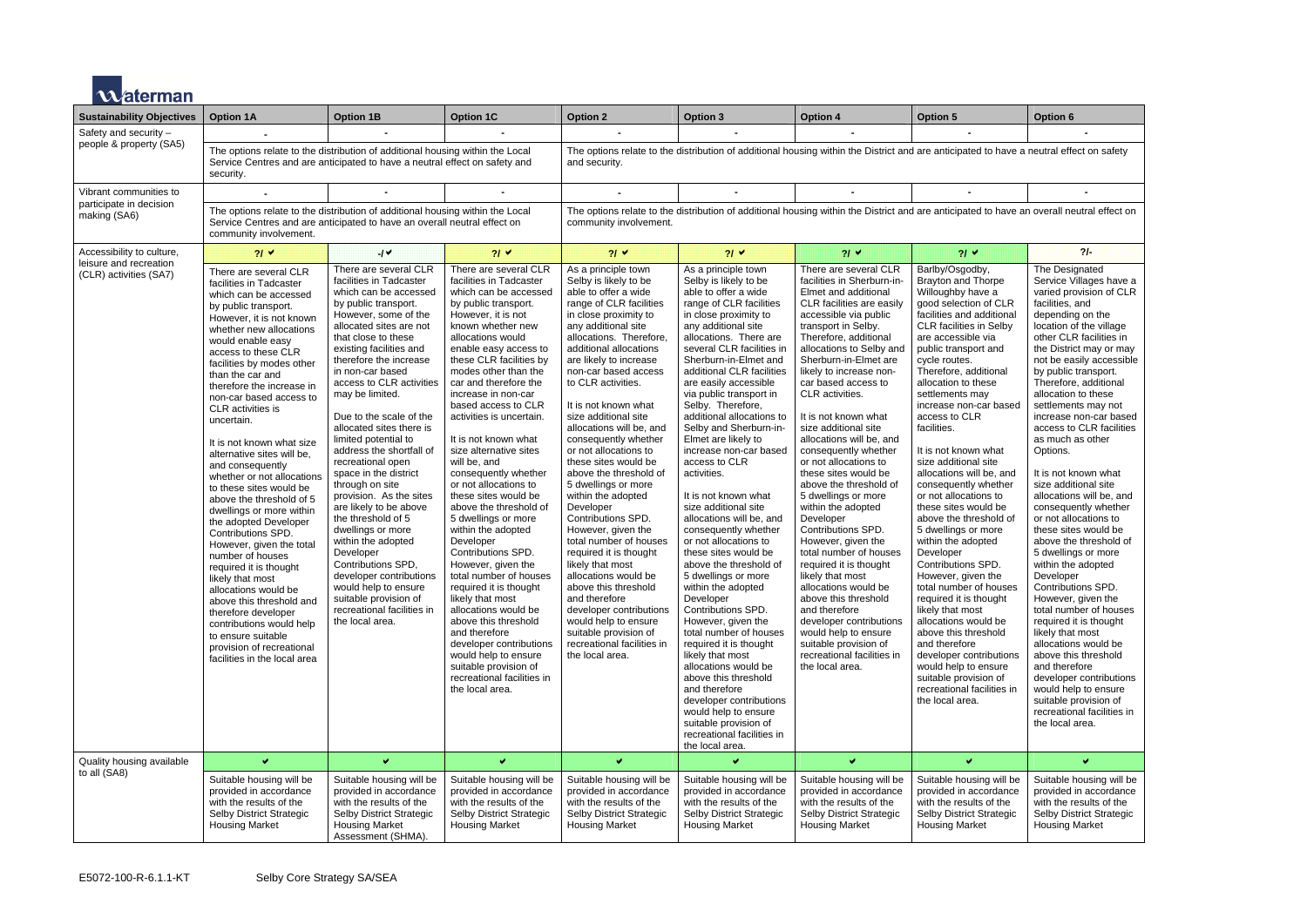

| <b>Sustainability Objectives</b> | <b>Option 1A</b>                                                                                                                                                                                                                                                                                                                                                                                                                                                                                                                                                                                                                                                                   | <b>Option 1B</b>                                                                                                                                                                                                                                                                                                                                                                                         | <b>Option 1C</b>                                                                                                                                                                                                                                                                                                                                                                                                                                                                                                                                                                                                                                                                            | <b>Option 2</b>                                                                                                                                                                                                                                                                                                                                                                                                                                                                                                                                                                                                                                                                                     | <b>Option 3</b>                                                                                                                                                                                                                                                                                                                                                                                                                                                                                                                                                                                                                                                                                                                | <b>Option 4</b>                                                                                                                                                                                                                                                                                                                                                                                                                                                                                                                                                                                                                                                                                                  | <b>Option 5</b>                                                                                                                                                                                                                                                                                                                                                                                                                                                                                                                                                                                                                                                                                                                                           | <b>Option 6</b>                                                                                                                                                                                                                                                                                                                                                                                                                                                                                                                                                                                                                                                                                                                   |
|----------------------------------|------------------------------------------------------------------------------------------------------------------------------------------------------------------------------------------------------------------------------------------------------------------------------------------------------------------------------------------------------------------------------------------------------------------------------------------------------------------------------------------------------------------------------------------------------------------------------------------------------------------------------------------------------------------------------------|----------------------------------------------------------------------------------------------------------------------------------------------------------------------------------------------------------------------------------------------------------------------------------------------------------------------------------------------------------------------------------------------------------|---------------------------------------------------------------------------------------------------------------------------------------------------------------------------------------------------------------------------------------------------------------------------------------------------------------------------------------------------------------------------------------------------------------------------------------------------------------------------------------------------------------------------------------------------------------------------------------------------------------------------------------------------------------------------------------------|-----------------------------------------------------------------------------------------------------------------------------------------------------------------------------------------------------------------------------------------------------------------------------------------------------------------------------------------------------------------------------------------------------------------------------------------------------------------------------------------------------------------------------------------------------------------------------------------------------------------------------------------------------------------------------------------------------|--------------------------------------------------------------------------------------------------------------------------------------------------------------------------------------------------------------------------------------------------------------------------------------------------------------------------------------------------------------------------------------------------------------------------------------------------------------------------------------------------------------------------------------------------------------------------------------------------------------------------------------------------------------------------------------------------------------------------------|------------------------------------------------------------------------------------------------------------------------------------------------------------------------------------------------------------------------------------------------------------------------------------------------------------------------------------------------------------------------------------------------------------------------------------------------------------------------------------------------------------------------------------------------------------------------------------------------------------------------------------------------------------------------------------------------------------------|-----------------------------------------------------------------------------------------------------------------------------------------------------------------------------------------------------------------------------------------------------------------------------------------------------------------------------------------------------------------------------------------------------------------------------------------------------------------------------------------------------------------------------------------------------------------------------------------------------------------------------------------------------------------------------------------------------------------------------------------------------------|-----------------------------------------------------------------------------------------------------------------------------------------------------------------------------------------------------------------------------------------------------------------------------------------------------------------------------------------------------------------------------------------------------------------------------------------------------------------------------------------------------------------------------------------------------------------------------------------------------------------------------------------------------------------------------------------------------------------------------------|
|                                  | Assessment (SHMA).<br>It is not known what size<br>alternative sites will be,<br>and consequently<br>whether or not allocations<br>to these sites would be<br>above 5 dwellings.<br>However, given the total<br>number of houses<br>required it is thought<br>likely that most<br>allocations would be<br>above this threshold and<br>therefore a proportion of<br>dwellings on each site<br>would be allocated as<br>affordable, as per Core<br>Strategy policy CP5.<br>The Core Strategy<br>includes several policies<br>(including CP12 and<br>CP16) which require high<br>quality design, including<br>sustainable design and<br>the use of sustainable<br>building materials. | The site allocations all<br>exceed five dwellings,<br>thus in agreement with<br>Core Strategy policy<br>CP5 a suitable<br>proportion of dwellings<br>will be allocated as<br>affordable.<br>The Core Strategy<br>includes several<br>policies (including<br>CP12 and CP16) which<br>require high quality<br>design, including<br>sustainable design and<br>the use of sustainable<br>building materials. | Assessment (SHMA).<br>It is not known what<br>size alternative sites<br>will be, and<br>consequently whether<br>or not allocations to<br>these sites would be<br>above 5 dwellings.<br>However, given the<br>total number of houses<br>required it is thought<br>likely that most<br>allocations would be<br>above this threshold<br>and therefore a<br>proportion of dwellings<br>on each site would be<br>allocated as affordable,<br>as per Core Strategy<br>policy CP5.<br>The Core Strategy<br>includes several<br>policies (including<br>CP12 and CP16) which<br>require high quality<br>design, including<br>sustainable design and<br>the use of sustainable<br>building materials. | Assessment (SHMA).<br>It is not known what<br>size additional sites at<br>Selby will be, and<br>consequently whether<br>or not allocations to<br>these sites would be<br>above 5 dwellings.<br>However, given the<br>total number of houses<br>required it is thought<br>likely that most<br>allocations would be<br>above this threshold<br>and therefore a<br>proportion of dwellings<br>on each site would be<br>allocated as affordable,<br>as per Core Strategy<br>policy CP5.<br>The Core Strategy<br>includes several<br>policies (including<br>CP12 and CP16) which<br>require high quality<br>design, including<br>sustainable design and<br>the use of sustainable<br>building materials. | Assessment (SHMA).<br>It is not known what<br>size alternative sites at<br>Selby and Sherburn-in-<br>Elmet will be, and<br>consequently whether<br>or not allocations to<br>these sites would be<br>above 5 dwellings.<br>However, given the<br>total number of houses<br>required it is thought<br>likely that most<br>allocations would be<br>above this threshold<br>and therefore a<br>proportion of dwellings<br>on each site would be<br>allocated as affordable,<br>as per Core Strategy<br>policy CP5.<br>The Core Strategy<br>includes several<br>policies (including<br>CP12 and CP16) which<br>require high quality<br>design, including<br>sustainable design and<br>the use of sustainable<br>building materials. | Assessment (SHMA).<br>It is not known what<br>size alternative sites at<br>Sherburn-in-Elmet will<br>be, and consequently<br>whether or not<br>allocations to these<br>sites would be above 5<br>dwellings. However,<br>given the total number<br>of houses required it is<br>thought likely that most<br>allocations would be<br>above this threshold<br>and therefore a<br>proportion of dwellings<br>on each site would be<br>allocated as affordable,<br>as per Core Strategy<br>policy CP5.<br>The Core Strategy<br>includes several<br>policies (including<br>CP12 and CP16) which<br>require high quality<br>design, including<br>sustainable design and<br>the use of sustainable<br>building materials. | Assessment (SHMA).<br>It is not known what<br>size alternative sites at<br>Barlby/Osgodby,<br><b>Brayton and Thorpe</b><br>Willoughby will be, and<br>consequently whether<br>or not allocations to<br>these sites would be<br>above 5 dwellings.<br>However, given the<br>total number of houses<br>required it is thought<br>likely that most<br>allocations would be<br>above this threshold<br>and therefore a<br>proportion of dwellings<br>on each site would be<br>allocated as affordable.<br>as per Core Strategy<br>policy CP5.<br>The Core Strategy<br>includes several<br>policies (including<br>CP12 and CP16) which<br>require high quality<br>design, including<br>sustainable design and<br>the use of sustainable<br>building materials. | Assessment (SHMA).<br>It is not known what<br>size alternative sites at<br>the Designated Service<br>villages will be, and<br>consequently whether<br>or not allocations to<br>these sites would be<br>above 5 dwellings.<br>However, given the<br>total number of houses<br>required it is thought<br>likely that most<br>allocations would be<br>above this threshold<br>and therefore a<br>proportion of dwellings<br>on each site would be<br>allocated as affordable,<br>as per Core Strategy<br>policy CP5.<br>The Core Strategy<br>includes several<br>policies (including<br>CP12 and CP16) which<br>require high quality<br>design, including<br>sustainable design and<br>the use of sustainable<br>building materials. |
| Local needs met locally          |                                                                                                                                                                                                                                                                                                                                                                                                                                                                                                                                                                                                                                                                                    |                                                                                                                                                                                                                                                                                                                                                                                                          |                                                                                                                                                                                                                                                                                                                                                                                                                                                                                                                                                                                                                                                                                             |                                                                                                                                                                                                                                                                                                                                                                                                                                                                                                                                                                                                                                                                                                     |                                                                                                                                                                                                                                                                                                                                                                                                                                                                                                                                                                                                                                                                                                                                |                                                                                                                                                                                                                                                                                                                                                                                                                                                                                                                                                                                                                                                                                                                  |                                                                                                                                                                                                                                                                                                                                                                                                                                                                                                                                                                                                                                                                                                                                                           |                                                                                                                                                                                                                                                                                                                                                                                                                                                                                                                                                                                                                                                                                                                                   |
| (SA9)                            | It is not known where the<br>alternative sites would be<br>located, and if they are<br>on the edge of the<br>settlement there is a risk<br>that new development<br>may feel isolated from<br>the rest of the settlement<br>and will be unlikely to<br>support the vibrancy of<br>Tadcaster. However, if<br>the sites are suitably<br>integrated, the allocations<br>are likely to support the<br>vibrancy of Tadcaster.                                                                                                                                                                                                                                                            | Some of the residential<br>allocations are on the<br>edge of the settlement,<br>and therefore there is a<br>risk that new<br>development may feel<br>isolated from the rest of<br>the settlement and will<br>be unlikely to support<br>the vibrancy of<br>Tadcaster. However, if<br>the sites are suitably<br>integrated, the<br>allocations are likely to<br>support the vibrancy of<br>Tadcaster.      | Allocations to the green<br>belt are likely to be on<br>the edge of the<br>settlement, and<br>therefore there is a risk<br>that new development<br>may feel isolated from<br>the rest of the<br>settlement and will be<br>unlikely to support the<br>vibrancy of Tadcaster.<br>However, if the sites<br>are suitably integrated,<br>the allocations are<br>likely to support the<br>vibrancy of Tadcaster.                                                                                                                                                                                                                                                                                  | It is not known where<br>the additional site<br>allocations at Selby<br>would be located, and if<br>they are on the edge of<br>the settlement there is<br>a risk that new<br>development may feel<br>isolated from the rest of<br>the settlement and will<br>be unlikely to support<br>the vibrancy of Selby.<br>However, if the sites<br>are suitably integrated,<br>the allocations are<br>likely to support the<br>vibrancy of Selby.                                                                                                                                                                                                                                                            | It is not known where<br>the additional site<br>allocations at Selby and<br>Sherburn-in-Elmet<br>would be located, and if<br>they are on the edge of<br>the settlements there is<br>a risk that new<br>development may feel<br>isolated from the rest of<br>the settlement and will<br>be unlikely to support<br>the vibrancy of these<br>settlements. However,<br>if the sites are suitably<br>integrated, the<br>allocations are likely to<br>support the vibrancy of<br>Selby at Sherburn-in-<br>Elmet.                                                                                                                                                                                                                     | It is not known where<br>the additional site<br>allocations at Sherburn-<br>in-Elmet would be<br>located, and if they are<br>on the edge of the<br>settlements there is a<br>risk that new<br>development may feel<br>isolated from the rest of<br>the settlement and will<br>be unlikely to support<br>the vibrancy of this<br>settlement. However, if<br>the sites are suitably<br>integrated, the<br>allocations are likely to<br>support the vibrancy of<br>Sherburn-in-Elmet.                                                                                                                                                                                                                               | It is not known where<br>the additional site<br>allocations at<br>Barlby/Osgodby,<br><b>Brayton and Thorpe</b><br>Willoughby would be<br>located, and if they are<br>on the edge of the<br>settlements there is a<br>risk that new<br>development may feel<br>isolated from the rest of<br>the settlement and will<br>be unlikely to support<br>the vibrancy of this<br>settlement. However, if<br>the sites are suitably<br>integrated, the<br>allocations are likely to<br>support the vibrancy of<br>these settlements.                                                                                                                                                                                                                                | It is not known where<br>the additional site<br>allocations at the<br><b>Designated Service</b><br>Villages would be<br>located, and if they are<br>on the edge of the<br>settlements there is a<br>risk that new<br>development may feel<br>isolated from the rest of<br>the settlement and will<br>be unlikely to support<br>the vibrancy of this<br>settlement. However, if<br>the sites are suitably<br>integrated, the<br>allocations are likely to<br>support the vibrancy of<br>these settlements.                                                                                                                                                                                                                         |
| Transport and access             |                                                                                                                                                                                                                                                                                                                                                                                                                                                                                                                                                                                                                                                                                    |                                                                                                                                                                                                                                                                                                                                                                                                          | $\frac{1}{2}$                                                                                                                                                                                                                                                                                                                                                                                                                                                                                                                                                                                                                                                                               |                                                                                                                                                                                                                                                                                                                                                                                                                                                                                                                                                                                                                                                                                                     |                                                                                                                                                                                                                                                                                                                                                                                                                                                                                                                                                                                                                                                                                                                                | $\blacksquare$                                                                                                                                                                                                                                                                                                                                                                                                                                                                                                                                                                                                                                                                                                   |                                                                                                                                                                                                                                                                                                                                                                                                                                                                                                                                                                                                                                                                                                                                                           | $\mathbf{x}$                                                                                                                                                                                                                                                                                                                                                                                                                                                                                                                                                                                                                                                                                                                      |
| (SA10)                           | Tadcaster has good local employment opportunities and facilities. As a result,<br>the need for commuting to neighbouring settlements or out commuting is<br>considered to be low, and is adequately facilitated for by the existing public<br>transport facilities. However, residents may still need to travel by car to places<br>of employment and education, and to access services and facilities. Any<br>development should contribute towards improving pedestrian and cycling                                                                                                                                                                                              |                                                                                                                                                                                                                                                                                                                                                                                                          |                                                                                                                                                                                                                                                                                                                                                                                                                                                                                                                                                                                                                                                                                             | Selby has good local<br>employment<br>opportunities and<br>facilities, and public<br>transport links are<br>generally good. As a                                                                                                                                                                                                                                                                                                                                                                                                                                                                                                                                                                    | Selby and Sherburn-in-<br>Elmet have good local<br>employment<br>opportunities and<br>facilities, and public<br>transport links are                                                                                                                                                                                                                                                                                                                                                                                                                                                                                                                                                                                            | Sherburn-in-Elmet has<br>good local employment<br>opportunities and<br>facilities, and public<br>transport links are<br>generally good. As a                                                                                                                                                                                                                                                                                                                                                                                                                                                                                                                                                                     | Barlby/Osgodby,<br><b>Brayton and Thorpe</b><br>Willoughby have good<br>local services but<br>limited local<br>employment                                                                                                                                                                                                                                                                                                                                                                                                                                                                                                                                                                                                                                 | The Designated<br>Service Villages<br>generally have good<br>local services but<br>limited local<br>employment                                                                                                                                                                                                                                                                                                                                                                                                                                                                                                                                                                                                                    |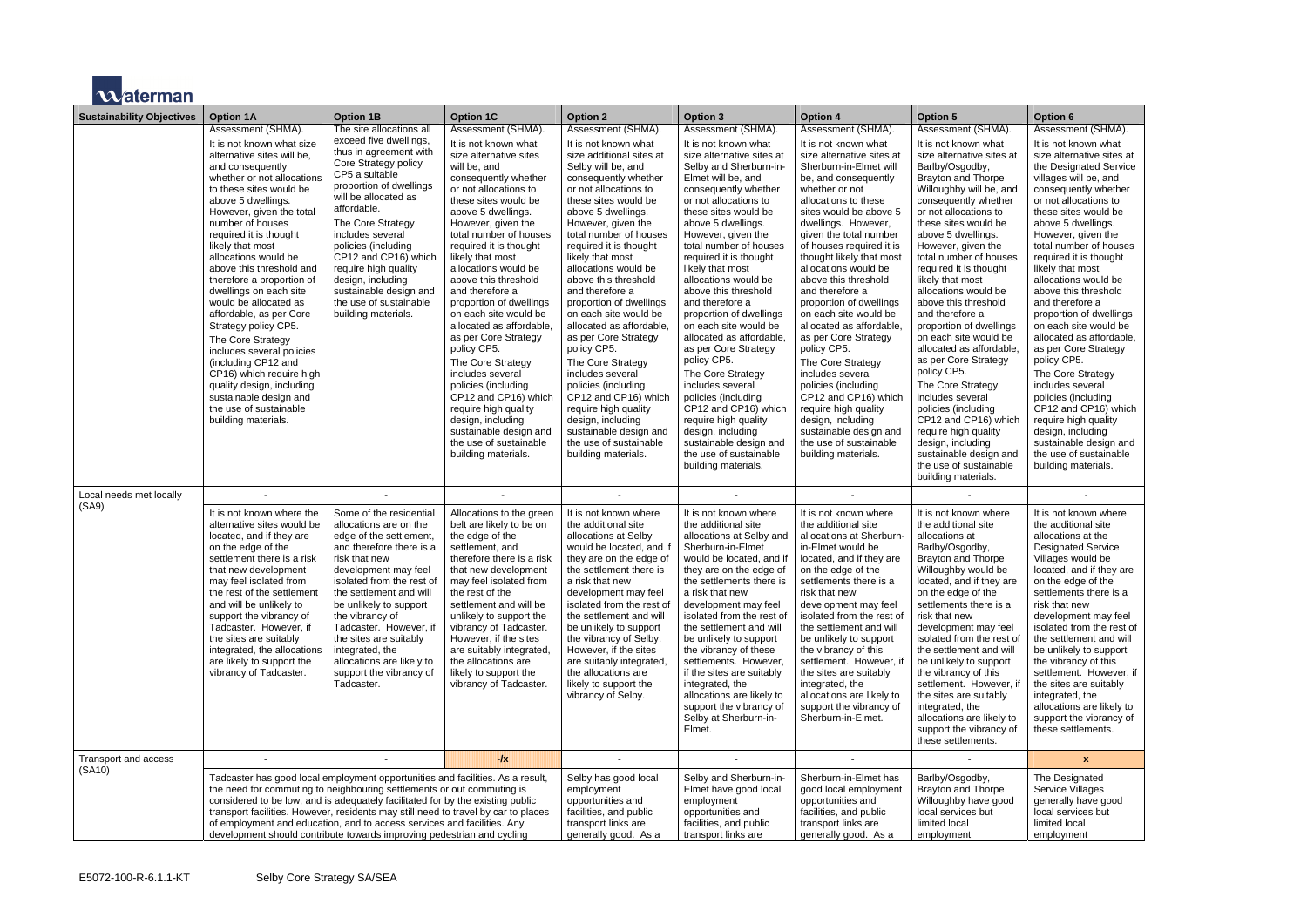

| <b>Sustainability Objectives</b> | <b>Option 1A</b>                                                                                                                                                                                                                                                                                                                                                                                                                                                                                                                                                                                                                                                                                                                | <b>Option 1B</b>                                                                                                                                                                                                                       | <b>Option 1C</b>                                                                                                                                                                                                                                                                                                                                                                                                                                                                                                                                                                                                                                                                                               | <b>Option 2</b>                                                                                                                                                                                                                                                                                                                                                                                                                                                                                                                                                                                                                                                                                                                                                                                                                                                                                                                                                                                                                                          | <b>Option 3</b>                                                                                                                                                                                                                                                                                                                                                                                                                                                                                                                                                                                                                                                                                                                                                                                                                                                                                                                                                                                                                                                                               | <b>Option 4</b>                                                                                                                                                                                                                                                                                                                                                                                                                                                                                                                                                                                                                                                                                                                                                                                                                                                                                                                                                                                                                                              | <b>Option 5</b>                                                                                                                                                                                                                                                                                                                                                                                                                                                                                                                                                                                                                                                                                                                                                                                                                                                                                                                                                                                                                                                                                      | Option 6                                                                                                                                                                                                                                                                                                                                                                                                                                                                                                                                                             |
|----------------------------------|---------------------------------------------------------------------------------------------------------------------------------------------------------------------------------------------------------------------------------------------------------------------------------------------------------------------------------------------------------------------------------------------------------------------------------------------------------------------------------------------------------------------------------------------------------------------------------------------------------------------------------------------------------------------------------------------------------------------------------|----------------------------------------------------------------------------------------------------------------------------------------------------------------------------------------------------------------------------------------|----------------------------------------------------------------------------------------------------------------------------------------------------------------------------------------------------------------------------------------------------------------------------------------------------------------------------------------------------------------------------------------------------------------------------------------------------------------------------------------------------------------------------------------------------------------------------------------------------------------------------------------------------------------------------------------------------------------|----------------------------------------------------------------------------------------------------------------------------------------------------------------------------------------------------------------------------------------------------------------------------------------------------------------------------------------------------------------------------------------------------------------------------------------------------------------------------------------------------------------------------------------------------------------------------------------------------------------------------------------------------------------------------------------------------------------------------------------------------------------------------------------------------------------------------------------------------------------------------------------------------------------------------------------------------------------------------------------------------------------------------------------------------------|-----------------------------------------------------------------------------------------------------------------------------------------------------------------------------------------------------------------------------------------------------------------------------------------------------------------------------------------------------------------------------------------------------------------------------------------------------------------------------------------------------------------------------------------------------------------------------------------------------------------------------------------------------------------------------------------------------------------------------------------------------------------------------------------------------------------------------------------------------------------------------------------------------------------------------------------------------------------------------------------------------------------------------------------------------------------------------------------------|--------------------------------------------------------------------------------------------------------------------------------------------------------------------------------------------------------------------------------------------------------------------------------------------------------------------------------------------------------------------------------------------------------------------------------------------------------------------------------------------------------------------------------------------------------------------------------------------------------------------------------------------------------------------------------------------------------------------------------------------------------------------------------------------------------------------------------------------------------------------------------------------------------------------------------------------------------------------------------------------------------------------------------------------------------------|------------------------------------------------------------------------------------------------------------------------------------------------------------------------------------------------------------------------------------------------------------------------------------------------------------------------------------------------------------------------------------------------------------------------------------------------------------------------------------------------------------------------------------------------------------------------------------------------------------------------------------------------------------------------------------------------------------------------------------------------------------------------------------------------------------------------------------------------------------------------------------------------------------------------------------------------------------------------------------------------------------------------------------------------------------------------------------------------------|----------------------------------------------------------------------------------------------------------------------------------------------------------------------------------------------------------------------------------------------------------------------------------------------------------------------------------------------------------------------------------------------------------------------------------------------------------------------------------------------------------------------------------------------------------------------|
|                                  | facilities. Any development should encourage sustainable modes of transport<br>such as car sharing and the use of the existing public transport and create<br>environments attractive to non-car users (e.g. pedestrians and cyclists).<br>It is not known where the<br>alternative sites would be<br>located, however by not<br>allocating in the green<br>belt the sites are likely to<br>be nearer the centre of<br>the settlement where<br>access to existing public<br>transport facilities is<br>better.<br>Due to the likely scale of<br>the allocations, they<br>could either stimulate an<br>improvement to the<br>existing public transport<br>facilities or additional<br>provision of public<br>transport services. | Due to the scale of the<br>allocations, they could<br>either stimulate an<br>improvement to the<br>existing public transport<br>facilities or additional<br>provision of public<br>transport services.                                 | It is not known where<br>the alternative sites<br>would be located.<br>however allocations to<br>the green belt are likely<br>to be on the edge of the<br>settlement and<br>therefore may not be as<br>well served by existing<br>public transport<br>infrastructure.<br>However, this should<br>be weighed up against<br>SDCs overall objective<br>to target Development<br>to the more sustainable<br>settlements such as<br>Tadcaster, which itself<br>would reduce the need<br>to travel.<br>Due to the likely scale<br>of the allocations, they<br>could either stimulate<br>an improvement to the<br>existing public transport<br>facilities or additional<br>provision of public<br>transport services. | result, the need for<br>commuting to<br>neighbouring<br>settlements or out<br>commuting is<br>considered to be low,<br>and is adequately<br>facilitated for by the<br>existing public transport<br>facilities. However,<br>residents may still need<br>to travel by car to<br>places of employment<br>and education, and to<br>access services and<br>facilities.<br>It is not known where<br>the additional site<br>allocations would be<br>located at Selby. Due<br>to the likely scale of the<br>allocations to Selby,<br>they could either<br>stimulate an<br>improvement to the<br>existing public transport<br>facilities or additional<br>provision of public<br>transport services.<br>Any development<br>should contribute<br>towards improving<br>pedestrian and cycling<br>facilities. Any<br>development should<br>encourage sustainable<br>modes of transport<br>such as car sharing<br>and the use of the<br>existing public transport<br>and create<br>environments attractive<br>to non-car users (e.g.<br>pedestrians and<br>cyclists). | generally good. As a<br>result, the need for<br>commuting to<br>neighbouring<br>settlements or out<br>commuting is<br>considered to be low,<br>and is adequately<br>facilitated for by the<br>existing public transport<br>facilities. However,<br>residents may still need<br>to travel by car to<br>places of employment<br>and education, and to<br>access services and<br>facilities.<br>It is not known where<br>the additional site<br>allocations would be<br>located at Selby and<br>Sherburn-in-Elmet.<br>Due to the likely scale<br>of the allocations, they<br>could either stimulate<br>an improvement to the<br>existing public transport<br>facilities or additional<br>provision of public<br>transport services.<br>Any development<br>should contribute<br>towards improving<br>pedestrian and cycling<br>facilities. Any<br>development should<br>encourage sustainable<br>modes of transport<br>such as car sharing<br>and the use of the<br>existing public transport<br>and create<br>environments attractive<br>to non-car users (e.g.<br>pedestrians and<br>cyclists). | result, the need for<br>commuting to<br>neighbouring<br>settlements or out<br>commuting is<br>considered to be low,<br>and is adequately<br>facilitated for by the<br>existing public transport<br>facilities. However,<br>residents may still need<br>to travel by car to<br>places of employment<br>and education, and to<br>access services and<br>facilities.<br>It is not known where<br>the additional site<br>allocations would be<br>located at Sherburn-in-<br>Elmet. Due to the likely<br>scale of the allocations,<br>they could either<br>stimulate an<br>improvement to the<br>existing public transport<br>facilities or additional<br>provision of public<br>transport services.<br>Any development<br>should contribute<br>towards improving<br>pedestrian and cycling<br>facilities. Any<br>development should<br>encourage sustainable<br>modes of transport<br>such as car sharing<br>and the use of the<br>existing public transport<br>and create<br>environments attractive<br>to non-car users (e.g.<br>pedestrians and<br>cyclists). | opportunities. As a<br>result, the need for<br>commuting to<br>neighbouring<br>settlements or out<br>commuting is moderate<br>for employment<br>opportunities, but low<br>for services. This is<br>partially facilitated for<br>by the existing public<br>transport facilities.<br>However, residents<br>may still need to travel<br>by car to places of<br>employment and<br>education, and to<br>access services and<br>facilities. Any<br>development should<br>contribute towards<br>improving pedestrian<br>and cycling facilities.<br>Any development<br>should encourage<br>sustainable modes of<br>transport such as car<br>sharing and the use of<br>the existing public<br>transport and create<br>environments attractive<br>to non-car users (e.g.<br>pedestrians and<br>cyclists).<br>It is not known where<br>the additional site<br>allocations would be<br>located. Due to the<br>likely scale of the<br>allocations, they could<br>either stimulate an<br>improvement to the<br>existing public transport<br>facilities or additional<br>provision of public<br>transport services. | opportunit<br>by public<br>employm<br>opportunit<br>varies bet<br>with some<br>being par<br>served.<br>Smaller s<br>allocation<br>Designate<br>Villages a<br>create suf<br>demand t<br>improvem<br>existing p<br>facilities o<br>provision<br>transport<br>As such,<br>anticipate<br>residents<br>to travel b<br>places of<br>and to ac<br>services.<br>Any deve<br>should co<br>towards in<br>pedestria<br>facilities.<br>developm<br>encourag<br>modes of<br>such as c<br>and the u<br>existing p<br>and creat<br>environm<br>to non-ca<br>pedestria<br>cyclists). |
| Built environment & land-        | $-1$ $\vee$                                                                                                                                                                                                                                                                                                                                                                                                                                                                                                                                                                                                                                                                                                                     | $\mathcal{U}$                                                                                                                                                                                                                          | $-1$ $x$                                                                                                                                                                                                                                                                                                                                                                                                                                                                                                                                                                                                                                                                                                       | $\mathcal{U}$                                                                                                                                                                                                                                                                                                                                                                                                                                                                                                                                                                                                                                                                                                                                                                                                                                                                                                                                                                                                                                            | $-1$                                                                                                                                                                                                                                                                                                                                                                                                                                                                                                                                                                                                                                                                                                                                                                                                                                                                                                                                                                                                                                                                                          | $\mathcal{U}$                                                                                                                                                                                                                                                                                                                                                                                                                                                                                                                                                                                                                                                                                                                                                                                                                                                                                                                                                                                                                                                | 14                                                                                                                                                                                                                                                                                                                                                                                                                                                                                                                                                                                                                                                                                                                                                                                                                                                                                                                                                                                                                                                                                                   |                                                                                                                                                                                                                                                                                                                                                                                                                                                                                                                                                                      |
| use $(SA11)$                     | Tadcaster offers access to adequate local services and therefore allocations in<br>Tadcaster have the potential to promote the development of communities with<br>accessible services, employment, shops and leisure facilities.                                                                                                                                                                                                                                                                                                                                                                                                                                                                                                |                                                                                                                                                                                                                                        |                                                                                                                                                                                                                                                                                                                                                                                                                                                                                                                                                                                                                                                                                                                | Selby and Sherburn-in-Elmet offer access to adequate local services and<br>therefore additional allocations in either settlement have the potential to<br>promote the development of communities with accessible services,<br>employment, shops and leisure facilities.                                                                                                                                                                                                                                                                                                                                                                                                                                                                                                                                                                                                                                                                                                                                                                                  |                                                                                                                                                                                                                                                                                                                                                                                                                                                                                                                                                                                                                                                                                                                                                                                                                                                                                                                                                                                                                                                                                               | Barlby/Osgodby,<br><b>Brayton and Thorpe</b><br>Willoughby offer access<br>to adequate local                                                                                                                                                                                                                                                                                                                                                                                                                                                                                                                                                                                                                                                                                                                                                                                                                                                                                                                                                                 | Not all De<br>Service V<br>able to of<br>adequate                                                                                                                                                                                                                                                                                                                                                                                                                                                                                                                                                                                                                                                                                                                                                                                                                                                                                                                                                                                                                                                    |                                                                                                                                                                                                                                                                                                                                                                                                                                                                                                                                                                      |
|                                  | Allocations outside of the<br>green belt are more likely<br>to comprise brownfield<br>sites, but may still<br>comprise of greenfield<br>land which is in<br>agricultural use. The<br>extent to which this<br>option is encouraging<br>development on                                                                                                                                                                                                                                                                                                                                                                                                                                                                            | The allocated sites<br>mainly comprise of<br>Greenfield land, with a<br>small amount of<br>previously developed<br>land. Most land is used<br>for agricultural use.<br>Therefore the<br>allocations would not<br>really be encouraging | Allocations in the<br>greenbelt are likely to<br>comprise of greenfield<br>land which may be in<br>use as agricultural land.<br>Therefore this option<br>would not be<br>encouraging<br>development on<br>brownfield sites.                                                                                                                                                                                                                                                                                                                                                                                                                                                                                    | The extent to which this<br>option is encouraging<br>development on<br>brownfield sites is<br>uncertain until the<br>location of allocations is<br>known. However<br>because of Selby's<br>status as a Principal<br>Town it is viewed as a                                                                                                                                                                                                                                                                                                                                                                                                                                                                                                                                                                                                                                                                                                                                                                                                               | The extent to which this<br>option is encouraging<br>development on<br>brownfield sites is<br>uncertain until the<br>location of allocations is<br>known. However<br>because of Selby's<br>status as a Principal<br>Town and Sherburn-in-                                                                                                                                                                                                                                                                                                                                                                                                                                                                                                                                                                                                                                                                                                                                                                                                                                                     | The extent to which this<br>option is encouraging<br>development on<br>brownfield sites is<br>uncertain until the<br>location of allocations is<br>known. However<br>because of Sherburn-<br>in-Elmet's status as a<br>Local Service Centre it                                                                                                                                                                                                                                                                                                                                                                                                                                                                                                                                                                                                                                                                                                                                                                                                               | services and therefore<br>additional allocations<br>these settlements have<br>the potential to promote<br>the development of<br>communities with<br>accessible services,<br>employment, shops<br>and leisure facilities.<br>The extent to which this                                                                                                                                                                                                                                                                                                                                                                                                                                                                                                                                                                                                                                                                                                                                                                                                                                                 | and there<br>allocation<br>settlemen<br>promote t<br>developm<br>communit<br>accessible<br>employm<br>and leisur                                                                                                                                                                                                                                                                                                                                                                                                                                                     |

|                                                                                                                                                                                                                                                                                                                                                                                                                                                                                                                                                               | <b>Option 6</b>                                                                                                                                                                                                                                                                                                                                                                                                                                                                                                                                                                                                                                                                                                                                                                                                                                                                                                                                                                                  |
|---------------------------------------------------------------------------------------------------------------------------------------------------------------------------------------------------------------------------------------------------------------------------------------------------------------------------------------------------------------------------------------------------------------------------------------------------------------------------------------------------------------------------------------------------------------|--------------------------------------------------------------------------------------------------------------------------------------------------------------------------------------------------------------------------------------------------------------------------------------------------------------------------------------------------------------------------------------------------------------------------------------------------------------------------------------------------------------------------------------------------------------------------------------------------------------------------------------------------------------------------------------------------------------------------------------------------------------------------------------------------------------------------------------------------------------------------------------------------------------------------------------------------------------------------------------------------|
| As a<br>S.<br>eed for<br>to<br>ıg<br>or out<br>is moderate<br>nent<br>s, but low<br>. This is<br>ilitated for<br>ing public<br>cilities.<br>esidents<br>ed to travel<br>aces of<br>it and<br>and to<br>vices and<br>١y<br>nt should<br>owards<br>edestrian<br>facilities.<br>pment<br>purage<br>modes of<br>ıch as car<br>I the use of<br>public<br>าd create<br>its attractive<br>isers (e.g.<br>and<br>wn where<br>∣al site<br>would be<br>ue to the<br>of the<br>they could<br>llate an<br>nt to the<br>blic transport<br>additional<br>public<br>ervices. | opportunities. Access<br>by public transport to<br>employment<br>opportunities elsewhere<br>varies between villages<br>with some villages not<br>being particularly well<br>served.<br>Smaller scale additional<br>allocations across the<br><b>Designated Service</b><br>Villages are unlikely to<br>create sufficient<br>demand to stimulate an<br>improvement to the<br>existing public transport<br>facilities or additional<br>provision of public<br>transport services.<br>As such, it is<br>anticipated that<br>residents may still need<br>to travel by car to<br>places of employment<br>and to access other<br>services.<br>Any development<br>should contribute<br>towards improving<br>pedestrian and cycling<br>facilities. Any<br>development should<br>encourage sustainable<br>modes of transport<br>such as car sharing<br>and the use of the<br>existing public transport<br>and create<br>environments attractive<br>to non-car users (e.g.<br>pedestrians and<br>cyclists). |
| odby,<br>d Thorpe<br>offer access<br>local<br>d therefore<br>llocations<br>ments have<br>il to promote<br>ment of<br>s with<br>services,<br>it, shops<br>facilities.                                                                                                                                                                                                                                                                                                                                                                                          | -/x<br>Not all Designated<br>Service Villages are<br>able to offer access to<br>adequate local services<br>and therefore additional<br>allocations in these<br>settlements may not<br>promote the<br>development of<br>communities with<br>accessible services,<br>employment, shops<br>and leisure facilities.                                                                                                                                                                                                                                                                                                                                                                                                                                                                                                                                                                                                                                                                                  |
| to which this                                                                                                                                                                                                                                                                                                                                                                                                                                                                                                                                                 |                                                                                                                                                                                                                                                                                                                                                                                                                                                                                                                                                                                                                                                                                                                                                                                                                                                                                                                                                                                                  |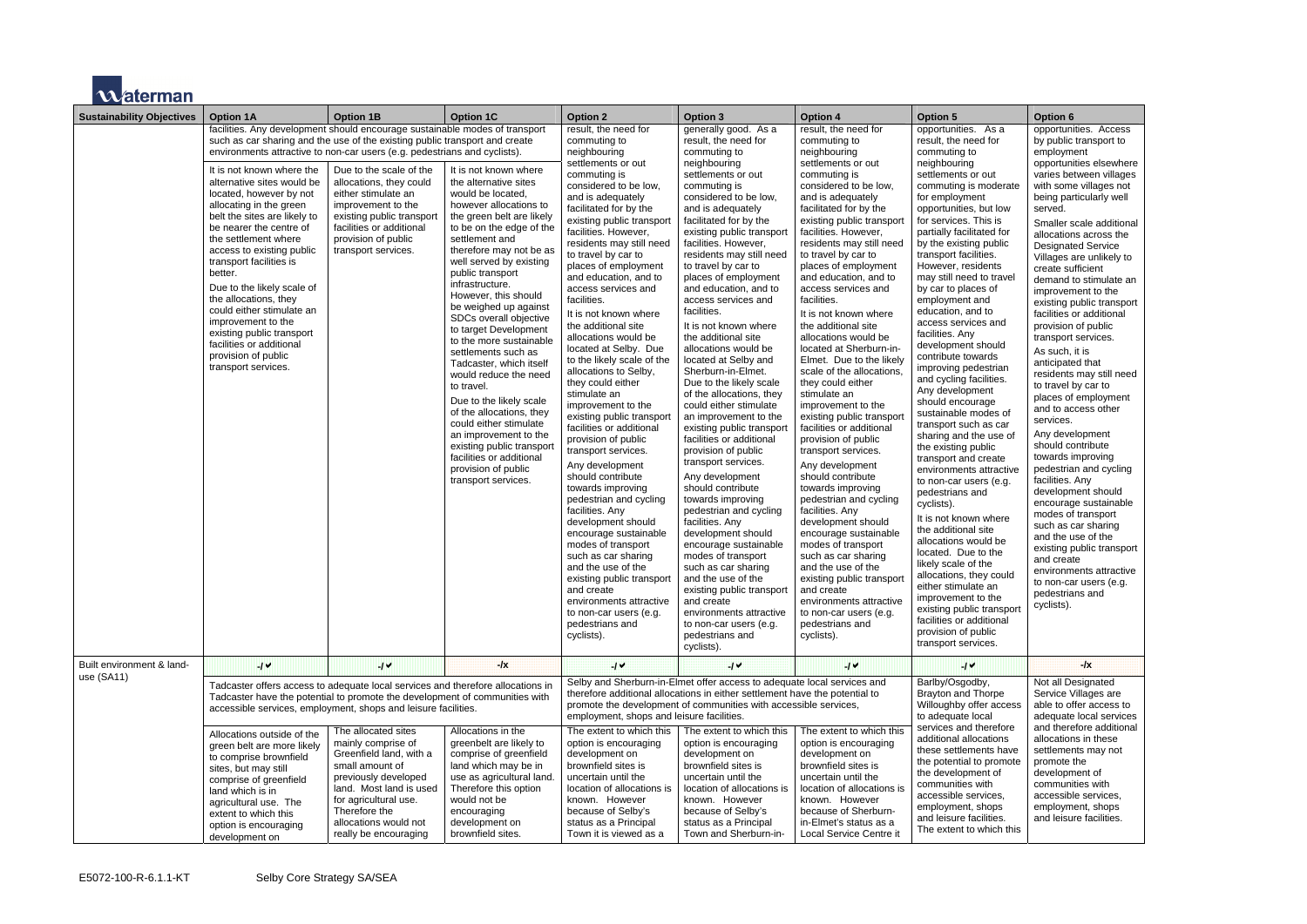

| <b>Sustainability Objectives</b> | <b>Option 1A</b>                                                                                                                                                                                                                                                                                                                                                                                                                                                                                                                                                                               | <b>Option 1B</b>                                                                                                                                                                                                                                                                                                                                                            | <b>Option 1C</b>                                                                                                                                                                                                                                                                                                                                                                        | <b>Option 2</b>                                                                                                                                                                                                                                                                                                                                                                                                                                                                                                                                                                                   | <b>Option 3</b>                                                                                                                                                                                                                                                                                                                                                                                                                                                                                                                                                                                                                                                                                                                                                         | <b>Option 4</b>                                                                                                                                                                                                                                                                                                                                                                                                                                                                                                                                                         | <b>Option 5</b>                                                                                                                                                                                                                                                                                                                                                                                                                                                                                                                             | <b>Option 6</b>                                                                                                                                                                                                                                                                                                                                                                                                                                                                                                                              |
|----------------------------------|------------------------------------------------------------------------------------------------------------------------------------------------------------------------------------------------------------------------------------------------------------------------------------------------------------------------------------------------------------------------------------------------------------------------------------------------------------------------------------------------------------------------------------------------------------------------------------------------|-----------------------------------------------------------------------------------------------------------------------------------------------------------------------------------------------------------------------------------------------------------------------------------------------------------------------------------------------------------------------------|-----------------------------------------------------------------------------------------------------------------------------------------------------------------------------------------------------------------------------------------------------------------------------------------------------------------------------------------------------------------------------------------|---------------------------------------------------------------------------------------------------------------------------------------------------------------------------------------------------------------------------------------------------------------------------------------------------------------------------------------------------------------------------------------------------------------------------------------------------------------------------------------------------------------------------------------------------------------------------------------------------|-------------------------------------------------------------------------------------------------------------------------------------------------------------------------------------------------------------------------------------------------------------------------------------------------------------------------------------------------------------------------------------------------------------------------------------------------------------------------------------------------------------------------------------------------------------------------------------------------------------------------------------------------------------------------------------------------------------------------------------------------------------------------|-------------------------------------------------------------------------------------------------------------------------------------------------------------------------------------------------------------------------------------------------------------------------------------------------------------------------------------------------------------------------------------------------------------------------------------------------------------------------------------------------------------------------------------------------------------------------|---------------------------------------------------------------------------------------------------------------------------------------------------------------------------------------------------------------------------------------------------------------------------------------------------------------------------------------------------------------------------------------------------------------------------------------------------------------------------------------------------------------------------------------------|----------------------------------------------------------------------------------------------------------------------------------------------------------------------------------------------------------------------------------------------------------------------------------------------------------------------------------------------------------------------------------------------------------------------------------------------------------------------------------------------------------------------------------------------|
|                                  | brownfield sites is<br>uncertain until the<br>location of allocations is<br>known. However<br>because of Tadcaster's<br>status as a Local Service<br>Centre it is viewed as a<br>suitable settlement in the<br>Core Strategy for limited<br>Greenfield development.<br>The Core Strategy<br>includes several policies<br>(including CP16) which<br>require high quality<br>design which is suitable<br>to the locality.                                                                                                                                                                        | development on<br>brownfield sites.<br>However because of<br>Tadcaster's status as a<br>Service Centre it is<br>viewed as a suitable<br>settlement in the Core<br>Strategy for limited<br>Greenfield<br>development.<br>The Core Strategy<br>includes several<br>policies (including<br>CP16) which require<br>high quality design<br>which is suitable to the<br>locality. | The Core Strategy<br>includes several<br>policies (including<br>CP16) which require<br>high quality design<br>which is suitable to the<br>locality.                                                                                                                                                                                                                                     | suitable settlement in<br>the Core Strategy for<br>limited Greenfield<br>development.<br>The Core Strategy<br>includes several<br>policies (including<br>CP16) which require<br>high quality design<br>which is suitable to the<br>locality.                                                                                                                                                                                                                                                                                                                                                      | Elmet's status as a<br><b>Local Service Centre</b><br>they are viewed as<br>suitable settlements in<br>the Core Strategy for<br>limited Greenfield<br>development.<br>The Core Strategy<br>includes several<br>policies (including<br>CP16) which require<br>high quality design<br>which is suitable to the<br>locality.                                                                                                                                                                                                                                                                                                                                                                                                                                               | is viewed as a suitable<br>settlement in the Core<br>Strategy for limited<br>Greenfield<br>development.<br>The Core Strategy<br>includes several<br>policies (including<br>CP16) which require<br>high quality design<br>which is suitable to the<br>locality.                                                                                                                                                                                                                                                                                                          | option is encouraging<br>development on<br>brownfield sites is<br>uncertain until the<br>location of allocations is<br>known. However<br>because of<br>Barlby/Osgodby,<br><b>Brayton and Thorpe</b><br>Willoughby's status<br><b>Designated Service</b><br>Villages they are<br>viewed as a suitable<br>settlement in the Core<br>Strategy for limited<br>Greenfield<br>development.<br>The Core Strategy<br>includes several<br>policies (including<br>CP16) which require<br>high quality design<br>which is suitable to the<br>locality. | The extent to which this<br>option is encouraging<br>development on<br>brownfield sites is<br>uncertain until the<br>location of allocations is<br>known. However<br><b>Designated Service</b><br>Villages are viewed as<br>a suitable settlement in<br>the Core Strategy for<br>limited Greenfield<br>development.<br>The Core Strategy<br>includes several<br>policies (including<br>CP16) which require<br>high quality design<br>which is suitable to the<br>locality.                                                                   |
| Historic built environment       | $\overline{?}$                                                                                                                                                                                                                                                                                                                                                                                                                                                                                                                                                                                 |                                                                                                                                                                                                                                                                                                                                                                             | $\overline{?}$                                                                                                                                                                                                                                                                                                                                                                          | $\overline{?}$                                                                                                                                                                                                                                                                                                                                                                                                                                                                                                                                                                                    | $\overline{?}$                                                                                                                                                                                                                                                                                                                                                                                                                                                                                                                                                                                                                                                                                                                                                          | $\overline{?}$                                                                                                                                                                                                                                                                                                                                                                                                                                                                                                                                                          | $\overline{2}$                                                                                                                                                                                                                                                                                                                                                                                                                                                                                                                              | $\overline{\mathbf{r}}$                                                                                                                                                                                                                                                                                                                                                                                                                                                                                                                      |
| (SA12)                           | The Castle Hill "motte and bailey" castle is a Schedule Monument and is<br>located to the north of the town centre, in the green belt, Tadcaster<br>Conservation Area is located in the centre of Tadcaster.<br>It is not known where the<br>alternative sites would be<br>located and whether they<br>would be located in close<br>proximity to any features<br>of heritage value.<br>Any development close<br>to features of heritage<br>value would need to take<br>into consideration these<br>features so they can<br>minimise adverse<br>impacts on these<br>features and their setting. | The Tadcaster<br>Conservation Area is<br>located in close<br>proximity to two of the<br>site allocations, and<br>one allocation is close<br>to Listed Buildings.<br>Therefore, any<br>development on these<br>sites would need to<br>take into consideration<br>these sites so they can<br>minimise adverse<br>impacts on these<br>features and their<br>setting.           | It is not known where<br>the alternative sites<br>would be located and<br>whether they would be<br>located in close<br>proximity to any<br>features of heritage<br>value.<br>Any development close<br>to features of heritage<br>value would need to<br>take into consideration<br>these features so they<br>can minimise adverse<br>impacts on these<br>features and their<br>setting. | Selby has many<br>features of heritage<br>value, including four<br>conservation areas and<br>a scheduled ancient<br>monument, as well as<br>various listed buildings<br>such as Selby Abbey.<br>It is not known where<br>the additional site<br>allocations would be<br>located and whether<br>they would be located<br>in close proximity to<br>any features of heritage<br>value.<br>Any development close<br>to features of heritage<br>value would need to<br>take into consideration<br>these features so they<br>can minimise adverse<br>impacts on these<br>features and their<br>setting. | Selby has many<br>features of heritage<br>value, including four<br>conservation areas and<br>a scheduled ancient<br>monument, as well as<br>various listed buildings<br>such as Selby Abbey.<br><b>Hall Garth Scheduled</b><br>Monument is located<br>on the western edge of<br>Sherburn-in-Elmet but<br>there are no<br>Conservation Areas in<br>this settlement. It is<br>not known where the<br>additional site<br>allocations would be<br>located and whether<br>they would be located<br>in close proximity to<br>any features of heritage<br>value.<br>Any development close<br>to features of heritage<br>value would need to<br>take into consideration<br>these features so they<br>can minimise adverse<br>impacts on these<br>features and their<br>setting. | <b>Hall Garth Scheduled</b><br>Monument is located<br>on the western edge of<br>Sherburn-in-Elmet but<br>there are no<br>Conservation Areas in<br>this settlement. It is<br>not known where the<br>additional site<br>allocations would be<br>located and whether<br>they would be located<br>in close proximity to<br>any features of heritage<br>value.<br>Any development close<br>to features of heritage<br>value would need to<br>take into consideration<br>these features so they<br>can minimise adverse<br>impacts on these<br>features and their<br>setting. | There is a<br>Conservation Area at<br>Brayton and a<br>Schedule Monument to<br>the north east of<br>Thorpe Willoughby. It<br>is not known where the<br>additional site<br>allocations would be<br>located and whether<br>they would be located<br>in close proximity to<br>any features of heritage<br>value.<br>Any development close<br>to features of heritage<br>value would need to<br>take into consideration<br>these features so they<br>can minimise adverse<br>impacts on these<br>features and their<br>setting.                 | The Designated<br>Service Villages have<br>varied amount of<br>heritage features such<br>as Conservation Areas<br>and listed Buildings. It<br>is not known where the<br>additional site<br>allocations would be<br>located and whether<br>they would be located<br>in close proximity to<br>any features of heritage<br>value.<br>Any development close<br>to features of heritage<br>value would need to<br>take into consideration<br>these features so they<br>can minimise adverse<br>impacts on these<br>features and their<br>setting. |
| Biodiversity (SA13)              | 21                                                                                                                                                                                                                                                                                                                                                                                                                                                                                                                                                                                             | $-1$ $\vee$                                                                                                                                                                                                                                                                                                                                                                 | $?$ /x                                                                                                                                                                                                                                                                                                                                                                                  | 21 <sup>4</sup>                                                                                                                                                                                                                                                                                                                                                                                                                                                                                                                                                                                   | $21\checkmark$                                                                                                                                                                                                                                                                                                                                                                                                                                                                                                                                                                                                                                                                                                                                                          | 21 <sup>4</sup>                                                                                                                                                                                                                                                                                                                                                                                                                                                                                                                                                         | 21 <sup>4</sup>                                                                                                                                                                                                                                                                                                                                                                                                                                                                                                                             | 21 <sup>4</sup>                                                                                                                                                                                                                                                                                                                                                                                                                                                                                                                              |
|                                  | Tadcaster Mere to the south-east of the town, between Tadcaster and the                                                                                                                                                                                                                                                                                                                                                                                                                                                                                                                        |                                                                                                                                                                                                                                                                                                                                                                             |                                                                                                                                                                                                                                                                                                                                                                                         |                                                                                                                                                                                                                                                                                                                                                                                                                                                                                                                                                                                                   | Four sites around Selby   Four sites around Selby   There are two sites of                                                                                                                                                                                                                                                                                                                                                                                                                                                                                                                                                                                                                                                                                              |                                                                                                                                                                                                                                                                                                                                                                                                                                                                                                                                                                         | The three narrow                                                                                                                                                                                                                                                                                                                                                                                                                                                                                                                            | It is not known where                                                                                                                                                                                                                                                                                                                                                                                                                                                                                                                        |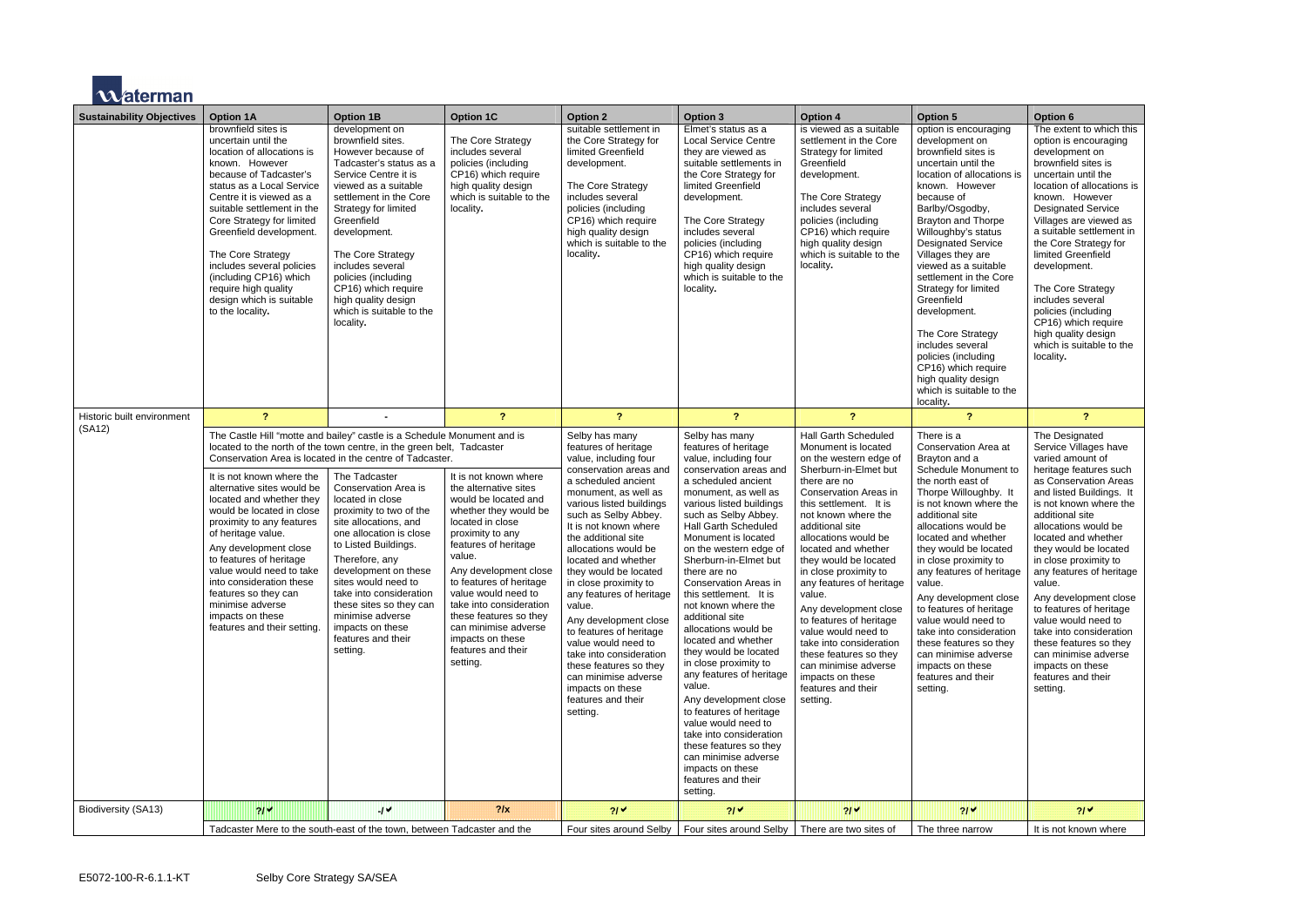

| <b>Sustainability Objectives</b> | <b>Option 1A</b>                                                                                                                                                                                                                                                                                                                                                                                                                                                                                                                                                                                                                                                                                                                                                                                                                                                                                                                                                                                                                                                                                                                                                                                                                                                                                                                                                                                                                                                                                       | <b>Option 1B</b>                                                                                                                                                                                                                                                                                                                                                                                                                                                                                                                                                              | <b>Option 1C</b>                                                                                                                                                                                                                                                                                                                                                                                                                                                                                                                                                                                                                                                                              | <b>Option 2</b>                                                                                                                                                                                                                                                                                                                                                                                                                                                                                                                                                                                                                                                                                                                                                                                                                                                                                                                                                                                  | <b>Option 3</b>                                                                                                                                                                                                                                                                                                                                                                                                                                                                                                                                                                                                                                                                                                                                                                                                                                                                                                                                                                                                                                                                                                                                                                                                                                                                                                                       | <b>Option 4</b>                                                                                                                                                                                                                                                                                                                                                                                                                                                                                                                                                                                                                                                                                                                                                                                  | <b>Option 5</b>                                                                                                                                                                                                                                                                                                                                                                                                                                                                                                                                                                                                                                                                                                                                                                                                     | Option 6                                                                                                                                                                                                                                                                                                                                                                                                                                                     |
|----------------------------------|--------------------------------------------------------------------------------------------------------------------------------------------------------------------------------------------------------------------------------------------------------------------------------------------------------------------------------------------------------------------------------------------------------------------------------------------------------------------------------------------------------------------------------------------------------------------------------------------------------------------------------------------------------------------------------------------------------------------------------------------------------------------------------------------------------------------------------------------------------------------------------------------------------------------------------------------------------------------------------------------------------------------------------------------------------------------------------------------------------------------------------------------------------------------------------------------------------------------------------------------------------------------------------------------------------------------------------------------------------------------------------------------------------------------------------------------------------------------------------------------------------|-------------------------------------------------------------------------------------------------------------------------------------------------------------------------------------------------------------------------------------------------------------------------------------------------------------------------------------------------------------------------------------------------------------------------------------------------------------------------------------------------------------------------------------------------------------------------------|-----------------------------------------------------------------------------------------------------------------------------------------------------------------------------------------------------------------------------------------------------------------------------------------------------------------------------------------------------------------------------------------------------------------------------------------------------------------------------------------------------------------------------------------------------------------------------------------------------------------------------------------------------------------------------------------------|--------------------------------------------------------------------------------------------------------------------------------------------------------------------------------------------------------------------------------------------------------------------------------------------------------------------------------------------------------------------------------------------------------------------------------------------------------------------------------------------------------------------------------------------------------------------------------------------------------------------------------------------------------------------------------------------------------------------------------------------------------------------------------------------------------------------------------------------------------------------------------------------------------------------------------------------------------------------------------------------------|---------------------------------------------------------------------------------------------------------------------------------------------------------------------------------------------------------------------------------------------------------------------------------------------------------------------------------------------------------------------------------------------------------------------------------------------------------------------------------------------------------------------------------------------------------------------------------------------------------------------------------------------------------------------------------------------------------------------------------------------------------------------------------------------------------------------------------------------------------------------------------------------------------------------------------------------------------------------------------------------------------------------------------------------------------------------------------------------------------------------------------------------------------------------------------------------------------------------------------------------------------------------------------------------------------------------------------------|--------------------------------------------------------------------------------------------------------------------------------------------------------------------------------------------------------------------------------------------------------------------------------------------------------------------------------------------------------------------------------------------------------------------------------------------------------------------------------------------------------------------------------------------------------------------------------------------------------------------------------------------------------------------------------------------------------------------------------------------------------------------------------------------------|---------------------------------------------------------------------------------------------------------------------------------------------------------------------------------------------------------------------------------------------------------------------------------------------------------------------------------------------------------------------------------------------------------------------------------------------------------------------------------------------------------------------------------------------------------------------------------------------------------------------------------------------------------------------------------------------------------------------------------------------------------------------------------------------------------------------|--------------------------------------------------------------------------------------------------------------------------------------------------------------------------------------------------------------------------------------------------------------------------------------------------------------------------------------------------------------------------------------------------------------------------------------------------------------|
| Minimal pollution levels         | village of Oxton, is a designated Site of Special Scientific Interest (SSSI).<br>There are several Sites of Importance for Nature Conservation in Tadcaster<br>Parish including Castle Hill (2.75 ha of semi-improved neutral grassland<br>adjacent to and on the western banks of the river Wharfe within the green belt),<br>Brickyard Pond (2.25 ha of former brickyard ponds, now filled in and<br>comprising a botanically diverse neutral grassland, situated to the rear of<br>Wighill Lane on the northern edge of town), Willow Carr (12.36 ha of stream<br>site habitat comprising marsh, willow carr, and deciduous woodland situated<br>adjacent and to the south-east of the A64(T)/A163 junction).<br>It is not known where the<br>alternative sites would be<br>located however<br>allocating sites outside<br>the green belt should<br>lessen the chance of<br>sites being of high<br>ecological value or being<br>located in close proximity<br>to the Locally Important<br>Landscape Area or<br>designated nature<br>conservation sites such<br>as Tadcaster Mere SSSI.<br>However, Core Strategy<br>Policy CP15 would seek<br>to protect and enhance<br>biodiversity. Any features<br>of ecological value would<br>therefore need to be<br>taken into consideration<br>to minimise<br>disruption/removal in<br>accordance with the Core<br>Strategy policy. In<br>addition, opportunities for<br>ecological enhancement<br>should be considered in<br>any development<br>proposals. | There is minimal<br>potential for significant<br>ecological value on the<br>allocated sites as most<br>sites are currently<br>agricultural land.<br>However, Core<br><b>Strategy Policy CP15</b><br>would seek to protect<br>and enhance<br>biodiversity. Any<br>features of ecological<br>value would therefore<br>need to be taken into<br>consideration to<br>minimise<br>disruption/removal in<br>accordance with the<br>Core Strategy policy. In<br>addition, opportunities<br>for ecological<br>enhancement should<br>be considered in any<br>development<br>proposals. | It is not known where<br>the alternative sites<br>would be located<br>however there is a<br>greater chance of a site<br>in the green belt being<br>of higher ecological<br>value or located in<br>close proximity to the<br>Locally Important<br>Landscape Area.<br>However, Core<br><b>Strategy Policy CP15</b><br>would seek to protect<br>and enhance<br>biodiversity. Any<br>features of ecological<br>value would therefore<br>need to be taken into<br>consideration to<br>minimise<br>disruption/removal in<br>accordance with the<br>Core Strategy policy. In<br>addition, opportunities<br>for ecological<br>enhancement should<br>be considered in any<br>development<br>proposals. | town have been<br>designated as Sites of<br>Importance for Nature<br>Conservation. Sturges<br>Pond to the west of<br>Bawtry Road;<br>Rosscarrs Ponds, to<br>the east of the sewage<br>works; fields near<br>Barlow Grange Farm,<br>west of East Common<br>Lane; and Staynor<br>Wood, south-east of<br>Staynor Hall. In<br>addition, a small site<br>known as Burr Close,<br>between Selby and<br>Wistow has been<br>designated as a Site of<br><b>Special Scientific</b><br>Interest.<br>It is not known where<br>the alternative sites<br>would be located<br>however, Core Strategy<br>Policy CP15 would<br>seek to protect and<br>enhance biodiversity.<br>Any features of<br>ecological value would<br>therefore need to be<br>taken into consideration<br>to minimise<br>disruption/removal in<br>accordance with the<br>Core Strategy policy. In<br>addition, opportunities<br>for ecological<br>enhancement should<br>be considered in any<br>development<br>proposals.<br>$\blacksquare$ | town have been<br>designated as Sites of<br>Importance for Nature<br>Conservation. Sturges<br>Pond to the west of<br>Bawtry Road;<br>Rosscarrs Ponds, to<br>the east of the sewage<br>works; fields near<br>Barlow Grange Farm,<br>west of East Common<br>Lane; and Staynor<br>Wood, south-east of<br>Staynor Hall. In<br>addition, a small site<br>known as Burr Close,<br>between Selby and<br>Wistow has been<br>designated as a Site of<br><b>Special Scientific</b><br>Interest.<br>There are two sites of<br>importance for nature<br>conservation at<br>Sherburn-in-Elmet.<br>These comprise<br><b>Sherburn Willows</b><br>which is designated as<br>a Site of Special<br>Scientific Interest and<br>the pasture opposite<br>the Gypsum works<br>which is a site of local<br>importance for nature<br>conservation.<br>It is not known where<br>the alternative sites<br>would be located<br>however, Core Strategy<br>Policy CP15 would<br>seek to protect and<br>enhance biodiversity.<br>Any features of<br>ecological value would<br>therefore need to be<br>taken into consideration<br>to minimise<br>disruption/removal in<br>accordance with the<br>Core Strategy policy. In<br>addition, opportunities<br>for ecological<br>enhancement should<br>be considered in any<br>development<br>proposals.<br>$\blacksquare$ | importance for nature<br>conservation at<br>Sherburn-in-Elmet.<br>These comprise<br><b>Sherburn Willows</b><br>which is designated as<br>a Site of Special<br>Scientific Interest and<br>the pasture opposite<br>the Gypsum works<br>which is a site of local<br>importance for nature<br>conservation.<br>It is not known where<br>the alternative sites<br>would be located<br>however, Core Strategy<br>Policy CP15 would<br>seek to protect and<br>enhance biodiversity.<br>Any features of<br>ecological value would<br>therefore need to be<br>taken into consideration<br>to minimise<br>disruption/removal in<br>accordance with the<br>Core Strategy policy. In<br>addition, opportunities<br>for ecological<br>enhancement should<br>be considered in any<br>development<br>proposals. | ponds, known as<br>Barlby Ings, located at<br>the western edge of<br>Barlby, are<br>acknowledged for their<br>local conservation<br>interest. Oakney<br>Wood, lying north of<br>Brayton Lane and east<br>of the railway line at<br>Brayton, is designated<br>as a site of importance<br>for nature conservation<br>(SINC).<br>It is not known where<br>the alternative sites<br>would be located<br>however, Core Strategy<br>Policy CP15 would<br>seek to protect and<br>enhance biodiversity.<br>Any features of<br>ecological value would<br>therefore need to be<br>taken into consideration<br>to minimise<br>disruption/removal in<br>accordance with the<br>Core Strategy policy. In<br>addition, opportunities<br>for ecological<br>enhancement should<br>be considered in any<br>development<br>proposals. | the alternative sites<br>would be located<br>however, Core Strategy<br>Policy CP15 would<br>seek to protect and<br>enhance biodiversity.<br>Any features of<br>ecological value would<br>therefore need to be<br>taken into consideration<br>to minimise<br>disruption/removal in<br>accordance with the<br>Core Strategy policy. In<br>addition, opportunities<br>for ecological<br>enhancement should<br>be considered in any<br>development<br>proposals. |
| (SA14)                           | The options relate to the distribution of additional housing within the Local                                                                                                                                                                                                                                                                                                                                                                                                                                                                                                                                                                                                                                                                                                                                                                                                                                                                                                                                                                                                                                                                                                                                                                                                                                                                                                                                                                                                                          |                                                                                                                                                                                                                                                                                                                                                                                                                                                                                                                                                                               |                                                                                                                                                                                                                                                                                                                                                                                                                                                                                                                                                                                                                                                                                               |                                                                                                                                                                                                                                                                                                                                                                                                                                                                                                                                                                                                                                                                                                                                                                                                                                                                                                                                                                                                  |                                                                                                                                                                                                                                                                                                                                                                                                                                                                                                                                                                                                                                                                                                                                                                                                                                                                                                                                                                                                                                                                                                                                                                                                                                                                                                                                       |                                                                                                                                                                                                                                                                                                                                                                                                                                                                                                                                                                                                                                                                                                                                                                                                  | The options relate to the distribution of additional housing within the District and are anticipated to have an overall neutral effect on                                                                                                                                                                                                                                                                                                                                                                                                                                                                                                                                                                                                                                                                           |                                                                                                                                                                                                                                                                                                                                                                                                                                                              |
|                                  | Service Centres and are anticipated to have an overall neutral effect on<br>pollution levels.                                                                                                                                                                                                                                                                                                                                                                                                                                                                                                                                                                                                                                                                                                                                                                                                                                                                                                                                                                                                                                                                                                                                                                                                                                                                                                                                                                                                          |                                                                                                                                                                                                                                                                                                                                                                                                                                                                                                                                                                               |                                                                                                                                                                                                                                                                                                                                                                                                                                                                                                                                                                                                                                                                                               | pollution levels.                                                                                                                                                                                                                                                                                                                                                                                                                                                                                                                                                                                                                                                                                                                                                                                                                                                                                                                                                                                |                                                                                                                                                                                                                                                                                                                                                                                                                                                                                                                                                                                                                                                                                                                                                                                                                                                                                                                                                                                                                                                                                                                                                                                                                                                                                                                                       |                                                                                                                                                                                                                                                                                                                                                                                                                                                                                                                                                                                                                                                                                                                                                                                                  |                                                                                                                                                                                                                                                                                                                                                                                                                                                                                                                                                                                                                                                                                                                                                                                                                     |                                                                                                                                                                                                                                                                                                                                                                                                                                                              |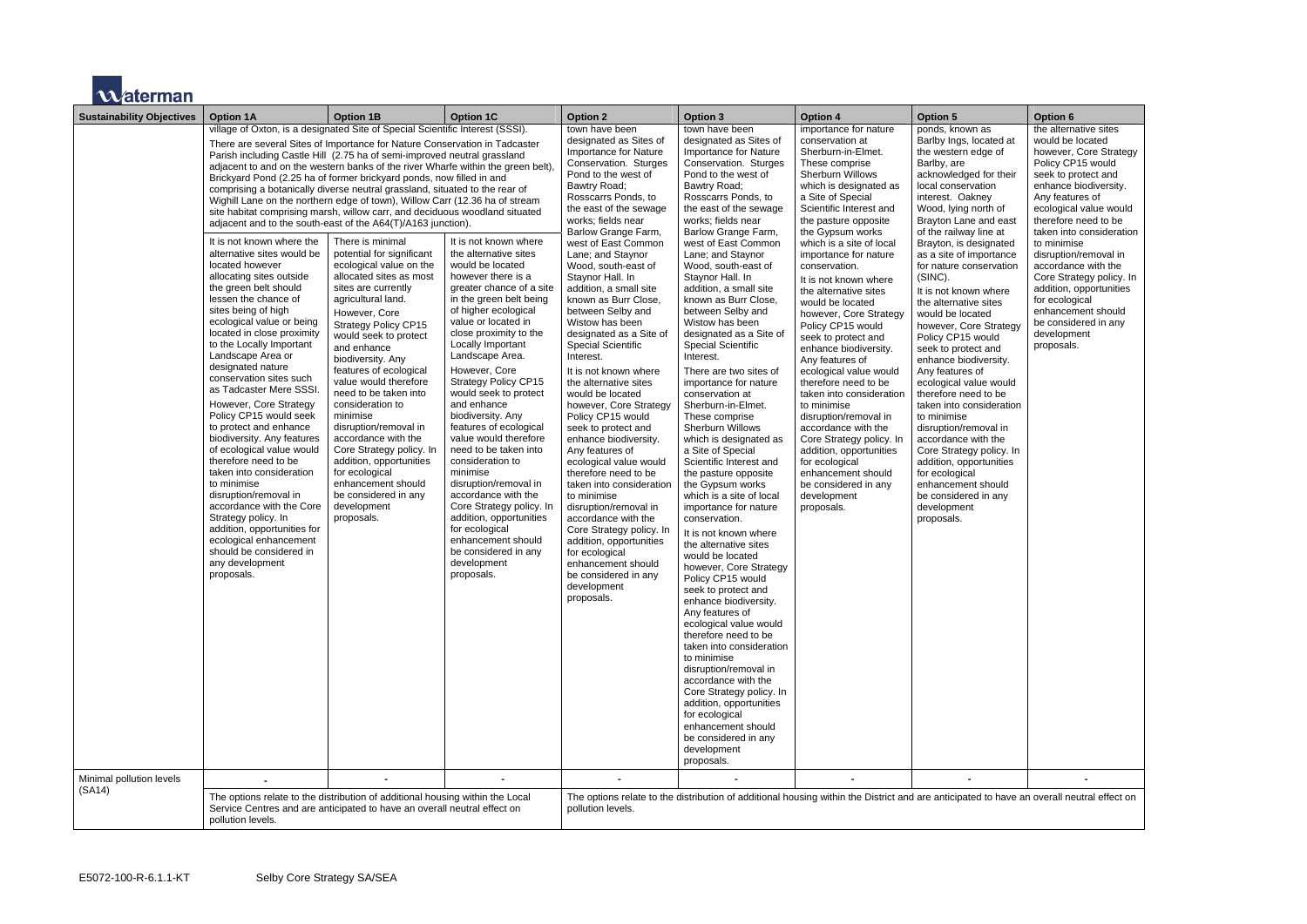|  | <b>11</b> Avaterman |
|--|---------------------|
|  |                     |

| <b>Sustainability Objectives</b>          | <b>Option 1A</b>                                                                                                                                                                                                                                                                                                                                                                                                                                                                                                                                                                  | <b>Option 1B</b>                                                                                                                                                                                                                                                                                                                                                                                                                                                                                              | <b>Option 1C</b>                                                                                                                                                                                                                                                                                                                                                                                                                                                                                                                                                                         | <b>Option 2</b>                                                                                                                                                                                                                                                                                                                                                                                                                                                                                                                                                         | <b>Option 3</b>                                                                                                                                                                                                                                                                                                                                                                                                                                                                                                                                                         | <b>Option 4</b>                                                                                                                                                                                                                                                                                                                                                                                                                                                                                                                                                         | <b>Option 5</b>                                                                                                                                                                                                                                                                                                                                                                                                                                                                                                                                                         | Option 6                                                                                                                                                                                                                                                                                                                                                                                                                                                                                                                                                                                       |
|-------------------------------------------|-----------------------------------------------------------------------------------------------------------------------------------------------------------------------------------------------------------------------------------------------------------------------------------------------------------------------------------------------------------------------------------------------------------------------------------------------------------------------------------------------------------------------------------------------------------------------------------|---------------------------------------------------------------------------------------------------------------------------------------------------------------------------------------------------------------------------------------------------------------------------------------------------------------------------------------------------------------------------------------------------------------------------------------------------------------------------------------------------------------|------------------------------------------------------------------------------------------------------------------------------------------------------------------------------------------------------------------------------------------------------------------------------------------------------------------------------------------------------------------------------------------------------------------------------------------------------------------------------------------------------------------------------------------------------------------------------------------|-------------------------------------------------------------------------------------------------------------------------------------------------------------------------------------------------------------------------------------------------------------------------------------------------------------------------------------------------------------------------------------------------------------------------------------------------------------------------------------------------------------------------------------------------------------------------|-------------------------------------------------------------------------------------------------------------------------------------------------------------------------------------------------------------------------------------------------------------------------------------------------------------------------------------------------------------------------------------------------------------------------------------------------------------------------------------------------------------------------------------------------------------------------|-------------------------------------------------------------------------------------------------------------------------------------------------------------------------------------------------------------------------------------------------------------------------------------------------------------------------------------------------------------------------------------------------------------------------------------------------------------------------------------------------------------------------------------------------------------------------|-------------------------------------------------------------------------------------------------------------------------------------------------------------------------------------------------------------------------------------------------------------------------------------------------------------------------------------------------------------------------------------------------------------------------------------------------------------------------------------------------------------------------------------------------------------------------|------------------------------------------------------------------------------------------------------------------------------------------------------------------------------------------------------------------------------------------------------------------------------------------------------------------------------------------------------------------------------------------------------------------------------------------------------------------------------------------------------------------------------------------------------------------------------------------------|
| Greenhouse gas & climate<br>change (SA15) | The Core Strategy<br>requires that<br>developments of 10<br>dwellings or more or<br>1,000 $m2$ of non<br>residential floorspace<br>provide 10% of their<br>energy requirements<br>from decentralised low<br>and zero carbon<br>technologies. It is not<br>known what size<br>alternative sites will be,<br>and consequently<br>whether or not allocations<br>to these sites would be<br>above 10 dwellings.<br>However, given the total<br>number of houses<br>required it is thought<br>likely that most<br>allocations would be<br>above this threshold.<br>Other Core Strategy | The Core Strategy<br>requires that<br>developments of 10<br>dwellings or more or<br>1,000 $m2$ of non<br>residential floorspace<br>provide 10% of their<br>energy requirements<br>from decentralised low<br>and zero carbon<br>technologies and all<br>sites should meet this<br>threshold. Other Core<br>Strategy policies,<br>including CP12 require<br>high standards of<br>energy efficiency. If<br>development follows<br>these policy<br>requirements it would<br>minimise greenhouse<br>gas emissions. | The Core Strategy<br>requires that<br>developments of 10<br>dwellings or more or<br>1,000 $m2$ of non<br>residential floorspace<br>provide 10% of their<br>energy requirements<br>from decentralised low<br>and zero carbon<br>technologies. It is not<br>known what size<br>alternative sites will be,<br>and consequently<br>whether or not<br>allocations to these<br>sites would be above<br>10 dwellings. However,<br>given the total number<br>of houses required it is<br>thought likely that most<br>allocations would be<br>above this threshold.<br><b>Other Core Strategy</b> | The Core Strategy<br>requires that<br>developments of 10<br>dwellings or more or<br>1,000 $m2$ of non<br>residential floorspace<br>provide 10% of their<br>energy requirements<br>from decentralised low<br>and zero carbon<br>technologies. It is not<br>known what size<br>additional site<br>allocations will be, and<br>consequently whether<br>or not allocations to<br>these sites would be<br>above 10 dwellings.<br>However, given the<br>total number of houses<br>required it is thought<br>likely that most<br>allocations would be<br>above this threshold. | The Core Strategy<br>requires that<br>developments of 10<br>dwellings or more or<br>1,000 $m2$ of non<br>residential floorspace<br>provide 10% of their<br>energy requirements<br>from decentralised low<br>and zero carbon<br>technologies. It is not<br>known what size<br>additional site<br>allocations will be, and<br>consequently whether<br>or not allocations to<br>these sites would be<br>above 10 dwellings.<br>However, given the<br>total number of houses<br>required it is thought<br>likely that most<br>allocations would be<br>above this threshold. | The Core Strategy<br>requires that<br>developments of 10<br>dwellings or more or<br>1,000 $m2$ of non<br>residential floorspace<br>provide 10% of their<br>energy requirements<br>from decentralised low<br>and zero carbon<br>technologies. It is not<br>known what size<br>additional site<br>allocations will be, and<br>consequently whether<br>or not allocations to<br>these sites would be<br>above 10 dwellings.<br>However, given the<br>total number of houses<br>required it is thought<br>likely that most<br>allocations would be<br>above this threshold. | The Core Strategy<br>requires that<br>developments of 10<br>dwellings or more or<br>1,000 $m2$ of non<br>residential floorspace<br>provide 10% of their<br>energy requirements<br>from decentralised low<br>and zero carbon<br>technologies. It is not<br>known what size<br>additional site<br>allocations will be, and<br>consequently whether<br>or not allocations to<br>these sites would be<br>above 10 dwellings.<br>However, given the<br>total number of houses<br>required it is thought<br>likely that most<br>allocations would be<br>above this threshold. | $?$ /x<br>The Core Strategy<br>requires that<br>developments of 10<br>dwellings or more or<br>1,000 $m2$ of non<br>residential floorspace<br>provide 10% of their<br>energy requirements<br>from decentralised low<br>and zero carbon<br>technologies. It is not<br>known what size<br>additional site<br>allocations will be, and<br>consequently whether<br>or not allocations to<br>these sites would be<br>above 10 dwellings.<br>However, given the<br>small size of some of<br>the Designated Service<br>Villages this Option is<br>most likely to result in<br>allocations of less than |
|                                           | policies, including CP12<br>require high standards of<br>energy efficiency. If<br>development follows<br>these policy requirements<br>it would minimise<br>greenhouse gas<br>emissions.                                                                                                                                                                                                                                                                                                                                                                                           |                                                                                                                                                                                                                                                                                                                                                                                                                                                                                                               | policies, including<br>CP12 require high<br>standards of energy<br>efficiency. If<br>development follows<br>these policy<br>requirements it would<br>minimise greenhouse<br>gas emissions.                                                                                                                                                                                                                                                                                                                                                                                               | <b>Other Core Strategy</b><br>policies, including<br>CP12 require high<br>standards of energy<br>efficiency. If<br>development follows<br>these policy<br>requirements it would<br>minimise greenhouse<br>gas emissions.                                                                                                                                                                                                                                                                                                                                                | <b>Other Core Strategy</b><br>policies, including<br>CP12 require high<br>standards of energy<br>efficiency. If<br>development follows<br>these policy<br>requirements it would<br>minimise greenhouse<br>gas emissions.                                                                                                                                                                                                                                                                                                                                                | <b>Other Core Strategy</b><br>policies, including<br>CP12 require high<br>standards of energy<br>efficiency. If<br>development follows<br>these policy<br>requirements it would<br>minimise greenhouse<br>gas emissions.                                                                                                                                                                                                                                                                                                                                                | <b>Other Core Strategy</b><br>policies, including<br>CP12 require high<br>standards of energy<br>efficiency. If<br>development follows<br>these policy<br>requirements it would<br>minimise greenhouse<br>gas emissions.                                                                                                                                                                                                                                                                                                                                                | 10 dwellings. Due to<br>the lack of public<br>transport options in the<br>some of the service<br>villages increased<br>allocations to the<br>Service villages may<br>increase greenhouse<br>gas emissions from<br>cars.<br><b>Other Core Strategy</b><br>policies, including<br>CP12 require high<br>standards of energy<br>efficiency. If<br>development follows<br>these policy<br>requirements it would<br>minimise greenhouse<br>gas emissions.                                                                                                                                            |
| Reduce risk of flooding                   | $\mathbf{?}$                                                                                                                                                                                                                                                                                                                                                                                                                                                                                                                                                                      | v.                                                                                                                                                                                                                                                                                                                                                                                                                                                                                                            | v.                                                                                                                                                                                                                                                                                                                                                                                                                                                                                                                                                                                       | $\mathbf{x}$                                                                                                                                                                                                                                                                                                                                                                                                                                                                                                                                                            | $\pmb{\mathsf{x}}$                                                                                                                                                                                                                                                                                                                                                                                                                                                                                                                                                      | 21 <sup>4</sup>                                                                                                                                                                                                                                                                                                                                                                                                                                                                                                                                                         | $21\checkmark$                                                                                                                                                                                                                                                                                                                                                                                                                                                                                                                                                          | 2                                                                                                                                                                                                                                                                                                                                                                                                                                                                                                                                                                                              |
| (SA16)                                    | The Strategic Flood Risk<br>Assessment shows that<br>the areas of Tadcaster<br>adjacent to the river and<br>a large area to the south<br>east of the settlement are<br>in the flood zone. The<br>green belt largely falls<br>outside of the flood<br>zones.<br>Although it is not known<br>where any additional<br>allocations would be<br>located, locating them                                                                                                                                                                                                                 | The allocated sites are<br>classified as being in<br>Flood Zone 1 so are at<br>minimal risk of flooding.<br>Allocation to these sites<br>would therefore direct<br>development away from<br>flood risk areas.                                                                                                                                                                                                                                                                                                 | The Strategic Flood<br><b>Risk Assessment</b><br>shows that the green<br>belt largely falls outside<br>of the flood risk zones.<br>Although it is not known<br>where any additional<br>allocations would be<br>located, locating them<br>in the green belt would<br>divert development<br>away from flood risk<br>areas.                                                                                                                                                                                                                                                                 | The majority of Selby<br>falls within Flood Zones<br>2 and 3. The majority<br>of the sites already<br>allocated to Selby are<br>located in Flood Zones<br>2 and 3, although some<br>benefit from flood<br>defences. Although it<br>is not known where any<br>additional allocations<br>would be located, it is<br>unlikely that there are<br>sufficient suitable sites                                                                                                                                                                                                  | The majority of the<br>sites already allocated<br>to Selby are located in<br>Flood Zones 2 and 3,<br>although some benefit<br>from flood defences.<br>Although it is not known<br>where any additional<br>allocations would be<br>located, it is unlikely<br>that there are sufficient<br>suitable sites located<br>outside of the flood<br>zone.                                                                                                                                                                                                                       | Sherburn-in-Elmet<br>predominantly falls<br>within Flood Zone 1<br>with only a small area<br>of land within the<br>Development Limit<br>boundary falling within<br>Flood Zones 2 and 3.<br>Although it is not known<br>where any additional<br>allocations would be<br>located, it should be<br>possible to locate most<br>of them away from                                                                                                                                                                                                                            | The Strategic Flood<br><b>Risk Assessment</b><br>shows that the majority<br>of Barlby/Osgodby,<br><b>Brayton and Thorpe</b><br>Willoughby are located<br>outside of the flood<br>zone, but some areas<br>are within zones 2 and<br>3 and the existing<br>allocations to these<br>settlements include a<br>small amount of land in<br>flood risk areas.                                                                                                                                                                                                                  | The flood risk varies<br>between the<br><b>Designated Service</b><br>Villages. As it is not<br>known where any<br>additional allocations<br>would be located, the<br>extent to which this<br>option would divert<br>development away<br>from flood risk areas.<br>Is uncertain.                                                                                                                                                                                                                                                                                                                |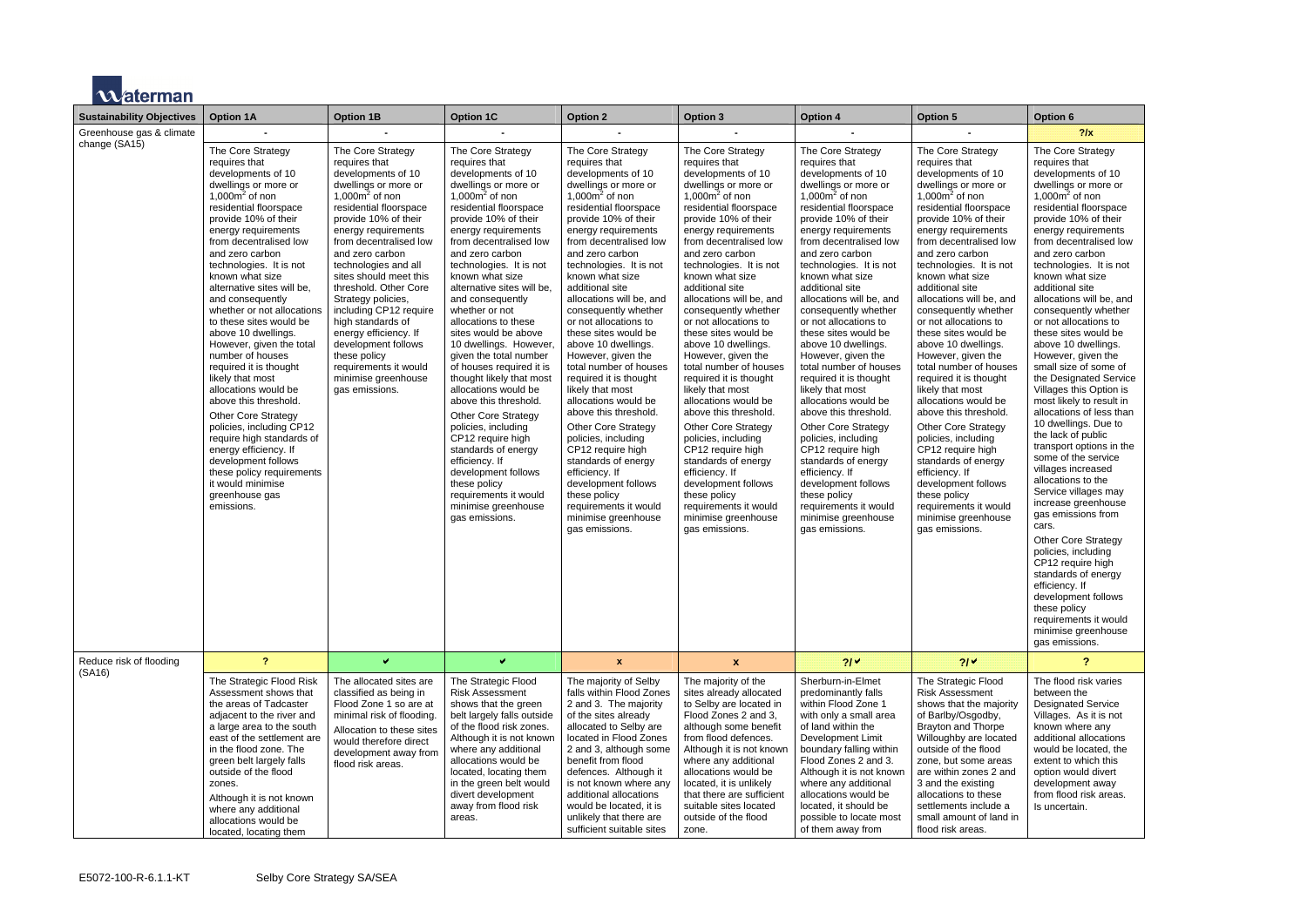

| <b>Sustainability Objectives</b> | <b>Option 1A</b>                                                                                                                                                                                                                                                                                                                                                                                                                                                                              | <b>Option 1B</b>                                                                                                                                                                                                                                                                                                                                                                                                         | <b>Option 1C</b>                                                                                                                                                                                                                                                                                                                                                                    | <b>Option 2</b>                                                                                                                                                                                                                                                                                                    | <b>Option 3</b>                                                                                                                                                                                                                                                                                                                                                                                                                                                                                                                                                                                            | <b>Option 4</b>                                                                                                                                                                                                                                                                                                    | <b>Option 5</b>                                                                                                                                                                                                                                                                                                    | Option 6                                                                                                                                                                                                                                                                                                           |
|----------------------------------|-----------------------------------------------------------------------------------------------------------------------------------------------------------------------------------------------------------------------------------------------------------------------------------------------------------------------------------------------------------------------------------------------------------------------------------------------------------------------------------------------|--------------------------------------------------------------------------------------------------------------------------------------------------------------------------------------------------------------------------------------------------------------------------------------------------------------------------------------------------------------------------------------------------------------------------|-------------------------------------------------------------------------------------------------------------------------------------------------------------------------------------------------------------------------------------------------------------------------------------------------------------------------------------------------------------------------------------|--------------------------------------------------------------------------------------------------------------------------------------------------------------------------------------------------------------------------------------------------------------------------------------------------------------------|------------------------------------------------------------------------------------------------------------------------------------------------------------------------------------------------------------------------------------------------------------------------------------------------------------------------------------------------------------------------------------------------------------------------------------------------------------------------------------------------------------------------------------------------------------------------------------------------------------|--------------------------------------------------------------------------------------------------------------------------------------------------------------------------------------------------------------------------------------------------------------------------------------------------------------------|--------------------------------------------------------------------------------------------------------------------------------------------------------------------------------------------------------------------------------------------------------------------------------------------------------------------|--------------------------------------------------------------------------------------------------------------------------------------------------------------------------------------------------------------------------------------------------------------------------------------------------------------------|
|                                  | outside of the green belt<br>could result in allocations<br>to land in the flood zone.                                                                                                                                                                                                                                                                                                                                                                                                        |                                                                                                                                                                                                                                                                                                                                                                                                                          |                                                                                                                                                                                                                                                                                                                                                                                     | located outside of the<br>flood zone.<br>Additional allocations to<br>Selby would therefore<br>be unlikely to direct<br>development away<br>from flood risk areas.                                                                                                                                                 | Additional allocations to<br>Selby would therefore<br>be unlikely to direct<br>development away<br>from flood risk areas.<br>Sherburn-in-Elmet<br>predominantly falls<br>within Flood Zone 1<br>with only a small area<br>of land within the<br>Development Limit<br>boundary falling within<br>Flood Zones 2 and 3.<br>Although it is not known<br>where any additional<br>allocations would be<br>located, it should be<br>possible to locate most<br>of them away from<br>flood risk areas.<br>Overall this option<br>would only partially be<br>locating development<br>away from flood risk<br>areas. | flood risk areas.                                                                                                                                                                                                                                                                                                  | Although it is not known<br>where any additional<br>allocations would be<br>located, it should be<br>possible to locate most<br>of them away from<br>flood risk areas.                                                                                                                                             |                                                                                                                                                                                                                                                                                                                    |
| Prudent use of resources         | 2/                                                                                                                                                                                                                                                                                                                                                                                                                                                                                            |                                                                                                                                                                                                                                                                                                                                                                                                                          | 2/x                                                                                                                                                                                                                                                                                                                                                                                 | $\overline{\mathbf{?}}$                                                                                                                                                                                                                                                                                            | $\overline{?}$                                                                                                                                                                                                                                                                                                                                                                                                                                                                                                                                                                                             | $\overline{\mathbf{?}}$                                                                                                                                                                                                                                                                                            | $\overline{\mathbf{?}}$                                                                                                                                                                                                                                                                                            | $\overline{\mathbf{?}}$                                                                                                                                                                                                                                                                                            |
| (SA17)                           | Allocations outside of the<br>green belt are more likely<br>to comprise brownfield<br>sites, but may still<br>comprise of greenfield<br>land which is in<br>agricultural use. The<br>extent to which this<br>option is encouraging<br>development on<br>brownfield sites and the<br>protection of agricultural<br>lane is uncertain until the<br>location of allocations is<br>known.<br>Policy CP15 of the Core<br>Strategy requires new<br>development to minimise<br>resource consumption. | The allocated sites are<br>not within a Greenbelt,<br>however most of the<br>allocated sites are<br>Greenfield or PDL, with<br>the majority being<br>agricultural land. This<br>option does not<br>particularly encourage<br>development on<br>brownfield sites or the<br>protection of<br>agricultural land.<br>Policy CP15 of the<br>Core Strategy requires<br>new development to<br>minimise resource<br>consumption. | Allocations in the<br>greenbelt are likely to<br>comprise of greenfield<br>land which may be in<br>use as agricultural land<br>Therefore this option<br>would not be<br>encouraging<br>development on<br>brownfield sites and the<br>protection of<br>agricultural land.<br>Policy CP15 of the<br>Core Strategy requires<br>new development to<br>minimise resource<br>consumption. | The extent to which this<br>option is encouraging<br>development on<br>brownfield sites and the<br>protection of<br>agricultural lane is<br>uncertain until the<br>location of allocations is<br>known.<br>Policy CP15 of the<br>Core Strategy requires<br>new development to<br>minimise resource<br>consumption. | The extent to which this<br>option is encouraging<br>development on<br>brownfield sites and the<br>protection of<br>agricultural lane is<br>uncertain until the<br>location of allocations is<br>known.<br>Policy CP15 of the<br>Core Strategy requires<br>new development to<br>minimise resource<br>consumption.                                                                                                                                                                                                                                                                                         | The extent to which this<br>option is encouraging<br>development on<br>brownfield sites and the<br>protection of<br>agricultural lane is<br>uncertain until the<br>location of allocations is<br>known.<br>Policy CP15 of the<br>Core Strategy requires<br>new development to<br>minimise resource<br>consumption. | The extent to which this<br>option is encouraging<br>development on<br>brownfield sites and the<br>protection of<br>agricultural lane is<br>uncertain until the<br>location of allocations is<br>known.<br>Policy CP15 of the<br>Core Strategy requires<br>new development to<br>minimise resource<br>consumption. | The extent to which this<br>option is encouraging<br>development on<br>brownfield sites and the<br>protection of<br>agricultural lane is<br>uncertain until the<br>location of allocations is<br>known.<br>Policy CP15 of the<br>Core Strategy requires<br>new development to<br>minimise resource<br>consumption. |

Uncertainties have arisen predominantly due to the current uncertainty as to the size and location of additional site allocations. Consequently it is not known whether the size of the allocations to any additional sites wo for Developer Contributions. It is recommended that, wherever possible, additional sites are allocated in the Site Allocations DPD above the thresholds for Developer contributions so as to minimise adverse effects on educa healthcare provision, green house gas emissions, and maximise benefits to affordable housing and CLR facilities.

#### **Summary, Recommendations and Mitigation**

Based on the above appraisal, Options 1c and 6 perform the worst against the SA Framework. Option 1c performs badly against biodiversity objectives and does not encourage the use of brownfield land. These options are less encourage development in close proximity to existing public transport facilities and other services. However, when considering Option 1c it should be recognised that the aim of the policy option is to facilitate developmen which is considered to be a more sustainable settlement than other settlements such as the Designated Service Villages. Tadcaster also has less constraints than Selby town when it comes to flood risk. Option 1b performs ve it should also be recognised that as the site allocations for this Option are known there are less uncertainties for this Option, and this is reflected in the appraisal.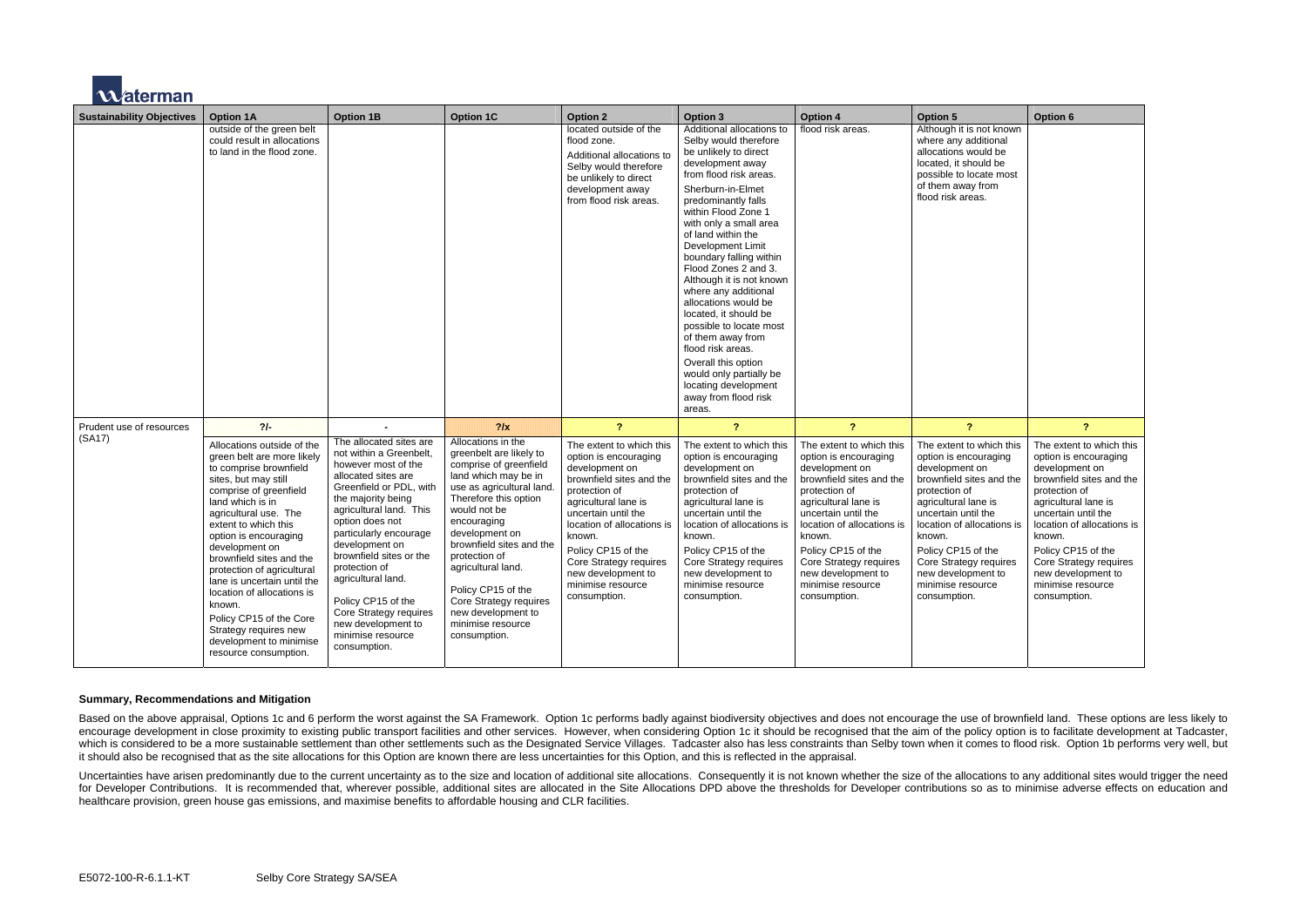

As the location of any additional allocations are not currently known uncertainties exist regarding the effect on biodiversity, heritage, flood risk and the promotion of brownfield sites. Other Core Strategy Policies large against any potential adverse effects, however these issues should be considered in more detail as part of any additional work to the Site Allocations DPD. The Level 2 Strategic Flood Risk Assessment (SFRA) should inform t selection of any additional sites to avoid allocations to flood risk zones.